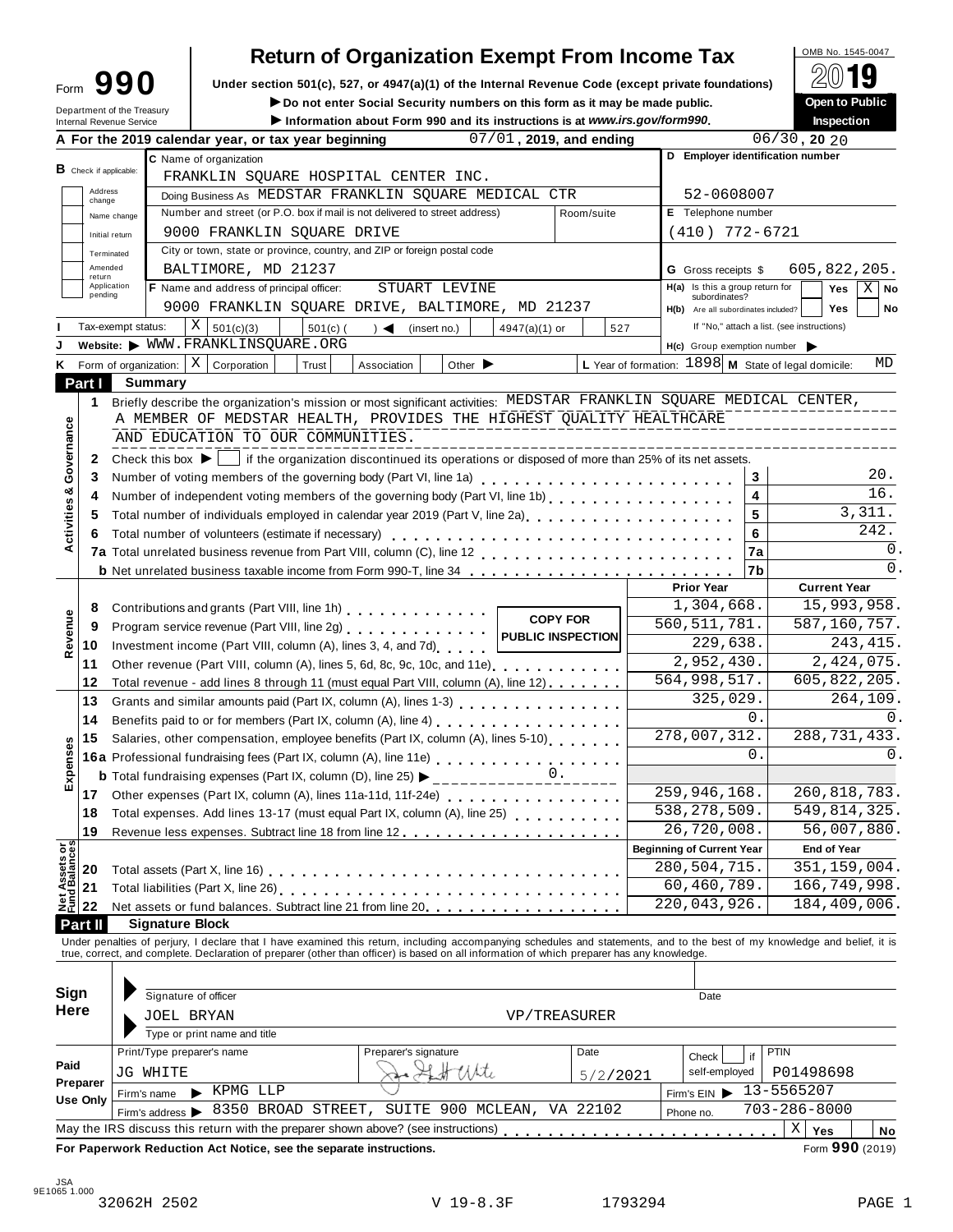#### **Application for Automatic Extension of Time To File an Exempt Organization Return**  $(Rev.$  January 2020)  $\begin{bmatrix} 1 & 1 \end{bmatrix}$  **Exempt Organization Return**

**I Department of the Treasury Consumer Separate application for each return.**<br>Internal Revenue Service **Department of the Service Consumers.gov/Form8868 for the latest information of the Service** ▶ Go to www.irs.gov/Form8868 for the latest information.

**Electronic filing** *(e-file)***.** You can electronically file Form 8868 to request a 6-month automatic extension of time to file any of the forms listed below with the exception of Form 8870, Information Return for Transfers Associated With Certain Personal Benefit Contracts, for which an extension request must be sent to the IRS in paper format (see instructions). For more details on the electronic filing of this form, visit *www.irs.gov/e-file-providers/e-file-for-charities-and-non-profits.*

#### **Automatic 6-Month Extension of Time.** Only submit original (no copies needed).

All corporations required to file an income tax return other than Form 990-T (including 1120-C filers), partnerships, REMICs, and trusts must use Form 7004 to request an extension of time to file income tax returns.

| Type or                     | Name of exempt organization or other filer, see instructions.                            |                            | Taxpayer identification number (TIN) |               |  |  |  |  |
|-----------------------------|------------------------------------------------------------------------------------------|----------------------------|--------------------------------------|---------------|--|--|--|--|
| print                       | FRANKLIN SOUARE HOSPITAL CENTER INC.                                                     |                            | 52-0608007                           |               |  |  |  |  |
| File by the                 | Number, street, and room or suite no. If a P.O. box, see instructions.                   |                            |                                      |               |  |  |  |  |
| due date for<br>filing your | 9000 FRANKLIN SOUARE DRIVE                                                               |                            |                                      |               |  |  |  |  |
| return. See                 | City, town or post office, state, and ZIP code. For a foreign address, see instructions. |                            |                                      |               |  |  |  |  |
| instructions.               | BALTIMORE, MD 21237                                                                      |                            |                                      |               |  |  |  |  |
|                             |                                                                                          |                            |                                      |               |  |  |  |  |
| <b>Annlication</b>          |                                                                                          | <b>Doturn LAnnlication</b> |                                      | <b>Doturn</b> |  |  |  |  |

| <b>Application</b>                                                                                                                                                                                                                                                                                                                                                                                                                                                                                                                                                                                                                                                                                                                                                                                                                                                                                                         | Return          | <b>Application</b>       | Return                |  |  |  |  |  |  |
|----------------------------------------------------------------------------------------------------------------------------------------------------------------------------------------------------------------------------------------------------------------------------------------------------------------------------------------------------------------------------------------------------------------------------------------------------------------------------------------------------------------------------------------------------------------------------------------------------------------------------------------------------------------------------------------------------------------------------------------------------------------------------------------------------------------------------------------------------------------------------------------------------------------------------|-----------------|--------------------------|-----------------------|--|--|--|--|--|--|
| <b>Is For</b>                                                                                                                                                                                                                                                                                                                                                                                                                                                                                                                                                                                                                                                                                                                                                                                                                                                                                                              | Code            | <b>Is For</b>            | Code                  |  |  |  |  |  |  |
| Form 990 or Form 990-EZ                                                                                                                                                                                                                                                                                                                                                                                                                                                                                                                                                                                                                                                                                                                                                                                                                                                                                                    | 01              | Form 990-T (corporation) | 07                    |  |  |  |  |  |  |
| Form 990-BL<br>Form 1041-A<br>02                                                                                                                                                                                                                                                                                                                                                                                                                                                                                                                                                                                                                                                                                                                                                                                                                                                                                           |                 |                          |                       |  |  |  |  |  |  |
| 03<br>Form 4720 (other than individual)<br>Form 4720 (individual)                                                                                                                                                                                                                                                                                                                                                                                                                                                                                                                                                                                                                                                                                                                                                                                                                                                          |                 |                          |                       |  |  |  |  |  |  |
| Form 5227<br>Form 990-PF<br>04                                                                                                                                                                                                                                                                                                                                                                                                                                                                                                                                                                                                                                                                                                                                                                                                                                                                                             |                 |                          |                       |  |  |  |  |  |  |
| Form 990-T (sec. 401(a) or 408(a) trust)                                                                                                                                                                                                                                                                                                                                                                                                                                                                                                                                                                                                                                                                                                                                                                                                                                                                                   | 05<br>Form 6069 |                          |                       |  |  |  |  |  |  |
| Form 990-T (trust other than above)                                                                                                                                                                                                                                                                                                                                                                                                                                                                                                                                                                                                                                                                                                                                                                                                                                                                                        | 06              | Form 8870                | 12                    |  |  |  |  |  |  |
| JOEL BRYAN<br>$\bullet$ The books are in the care of $\blacktriangleright$ 10980 GRANTCHESTER WAY COLUMBIA MD 21044<br>Telephone No. ▶ 410 772-6721<br>Fax No. $\blacktriangleright$<br>• If this is for a Group Return, enter the organization's four digit Group Exemption Number (GEN) _________________. If this is<br>for the whole group, check this box $\blacktriangleright$ $\blacksquare$ . If it is for part of the group, check this box $\blacktriangleright$<br>and attach<br>a list with the names and TINs of all members the extension is for.<br>I request an automatic 6-month extension of time until<br>05/17, 2021, to file the exempt organization return<br>$\mathbf{1}$<br>for the organization named above. The extension is for the organization's return for:<br>calendar year 20 _____ or<br>$\boxed{\text{X}}$ tax year beginning $\boxed{07/01}$ , 2019, and ending $\boxed{06/30}$ , 2020. |                 |                          |                       |  |  |  |  |  |  |
| If the tax year entered in line 1 is for less than 12 months, check reason: [<br>Initial return<br>Final return<br>$\mathbf{2}$<br>Change in accounting period<br>3a If this application is for Forms 990-BL, 990-PF, 990-T, 4720, or 6069, enter the tentative tax, less any<br>nonrefundable credits. See instructions.<br>0.<br>3a S<br><b>b</b> If this application is for Forms 990-PF, 990-T, 4720, or 6069, enter any refundable credits and<br>estimated tax payments made. Include any prior year overpayment allowed as a credit.<br>0.<br>$3b$ \$<br>c Balance due. Subtract line 3b from line 3a. Include your payment with this form, if required, by using EFTPS                                                                                                                                                                                                                                             |                 |                          |                       |  |  |  |  |  |  |
| (Electronic Federal Tax Payment System). See instructions.                                                                                                                                                                                                                                                                                                                                                                                                                                                                                                                                                                                                                                                                                                                                                                                                                                                                 |                 |                          | 0.<br>$3c$ $\sqrt{5}$ |  |  |  |  |  |  |
| Caution: If you are going to make an electronic funds withdrawal (direct debit) with this Form 8868, see Form 8453-EO and Form 8879-EO for payment                                                                                                                                                                                                                                                                                                                                                                                                                                                                                                                                                                                                                                                                                                                                                                         |                 |                          |                       |  |  |  |  |  |  |
| instructions.                                                                                                                                                                                                                                                                                                                                                                                                                                                                                                                                                                                                                                                                                                                                                                                                                                                                                                              |                 |                          |                       |  |  |  |  |  |  |

**For Privacy Act and Paperwork Reduction Act Notice, see instructions.** Form **8868** (Rev. 1-2020)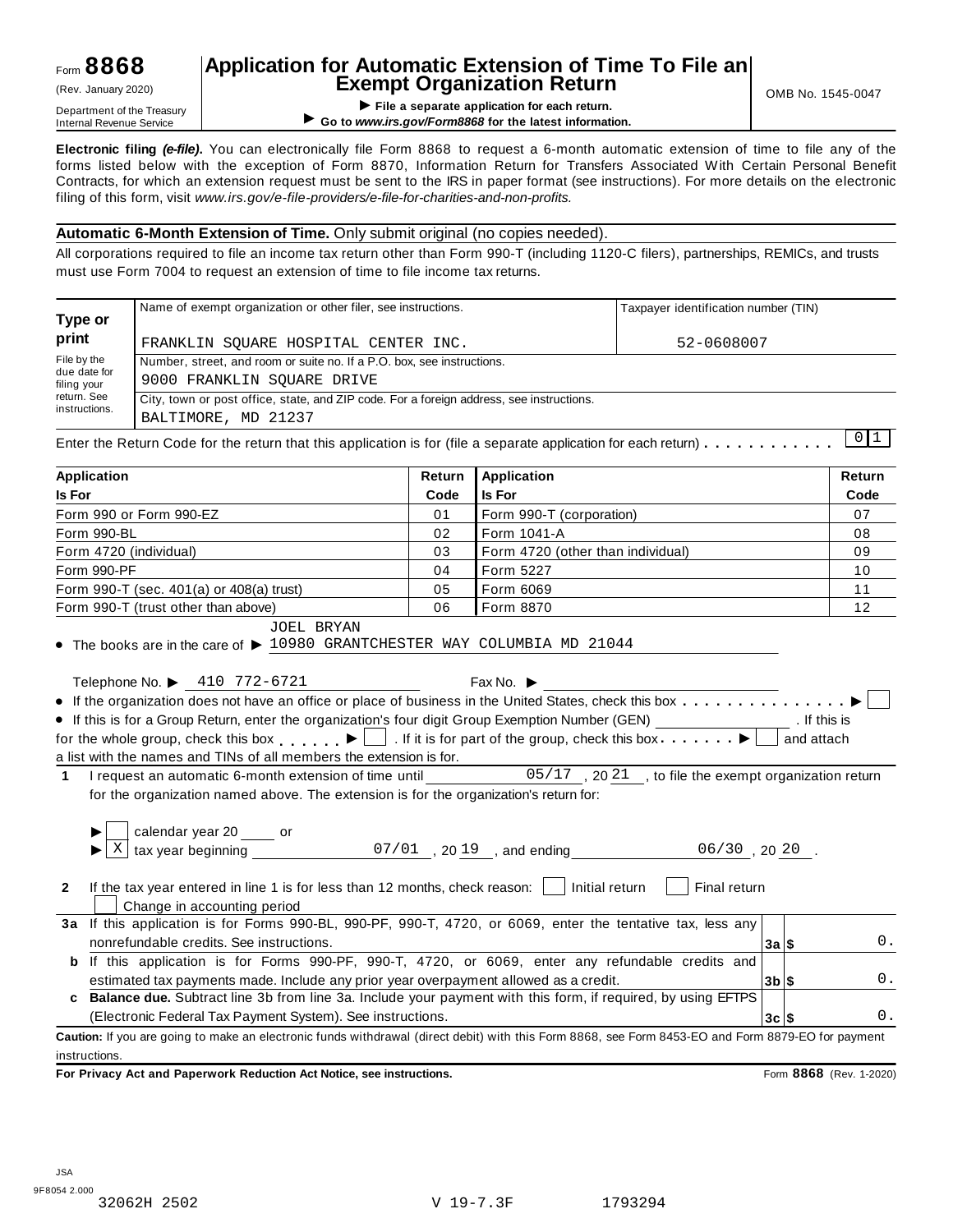|  |  |  | FRANKLIN SOUARE HOSPITAL CENTER INC. |  |  |
|--|--|--|--------------------------------------|--|--|
|--|--|--|--------------------------------------|--|--|

|            | Form 990 (2019) |                   |                                                                                                                |                                      |               |                    | Page 2                                                                                                                             |
|------------|-----------------|-------------------|----------------------------------------------------------------------------------------------------------------|--------------------------------------|---------------|--------------------|------------------------------------------------------------------------------------------------------------------------------------|
|            | Part III        |                   | <b>Statement of Program Service Accomplishments</b>                                                            |                                      |               |                    |                                                                                                                                    |
| 1          |                 |                   | Briefly describe the organization's mission:                                                                   |                                      |               |                    | X                                                                                                                                  |
|            |                 | ATTACHMENT 1      |                                                                                                                |                                      |               |                    |                                                                                                                                    |
|            |                 |                   |                                                                                                                |                                      |               |                    |                                                                                                                                    |
|            |                 |                   |                                                                                                                |                                      |               |                    |                                                                                                                                    |
|            |                 |                   |                                                                                                                |                                      |               |                    |                                                                                                                                    |
|            |                 |                   | 2 Did the organization undertake any significant program services during the year which were not listed on the |                                      |               |                    |                                                                                                                                    |
|            |                 |                   |                                                                                                                |                                      |               |                    | $X \mid No$<br>Yes                                                                                                                 |
|            |                 |                   | If "Yes," describe these new services on Schedule O.                                                           |                                      |               |                    |                                                                                                                                    |
|            |                 |                   | 3 Did the organization cease conducting, or make significant changes in how it conducts, any program           |                                      |               |                    |                                                                                                                                    |
|            |                 |                   | If "Yes," describe these changes on Schedule O.                                                                |                                      |               |                    | $X \mid No$<br><b>Yes</b>                                                                                                          |
| 4          |                 |                   |                                                                                                                |                                      |               |                    | Describe the organization's program service accomplishments for each of its three largest program services, as measured by         |
|            |                 |                   |                                                                                                                |                                      |               |                    | expenses. Section $501(c)(3)$ and $501(c)(4)$ organizations are required to report the amount of grants and allocations to others, |
|            |                 |                   | the total expenses, and revenue, if any, for each program service reported.                                    |                                      |               |                    |                                                                                                                                    |
|            |                 |                   |                                                                                                                |                                      |               |                    |                                                                                                                                    |
|            | 4a (Code:       |                   | (Expenses \$404,680,891. including grants of \$264,109. ) (Revenue \$562,358,426. )                            |                                      |               |                    |                                                                                                                                    |
|            |                 | ATTACHMENT<br>- 2 |                                                                                                                |                                      |               |                    |                                                                                                                                    |
|            |                 |                   |                                                                                                                |                                      |               |                    |                                                                                                                                    |
|            |                 |                   |                                                                                                                |                                      |               |                    |                                                                                                                                    |
|            |                 |                   |                                                                                                                |                                      |               |                    |                                                                                                                                    |
|            |                 |                   |                                                                                                                |                                      |               |                    |                                                                                                                                    |
|            |                 |                   |                                                                                                                |                                      |               |                    |                                                                                                                                    |
|            |                 |                   |                                                                                                                |                                      |               |                    |                                                                                                                                    |
|            |                 |                   |                                                                                                                |                                      |               |                    |                                                                                                                                    |
|            |                 |                   |                                                                                                                |                                      |               |                    |                                                                                                                                    |
|            |                 |                   |                                                                                                                |                                      |               |                    |                                                                                                                                    |
|            |                 |                   |                                                                                                                |                                      |               |                    |                                                                                                                                    |
|            | 4b (Code:       |                   | ) (Expenses \$                                                                                                 | 40, 723, 836. including grants of \$ |               | $0.$ ) (Revenue \$ | $24,802,331.$ )                                                                                                                    |
|            |                 |                   | MEDSTAR FRANKLIN SQUARE PROVIDED \$40.7M IN SUBSIDIZED (MISSION                                                |                                      |               |                    |                                                                                                                                    |
|            |                 |                   | DRIVEN) HEALTH SERVICES IN FISCAL YEAR 2020. THESE CRITICAL                                                    |                                      |               |                    |                                                                                                                                    |
|            |                 |                   | SERVICES, WHICH ARE DRIVEN BY COMMUNITY NEEDS, OPERATE AT A LOSS.                                              |                                      |               |                    |                                                                                                                                    |
|            |                 |                   | THEY ADDRESS PRIORITIES PRIMARILY THROUGH DISEASE PREVENTION AND                                               |                                      |               |                    |                                                                                                                                    |
|            |                 |                   | IMPROVEMENT OF HEALTH STATUS. SERVICES INCLUDE HOSPITALISTS,                                                   |                                      |               |                    |                                                                                                                                    |
|            |                 |                   | OUTPATIENT PRIMARY CARE, WOMEN'S AND CHILDREN'S HEALTH, AND                                                    |                                      |               |                    |                                                                                                                                    |
|            |                 | PALLIATIVE CARE.  |                                                                                                                |                                      |               |                    |                                                                                                                                    |
|            |                 |                   |                                                                                                                |                                      |               |                    |                                                                                                                                    |
|            |                 |                   |                                                                                                                |                                      |               |                    |                                                                                                                                    |
|            |                 |                   |                                                                                                                |                                      |               |                    |                                                                                                                                    |
|            |                 |                   |                                                                                                                |                                      |               |                    |                                                                                                                                    |
|            |                 |                   |                                                                                                                |                                      |               |                    |                                                                                                                                    |
|            | 4c (Code:       |                   | (Expenses \$ 15,585,065. including grants of \$ $0.$ ) (Revenue \$                                             |                                      |               |                    | $0.$ )                                                                                                                             |
|            |                 |                   | MEDSTAR FRANKLIN SOUARE PROVIDED \$15.6M IN HEALTH PROFESSIONS                                                 |                                      |               |                    |                                                                                                                                    |
|            |                 |                   | EDUCATION IN FISCAL YEAR 2020. THIS CATEGORY INCLUDES TRAINING IN                                              |                                      |               |                    |                                                                                                                                    |
|            |                 |                   | GRADUATE MEDICAL EDUCATION, AND EDUCATION FOR PHYSICIANS, MEDICAL                                              |                                      |               |                    |                                                                                                                                    |
|            |                 |                   | STUDENTS, NURSES, AND OTHER HEALTH PROFESSIONS.                                                                |                                      |               |                    |                                                                                                                                    |
|            |                 |                   |                                                                                                                |                                      |               |                    |                                                                                                                                    |
|            |                 |                   |                                                                                                                |                                      |               |                    |                                                                                                                                    |
|            |                 |                   |                                                                                                                |                                      |               |                    |                                                                                                                                    |
|            |                 |                   |                                                                                                                |                                      |               |                    |                                                                                                                                    |
|            |                 |                   |                                                                                                                |                                      |               |                    |                                                                                                                                    |
|            |                 |                   |                                                                                                                |                                      |               |                    |                                                                                                                                    |
|            |                 |                   |                                                                                                                |                                      |               |                    |                                                                                                                                    |
|            |                 |                   | 4d Other program services (Describe on Schedule O.)                                                            |                                      |               |                    |                                                                                                                                    |
|            | (Expenses \$    |                   | including grants of \$                                                                                         |                                      | ) (Revenue \$ |                    |                                                                                                                                    |
|            |                 |                   | 4e Total program service expenses > 460,989,792.                                                               |                                      |               |                    |                                                                                                                                    |
| <b>JSA</b> |                 |                   |                                                                                                                |                                      |               |                    | Form 990 (2019)                                                                                                                    |
|            | 9E1020 2.000    | 32062H 2502       |                                                                                                                | $V$ 19-8.3F                          |               | 1793294            | PAGE 2                                                                                                                             |
|            |                 |                   |                                                                                                                |                                      |               |                    |                                                                                                                                    |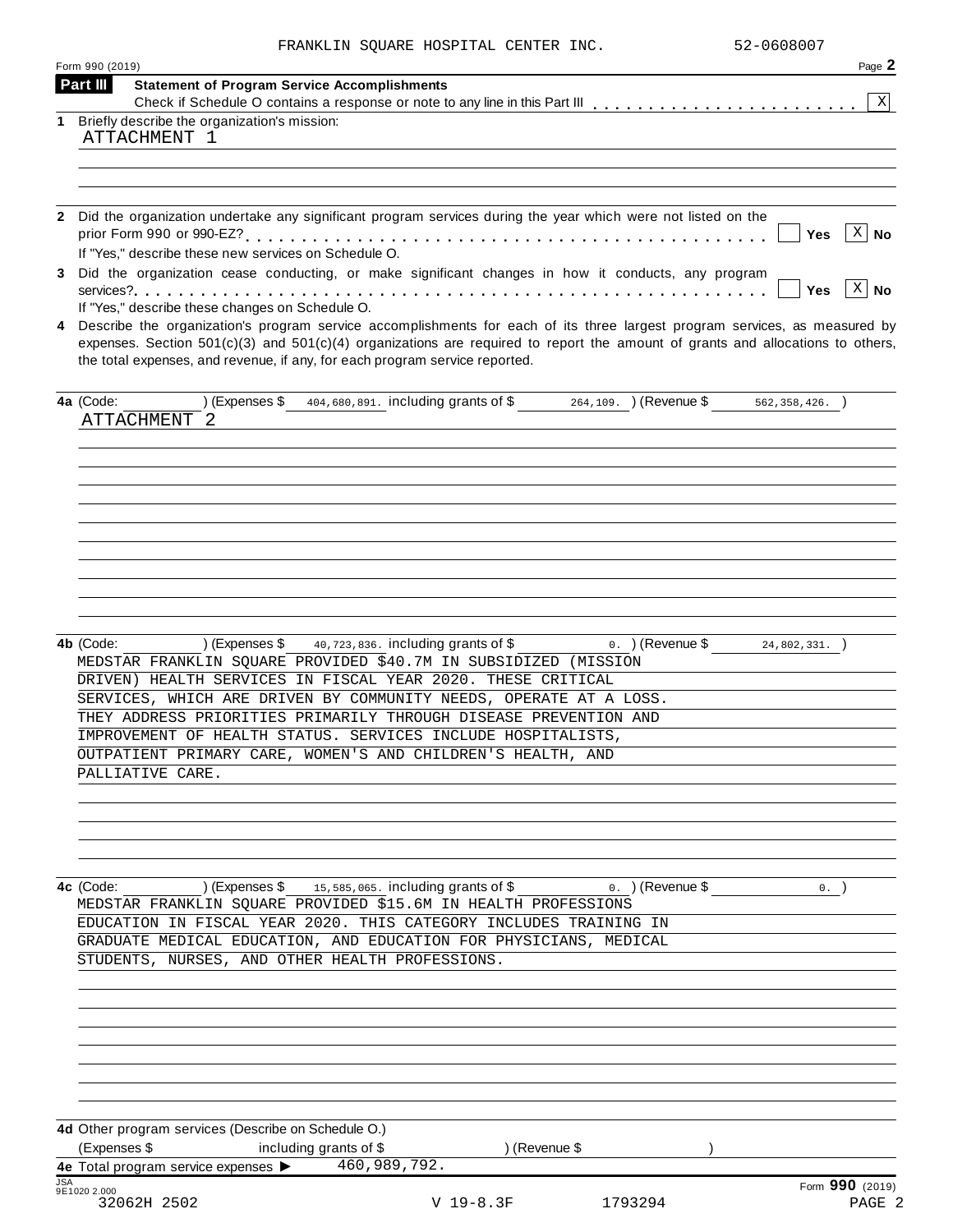| Part IV | <b>Checklist of Required Schedules</b>                                                                                    |                   | Yes                     | No |
|---------|---------------------------------------------------------------------------------------------------------------------------|-------------------|-------------------------|----|
|         |                                                                                                                           |                   |                         |    |
| 1       | Is the organization described in section $501(c)(3)$ or $4947(a)(1)$ (other than a private foundation)? If "Yes,"         |                   | Χ                       |    |
|         | Is the organization required to complete Schedule B, Schedule of Contributors (see instructions)?                         | 1<br>$\mathbf{2}$ | $\overline{\mathbf{x}}$ |    |
| 2<br>3  | Did the organization engage in direct or indirect political campaign activities on behalf of or in opposition to          |                   |                         |    |
|         | candidates for public office? If "Yes," complete Schedule C, Part I.                                                      | 3                 |                         | X  |
| 4       | Section 501(c)(3) organizations. Did the organization engage in lobbying activities, or have a section 501(h)             |                   |                         |    |
|         |                                                                                                                           | 4                 |                         | X  |
| 5       | Is the organization a section $501(c)(4)$ , $501(c)(5)$ , or $501(c)(6)$ organization that receives membership dues,      |                   |                         |    |
|         | assessments, or similar amounts as defined in Revenue Procedure 98-19? If "Yes," complete Schedule C, Part III            | 5                 |                         | X  |
| 6       | Did the organization maintain any donor advised funds or any similar funds or accounts for which donors                   |                   |                         |    |
|         | have the right to provide advice on the distribution or investment of amounts in such funds or accounts? If               |                   |                         |    |
|         |                                                                                                                           | 6                 |                         | X  |
| 7       | Did the organization receive or hold a conservation easement, including easements to preserve open space,                 |                   |                         |    |
|         | the environment, historic land areas, or historic structures? If "Yes," complete Schedule D, Part II.                     | $\overline{7}$    |                         | X  |
| 8       | Did the organization maintain collections of works of art, historical treasures, or other similar assets? If "Yes,"       |                   |                         |    |
|         |                                                                                                                           | 8                 |                         | Χ  |
| 9       | Did the organization report an amount in Part X, line 21, for escrow or custodial account liability, serve as a           |                   |                         |    |
|         | custodian for amounts not listed in Part X; or provide credit counseling, debt management, credit repair, or              |                   |                         |    |
|         |                                                                                                                           | 9                 |                         | Χ  |
| 10      | Did the organization, directly or through a related organization, hold assets in donor-restricted endowments              |                   |                         |    |
|         |                                                                                                                           | 10                |                         | Χ  |
| 11      | If the organization's answer to any of the following questions is "Yes," then complete Schedule D, Parts VI,              |                   |                         |    |
|         | VII, VIII, IX, or X as applicable.                                                                                        |                   |                         |    |
|         | a Did the organization report an amount for land, buildings, and equipment in Part X, line 10? If "Yes,"                  |                   |                         |    |
|         |                                                                                                                           | 11a               | Χ                       |    |
|         | <b>b</b> Did the organization report an amount for investments-other securities in Part X, line 12 that is 5% or more     |                   |                         |    |
|         | of its total assets reported in Part X, line 16? If "Yes," complete Schedule D, Part VII                                  | 11 <sub>b</sub>   |                         |    |
|         | c Did the organization report an amount for investments-program related in Part X, line 13 that is 5% or more             |                   |                         |    |
|         | of its total assets reported in Part X, line 16? If "Yes," complete Schedule D, Part VIII                                 | 11c               |                         |    |
|         | d Did the organization report an amount for other assets in Part X, line 15, that is 5% or more of its total assets       |                   |                         |    |
|         |                                                                                                                           | 11d               |                         |    |
|         | e Did the organization report an amount for other liabilities in Part X, line 25? If "Yes," complete Schedule D, Part X   | 11e               | $\mathbf X$             |    |
|         | f Did the organization's separate or consolidated financial statements for the tax year include a footnote that addresses |                   | Χ                       |    |
|         | the organization's liability for uncertain tax positions under FIN 48 (ASC 740)? If "Yes," complete Schedule D, Part X    | 11f               |                         |    |
|         | 12a Did the organization obtain separate, independent audited financial statements for the tax year? If "Yes," complete   |                   |                         | Χ  |
|         | <b>b</b> Was the organization included in consolidated, independent audited financial statements for the tax year? If     | 12a               |                         |    |
|         | "Yes," and if the organization answered "No" to line 12a, then completing Schedule D, Parts XI and XII is optional        | 12 <sub>b</sub>   | Χ                       |    |
| 13      | Is the organization a school described in section $170(b)(1)(A)(ii)$ ? If "Yes," complete Schedule E                      | 13                |                         | X  |
|         | 14a Did the organization maintain an office, employees, or agents outside of the United States?                           | 14a               |                         | Χ  |
|         | <b>b</b> Did the organization have aggregate revenues or expenses of more than \$10,000 from grantmaking,                 |                   |                         |    |
|         | fundraising, business, investment, and program service activities outside the United States, or aggregate                 |                   |                         |    |
|         | foreign investments valued at \$100,000 or more? If "Yes," complete Schedule F, Parts I and IV                            | 14 <sub>b</sub>   |                         | X  |
| 15      | Did the organization report on Part IX, column (A), line 3, more than \$5,000 of grants or other assistance to or         |                   |                         |    |
|         |                                                                                                                           | 15                |                         | X  |
| 16      | Did the organization report on Part IX, column (A), line 3, more than \$5,000 of aggregate grants or other                |                   |                         |    |
|         | assistance to or for foreign individuals? If "Yes," complete Schedule F, Parts III and IV                                 | 16                |                         | X  |
| 17      | Did the organization report a total of more than \$15,000 of expenses for professional fundraising services on            |                   |                         |    |
|         | Part IX, column (A), lines 6 and 11e? If "Yes," complete Schedule G, Part I (see instructions)                            | 17                |                         | X  |
| 18      | Did the organization report more than \$15,000 total of fundraising event gross income and contributions on               |                   |                         |    |
|         |                                                                                                                           | 18                |                         | X  |
| 19      | Did the organization report more than \$15,000 of gross income from gaming activities on Part VIII, line 9a?              |                   |                         |    |
|         |                                                                                                                           | 19                |                         | X  |
|         | 20a Did the organization operate one or more hospital facilities? If "Yes," complete Schedule H                           | 20a               | Χ                       |    |
|         | <b>b</b> If "Yes" to line 20a, did the organization attach a copy of its audited financial statements to this return?     | 20 <sub>b</sub>   | Χ                       |    |
| 21      | Did the organization report more than \$5,000 of grants or other assistance to any domestic organization or               |                   |                         |    |
|         | domestic government on Part IX, column (A), line 1? If "Yes," complete Schedule I, Parts I and II                         | 21                | Χ                       |    |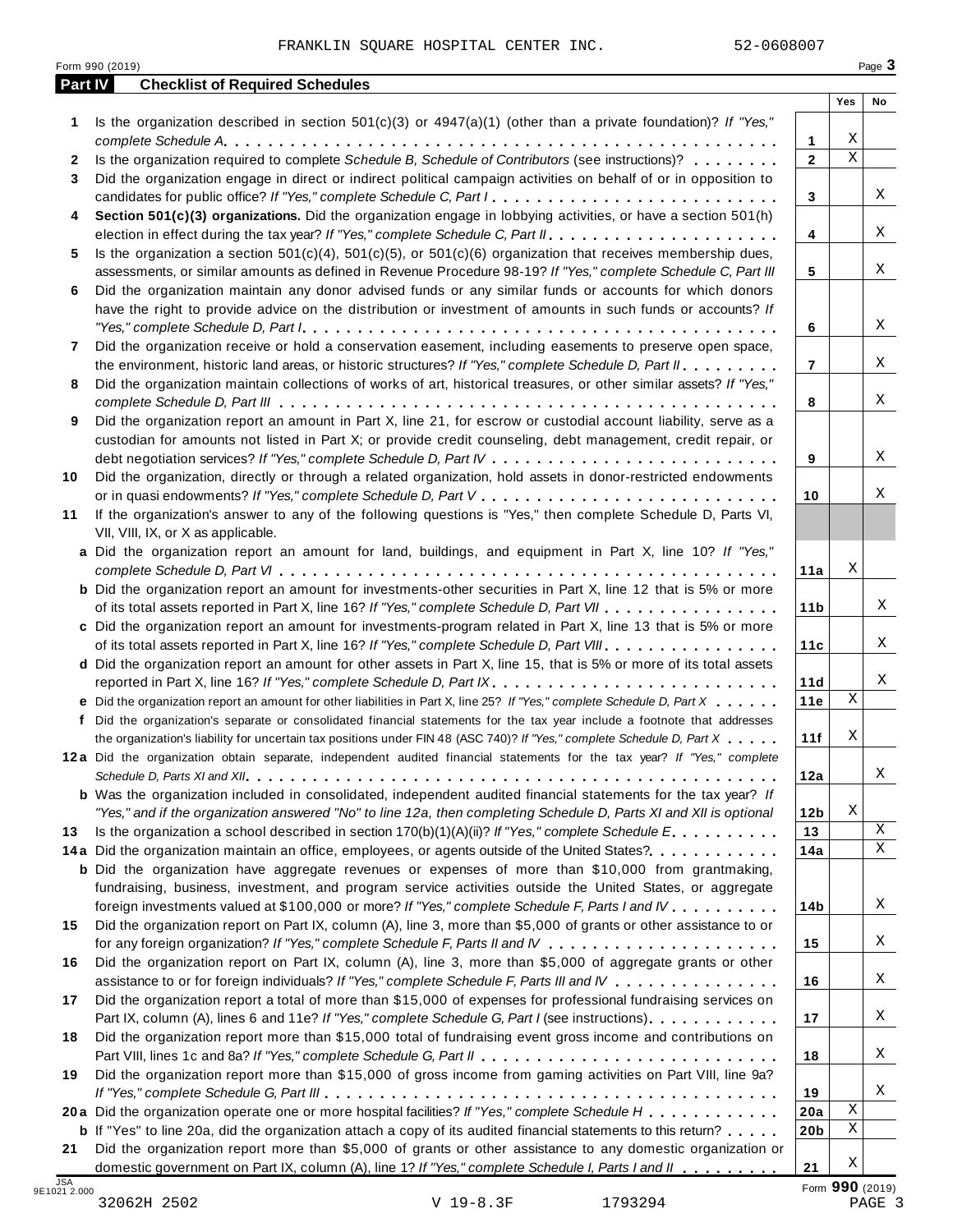|                            | 52-0608007<br>FRANKLIN SQUARE HOSPITAL CENTER INC.                                                                                                                                                                          |     |            |                 |
|----------------------------|-----------------------------------------------------------------------------------------------------------------------------------------------------------------------------------------------------------------------------|-----|------------|-----------------|
|                            | Form 990 (2019)                                                                                                                                                                                                             |     |            | Page 4          |
| <b>Part IV</b>             | <b>Checklist of Required Schedules (continued)</b>                                                                                                                                                                          |     | Yes        | No              |
| 22                         | Did the organization report more than \$5,000 of grants or other assistance to or for domestic individuals on                                                                                                               |     |            |                 |
|                            | Part IX, column (A), line 2? If "Yes," complete Schedule I, Parts I and III                                                                                                                                                 | 22  | Χ          |                 |
| 23                         | Did the organization answer "Yes" to Part VII, Section A, line 3, 4, or 5 about compensation of the                                                                                                                         |     |            |                 |
|                            | organization's current and former officers, directors, trustees, key employees, and highest compensated                                                                                                                     |     |            |                 |
|                            |                                                                                                                                                                                                                             | 23  | Χ          |                 |
|                            | 24a Did the organization have a tax-exempt bond issue with an outstanding principal amount of more than<br>\$100,000 as of the last day of the year, that was issued after December 31, 2002? If "Yes," answer lines 24b    |     |            |                 |
|                            | through 24d and complete Schedule K. If "No," go to line 25a                                                                                                                                                                | 24a |            | Χ               |
|                            | <b>b</b> Did the organization invest any proceeds of tax-exempt bonds beyond a temporary period exception?                                                                                                                  | 24b |            |                 |
|                            | c Did the organization maintain an escrow account other than a refunding escrow at any time during the year                                                                                                                 |     |            |                 |
|                            |                                                                                                                                                                                                                             | 24c |            |                 |
|                            | d Did the organization act as an "on behalf of" issuer for bonds outstanding at any time during the year?                                                                                                                   | 24d |            |                 |
|                            | 25a Section 501(c)(3), 501(c)(4), and 501(c)(29) organizations. Did the organization engage in an excess benefit                                                                                                            |     |            |                 |
|                            | transaction with a disqualified person during the year? If "Yes," complete Schedule L, Part I                                                                                                                               | 25a |            | X               |
|                            | <b>b</b> Is the organization aware that it engaged in an excess benefit transaction with a disqualified person in a prior                                                                                                   |     |            |                 |
|                            | year, and that the transaction has not been reported on any of the organization's prior Forms 990 or 990-EZ?                                                                                                                | 25b |            | Χ               |
| 26                         | Did the organization report any amount on Part X, line 5 or 22, for receivables from or payables to any current                                                                                                             |     |            |                 |
|                            | or former officer, director, trustee, key employee, creator or founder, substantial contributor, or 35%                                                                                                                     |     |            |                 |
|                            | controlled entity or family member of any of these persons? If "Yes," complete Schedule L, Part II.                                                                                                                         | 26  |            | Χ               |
| 27                         | Did the organization provide a grant or other assistance to any current or former officer, director, trustee, key                                                                                                           |     |            |                 |
|                            | employee, creator or founder, substantial contributor or employee thereof, a grant selection committee                                                                                                                      |     |            |                 |
|                            | member, or to a 35% controlled entity (including an employee thereof) or family member of any of these                                                                                                                      |     |            |                 |
|                            |                                                                                                                                                                                                                             | 27  |            | Χ               |
| 28                         | Was the organization a party to a business transaction with one of the following parties (see Schedule L,                                                                                                                   |     |            |                 |
|                            | Part IV instructions, for applicable filing thresholds, conditions, and exceptions):<br>a A current or former officer, director, trustee, key employee, creator or founder, or substantial contributor? If                  |     |            |                 |
|                            |                                                                                                                                                                                                                             | 28a | Χ          |                 |
|                            | <b>b</b> A family member of any individual described in line 28a? If "Yes," complete Schedule L, Part IV.                                                                                                                   | 28b |            | X               |
|                            | c A 35% controlled entity of one or more individuals and/or organizations described in lines 28a or 28b? If                                                                                                                 |     |            |                 |
|                            |                                                                                                                                                                                                                             | 28c |            | Χ               |
| 29                         | Did the organization receive more than \$25,000 in non-cash contributions? If "Yes," complete Schedule M                                                                                                                    | 29  |            | X               |
| 30                         | Did the organization receive contributions of art, historical treasures, or other similar assets, or qualified                                                                                                              |     |            |                 |
|                            |                                                                                                                                                                                                                             | 30  |            | Χ               |
| 31                         | Did the organization liquidate, terminate, or dissolve and cease operations? If "Yes," complete Schedule N, Part I                                                                                                          | 31  |            | Χ               |
| 32                         | Did the organization sell, exchange, dispose of, or transfer more than 25% of its net assets? If "Yes,"                                                                                                                     | 32  |            | Χ               |
| 33                         | Did the organization own 100% of an entity disregarded as separate from the organization under Regulations                                                                                                                  |     |            |                 |
|                            |                                                                                                                                                                                                                             | 33  | Χ          |                 |
| 34                         | Was the organization related to any tax-exempt or taxable entity? If "Yes," complete Schedule R, Part II, III,                                                                                                              |     |            |                 |
|                            |                                                                                                                                                                                                                             | 34  | Χ          |                 |
|                            | 35a Did the organization have a controlled entity within the meaning of section 512(b)(13)?                                                                                                                                 | 35a | X          |                 |
|                            | <b>b</b> If "Yes" to line 35a, did the organization receive any payment from or engage in any transaction with a                                                                                                            |     |            |                 |
|                            | controlled entity within the meaning of section 512(b)(13)? If "Yes," complete Schedule R, Part V, line 2                                                                                                                   | 35b | Χ          |                 |
| 36                         | Section 501(c)(3) organizations. Did the organization make any transfers to an exempt non-charitable                                                                                                                        |     |            | Χ               |
| 37                         | Did the organization conduct more than 5% of its activities through an entity that is not a related organization                                                                                                            | 36  |            |                 |
|                            | and that is treated as a partnership for federal income tax purposes? If "Yes," complete Schedule R, Part VI                                                                                                                | 37  |            | Χ               |
| 38                         | Did the organization complete Schedule O and provide explanations in Schedule O for Part VI, lines 11b and                                                                                                                  |     |            |                 |
|                            | 19? Note: All Form 990 filers are required to complete Schedule O.                                                                                                                                                          | 38  | Χ          |                 |
| Part V                     | <b>Statements Regarding Other IRS Filings and Tax Compliance</b>                                                                                                                                                            |     |            |                 |
|                            | Check if Schedule O contains a response or note to any line in this Part V                                                                                                                                                  |     |            |                 |
|                            |                                                                                                                                                                                                                             |     | <b>Yes</b> | No              |
|                            | 0.<br>1a Enter the number reported in Box 3 of Form 1096. Enter -0- if not applicable<br>1a<br>0.                                                                                                                           |     |            |                 |
|                            | <b>b</b> Enter the number of Forms W-2G included in line 1a. Enter -0- if not applicable $\ldots \ldots \ldots$<br>1b<br>c Did the organization comply with backup withholding rules for reportable payments to vendors and |     |            |                 |
|                            |                                                                                                                                                                                                                             | 1c  | Χ          |                 |
| <b>JSA</b><br>9E1030 2.000 |                                                                                                                                                                                                                             |     |            | Form 990 (2019) |
|                            | 32062H 2502<br>V 19-8.3F<br>1793294                                                                                                                                                                                         |     |            | PAGE 4          |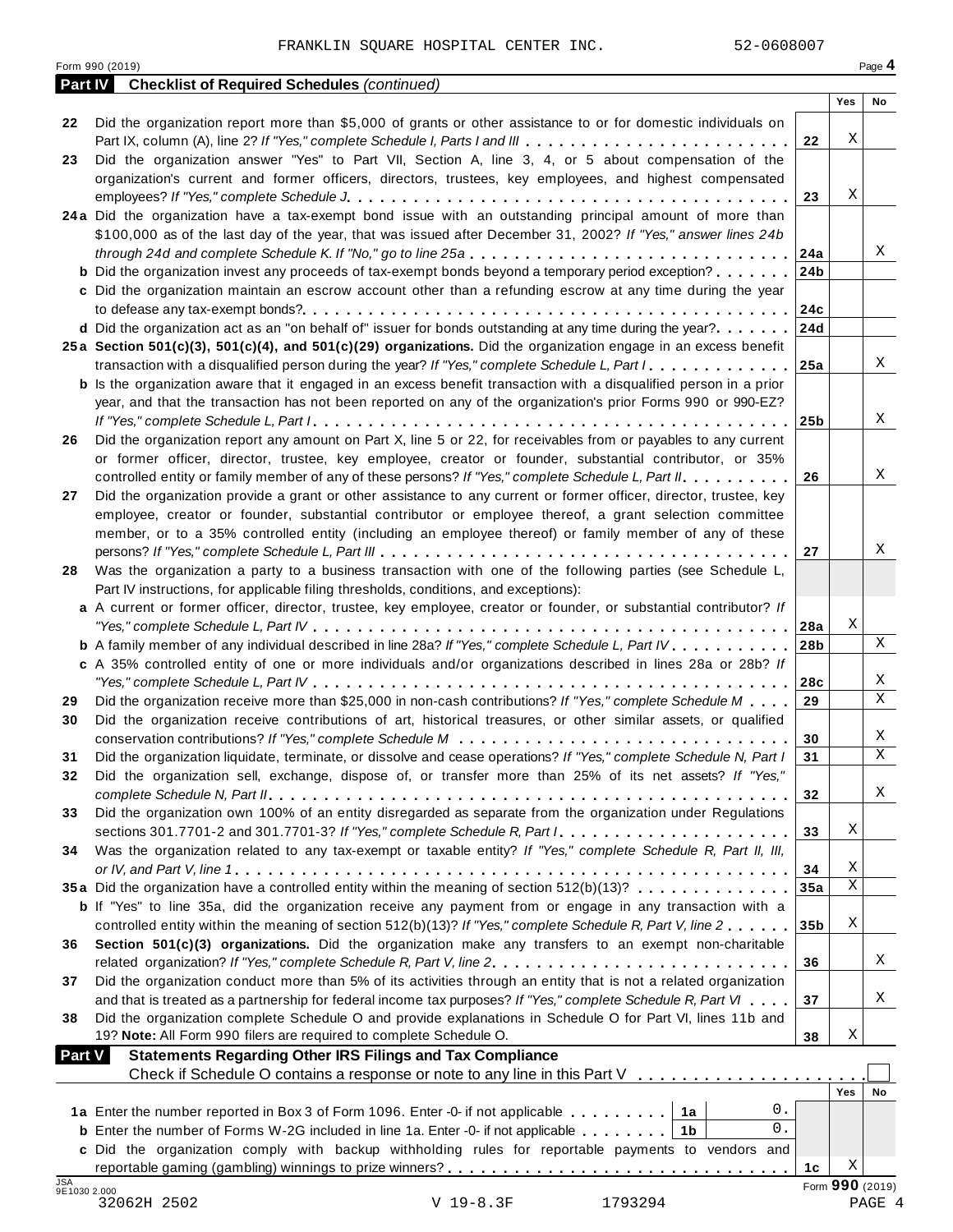|               | 52-0608007<br>FRANKLIN SQUARE HOSPITAL CENTER INC.                                                                                           |                |     |          |
|---------------|----------------------------------------------------------------------------------------------------------------------------------------------|----------------|-----|----------|
|               | Form 990 (2019)                                                                                                                              |                |     | Page $5$ |
| <b>Part V</b> | Statements Regarding Other IRS Filings and Tax Compliance (continued)                                                                        |                |     |          |
|               |                                                                                                                                              |                | Yes | No       |
|               | 2a Enter the number of employees reported on Form W-3, Transmittal of Wage and Tax                                                           |                |     |          |
|               | 3,311<br>Statements, filed for the calendar year ending with or within the year covered by this return. 2a                                   |                |     |          |
|               | <b>b</b> If at least one is reported on line 2a, did the organization file all required federal employment tax returns?                      | 2b             | Χ   |          |
|               | Note: If the sum of lines 1a and 2a is greater than 250, you may be required to e-file (see instructions)                                    |                |     |          |
|               | 3a Did the organization have unrelated business gross income of \$1,000 or more during the year?                                             | 3a             |     | Χ        |
|               | <b>b</b> If "Yes," has it filed a Form 990-T for this year? If "No" to line 3b, provide an explanation on Schedule O                         | 3b             |     |          |
|               | 4a At any time during the calendar year, did the organization have an interest in, or a signature or other authority over,                   |                |     |          |
|               | a financial account in a foreign country (such as a bank account, securities account, or other financial account)?                           | 4a             |     | Χ        |
|               | <b>b</b> If "Yes," enter the name of the foreign country $\blacktriangleright$                                                               |                |     |          |
|               | See instructions for filing requirements for FinCEN Form 114, Report of Foreign Bank and Financial Accounts (FBAR).                          |                |     |          |
|               | 5a Was the organization a party to a prohibited tax shelter transaction at any time during the tax year?                                     | 5a             |     | Χ        |
|               | <b>b</b> Did any taxable party notify the organization that it was or is a party to a prohibited tax shelter transaction?                    | 5b             |     | X        |
|               |                                                                                                                                              | 5 <sub>c</sub> |     |          |
|               | 6a Does the organization have annual gross receipts that are normally greater than \$100,000, and did the                                    |                |     |          |
|               | organization solicit any contributions that were not tax deductible as charitable contributions?                                             | 6a             |     | Χ        |
|               | <b>b</b> If "Yes," did the organization include with every solicitation an express statement that such contributions or                      |                |     |          |
|               |                                                                                                                                              | 6b             |     |          |
| 7             | Organizations that may receive deductible contributions under section 170(c).                                                                |                |     |          |
|               | a Did the organization receive a payment in excess of \$75 made partly as a contribution and partly for goods                                |                |     |          |
|               |                                                                                                                                              | 7а             |     | Χ        |
|               | <b>b</b> If "Yes," did the organization notify the donor of the value of the goods or services provided?                                     | 7b             |     |          |
|               | c Did the organization sell, exchange, or otherwise dispose of tangible personal property for which it was                                   |                |     |          |
|               |                                                                                                                                              | 7c             |     | Χ        |
|               |                                                                                                                                              |                |     |          |
|               | e Did the organization receive any funds, directly or indirectly, to pay premiums on a personal benefit contract?                            | 7е             |     | Χ        |
|               | f Did the organization, during the year, pay premiums, directly or indirectly, on a personal benefit contract?                               | 7f             |     | Χ        |
| g             | If the organization received a contribution of qualified intellectual property, did the organization file Form 8899 as required?             | 7g             |     |          |
|               | h If the organization received a contribution of cars, boats, airplanes, or other vehicles, did the organization file a Form 1098-C?. .      | 7h             |     |          |
| 8             | Sponsoring organizations maintaining donor advised funds. Did a donor advised fund maintained by the                                         |                |     |          |
|               | sponsoring organization have excess business holdings at any time during the year?                                                           | 8              |     |          |
| 9             | Sponsoring organizations maintaining donor advised funds.                                                                                    |                |     |          |
|               | a Did the sponsoring organization make any taxable distributions under section 4966?                                                         | 9a             |     |          |
|               | <b>b</b> Did the sponsoring organization make a distribution to a donor, donor advisor, or related person?                                   | 9b             |     |          |
| 10            | Section 501(c)(7) organizations. Enter:                                                                                                      |                |     |          |
|               | 10a<br>a Initiation fees and capital contributions included on Part VIII, line 12                                                            |                |     |          |
|               | 10 <sub>b</sub><br><b>b</b> Gross receipts, included on Form 990, Part VIII, line 12, for public use of club facilities                      |                |     |          |
| 11            | Section 501(c)(12) organizations. Enter:                                                                                                     |                |     |          |
| a             | 11a<br>Gross income from members or shareholders                                                                                             |                |     |          |
|               | <b>b</b> Gross income from other sources (Do not net amounts due or paid to other sources                                                    |                |     |          |
|               | 11b                                                                                                                                          |                |     |          |
|               | 12a Section 4947(a)(1) non-exempt charitable trusts. Is the organization filing Form 990 in lieu of Form 1041?                               | 12a            |     |          |
|               | <b>b</b> If "Yes," enter the amount of tax-exempt interest received or accrued during the year 12b                                           |                |     |          |
| 13            | Section 501(c)(29) qualified nonprofit health insurance issuers.                                                                             |                |     |          |
|               | a Is the organization licensed to issue qualified health plans in more than one state?                                                       | 13а            |     |          |
|               | Note: See the instructions for additional information the organization must report on Schedule O.                                            |                |     |          |
|               | <b>b</b> Enter the amount of reserves the organization is required to maintain by the states in which                                        |                |     |          |
|               | 13 <sub>b</sub><br>the organization is licensed to issue qualified health plans                                                              |                |     |          |
|               | 13c                                                                                                                                          |                |     |          |
|               | 14a Did the organization receive any payments for indoor tanning services during the tax year?                                               | 14a            |     | Χ        |
|               | <b>b</b> If "Yes," has it filed a Form 720 to report these payments? If "No," provide an explanation on Schedule $0 \cdot \cdot \cdot \cdot$ | 14b            |     |          |
| 15            | Is the organization subject to the section 4960 tax on payment(s) of more than \$1,000,000 in remuneration or                                |                |     |          |
|               |                                                                                                                                              | 15             | Χ   |          |
|               | If "Yes," see instructions and file Form 4720, Schedule N.                                                                                   |                |     |          |
| 16            | Is the organization an educational institution subject to the section 4968 excise tax on net investment income?                              | 16             |     | Χ        |
|               | If "Yes," complete Form 4720, Schedule O.                                                                                                    |                |     |          |

Form **990** (2019)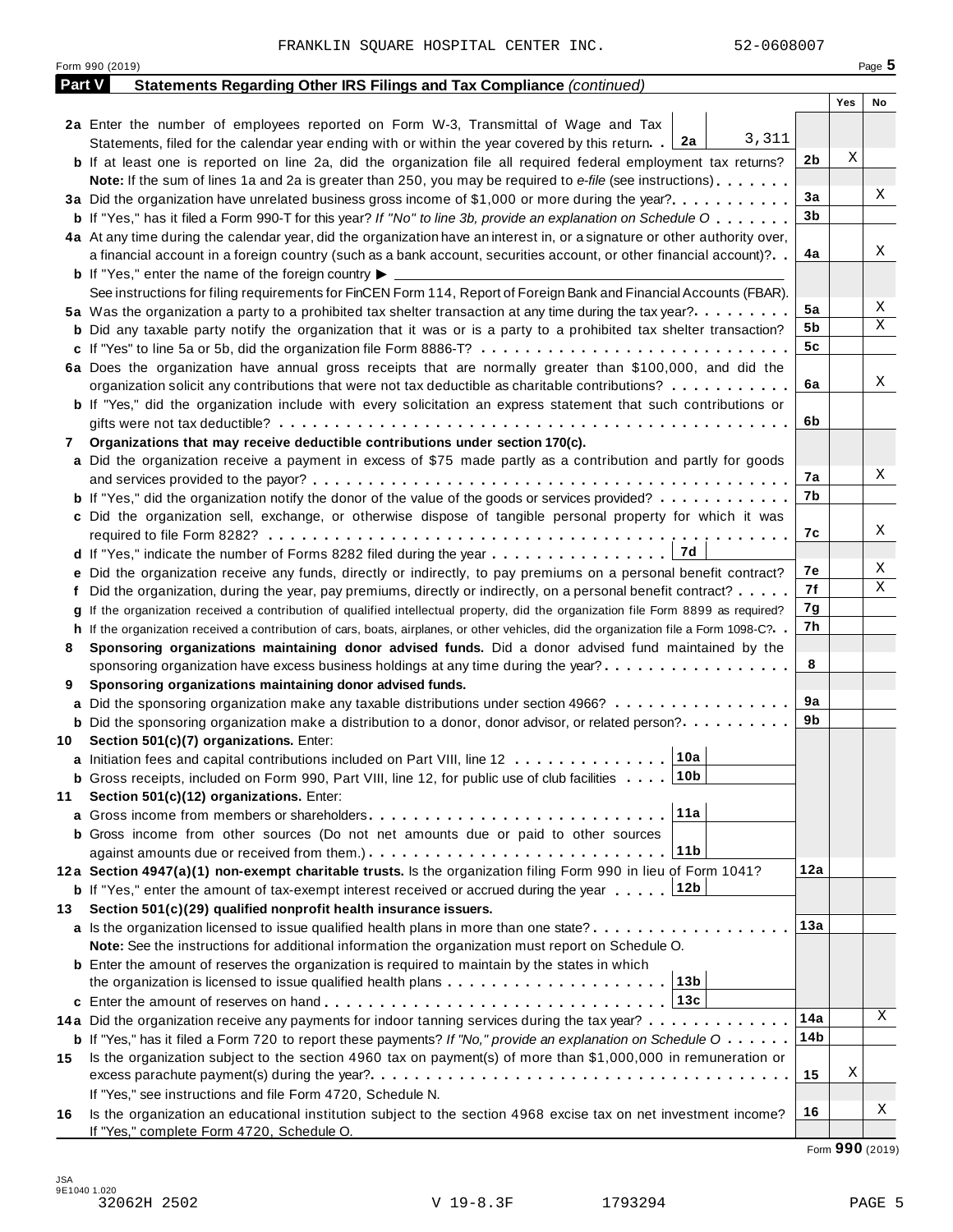| <b>Part VI</b> | Governance, Management, and Disclosure For each "Yes" response to lines 2 through 7b below, and for a "No"                                                                                                                                     |                 |     |    |
|----------------|------------------------------------------------------------------------------------------------------------------------------------------------------------------------------------------------------------------------------------------------|-----------------|-----|----|
|                | response to line 8a, 8b, or 10b below, describe the circumstances, processes, or changes on Schedule O. See instructions.                                                                                                                      |                 |     |    |
|                |                                                                                                                                                                                                                                                |                 |     | X  |
|                | <b>Section A. Governing Body and Management</b>                                                                                                                                                                                                |                 |     |    |
|                |                                                                                                                                                                                                                                                |                 | Yes | No |
|                | 20<br>1a<br>1a Enter the number of voting members of the governing body at the end of the tax year                                                                                                                                             |                 |     |    |
|                | If there are material differences in voting rights among members of the governing body, or                                                                                                                                                     |                 |     |    |
|                | if the governing body delegated broad authority to an executive committee or similar                                                                                                                                                           |                 |     |    |
|                | committée, explain on Schedule O.<br>16<br>1b<br><b>b</b> Enter the number of voting members included on line 1a, above, who are independent                                                                                                   |                 |     |    |
| 2              | Did any officer, director, trustee, or key employee have a family relationship or a business relationship with                                                                                                                                 |                 |     |    |
|                |                                                                                                                                                                                                                                                | 2               |     | Χ  |
| 3              | Did the organization delegate control over management duties customarily performed by or under the direct                                                                                                                                      |                 |     |    |
|                | supervision of officers, directors, trustees, or key employees to a management company or other person?                                                                                                                                        | 3               |     | Χ  |
| 4              | Did the organization make any significant changes to its governing documents since the prior Form 990 was filed?                                                                                                                               | 4               |     | X  |
| 5              | Did the organization become aware during the year of a significant diversion of the organization's assets?                                                                                                                                     | 5               |     | X  |
| 6              |                                                                                                                                                                                                                                                | 6               | Χ   |    |
| 7a             | Did the organization have members, stockholders, or other persons who had the power to elect or appoint                                                                                                                                        |                 |     |    |
|                |                                                                                                                                                                                                                                                | 7a              | X   |    |
| b              | Are any governance decisions of the organization reserved to (or subject to approval by) members,                                                                                                                                              |                 |     |    |
|                |                                                                                                                                                                                                                                                | 7b              | Χ   |    |
| 8              | Did the organization contemporaneously document the meetings held or written actions undertaken during                                                                                                                                         |                 |     |    |
|                | the year by the following:                                                                                                                                                                                                                     |                 |     |    |
|                |                                                                                                                                                                                                                                                | 8а              | X   |    |
| b              | Each committee with authority to act on behalf of the governing body?                                                                                                                                                                          | 8b              | Χ   |    |
| 9              | Is there any officer, director, trustee, or key employee listed in Part VII, Section A, who cannot be reached at                                                                                                                               |                 |     | Χ  |
|                | the organization's mailing address? If "Yes," provide the names and addresses on Schedule O.                                                                                                                                                   | 9               |     |    |
|                | Section B. Policies (This Section B requests information about policies not required by the Internal Revenue Code.)                                                                                                                            |                 | Yes | No |
|                |                                                                                                                                                                                                                                                | 10a             |     | Χ  |
|                | 10a Did the organization have local chapters, branches, or affiliates?                                                                                                                                                                         |                 |     |    |
|                | <b>b</b> If "Yes," did the organization have written policies and procedures governing the activities of such chapters,                                                                                                                        | 10 <sub>b</sub> |     |    |
|                | affiliates, and branches to ensure their operations are consistent with the organization's exempt purposes?<br>11a Has the organization provided a complete copy of this Form 990 to all members of its governing body before filing the form? | 11a             | X   |    |
|                | <b>b</b> Describe in Schedule O the process, if any, used by the organization to review this Form 990.                                                                                                                                         |                 |     |    |
|                | 12a Did the organization have a written conflict of interest policy? If "No," go to line 13                                                                                                                                                    | 12a             | X   |    |
|                | <b>b</b> Were officers, directors, or trustees, and key employees required to disclose annually interests that could give                                                                                                                      |                 |     |    |
|                |                                                                                                                                                                                                                                                | 12 <sub>b</sub> | X   |    |
| c              | Did the organization regularly and consistently monitor and enforce compliance with the policy? If "Yes,"                                                                                                                                      |                 |     |    |
|                |                                                                                                                                                                                                                                                | 12с             | X   |    |
| 13             | Did the organization have a written whistleblower policy?                                                                                                                                                                                      | 13              | Χ   |    |
| 14             |                                                                                                                                                                                                                                                | 14              | Χ   |    |
| 15             | Did the process for determining compensation of the following persons include a review and approval by                                                                                                                                         |                 |     |    |
|                | independent persons, comparability data, and contemporaneous substantiation of the deliberation and decision?                                                                                                                                  |                 |     |    |
|                |                                                                                                                                                                                                                                                | 15a             | Х   |    |
| b              |                                                                                                                                                                                                                                                | 15 <sub>b</sub> | Χ   |    |
|                | If "Yes" to line 15a or 15b, describe the process in Schedule O (see instructions).                                                                                                                                                            |                 |     |    |
| 16a            | Did the organization invest in, contribute assets to, or participate in a joint venture or similar arrangement                                                                                                                                 |                 |     |    |
|                |                                                                                                                                                                                                                                                | 16a             |     | Χ  |
| b              | If "Yes," did the organization follow a written policy or procedure requiring the organization to evaluate its                                                                                                                                 |                 |     |    |
|                | participation in joint venture arrangements under applicable federal tax law, and take steps to safeguard the                                                                                                                                  |                 |     |    |
|                |                                                                                                                                                                                                                                                | 16b             |     |    |
|                | <b>Section C. Disclosure</b>                                                                                                                                                                                                                   |                 |     |    |
| 17             | List the states with which a copy of this Form 990 is required to be filed $\blacktriangleright \frac{MD}{ }$ ,                                                                                                                                |                 |     |    |
| 18             | Section 6104 requires an organization to make its Forms 1023 (1024 or 1024-A, if applicable), 990, and 990-T (Section 501(c)                                                                                                                   |                 |     |    |
|                | (3)s only) available for public inspection. Indicate how you made these available. Check all that apply.                                                                                                                                       |                 |     |    |
|                |                                                                                                                                                                                                                                                |                 |     |    |
|                | Own website<br>Another's website<br>$ X $ Upon request<br>Other (explain on Schedule O)                                                                                                                                                        |                 |     |    |
| 19             | Describe on Schedule O whether (and if so, how) the organization made its governing documents, conflict of interest policy,<br>and financial statements available to the public during the tax year.                                           |                 |     |    |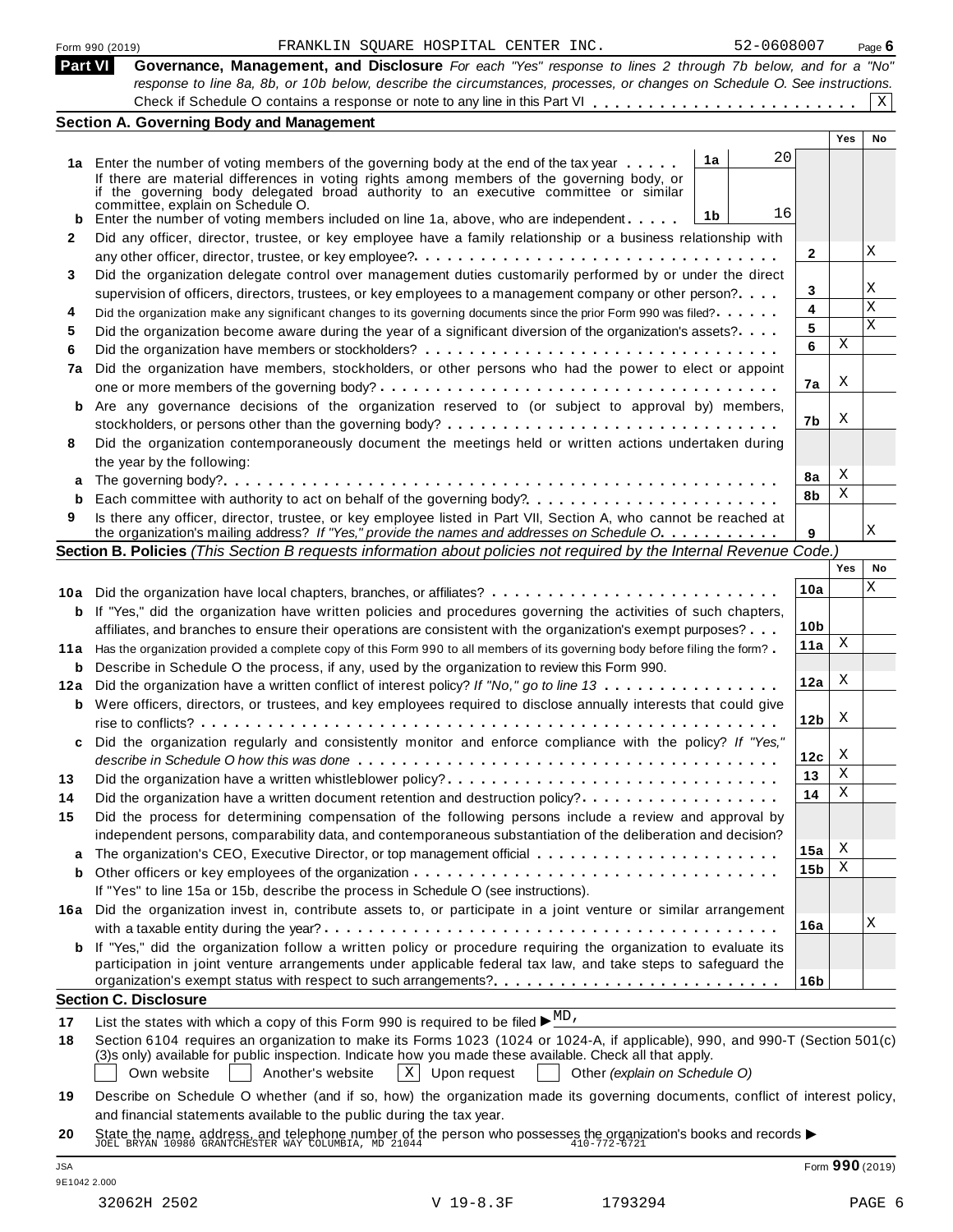| Form 990 (2019)                                                                                                                        | 52-0608007<br>Page 7                                                                                      |  |  |  |  |  |  |  |
|----------------------------------------------------------------------------------------------------------------------------------------|-----------------------------------------------------------------------------------------------------------|--|--|--|--|--|--|--|
| <b>Independent Contractors</b>                                                                                                         | Part VII Compensation of Officers, Directors, Trustees, Key Employees, Highest Compensated Employees, and |  |  |  |  |  |  |  |
|                                                                                                                                        |                                                                                                           |  |  |  |  |  |  |  |
|                                                                                                                                        | Section A. Officers, Directors, Trustees, Key Employees, and Highest Compensated Employees                |  |  |  |  |  |  |  |
| da Associate this tehnis for all seconds seconds due ha listed. Because concerning for the colorades common solidary contribution that |                                                                                                           |  |  |  |  |  |  |  |

**1a** Complete this table for all persons required to be listed. Report compensation for the calendar year ending with or within the organization's tax year.

anization's lax year.<br>● List all of the organization's **current** officers, directors, trustees (whether individuals or organizations), regardless of amount of<br>nnensation Enter -0- in columns (D) (E) and (E) if no compensa compensation. Enter -0- in columns (D), (E), and (F) if no compensation was paid.

**■** List all of the organization's **current** key employees, if any. See instructions for definition of "key employee."<br>■ List the experimentals five expect highest expressed explores (other than an efficer director t

**Example in the organization's current** key employees, if any. See instructions for definition of key employee.<br>• List the organization's five **current** highest compensated employees (other than an officer, director, trust who received reportable compensation (Box 5 of Form W-2 and/or Box 7 of Form 1099-MISC) of more than \$100,000 from the

organization and any related organizations.<br>• List all of the organization's **former** officers, key employees, and highest compensated employees who received more than<br>\$1.00.000 of reportable componention from the erganiza \$100,000 of reportable compensation from the organization and any related organizations.

% List all of the organization's **former directors or trustees** that received, in the capacity as a former director or trustee of the organization, more than \$10,000 of reportable compensation from the organization and any related organizations. See instructions for the order in which to list the persons above.

Check this box if neither the organization nor any related organization compensated any current officer, director, or trustee.

| (A)<br>Name and title                     | (B)<br>Average                                                                          | (C)<br>Position<br>(do not check more than one<br>box, unless person is both an<br>officer and a director/trustee) |                       |         |              |                                 |       | (D)<br>Reportable                           | (E)<br>Reportable                                | (F)<br><b>Estimated amount</b>                                        |
|-------------------------------------------|-----------------------------------------------------------------------------------------|--------------------------------------------------------------------------------------------------------------------|-----------------------|---------|--------------|---------------------------------|-------|---------------------------------------------|--------------------------------------------------|-----------------------------------------------------------------------|
|                                           | hours                                                                                   |                                                                                                                    |                       |         |              |                                 |       | compensation                                | compensation                                     | of other                                                              |
|                                           | per week<br>(list any<br>hours for<br>related<br>organizations<br>below<br>dotted line) | Individual trustee<br>or director                                                                                  | Institutional trustee | Officer | Key employee | Highest compensated<br>employee | Fomer | from the<br>organization<br>(W-2/1099-MISC) | from related<br>organizations<br>(W-2/1099-MISC) | compensation<br>from the<br>organization and<br>related organizations |
|                                           | 1.00                                                                                    |                                                                                                                    |                       |         |              |                                 |       |                                             |                                                  |                                                                       |
| $(1)$ KENNETH A. SAMET<br><b>DIRECTOR</b> | 39.00                                                                                   | X                                                                                                                  |                       |         |              |                                 |       | 0.                                          | 7,598,800.                                       | 90,696.                                                               |
| (2) SAMUEL MOSKOWITZ                      | 40.00                                                                                   |                                                                                                                    |                       |         |              |                                 |       |                                             |                                                  |                                                                       |
| PRESIDENT/DIRECTOR(UNTIL 4/20)            | 0.                                                                                      | X                                                                                                                  |                       | X       |              |                                 |       | 1,098,270.                                  | 0.                                               | 48, 455.                                                              |
| $(3)$ DAVID GOLD, M.D.                    | 40.00                                                                                   |                                                                                                                    |                       |         |              |                                 |       |                                             |                                                  |                                                                       |
| ORTHOPEDIC SURGEON                        | 0.                                                                                      |                                                                                                                    |                       |         |              | X                               |       | 975,844.                                    | 0.                                               | 24,998.                                                               |
| (4) STUART M. LEVINE                      | 1.00                                                                                    |                                                                                                                    |                       |         |              |                                 |       |                                             |                                                  |                                                                       |
| PRESIDENT/DIRECTOR(AS OF 4/20)            | 39.00                                                                                   | X                                                                                                                  |                       | X       |              |                                 |       | 0.                                          | 920,276.                                         | 43,814.                                                               |
| $(5)$ DAVID COHEN, M.D.                   | 40.00                                                                                   |                                                                                                                    |                       |         |              |                                 |       |                                             |                                                  |                                                                       |
| ORTHOPEDIC SURGEON                        | 0.                                                                                      |                                                                                                                    |                       |         |              | X                               |       | 829,248.                                    | 0.                                               | 34, 413.                                                              |
| (6) ALBERT ABOULAFIA, M.D.                | 40.00                                                                                   |                                                                                                                    |                       |         |              |                                 |       |                                             |                                                  |                                                                       |
| MEDICAL DIRECTOR CANCER INST.             | 0.                                                                                      |                                                                                                                    |                       |         |              | Χ                               |       | 787,637.                                    | 0.                                               | 34,457.                                                               |
| (7) LOUIS CHANG, M.D.                     | 40.00                                                                                   |                                                                                                                    |                       |         |              |                                 |       |                                             |                                                  |                                                                       |
| NEUROSURGEON                              | О.                                                                                      |                                                                                                                    |                       |         |              | Χ                               |       | 733,279.                                    | 0.                                               | 26,107.                                                               |
| (8) CHRISTOPHER YOU, M.D.                 | 40.00                                                                                   |                                                                                                                    |                       |         |              |                                 |       |                                             |                                                  |                                                                       |
| DIRECTOR OF ROBOTIC SURGERY               | $0$ .                                                                                   |                                                                                                                    |                       |         |              | Χ                               |       | 636,704.                                    | 0.                                               | 34,398.                                                               |
| (9) ROBERT LALLY                          | 20.00                                                                                   |                                                                                                                    |                       |         |              |                                 |       |                                             |                                                  |                                                                       |
| VP/CFO/TREASURER                          | 20.00                                                                                   |                                                                                                                    |                       | X       |              |                                 |       | 220,901.                                    | 220,901.                                         | 60,761.                                                               |
| (10) STEPHEN R. SELINGER                  | 40.00                                                                                   |                                                                                                                    |                       |         |              |                                 |       |                                             |                                                  |                                                                       |
| DIRECTOR (AS OF 4/20)                     | 0.                                                                                      | X                                                                                                                  |                       |         |              |                                 |       | 467,051.                                    | 0.                                               | 26, 216.                                                              |
| $(11)$ HATEM ABDO, M.D.                   | 40.00                                                                                   |                                                                                                                    |                       |         |              |                                 |       |                                             |                                                  |                                                                       |
| DIRECTOR (UNTIL 9/19)                     | 0.                                                                                      | X                                                                                                                  |                       |         |              |                                 |       | 395,065.                                    | 0.                                               | 21,426.                                                               |
| (12) LAWRENCE<br>STRASSNER                | 0.                                                                                      |                                                                                                                    |                       |         |              |                                 |       |                                             |                                                  |                                                                       |
| FORMER VICE PRESIDENT                     | 0.                                                                                      |                                                                                                                    |                       |         |              |                                 | Χ     | 355,711.                                    | 0.                                               | 0.                                                                    |
| (13) MARYELLEN GOODELL, M.D.              | 40.00                                                                                   |                                                                                                                    |                       |         |              |                                 |       |                                             |                                                  |                                                                       |
| DIRECTOR                                  | 0.                                                                                      | Χ                                                                                                                  |                       |         |              |                                 |       | 308,530.                                    | 0.                                               | 36,520.                                                               |
| (14) KEITH SHINER                         | 1.00                                                                                    |                                                                                                                    |                       |         |              |                                 |       |                                             |                                                  |                                                                       |
| SECRETARY                                 | 39.00                                                                                   |                                                                                                                    |                       | Χ       |              |                                 |       | 0.                                          | 272,163.                                         | 34,169.                                                               |

JSA Form **990** (2019)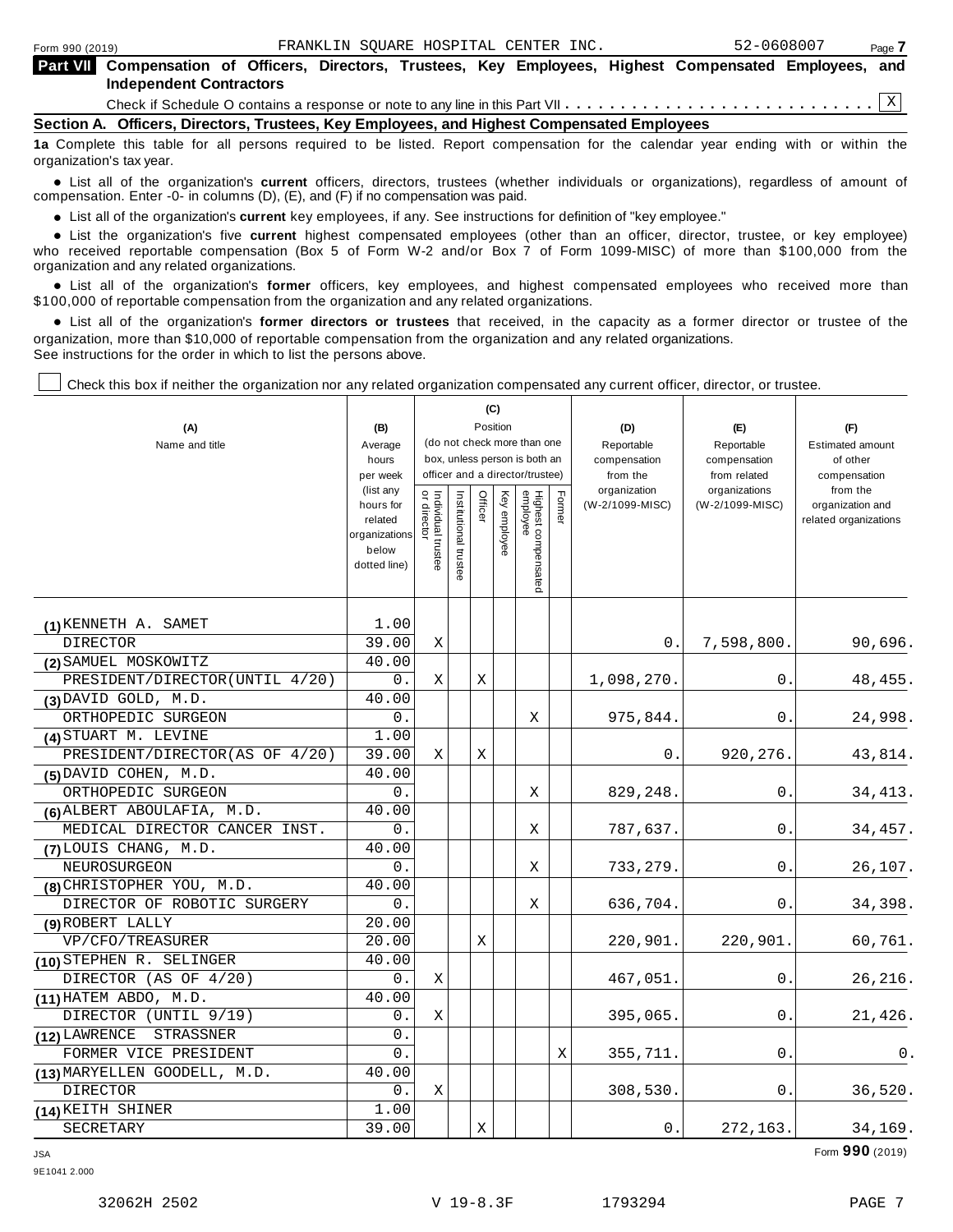#### FRANKLIN SQUARE HOSPITAL CENTER INC. 52-0608007

|  |  | Form 990 (2019) |  |
|--|--|-----------------|--|
|--|--|-----------------|--|

|    | (15) RAYMOND A. NAIMOLI<br><b>DIRECTOR</b><br>(16) SAVITHA SHIVANANDA, M.D.<br>DIRECTOR<br>(17) MOHAMAD M. ALABRASH, M.D.<br><b>DIRECTOR</b><br>(18) WILLIAM D. MCLAUGHLIN                                                                                                                     | related<br>organizations<br>below dotted<br>line)<br>1.00<br>0.<br>1.00<br>$0$ .<br>1.00 | <br>  Individual trustee<br>  or director<br>Χ | Institutional trustee | Officer | Key employee | Highest compensated<br>employee | Former | organization<br>(W-2/1099-MISC) | (W-2/1099-MISC)          | from the<br>organization<br>and related<br>organizations |
|----|------------------------------------------------------------------------------------------------------------------------------------------------------------------------------------------------------------------------------------------------------------------------------------------------|------------------------------------------------------------------------------------------|------------------------------------------------|-----------------------|---------|--------------|---------------------------------|--------|---------------------------------|--------------------------|----------------------------------------------------------|
|    |                                                                                                                                                                                                                                                                                                |                                                                                          |                                                |                       |         |              |                                 |        |                                 |                          |                                                          |
|    |                                                                                                                                                                                                                                                                                                |                                                                                          |                                                |                       |         |              |                                 |        | 0                               | 0.                       | 1,666.                                                   |
|    |                                                                                                                                                                                                                                                                                                |                                                                                          | Χ                                              |                       |         |              |                                 |        | 1,666.                          | 0.                       | 0.                                                       |
|    |                                                                                                                                                                                                                                                                                                | $0$ .                                                                                    | Χ                                              |                       |         |              |                                 |        | 0                               | 0.                       | 0.                                                       |
|    | CHAIR                                                                                                                                                                                                                                                                                          | 1.00<br>$0$ .                                                                            | Χ                                              |                       |         |              |                                 |        | 0                               | 0.                       | 0.                                                       |
|    | $(19)$ KHALID AL-TALIB, M.D.<br>DIRECTOR (UNTIL 10/19)                                                                                                                                                                                                                                         | 1.00<br>$0$ .                                                                            | Χ                                              |                       |         |              |                                 |        | 0                               | 0.                       | 0.                                                       |
|    | (20) ELIZABETH S. GLENN<br>DIRECTOR (UNTIL 10/19)                                                                                                                                                                                                                                              | 1.00<br>$0$ .                                                                            | Χ                                              |                       |         |              |                                 |        | 0                               | 0.                       | 0.                                                       |
|    | (21) BISHOP CLIFFORD M. JOHNSON, JR<br>DIRECTOR (UNTIL 10/19)                                                                                                                                                                                                                                  | 1.00<br>0.                                                                               | Χ                                              |                       |         |              |                                 |        | 0                               | 0.                       | 0.                                                       |
|    | (22) COLLEEN LOPRESTO<br>DIRECTOR                                                                                                                                                                                                                                                              | 1.00<br>$0$ .                                                                            | Χ                                              |                       |         |              |                                 |        | 0                               | 0.                       | 0.                                                       |
|    | (23) CHARLES PICCININI<br>VICE CHAIR (UNTIL 12/19)                                                                                                                                                                                                                                             | 1.00<br>0.                                                                               | Χ                                              |                       |         |              |                                 |        | 0                               | 0.                       | 0.                                                       |
|    | $(24)$ HOWARD L. GOLDMAN, M.D.<br><b>DIRECTOR</b><br>25) JUDITH NEEDHAM, ESQ                                                                                                                                                                                                                   | 1.00<br>$0$ .<br>1.00                                                                    | Χ                                              |                       |         |              |                                 |        | 0                               | 0.                       | 0.                                                       |
|    | <b>DIRECTOR</b>                                                                                                                                                                                                                                                                                | 0.                                                                                       | Χ                                              |                       |         |              |                                 |        | 0<br>6,809,906.                 | 0.<br>9,012,140.         | 0.<br>518,096.                                           |
|    | 1b Sub-total<br>c Total from continuation sheets to Part VII, Section A                                                                                                                                                                                                                        |                                                                                          |                                                |                       |         |              |                                 |        | 0.<br>6,809,906.                | $\Omega$ .<br>9,012,140. | 0.<br>518,096.                                           |
| 3  | 2 Total number of individuals (including but not limited to those listed above) who received more than \$100,000 of<br>reportable compensation from the organization ▶<br>Did the organization list any former officer, director, or trustee, key employee, or highest compensated             |                                                                                          | 465                                            |                       |         |              |                                 |        |                                 |                          | Yes<br>No.                                               |
| 4  | employee on line 1a? If "Yes," complete Schedule J for such individual<br>For any individual listed on line 1a, is the sum of reportable compensation and other compensation from the<br>organization and related organizations greater than \$150,000? If "Yes," complete Schedule J for such |                                                                                          |                                                |                       |         |              |                                 |        |                                 |                          | Χ<br>3<br>Χ<br>4                                         |
| 5. | Did any person listed on line 1a receive or accrue compensation from any unrelated organization or individual<br>for services rendered to the organization? If "Yes," complete Schedule J for such person<br><b>Section B. Independent Contractors</b>                                         |                                                                                          |                                                |                       |         |              |                                 |        |                                 |                          | Χ<br>5                                                   |
| 1  | Complete this table for your five highest compensated independent contractors that received more than \$100,000 of<br>compensation from the organization. Report compensation for the calendar year ending with or within the organization's tax<br>year.                                      |                                                                                          |                                                |                       |         |              |                                 |        |                                 |                          |                                                          |
|    | (A)<br>Name and business address                                                                                                                                                                                                                                                               |                                                                                          |                                                |                       |         |              |                                 |        | (B)<br>Description of services  |                          | (C)<br>Compensation                                      |
|    | <b>ATTACHMENT</b><br>- 3                                                                                                                                                                                                                                                                       |                                                                                          |                                                |                       |         |              |                                 |        |                                 |                          |                                                          |
|    |                                                                                                                                                                                                                                                                                                |                                                                                          |                                                |                       |         |              |                                 |        |                                 |                          |                                                          |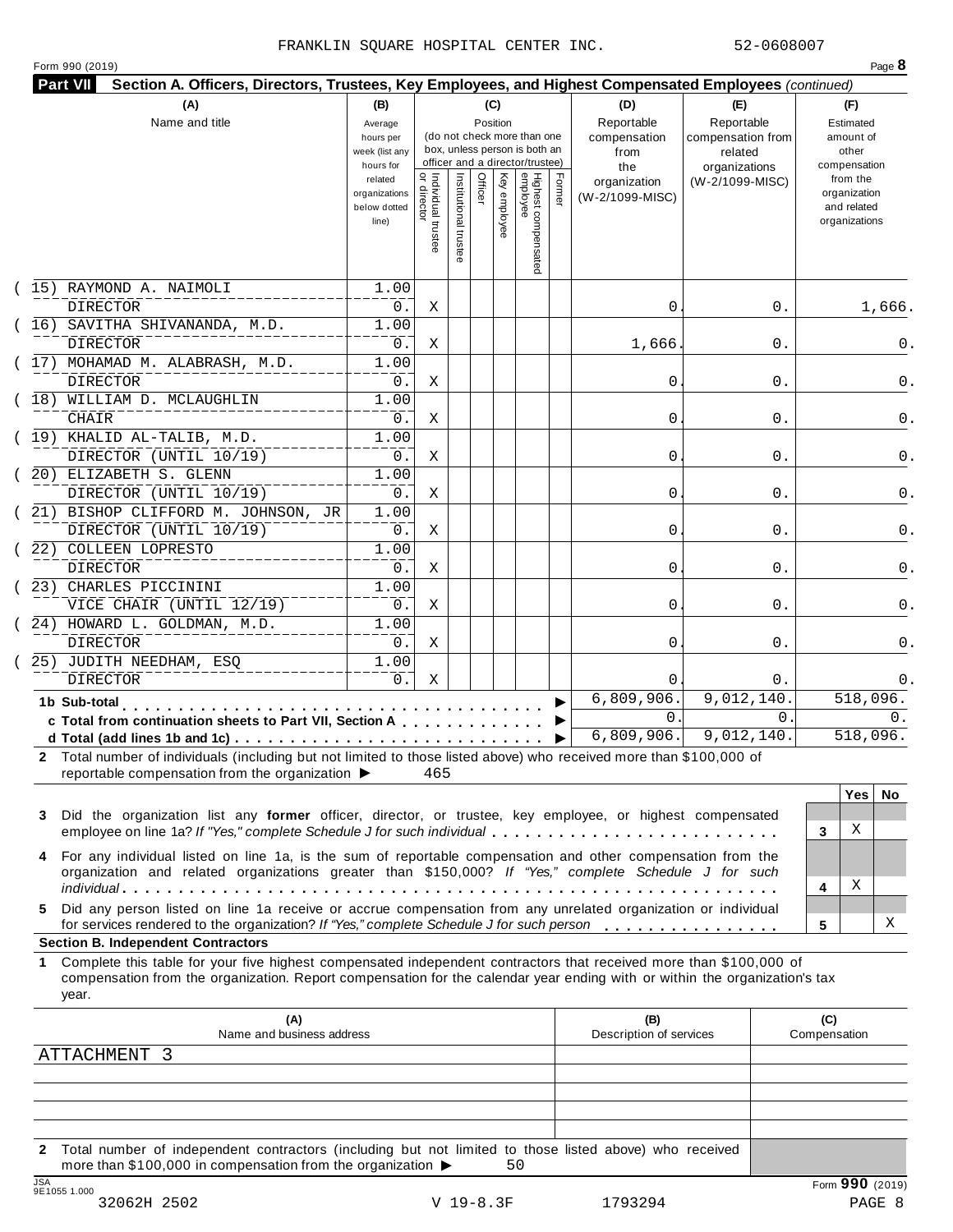|  | Form 990 (2019) |  |
|--|-----------------|--|
|  |                 |  |

|    | (A)                                                                                                                                                                                                                                                       | (B)                                                 |                                           |                       |         | (C)          |                                                                                                 |        | (D)                                       | (E)                                                         | (F)                                                      |                   |  |  |
|----|-----------------------------------------------------------------------------------------------------------------------------------------------------------------------------------------------------------------------------------------------------------|-----------------------------------------------------|-------------------------------------------|-----------------------|---------|--------------|-------------------------------------------------------------------------------------------------|--------|-------------------------------------------|-------------------------------------------------------------|----------------------------------------------------------|-------------------|--|--|
|    | Name and title                                                                                                                                                                                                                                            | Average<br>hours per<br>week (list any<br>hours for |                                           |                       |         | Position     | (do not check more than one<br>box, unless person is both an<br>officer and a director/trustee) |        | Reportable<br>compensation<br>from<br>the | Reportable<br>compensation from<br>related<br>organizations | Estimated<br>amount of<br>other<br>compensation          |                   |  |  |
|    |                                                                                                                                                                                                                                                           | related<br>organizations<br>below dotted<br>line)   | <br>  Individual trustee<br>  or director | Institutional trustee | Officer | Key employee | Highest compensated<br>employee                                                                 | Former | organization<br>(W-2/1099-MISC)           | (W-2/1099-MISC)                                             | from the<br>organization<br>and related<br>organizations |                   |  |  |
|    | 26) DENISE M. MATRICCIANI                                                                                                                                                                                                                                 | 1.00                                                |                                           |                       |         |              |                                                                                                 |        |                                           |                                                             |                                                          |                   |  |  |
|    | DIRECTOR<br>27) CAROL L. NICOLETTE ANTILL                                                                                                                                                                                                                 | 0.<br>1.00                                          | Χ                                         |                       |         |              |                                                                                                 |        | 0                                         | 0.                                                          |                                                          |                   |  |  |
|    | VICE CHAIR                                                                                                                                                                                                                                                | 0.                                                  | Χ                                         |                       |         |              |                                                                                                 |        | 0                                         | 0.                                                          |                                                          |                   |  |  |
|    | 28) ERIC C. WASHINGTON                                                                                                                                                                                                                                    | 1.00                                                |                                           |                       |         |              |                                                                                                 |        |                                           |                                                             |                                                          |                   |  |  |
|    | <b>DIRECTOR</b>                                                                                                                                                                                                                                           | 0.                                                  | Χ                                         |                       |         |              |                                                                                                 |        | 0                                         | 0.                                                          |                                                          |                   |  |  |
|    | 29) MICHAEL P. RODRIGUES, M.D.                                                                                                                                                                                                                            | 1.00                                                |                                           |                       |         |              |                                                                                                 |        |                                           |                                                             |                                                          |                   |  |  |
|    | <b>DIRECTOR</b>                                                                                                                                                                                                                                           | 0.                                                  | Χ                                         |                       |         |              |                                                                                                 |        | 0                                         | 0.                                                          |                                                          |                   |  |  |
|    | 30) MICHAEL J. BERNA                                                                                                                                                                                                                                      | 1.00                                                |                                           |                       |         |              |                                                                                                 |        |                                           |                                                             |                                                          |                   |  |  |
|    | DIRECTOR (AS OF 11/19)                                                                                                                                                                                                                                    | $0$ .                                               | Χ                                         |                       |         |              |                                                                                                 |        | 0                                         | 0.                                                          |                                                          |                   |  |  |
|    | 31) MICHAEL MCDERMOTT                                                                                                                                                                                                                                     | 1.00                                                |                                           |                       |         |              |                                                                                                 |        |                                           |                                                             |                                                          |                   |  |  |
|    | DIRECTOR                                                                                                                                                                                                                                                  | $0$ .                                               | Χ                                         |                       |         |              |                                                                                                 |        | 0                                         | 0.                                                          |                                                          |                   |  |  |
|    | 32) LESLIE R. KAMINSKI<br>DIRECTOR (AS OF 4/20)                                                                                                                                                                                                           | 1.00<br>0.                                          | Χ                                         |                       |         |              |                                                                                                 |        | 0                                         | 0.                                                          |                                                          |                   |  |  |
|    | 33) AIMAN SHAMMAS                                                                                                                                                                                                                                         | 1.00                                                |                                           |                       |         |              |                                                                                                 |        |                                           |                                                             |                                                          |                   |  |  |
|    | DIRECTOR (AS OF 11/19)                                                                                                                                                                                                                                    | $0$ .                                               | Χ                                         |                       |         |              |                                                                                                 |        | 0                                         | 0.                                                          |                                                          |                   |  |  |
|    | 34) AMARIS UMBAGER                                                                                                                                                                                                                                        | 1.00                                                |                                           |                       |         |              |                                                                                                 |        |                                           |                                                             |                                                          |                   |  |  |
|    | DIRECTOR (AS OF 11/19)                                                                                                                                                                                                                                    | $0$ .                                               | Χ                                         |                       |         |              |                                                                                                 |        | 0                                         | 0.                                                          |                                                          |                   |  |  |
|    |                                                                                                                                                                                                                                                           |                                                     |                                           |                       |         |              |                                                                                                 |        |                                           |                                                             |                                                          |                   |  |  |
|    |                                                                                                                                                                                                                                                           |                                                     |                                           |                       |         |              |                                                                                                 |        |                                           |                                                             |                                                          |                   |  |  |
|    | 1b Sub-total                                                                                                                                                                                                                                              |                                                     |                                           |                       |         |              |                                                                                                 |        | $\mathbf{0}$                              | 0                                                           |                                                          | $0$ .             |  |  |
|    | c Total from continuation sheets to Part VII, Section A                                                                                                                                                                                                   |                                                     |                                           |                       |         |              |                                                                                                 |        |                                           |                                                             |                                                          |                   |  |  |
|    | 2 Total number of individuals (including but not limited to those listed above) who received more than \$100,000 of<br>reportable compensation from the organization ▶                                                                                    |                                                     | 465                                       |                       |         |              |                                                                                                 |        |                                           |                                                             |                                                          |                   |  |  |
|    |                                                                                                                                                                                                                                                           |                                                     |                                           |                       |         |              |                                                                                                 |        |                                           |                                                             |                                                          | <b>Yes</b><br>No. |  |  |
| 3  | Did the organization list any former officer, director, or trustee, key employee, or highest compensated<br>employee on line 1a? If "Yes," complete Schedule J for such individual                                                                        |                                                     |                                           |                       |         |              |                                                                                                 |        |                                           |                                                             | Χ<br>3                                                   |                   |  |  |
| 4  | For any individual listed on line 1a, is the sum of reportable compensation and other compensation from the<br>organization and related organizations greater than \$150,000? If "Yes," complete Schedule J for such                                      |                                                     |                                           |                       |         |              |                                                                                                 |        |                                           |                                                             | Χ                                                        |                   |  |  |
| 5. | Did any person listed on line 1a receive or accrue compensation from any unrelated organization or individual<br>for services rendered to the organization? If "Yes," complete Schedule J for such person                                                 |                                                     |                                           |                       |         |              |                                                                                                 |        |                                           |                                                             | 4<br>5                                                   | Χ                 |  |  |
|    | <b>Section B. Independent Contractors</b>                                                                                                                                                                                                                 |                                                     |                                           |                       |         |              |                                                                                                 |        |                                           |                                                             |                                                          |                   |  |  |
| 1. | Complete this table for your five highest compensated independent contractors that received more than \$100,000 of<br>compensation from the organization. Report compensation for the calendar year ending with or within the organization's tax<br>year. |                                                     |                                           |                       |         |              |                                                                                                 |        |                                           |                                                             |                                                          |                   |  |  |
|    | (A)<br>Name and business address                                                                                                                                                                                                                          |                                                     |                                           |                       |         |              |                                                                                                 |        | (B)<br>Description of services            |                                                             | (C)<br>Compensation                                      |                   |  |  |
|    |                                                                                                                                                                                                                                                           |                                                     |                                           |                       |         |              |                                                                                                 |        |                                           |                                                             |                                                          |                   |  |  |
|    |                                                                                                                                                                                                                                                           |                                                     |                                           |                       |         |              |                                                                                                 |        |                                           |                                                             |                                                          |                   |  |  |
|    |                                                                                                                                                                                                                                                           |                                                     |                                           |                       |         |              |                                                                                                 |        |                                           |                                                             |                                                          |                   |  |  |

**2** Total number of independent contractors (including but not limited to those listed above) who received more than \$100,000 in compensation from the organization  $\blacktriangleright$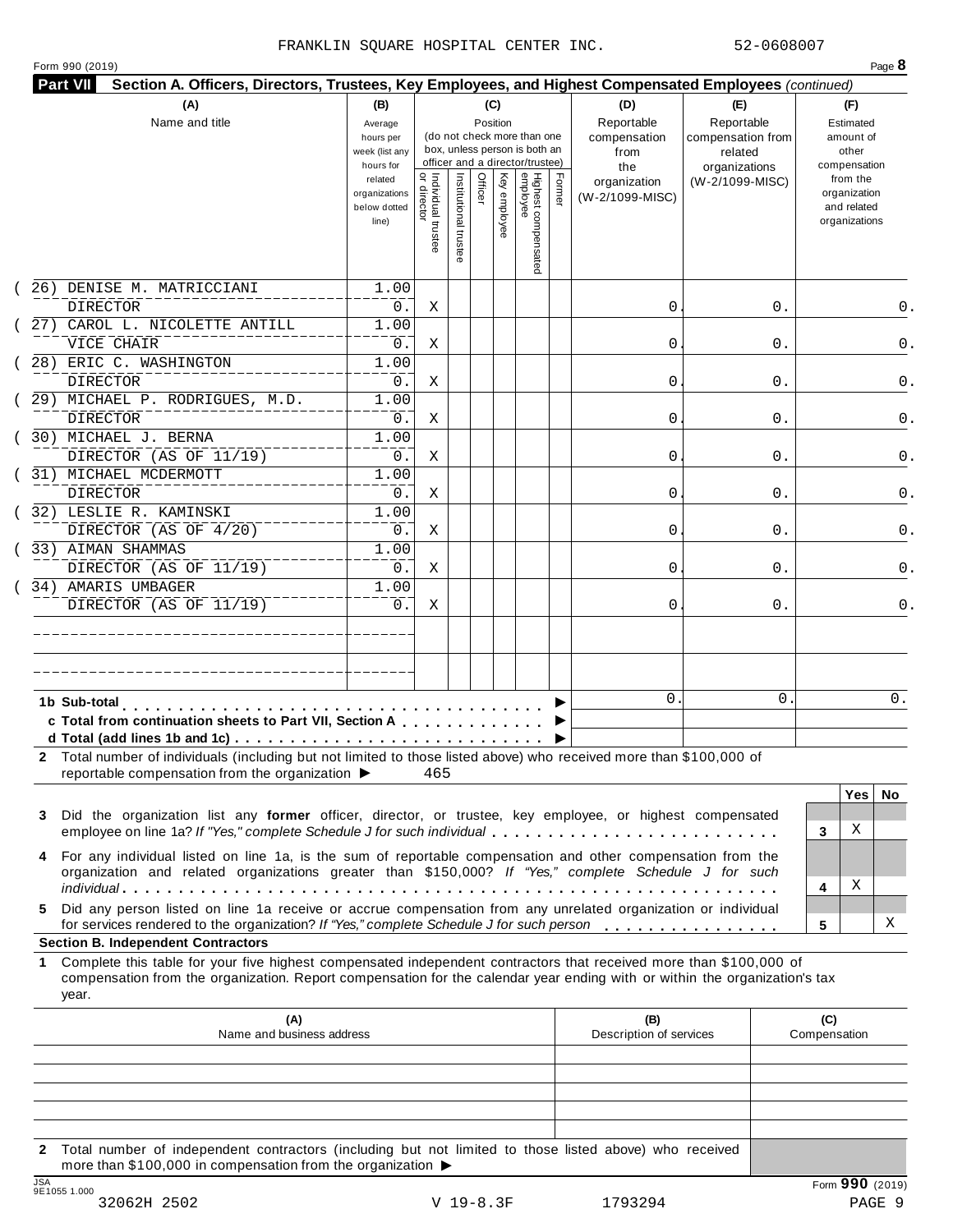## **Part VIII Statement of Revenue**<br>Check if Schedule O contains a res

|                                                           | Form 990 (2019) |                                                                                                                                                                                                                                      |                          | FRANKLIN SQUARE HOSPITAL CENTER INC. |                                              | 52-0608007                                        | Page 9                                                        |
|-----------------------------------------------------------|-----------------|--------------------------------------------------------------------------------------------------------------------------------------------------------------------------------------------------------------------------------------|--------------------------|--------------------------------------|----------------------------------------------|---------------------------------------------------|---------------------------------------------------------------|
|                                                           | Part VIII       | <b>Statement of Revenue</b>                                                                                                                                                                                                          |                          |                                      |                                              |                                                   |                                                               |
|                                                           |                 | Check if Schedule O contains a response or note to any line in this Part VIII                                                                                                                                                        |                          |                                      |                                              |                                                   |                                                               |
|                                                           |                 |                                                                                                                                                                                                                                      |                          | (A)<br>Total revenue                 | (B)<br>Related or exempt<br>function revenue | $\overline{(c)}$<br>Unrelated<br>business revenue | (D)<br>Revenue excluded<br>from tax under<br>sections 512-514 |
|                                                           | 1a              | Federated campaigns <b>Federated</b>                                                                                                                                                                                                 | 1a                       |                                      |                                              |                                                   |                                                               |
| Contributions, Gifts, Grants<br>and Other Similar Amounts | b               | Membership dues <b>All Accords</b> Membership dues                                                                                                                                                                                   | 1b                       |                                      |                                              |                                                   |                                                               |
|                                                           | c               | Fundraising events <b>Exercises</b>                                                                                                                                                                                                  | 1c                       |                                      |                                              |                                                   |                                                               |
|                                                           | d               |                                                                                                                                                                                                                                      | 1d                       |                                      |                                              |                                                   |                                                               |
|                                                           |                 | Government grants (contributions)                                                                                                                                                                                                    | 1e<br>14,288,566.        |                                      |                                              |                                                   |                                                               |
|                                                           | f               | All other contributions, gifts, grants,                                                                                                                                                                                              |                          |                                      |                                              |                                                   |                                                               |
|                                                           |                 | and similar amounts not included above.                                                                                                                                                                                              | 1f<br>1,705,392.         |                                      |                                              |                                                   |                                                               |
|                                                           | g               | Noncash contributions included in                                                                                                                                                                                                    |                          |                                      |                                              |                                                   |                                                               |
|                                                           |                 | $lines 1a-1f$ $\ldots$ $\ldots$ $\ldots$                                                                                                                                                                                             | 1g $\sqrt{5}$<br>20,416. |                                      |                                              |                                                   |                                                               |
|                                                           |                 |                                                                                                                                                                                                                                      | <b>Business Code</b>     | 15,993,958                           |                                              |                                                   |                                                               |
|                                                           |                 | NET PATIENT SERVICE REVENUE                                                                                                                                                                                                          | 621300                   | 579, 537, 976.                       | 579, 537, 976.                               |                                                   |                                                               |
|                                                           | 2a              | PHARMACY                                                                                                                                                                                                                             | 900099                   | 7,412,170.                           | 7,412,170.                                   |                                                   |                                                               |
|                                                           | b               | MEANINGFUL USE REVENUE                                                                                                                                                                                                               | 900099                   | 151,934.                             | 151,934.                                     |                                                   |                                                               |
| Program Service<br>Revenue                                |                 | OTHER HEALTH REVENUE                                                                                                                                                                                                                 | 900099                   | 58,677.                              | 58,677.                                      |                                                   |                                                               |
|                                                           |                 |                                                                                                                                                                                                                                      |                          |                                      |                                              |                                                   |                                                               |
|                                                           | f               | All other program service revenue                                                                                                                                                                                                    |                          |                                      |                                              |                                                   |                                                               |
|                                                           | g               |                                                                                                                                                                                                                                      |                          | 587,160,757.                         |                                              |                                                   |                                                               |
|                                                           | 3               | Investment income (including dividends, interest, and                                                                                                                                                                                |                          |                                      |                                              |                                                   |                                                               |
|                                                           |                 |                                                                                                                                                                                                                                      |                          | 87,305.                              |                                              |                                                   | 87,305.                                                       |
|                                                           | 4               | Income from investment of tax-exempt bond proceeds $\blacktriangleright$                                                                                                                                                             |                          | $\mathsf{0}$ .                       |                                              |                                                   |                                                               |
|                                                           | 5               | (i) Real                                                                                                                                                                                                                             | (ii) Personal            | $\mathbf{0}$ .                       |                                              |                                                   |                                                               |
|                                                           |                 |                                                                                                                                                                                                                                      |                          |                                      |                                              |                                                   |                                                               |
|                                                           | 6a              | 548,634.<br>Gross rents <b>Called Called Called Called Called Called Called Called Called Called Called Called Called Called Called Called Called Called Called Called Called Called Called Ca</b><br>6а                             |                          |                                      |                                              |                                                   |                                                               |
|                                                           | b               | Less: rental expenses<br>6b<br>548,634.                                                                                                                                                                                              |                          |                                      |                                              |                                                   |                                                               |
|                                                           | с               | Rental income or (loss) 6c<br>Net rental income or (loss) $\cdots$ $\cdots$ $\cdots$ $\cdots$ $\cdots$                                                                                                                               |                          | 548,634.                             |                                              |                                                   | 548,634.                                                      |
|                                                           | d<br>7a         | (i) Securities<br>Gross amount from                                                                                                                                                                                                  | (ii) Other               |                                      |                                              |                                                   |                                                               |
|                                                           |                 | sales<br>of<br>assets                                                                                                                                                                                                                |                          |                                      |                                              |                                                   |                                                               |
|                                                           |                 | 134,094.<br>other than inventory<br>7a                                                                                                                                                                                               | 22,016.                  |                                      |                                              |                                                   |                                                               |
|                                                           | b               | Less: cost or other basis                                                                                                                                                                                                            |                          |                                      |                                              |                                                   |                                                               |
| <b>Other Revenue</b>                                      |                 | and sales expenses<br>7b                                                                                                                                                                                                             |                          |                                      |                                              |                                                   |                                                               |
|                                                           | c               | 134,094.<br>Gain or (loss) [1999]<br>7с                                                                                                                                                                                              | 22,016.                  |                                      |                                              |                                                   |                                                               |
|                                                           | a               | Net gain or (loss) $\cdots$ $\cdots$ $\cdots$ $\cdots$ $\cdots$ $\cdots$                                                                                                                                                             |                          | 156,110.                             |                                              |                                                   | 156,110.                                                      |
|                                                           | 8а              | Gross<br>income<br>from<br>fundraising                                                                                                                                                                                               |                          |                                      |                                              |                                                   |                                                               |
|                                                           |                 | events (not including \$                                                                                                                                                                                                             |                          |                                      |                                              |                                                   |                                                               |
|                                                           |                 | of contributions reported on line                                                                                                                                                                                                    |                          |                                      |                                              |                                                   |                                                               |
|                                                           |                 | 1c). See Part IV, line 18                                                                                                                                                                                                            | 8а                       | 0.<br>$\mathbf{0}$ .                 |                                              |                                                   |                                                               |
|                                                           | b               | Less: direct expenses                                                                                                                                                                                                                | 8b                       | $\mathbf{0}$ .                       |                                              |                                                   |                                                               |
|                                                           | c               | Net income or (loss) from fundraising events ▶                                                                                                                                                                                       |                          |                                      |                                              |                                                   |                                                               |
|                                                           | 9а              | Gross<br>income<br>from<br>gaming<br>activities. See Part IV, line 19                                                                                                                                                                | 9а                       | 0.                                   |                                              |                                                   |                                                               |
|                                                           |                 | Less: direct expenses                                                                                                                                                                                                                | 9b                       | $\mathbf{0}$ .                       |                                              |                                                   |                                                               |
|                                                           | b<br>c          | Net income or (loss) from gaming activities.                                                                                                                                                                                         | ▶                        | $\mathbf{0}$ .                       |                                              |                                                   |                                                               |
|                                                           | 10a             | Gross<br>sales<br>of inventory,<br>less                                                                                                                                                                                              |                          |                                      |                                              |                                                   |                                                               |
|                                                           |                 | returns and allowances <b>with the set of the set of the set of the set of the set of the set of the set of the set of the set of the set of the set of the set of the set of the set of the set of the set of the set of the se</b> | 10a                      | 0.                                   |                                              |                                                   |                                                               |
|                                                           | b               |                                                                                                                                                                                                                                      | 10 <sub>b</sub>          | $\mathbf{0}$ .                       |                                              |                                                   |                                                               |
|                                                           | c               | Net income or (loss) from sales of inventory                                                                                                                                                                                         |                          | $\mathbf{0}$ .                       |                                              |                                                   |                                                               |
|                                                           |                 |                                                                                                                                                                                                                                      | <b>Business Code</b>     |                                      |                                              |                                                   |                                                               |
| Miscellaneous<br>Revenue                                  | 11a             | REBATE INCOME                                                                                                                                                                                                                        | 900099                   | 1,071,295.                           |                                              |                                                   | 1,071,295.                                                    |
|                                                           | b               | PARKING AND VALET REVENUE                                                                                                                                                                                                            | 812930                   | 539,648.                             |                                              |                                                   | 539,648.                                                      |
|                                                           |                 | INTERCOMPANY REVENUE                                                                                                                                                                                                                 | 900099                   | 118,308.                             |                                              |                                                   | 118,308.                                                      |
|                                                           |                 | All other revenue                                                                                                                                                                                                                    |                          | 146,190.<br>1,875,441.               |                                              |                                                   | 146,190.                                                      |
|                                                           | е<br>12         | Total revenue. See instructions <b>and the set of the set of the set of the set of the set of the set of the set of the set of the set of the set of the set of the set of the set of the set of the set of the set of the set o</b> |                          | 605, 822, 205.                       | 587,160,757.                                 |                                                   | 2,667,490.                                                    |
| <b>JSA</b>                                                |                 |                                                                                                                                                                                                                                      |                          |                                      |                                              |                                                   |                                                               |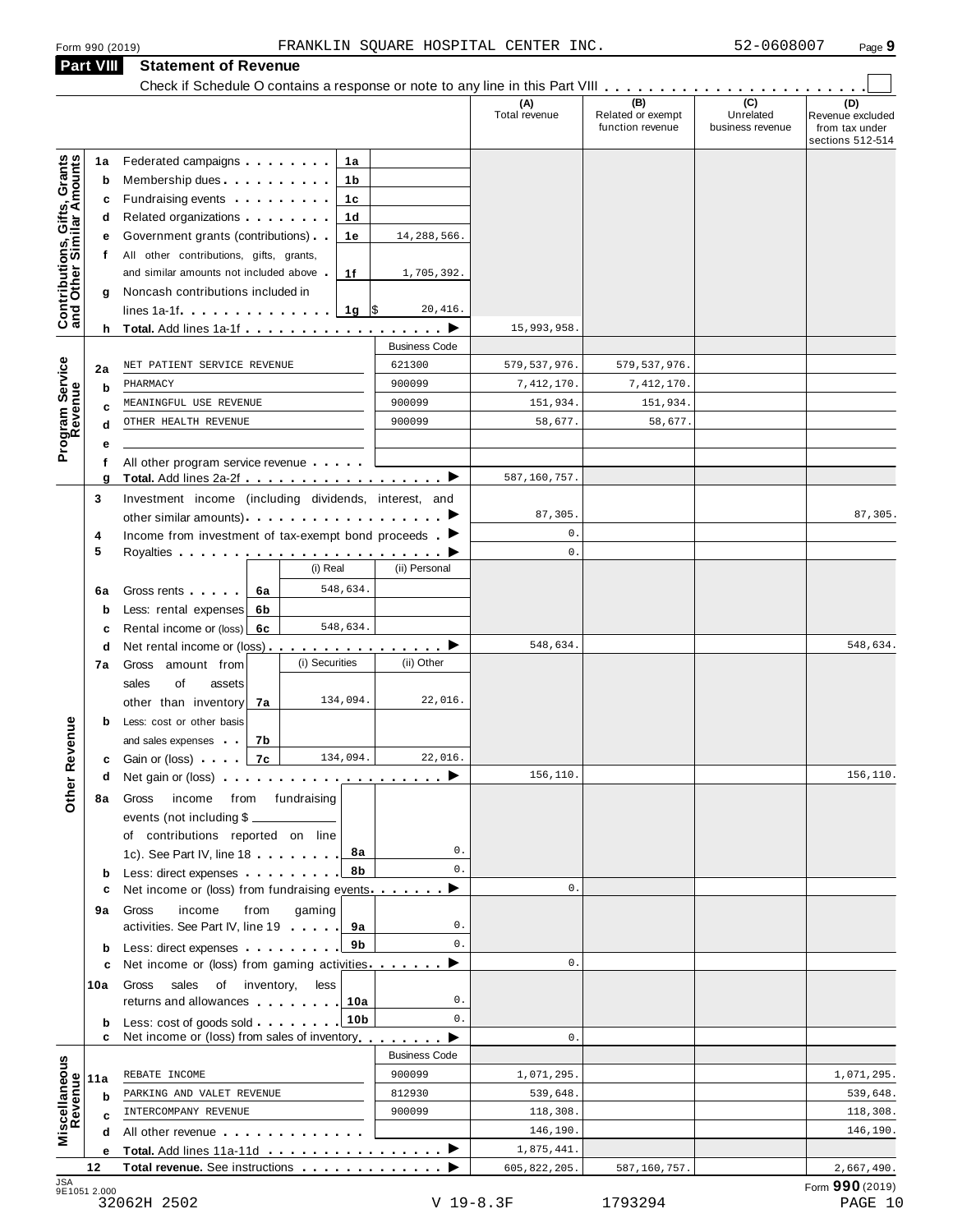#### **Part IX Statement of Functional Expenses** Section 501(c)(3) and 501(c)(4) organizations must complete all columns. All other organizations must complete column (A). Check if Schedule O contains a response or note to any line in this Part  $\begin{array}{c|c|c|c|c} \hline \text{Check if Schedule O contains a response or note to any line in this Part } \mathbb{X} & \text{if } \mathbb{X} & \text{if } \mathbb{X} & \text{if } \mathbb{X} & \text{if } \mathbb{X} & \text{if } \mathbb{X} & \text{if } \mathbb{X} & \text{if } \mathbb{X} & \text{if } \mathbb{X} & \text{if } \math$ *Do no* **(A) (B) (C) (D)** *t include amounts reported on lines 6b, 7b,* **8b, 9b, and 10b of Part VIII.** The construction of *B***, 9b, and 10b of Part VIII.** expenses Management and general expenses Fundraising expenses **1** Grants and other assistance to domestic organizations and domestic governments. See Part IV, line 21 m m m **2** Grants and other assistance to domestic individuals. See Part IV, line 22 **3** Grants and other assistance to foreign organizations, foreign governments, and foreign individuals. See Part IV, lines <sup>15</sup> and <sup>16</sup> <sup>m</sup> <sup>m</sup> <sup>m</sup> <sup>m</sup> <sup>m</sup> **<sup>4</sup>** Benefits paid to or for members <sup>m</sup> <sup>m</sup> <sup>m</sup> <sup>m</sup> <sup>m</sup> <sup>m</sup> <sup>m</sup> <sup>m</sup> <sup>m</sup> **5** Compensation of current officers, directors, trustees, and key employees m m m m m m m m m m **6** Compensation not included above to disqualified persons (as defined under section 4958(f)(1)) and persons described in section 4958(c)(3)(B) <sup>m</sup> <sup>m</sup> <sup>m</sup> <sup>m</sup> <sup>m</sup> <sup>m</sup> **<sup>7</sup>** Other salaries and wages <sup>m</sup> <sup>m</sup> <sup>m</sup> <sup>m</sup> <sup>m</sup> <sup>m</sup> <sup>m</sup> <sup>m</sup> <sup>m</sup> <sup>m</sup> <sup>m</sup> <sup>m</sup> **8** Pension plan accruals and contributions (include section 401(k) and 403(b) employer contributions) **9** Section 401(k) and 403(b) employer contributions<br>9 Other employee benefits 9 Other employee benefits **10** Payroll taxes **10** Fees for services (nonemployees): **11** A) amount, list line 11g expenses on Schedule O.)<br>**12** Advertising and promotion **manual 13** Office expenses **13** Office expenses<br>**14** Information technology............. **15 16** Occupancy m m m m m m m m m m m m m m m m m m **16** Occupancy ...................<br>17 Travel..................... **18** Payments of travel or entertainment expenses for any federal, state, or local public officials<br>**19** Conferences, conventions, and meetings **19** Conferences, conventions, and meetings **endorship.**<br>20 Interest **manual meeting 21** 21 Payments to affiliates<br>22 Depreciation, depletion, and amortization <sub>1</sub> . . . **22** Depreciation, depletion, and amortization **manufation**<br>23 Insurance 24 Other expenses. Itemize expenses not covered | Fees for services (nonemployees):<br>**a** Management ..................<br>**b** Legal ......................... **cd** Lobbying m m m m m m m m m m m m m m m m m m m **e** Professional fundraising services. See Part IV, line <sup>17</sup> m **P** Professional fundraising services. See Part IV, line 17<br>**f** Investment management fees **g** Other. (If line 11g amount exceeds 10% of line 25, column Legal m m m m m m m m m m m m m m m m m m m m m c Accounting . . . . . . . . . . . . . . m m m m m m m m m m m m m m m m m m (A) amount, list line 11g expenses on Schedule O.) measurement m m m m m m m m m m m m m m m m Royalties m m m m m m m m m m m m m m m m m m m m for any federal, state, or local public officials Payments to affiliates m m m m m m m m m m m m m m above (List miscellaneous expenses on line 24e. If line 24e amount exceeds 10% of line 25, column (A) amount, list line 24e expenses on Schedule O.) **a**<sup>MEDICAL/SURGICAL SUPPLIES 85,039,849. 85,300,518. -200,009.<br>**b**IMPLANTS/PROSTHESES 9,441,534. 9,441,562. -28.</sup> **c**<sup>MAINTENANCE</sup><br> **d**<sup>UTILITIES 4,896,044. 4,181,710. 714,334.</sup> **e** All other expenses **25 Total functional expenses.** Add lines 1 through 24e **26 Joint costs.** Complete this line only if the organization reported in column (B) joint costs from a combined educational campaign and from a combined educational campaign and<br>fundraising solicitation. Check here  $\blacktriangleright$  if<br>following SOP 98-2 (ASC 958-720) 64,461. 64,461. 199,648. 199,648. 0.  $\cap$ 2,654,478. 2,470,483. 183,995. 355,711. 331,055. 24,656. 239,792,388. 223,171,157. 16,621,231. 3,553,401. 3,307,097. 246,304. 27,795,619. 25,868,963. 1,926,656. 14,579,836. 13,538,850. 1,040,986. 54,730,419. 54,730,419. 183,186. 183,186 0.  $\overline{0}$ . 0.  $\overline{0}$ 29,739,006. 26,095,641. 3,643,365. 625,286. 49,667. 575,619.  $4,840,482.$   $5,627,347.$   $-786,865.$ 0. 0. 1,967,807. 1,768,734. 199,073 283,461. 228,955. 54,506. 0. 100,448. 90,441. 10,007. 7,240,325. 7,240,325.  $\Omega$ 23,213,052. 23,213,052. 11,231,685. 10,706,374. 525,311. MEDICAL/SURGICAL SUPPLIES 85,039,849. 85,306,518. -266,669. **MAINTENANCE** 8,427,964. 8,370,403. 57,561 18,858,235. 9,717,349. 9,140,886. 549,814,325. 460,989,792. 88,824,533.

0.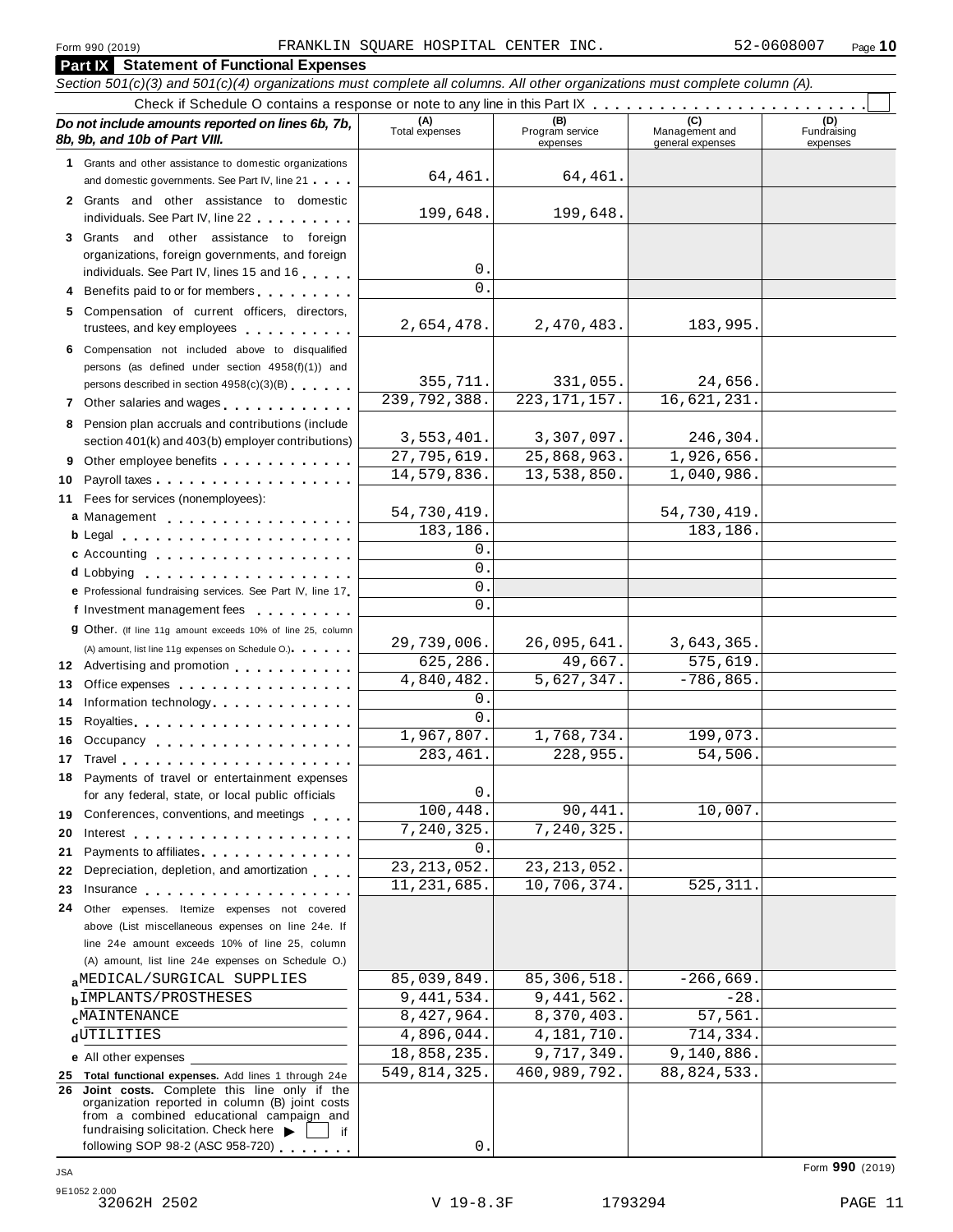|                                                                                                                                                                                                         | FRANKLIN SOUARE HOSPITAL CENTER INC.                                                             |                          |                         | 52-0608007               |
|---------------------------------------------------------------------------------------------------------------------------------------------------------------------------------------------------------|--------------------------------------------------------------------------------------------------|--------------------------|-------------------------|--------------------------|
| Part X                                                                                                                                                                                                  | Form 990 (2019)<br><b>Balance Sheet</b>                                                          |                          |                         | Page 11                  |
|                                                                                                                                                                                                         | Check if Schedule O contains a response or note to any line in this Part X                       |                          |                         |                          |
|                                                                                                                                                                                                         |                                                                                                  |                          |                         |                          |
|                                                                                                                                                                                                         |                                                                                                  | (A)<br>Beginning of year |                         | (B)<br>End of year       |
| 1                                                                                                                                                                                                       |                                                                                                  | 4,030,361.               | $\blacktriangleleft$    | $\overline{4,055,623}$ . |
| $\mathbf{2}$                                                                                                                                                                                            |                                                                                                  | 0.                       | $\overline{2}$          | 0.                       |
| 3                                                                                                                                                                                                       |                                                                                                  | 0.                       | $\mathbf{3}$            | 0.                       |
| 4                                                                                                                                                                                                       |                                                                                                  | 58, 587, 973.            | $\overline{\mathbf{4}}$ | 79,786,942.              |
|                                                                                                                                                                                                         | Loans and other receivables from any current or former officer, director,                        |                          |                         |                          |
|                                                                                                                                                                                                         | trustee, key employee, creator or founder, substantial contributor, or 35%                       |                          |                         |                          |
| 5<br>6<br>Assets<br>7<br>8<br>9<br>10a Land, buildings, and equipment: cost or other<br>basis. Complete Part VI of Schedule D 10a<br>Less: accumulated depreciation $\ldots \ldots \ldots$   10b  <br>b | controlled entity or family member of any of these persons                                       | 0.                       | 5                       | 0.                       |
|                                                                                                                                                                                                         | Loans and other receivables from other disqualified persons (as defined                          |                          |                         |                          |
|                                                                                                                                                                                                         | under section $4958(f)(1)$ , and persons described in section $4958(c)(3)(B)$                    | 0.                       | 6                       | 0.                       |
|                                                                                                                                                                                                         |                                                                                                  | 0.                       | $\overline{7}$          | 0.                       |
|                                                                                                                                                                                                         |                                                                                                  | 9,288,898.               | 8                       | 9,761,844.               |
|                                                                                                                                                                                                         |                                                                                                  | 953,002.                 | 9                       | 830,858.                 |
|                                                                                                                                                                                                         |                                                                                                  |                          |                         |                          |
|                                                                                                                                                                                                         | 586, 291, 426.                                                                                   |                          |                         |                          |
|                                                                                                                                                                                                         | 347,756,224.                                                                                     | 196, 958, 956.           | 10c                     | 238, 535, 202.           |
| 11                                                                                                                                                                                                      |                                                                                                  | 0.1                      | 11                      | 0.                       |
| 12                                                                                                                                                                                                      | Investments - other securities. See Part IV, line 11                                             | 3,640,995.               | 12                      | 10, 122, 627.            |
| 13                                                                                                                                                                                                      | Investments - program-related. See Part IV, line 11                                              | 0.                       | 13                      | 0.                       |
| 14                                                                                                                                                                                                      |                                                                                                  | $0$ .                    | 14                      | 0.                       |
| 15                                                                                                                                                                                                      |                                                                                                  | 7,044,530.               | 15                      | 8,065,908.               |
| 16                                                                                                                                                                                                      | Total assets. Add lines 1 through 15 (must equal line 33)                                        | 280,504,715.             | 16                      | 351, 159, 004.           |
| 17                                                                                                                                                                                                      | Accounts payable and accrued expenses                                                            | 35, 459, 559.            | 17                      | 36,690,752.              |
| 18                                                                                                                                                                                                      |                                                                                                  | 0.                       | 18                      | $0$ .                    |
| 19                                                                                                                                                                                                      |                                                                                                  | 2,843,893.               | 19                      | 2,352,295.               |
| 20                                                                                                                                                                                                      |                                                                                                  | 0.                       | 20                      | 0.                       |
| 21                                                                                                                                                                                                      | Escrow or custodial account liability. Complete Part IV of Schedule D.                           | $0$ .                    | 21                      | $0$ .                    |
| 22                                                                                                                                                                                                      | Loans and other payables to any current or former officer, director,                             |                          |                         |                          |
|                                                                                                                                                                                                         | trustee, key employee, creator or founder, substantial contributor, or 35%                       |                          |                         |                          |
|                                                                                                                                                                                                         | controlled entity or family member of any of these persons                                       | 0.                       | 22                      | 0.                       |
| 23                                                                                                                                                                                                      | Secured mortgages and notes payable to unrelated third parties                                   |                          | $0$ . 23                | $0$ .                    |
| 24                                                                                                                                                                                                      | Unsecured notes and loans payable to unrelated third parties                                     | 0.                       | 24                      | $0$ .                    |
| 25                                                                                                                                                                                                      | Other liabilities (including federal income tax, payables to related third                       |                          |                         |                          |
|                                                                                                                                                                                                         | parties, and other liabilities not included on lines 17-24). Complete Part X                     |                          |                         |                          |
|                                                                                                                                                                                                         |                                                                                                  | 22, 157, 337.            | 25                      | 127,706,951.             |
| 26                                                                                                                                                                                                      |                                                                                                  | 60,460,789.              | 26                      | 166,749,998.             |
|                                                                                                                                                                                                         | Organizations that follow FASB ASC 958, check here ▶<br>and complete lines 27, 28, 32, and 33.   |                          |                         |                          |
| 27                                                                                                                                                                                                      |                                                                                                  | 215, 925, 071.           | 27                      | 173, 719, 812.           |
| 28                                                                                                                                                                                                      |                                                                                                  | 4, 118, 855.             | 28                      | 10,689,194.              |
|                                                                                                                                                                                                         | Organizations that do not follow FASB ASC 958, check here ▶<br>and complete lines 29 through 33. |                          |                         |                          |
| 29                                                                                                                                                                                                      |                                                                                                  |                          | 29                      |                          |
| 30                                                                                                                                                                                                      | Paid-in or capital surplus, or land, building, or equipment fund.                                |                          | 30                      |                          |
| 31                                                                                                                                                                                                      | Retained earnings, endowment, accumulated income, or other funds                                 |                          | 31                      |                          |
| 32                                                                                                                                                                                                      |                                                                                                  | 220,043,926.             | 32                      | 184,409,006.             |
| 33                                                                                                                                                                                                      |                                                                                                  | 280,504,715.             | 33                      | 351, 159, 004.           |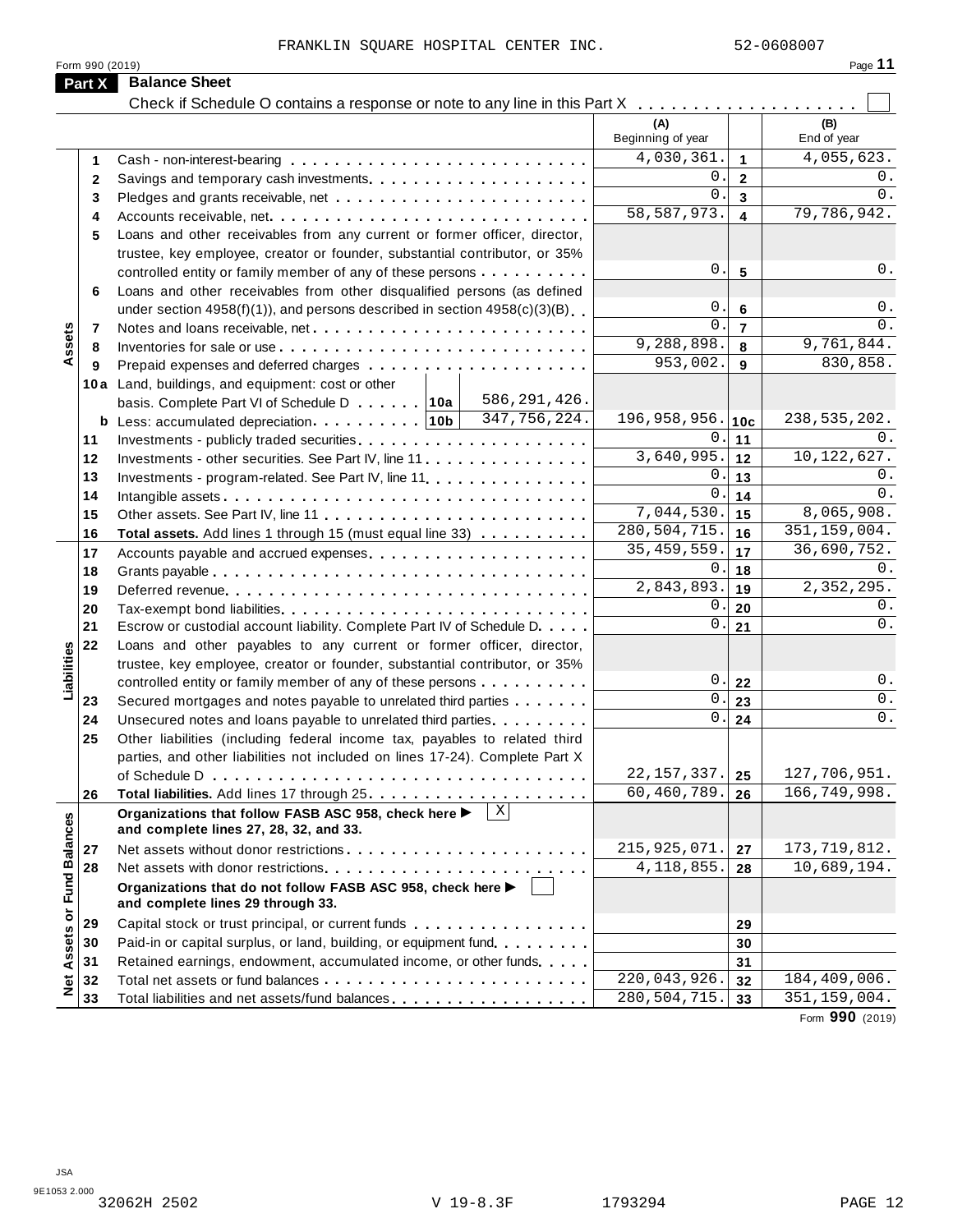|                | FRANKLIN SQUARE HOSPITAL CENTER INC.                                                                                                                                                                                                                 |                         | 52-0608007 |                |                  |            |
|----------------|------------------------------------------------------------------------------------------------------------------------------------------------------------------------------------------------------------------------------------------------------|-------------------------|------------|----------------|------------------|------------|
|                | Form 990 (2019)                                                                                                                                                                                                                                      |                         |            |                |                  | Page 12    |
| <b>Part XI</b> | <b>Reconciliation of Net Assets</b>                                                                                                                                                                                                                  |                         |            |                |                  |            |
|                |                                                                                                                                                                                                                                                      |                         |            |                |                  | Χ          |
| 1              |                                                                                                                                                                                                                                                      | $\mathbf{1}$            |            |                | 605, 822, 205.   |            |
| 2              |                                                                                                                                                                                                                                                      | $\overline{2}$          |            |                | 549,814,325.     |            |
| 3              | Revenue less expenses. Subtract line 2 from line 1                                                                                                                                                                                                   | $\mathbf{3}$            |            |                | 56,007,880.      |            |
| 4              | Net assets or fund balances at beginning of year (must equal Part X, line 32, column (A))                                                                                                                                                            | $\overline{\mathbf{4}}$ |            |                | 220,043,926.     |            |
| 5              |                                                                                                                                                                                                                                                      | 5                       |            |                | $-72, 129.$      |            |
| 6              |                                                                                                                                                                                                                                                      | 6                       |            |                |                  | 0.         |
| $\overline{7}$ |                                                                                                                                                                                                                                                      | $\overline{7}$          |            |                |                  | $0$ .      |
| 8              |                                                                                                                                                                                                                                                      | 8                       |            |                |                  | $\Omega$ . |
| 9              | Other changes in net assets or fund balances (explain on Schedule O).                                                                                                                                                                                | 9                       |            |                | $-91, 570, 671.$ |            |
| 10             | Net assets or fund balances at end of year. Combine lines 3 through 9 (must equal Part X, line                                                                                                                                                       |                         |            |                |                  |            |
|                |                                                                                                                                                                                                                                                      | 10                      |            |                | 184,409,006.     |            |
| 1              | $\overline{X}$ Accrual<br>Accounting method used to prepare the Form 990:<br>Cash<br>Other<br>If the organization changed its method of accounting from a prior year or checked "Other," explain in                                                  |                         |            |                | Yes              | No         |
|                | Schedule O.                                                                                                                                                                                                                                          |                         |            |                |                  |            |
|                | 2a Were the organization's financial statements compiled or reviewed by an independent accountant?                                                                                                                                                   |                         |            | 2a             |                  | Χ          |
|                | If "Yes," check a box below to indicate whether the financial statements for the year were compiled or<br>reviewed on a separate basis, consolidated basis, or both:<br>Separate basis<br>Consolidated basis<br>Both consolidated and separate basis |                         |            |                |                  |            |
|                |                                                                                                                                                                                                                                                      |                         |            | 2 <sub>b</sub> | X                |            |
|                | <b>b</b> Were the organization's financial statements audited by an independent accountant?                                                                                                                                                          |                         |            |                |                  |            |
|                | If "Yes," check a box below to indicate whether the financial statements for the year were audited on a<br>separate basis, consolidated basis, or both:<br>$X$ Consolidated basis<br>Separate basis<br>Both consolidated and separate basis          |                         |            |                |                  |            |
|                | c If "Yes" to line 2a or 2b, does the organization have a committee that assumes responsibility for oversight of                                                                                                                                     |                         |            |                |                  |            |
|                | the audit, review, or compilation of its financial statements and selection of an independent accountant?                                                                                                                                            |                         |            | 2 <sub>c</sub> | Χ                |            |
|                | If the organization changed either its oversight process or selection process during the tax year, explain on<br>Schedule O.                                                                                                                         |                         |            |                |                  |            |
|                | 3a As a result of a federal award, was the organization required to undergo an audit or audits as set forth in the                                                                                                                                   |                         |            |                |                  |            |
|                |                                                                                                                                                                                                                                                      |                         |            | 3a             |                  |            |
|                | <b>b</b> If "Yes," did the organization undergo the required audit or audits? If the organization did not undergo the<br>required audit or audits, explain why on Schedule O and describe any steps taken to undergo such audits                     |                         |            | 3 <sub>b</sub> |                  | X          |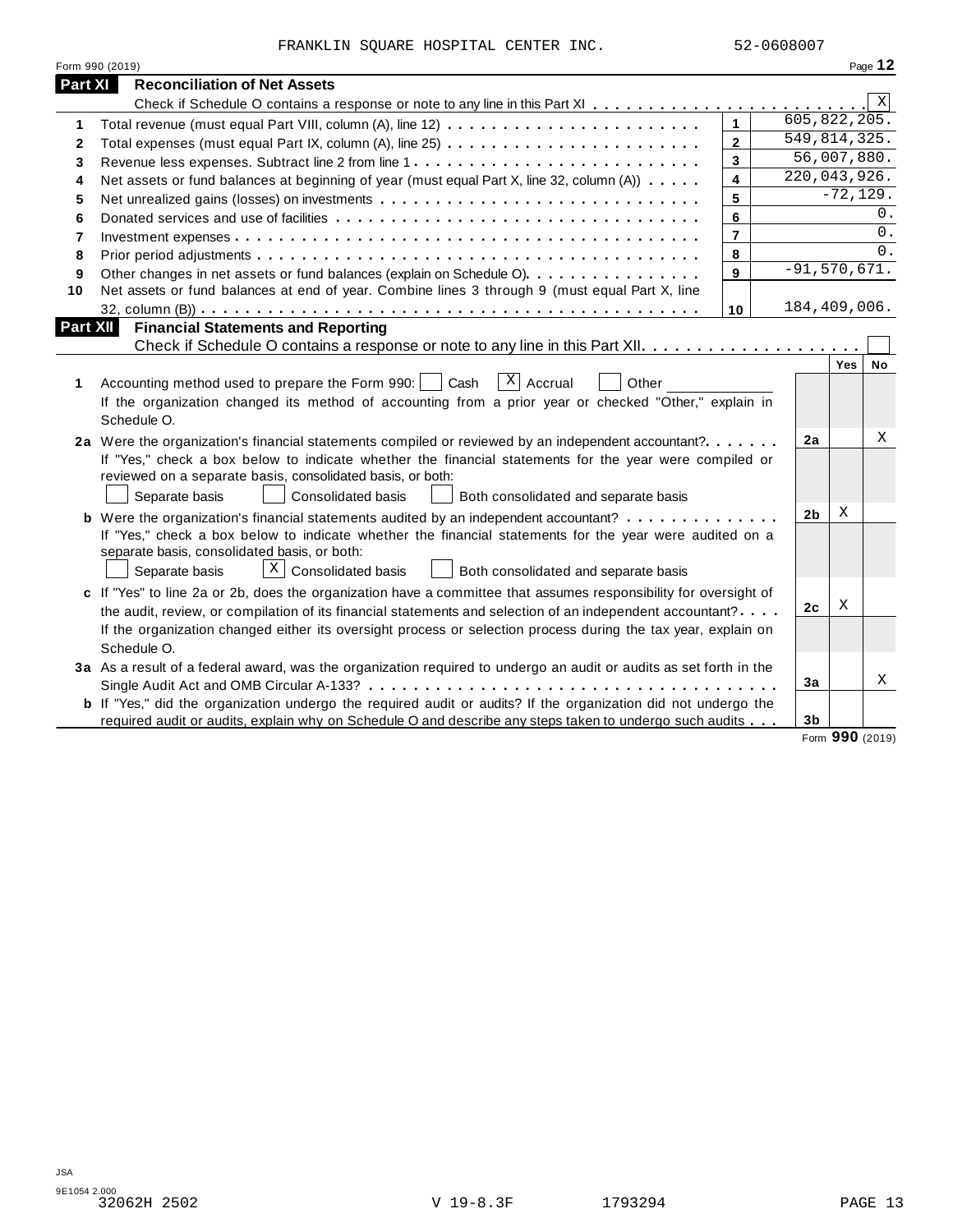| <b>SCHEDULE A</b>             |  |  |
|-------------------------------|--|--|
| $\sqrt{2}$ and and $\sqrt{2}$ |  |  |

### **CHEDULE A Public Charity Status and Public Support**  $\frac{100\text{dB No. }1545-0047}{000\text{dB}}$

(Form 990 or 990-EZ) complete if the organization is a section 501(c)(3) organization or a section 4947(a)(1) nonexempt charitable trust.  $2019$ 

|                                                               |                                                            |                                                                                                              |                          |                          | Complete if the organization is a section 501(c)(3) organization or a section 4947(a)(1) nonexempt charitable trust.             | ZW IJ                                |
|---------------------------------------------------------------|------------------------------------------------------------|--------------------------------------------------------------------------------------------------------------|--------------------------|--------------------------|----------------------------------------------------------------------------------------------------------------------------------|--------------------------------------|
| Department of the Treasury<br><b>Internal Revenue Service</b> |                                                            | Attach to Form 990 or Form 990-EZ.<br>Go to www.irs.gov/Form990 for instructions and the latest information. |                          |                          |                                                                                                                                  | Open to Public<br><b>Inspection</b>  |
| Name of the organization                                      |                                                            |                                                                                                              |                          |                          | <b>Employer identification number</b>                                                                                            |                                      |
| FRANKLIN SQUARE HOSPITAL CENTER INC.                          |                                                            |                                                                                                              |                          |                          | 52-0608007                                                                                                                       |                                      |
| Part I                                                        |                                                            |                                                                                                              |                          |                          | Reason for Public Charity Status (All organizations must complete this part.) See instructions.                                  |                                      |
|                                                               |                                                            | The organization is not a private foundation because it is: (For lines 1 through 12, check only one box.)    |                          |                          |                                                                                                                                  |                                      |
| 1                                                             |                                                            | A church, convention of churches, or association of churches described in section 170(b)(1)(A)(i).           |                          |                          |                                                                                                                                  |                                      |
| 2                                                             |                                                            | A school described in section 170(b)(1)(A)(ii). (Attach Schedule E (Form 990 or 990-EZ).)                    |                          |                          |                                                                                                                                  |                                      |
| x<br>3                                                        |                                                            | A hospital or a cooperative hospital service organization described in section 170(b)(1)(A)(iii).            |                          |                          |                                                                                                                                  |                                      |
| 4                                                             |                                                            |                                                                                                              |                          |                          | A medical research organization operated in conjunction with a hospital described in section 170(b)(1)(A)(iii). Enter the        |                                      |
| hospital's name, city, and state:                             |                                                            |                                                                                                              |                          |                          |                                                                                                                                  |                                      |
| 5                                                             | section 170(b)(1)(A)(iv). (Complete Part II.)              |                                                                                                              |                          |                          | An organization operated for the benefit of a college or university owned or operated by a governmental unit described in        |                                      |
| 6                                                             |                                                            | A federal, state, or local government or governmental unit described in section 170(b)(1)(A)(v).             |                          |                          |                                                                                                                                  |                                      |
| 7                                                             |                                                            |                                                                                                              |                          |                          | An organization that normally receives a substantial part of its support from a governmental unit or from the general public     |                                      |
|                                                               | described in section 170(b)(1)(A)(vi). (Complete Part II.) |                                                                                                              |                          |                          |                                                                                                                                  |                                      |
| 8                                                             |                                                            | A community trust described in section 170(b)(1)(A)(vi). (Complete Part II.)                                 |                          |                          |                                                                                                                                  |                                      |
| 9                                                             |                                                            |                                                                                                              |                          |                          | An agricultural research organization described in section 170(b)(1)(A)(ix) operated in conjunction with a land-grant college    |                                      |
|                                                               |                                                            |                                                                                                              |                          |                          | or university or a non-land-grant college of agriculture (see instructions). Enter the name, city, and state of the college or   |                                      |
| university:                                                   |                                                            |                                                                                                              |                          |                          |                                                                                                                                  |                                      |
| 10                                                            |                                                            |                                                                                                              |                          |                          | An organization that normally receives: (1) more than 331/3% of its support from contributions, membership fees, and gross       |                                      |
|                                                               |                                                            |                                                                                                              |                          |                          | receipts from activities related to its exempt functions - subject to certain exceptions, and (2) no more than 331/3% of its     |                                      |
|                                                               |                                                            | acquired by the organization after June 30, 1975. See section 509(a)(2). (Complete Part III.)                |                          |                          | support from gross investment income and unrelated business taxable income (less section 511 tax) from businesses                |                                      |
| 11                                                            |                                                            | An organization organized and operated exclusively to test for public safety. See section 509(a)(4).         |                          |                          |                                                                                                                                  |                                      |
| 12                                                            |                                                            |                                                                                                              |                          |                          | An organization organized and operated exclusively for the benefit of, to perform the functions of, or to carry out the purposes |                                      |
|                                                               |                                                            |                                                                                                              |                          |                          | of one or more publicly supported organizations described in section 509(a)(1) or section 509(a)(2). See section 509(a)(3).      |                                      |
|                                                               |                                                            |                                                                                                              |                          |                          | Check the box in lines 12a through 12d that describes the type of supporting organization and complete lines 12e, 12f, and 12g.  |                                      |
|                                                               |                                                            |                                                                                                              |                          |                          |                                                                                                                                  |                                      |
| a                                                             |                                                            |                                                                                                              |                          |                          | Type I. A supporting organization operated, supervised, or controlled by its supported organization(s), typically by giving      |                                      |
|                                                               |                                                            |                                                                                                              |                          |                          | the supported organization(s) the power to regularly appoint or elect a majority of the directors or trustees of the             |                                      |
|                                                               |                                                            | supporting organization. You must complete Part IV, Sections A and B.                                        |                          |                          |                                                                                                                                  |                                      |
| b                                                             |                                                            |                                                                                                              |                          |                          | Type II. A supporting organization supervised or controlled in connection with its supported organization(s), by having          |                                      |
|                                                               |                                                            |                                                                                                              |                          |                          | control or management of the supporting organization vested in the same persons that control or manage the supported             |                                      |
|                                                               |                                                            | organization(s). You must complete Part IV, Sections A and C.                                                |                          |                          |                                                                                                                                  |                                      |
| c                                                             |                                                            |                                                                                                              |                          |                          | Type III functionally integrated. A supporting organization operated in connection with, and functionally integrated with,       |                                      |
|                                                               |                                                            | its supported organization(s) (see instructions). You must complete Part IV, Sections A, D, and E.           |                          |                          |                                                                                                                                  |                                      |
| d                                                             |                                                            |                                                                                                              |                          |                          | Type III non-functionally integrated. A supporting organization operated in connection with its supported organization(s)        |                                      |
|                                                               |                                                            |                                                                                                              |                          |                          | that is not functionally integrated. The organization generally must satisfy a distribution requirement and an attentiveness     |                                      |
|                                                               |                                                            | requirement (see instructions). You must complete Part IV, Sections A and D, and Part V.                     |                          |                          |                                                                                                                                  |                                      |
| е                                                             |                                                            |                                                                                                              |                          |                          | Check this box if the organization received a written determination from the IRS that it is a Type I, Type II, Type III          |                                      |
|                                                               |                                                            | functionally integrated, or Type III non-functionally integrated supporting organization.                    |                          |                          |                                                                                                                                  |                                      |
| f                                                             |                                                            |                                                                                                              |                          |                          |                                                                                                                                  |                                      |
| g                                                             |                                                            | Provide the following information about the supported organization(s).                                       |                          |                          |                                                                                                                                  |                                      |
| (i) Name of supported organization                            | (ii) EIN                                                   | (iii) Type of organization<br>(described on lines 1-10                                                       | listed in your governing | (iv) Is the organization | (v) Amount of monetary<br>support (see                                                                                           | (vi) Amount of<br>other support (see |
|                                                               |                                                            | above (see instructions))                                                                                    |                          | document?                | instructions)                                                                                                                    | instructions)                        |
|                                                               |                                                            |                                                                                                              | Yes                      | No                       |                                                                                                                                  |                                      |
| (A)                                                           |                                                            |                                                                                                              |                          |                          |                                                                                                                                  |                                      |
|                                                               |                                                            |                                                                                                              |                          |                          |                                                                                                                                  |                                      |
| (B)                                                           |                                                            |                                                                                                              |                          |                          |                                                                                                                                  |                                      |
|                                                               |                                                            |                                                                                                              |                          |                          |                                                                                                                                  |                                      |
| (C)                                                           |                                                            |                                                                                                              |                          |                          |                                                                                                                                  |                                      |
|                                                               |                                                            |                                                                                                              |                          |                          |                                                                                                                                  |                                      |
| (D)                                                           |                                                            |                                                                                                              |                          |                          |                                                                                                                                  |                                      |
| (E)                                                           |                                                            |                                                                                                              |                          |                          |                                                                                                                                  |                                      |
|                                                               |                                                            |                                                                                                              |                          |                          |                                                                                                                                  |                                      |
| <b>Total</b>                                                  |                                                            |                                                                                                              |                          |                          |                                                                                                                                  |                                      |

For Paperwork Reduction Act Notice, see the Instructions for Form 990 or 990-EZ. Schedule A (Form 990 or 990-EZ) 2019 JSA 9E1210 1.000 32062H 2502 V 19-8.3F 1793294 PAGE 14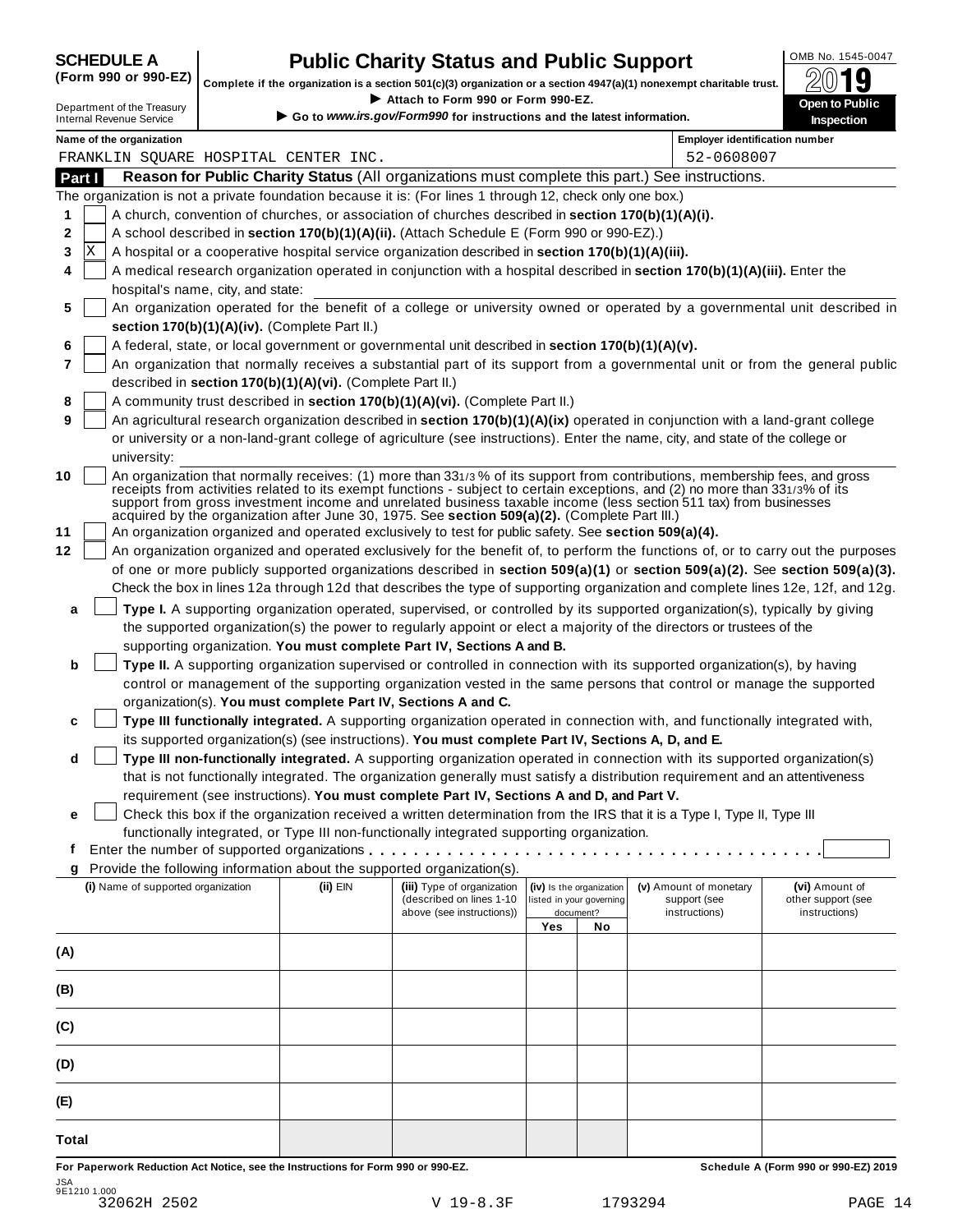#### Schedule A (Form 990 or 990-EZ) 2019 Page **2**

**Support Schedule for Organizations Described in Sections 170(b)(1)(A)(iv) and 170(b)(1)(A)(vi)** (Complete only if you checked the box on line 5, 7, or 8 of Part I or if the organization failed to qualify under **Part II** 

|              | Part III. If the organization fails to qualify under the tests listed below, please complete Part III.)                                                                                                                                                                                                                                                                              |            |          |          |            |            |           |
|--------------|--------------------------------------------------------------------------------------------------------------------------------------------------------------------------------------------------------------------------------------------------------------------------------------------------------------------------------------------------------------------------------------|------------|----------|----------|------------|------------|-----------|
|              | <b>Section A. Public Support</b>                                                                                                                                                                                                                                                                                                                                                     |            |          |          |            |            |           |
| 1.           | Calendar year (or fiscal year beginning in) ▶<br>Gifts, grants, contributions, and<br>membership fees received. (Do not<br>include any "unusual grants.")                                                                                                                                                                                                                            | (a) 2015   | (b) 2016 | (c) 2017 | $(d)$ 2018 | (e) $2019$ | (f) Total |
| $\mathbf{2}$ | Tax revenues levied for the<br>organization's benefit and either paid<br>to or expended on its behalf                                                                                                                                                                                                                                                                                |            |          |          |            |            |           |
| 3            | The value of services or facilities<br>furnished by a governmental unit to the<br>organization without charge                                                                                                                                                                                                                                                                        |            |          |          |            |            |           |
| 4            | Total. Add lines 1 through 3                                                                                                                                                                                                                                                                                                                                                         |            |          |          |            |            |           |
| 5            | The portion of total contributions by<br>each person (other than a<br>governmental unit or publicly<br>supported organization) included on<br>line 1 that exceeds 2% of the amount<br>shown on line 11, column (f) <b>Shown</b> on line 11, column (f)                                                                                                                               |            |          |          |            |            |           |
| 6            | Public support. Subtract line 5 from line 4                                                                                                                                                                                                                                                                                                                                          |            |          |          |            |            |           |
|              | <b>Section B. Total Support</b>                                                                                                                                                                                                                                                                                                                                                      |            |          |          |            |            |           |
|              | Calendar year (or fiscal year beginning in) ▶                                                                                                                                                                                                                                                                                                                                        | (a) $2015$ | (b) 2016 | (c) 2017 | $(d)$ 2018 | (e) 2019   | (f) Total |
| 7<br>8       | Amounts from line 4<br>Gross income from interest, dividends,<br>payments received on securities loans,<br>rents, royalties, and income from<br>similar sources experiences                                                                                                                                                                                                          |            |          |          |            |            |           |
| 9            | Net income from unrelated business<br>activities, whether or not the business<br>is regularly carried on the control of the set of the set of the set of the set of the set of the set of the s                                                                                                                                                                                      |            |          |          |            |            |           |
| 10           | Other income. Do not include gain or<br>loss from the sale of capital assets<br>(Explain in Part VI.) <b>COMPLAINER</b>                                                                                                                                                                                                                                                              |            |          |          |            |            |           |
| 11           | Total support. Add lines 7 through 10                                                                                                                                                                                                                                                                                                                                                |            |          |          |            |            |           |
| 12           |                                                                                                                                                                                                                                                                                                                                                                                      |            |          |          |            | 12         |           |
| 13           | First five years. If the Form 990 is for the organization's first, second, third, fourth, or fifth tax year as a section 501(c)(3)<br>organization, check this box and stop here entired and state and state and state and state and state and state and state and state and state and state and state and state and state and state and state and state and state                   |            |          |          |            |            |           |
|              | <b>Section C. Computation of Public Support Percentage</b>                                                                                                                                                                                                                                                                                                                           |            |          |          |            |            |           |
| 14           | Public support percentage for 2019 (line 6, column (f) divided by line 11, column (f).                                                                                                                                                                                                                                                                                               |            |          |          |            | 14         | $\%$      |
| 15           |                                                                                                                                                                                                                                                                                                                                                                                      |            |          |          |            |            | %         |
|              | 16a 331/3% support test - 2019. If the organization did not check the box on line 13, and line 14 is 331/3% or more, check this                                                                                                                                                                                                                                                      |            |          |          |            |            |           |
|              |                                                                                                                                                                                                                                                                                                                                                                                      |            |          |          |            |            |           |
|              | b 331/3% support test - 2018. If the organization did not check a box on line 13 or 16a, and line 15 is 331/3% or more, check                                                                                                                                                                                                                                                        |            |          |          |            |            |           |
|              |                                                                                                                                                                                                                                                                                                                                                                                      |            |          |          |            |            |           |
|              | 17a 10%-facts-and-circumstances test - 2019. If the organization did not check a box on line 13, 16a, or 16b, and line 14 is<br>10% or more, and if the organization meets the "facts-and-circumstances" test, check this box and stop here. Explain in<br>Part VI how the organization meets the "facts-and-circumstances" test. The organization qualifies as a publicly supported |            |          |          |            |            |           |
|              | <b>b 10%-facts-and-circumstances test - 2018.</b> If the organization did not check a box on line 13, 16a, 16b, or 17a, and line<br>15 is 10% or more, and if the organization meets the "facts-and-circumstances" test, check this box and stop here.                                                                                                                               |            |          |          |            |            |           |
|              | Explain in Part VI how the organization meets the "facts-and-circumstances" test. The organization qualifies as a publicly                                                                                                                                                                                                                                                           |            |          |          |            |            |           |
|              |                                                                                                                                                                                                                                                                                                                                                                                      |            |          |          |            |            |           |
| 18           | Private foundation. If the organization did not check a box on line 13, 16a, 16b, 17a, or 17b, check this box and see                                                                                                                                                                                                                                                                |            |          |          |            |            |           |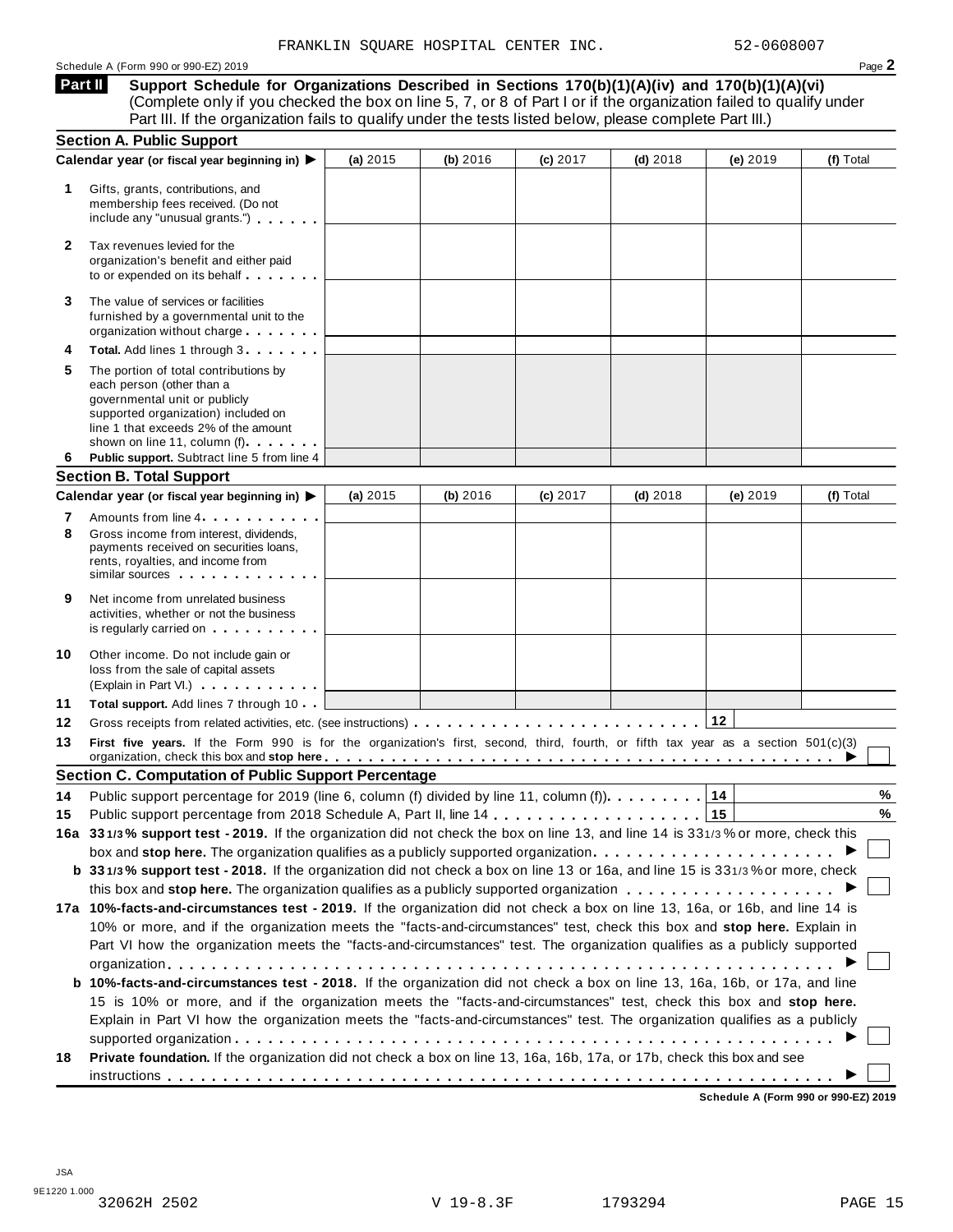#### Schedule A (Form 990 or 990-EZ) 2019 Page **3**

#### **Support Schedule for Organizations Described in Section 509(a)(2) Part III**

(Complete only if you checked the box on line 10 of Part I or if the organization failed to qualify under Part II. If the organization fails to qualify under the tests listed below, please complete Part II.)

|              | <b>Section A. Public Support</b>                                                                                                                                                                                                     |            |             |            |            |                                      |           |
|--------------|--------------------------------------------------------------------------------------------------------------------------------------------------------------------------------------------------------------------------------------|------------|-------------|------------|------------|--------------------------------------|-----------|
|              | Calendar year (or fiscal year beginning in) $\blacktriangleright$                                                                                                                                                                    | (a) $2015$ | (b) 2016    | $(c)$ 2017 | $(d)$ 2018 | (e) 2019                             | (f) Total |
| $\mathbf{1}$ | Gifts, grants, contributions, and membership fees                                                                                                                                                                                    |            |             |            |            |                                      |           |
|              | received. (Do not include any "unusual grants.")                                                                                                                                                                                     |            |             |            |            |                                      |           |
| 2            | Gross receipts from admissions, merchandise                                                                                                                                                                                          |            |             |            |            |                                      |           |
|              | sold or services performed, or facilities                                                                                                                                                                                            |            |             |            |            |                                      |           |
|              | furnished in any activity that is related to the                                                                                                                                                                                     |            |             |            |            |                                      |           |
|              | organization's tax-exempt purpose                                                                                                                                                                                                    |            |             |            |            |                                      |           |
| 3            | Gross receipts from activities that are not an                                                                                                                                                                                       |            |             |            |            |                                      |           |
|              | unrelated trade or business under section 513 .                                                                                                                                                                                      |            |             |            |            |                                      |           |
| 4            | Tax revenues levied for the                                                                                                                                                                                                          |            |             |            |            |                                      |           |
|              | organization's benefit and either paid to                                                                                                                                                                                            |            |             |            |            |                                      |           |
|              | or expended on its behalf <b>contains the set of the set of the set of the set of the set of the set of the set of the set of the set of the set of the set of the set of the set of the set of the set of the set of the set of</b> |            |             |            |            |                                      |           |
| 5            | The value of services or facilities                                                                                                                                                                                                  |            |             |            |            |                                      |           |
|              | furnished by a governmental unit to the                                                                                                                                                                                              |            |             |            |            |                                      |           |
|              | organization without charge                                                                                                                                                                                                          |            |             |            |            |                                      |           |
| 6            | Total. Add lines 1 through 5                                                                                                                                                                                                         |            |             |            |            |                                      |           |
|              | 7a Amounts included on lines 1, 2, and 3                                                                                                                                                                                             |            |             |            |            |                                      |           |
|              | received from disqualified persons                                                                                                                                                                                                   |            |             |            |            |                                      |           |
|              | <b>b</b> Amounts included on lines 2 and 3                                                                                                                                                                                           |            |             |            |            |                                      |           |
|              | received from other than disqualified                                                                                                                                                                                                |            |             |            |            |                                      |           |
|              | persons that exceed the greater of \$5,000                                                                                                                                                                                           |            |             |            |            |                                      |           |
|              | or 1% of the amount on line 13 for the year                                                                                                                                                                                          |            |             |            |            |                                      |           |
|              | c Add lines 7a and 7b                                                                                                                                                                                                                |            |             |            |            |                                      |           |
| 8            | <b>Public support.</b> (Subtract line 7c from                                                                                                                                                                                        |            |             |            |            |                                      |           |
|              | $line 6.)$                                                                                                                                                                                                                           |            |             |            |            |                                      |           |
|              | <b>Section B. Total Support</b>                                                                                                                                                                                                      |            |             |            |            |                                      |           |
|              | Calendar year (or fiscal year beginning in) ▶                                                                                                                                                                                        | (a) $2015$ | (b) 2016    | $(c)$ 2017 | $(d)$ 2018 | (e) 2019                             | (f) Total |
| 9            | Amounts from line 6 <b>Amounts</b> from line 6                                                                                                                                                                                       |            |             |            |            |                                      |           |
|              | 10 a Gross income from interest, dividends,<br>payments received on securities loans,                                                                                                                                                |            |             |            |            |                                      |           |
|              | rents, royalties, and income from similar                                                                                                                                                                                            |            |             |            |            |                                      |           |
|              | sources                                                                                                                                                                                                                              |            |             |            |            |                                      |           |
|              | <b>b</b> Unrelated business taxable income (less                                                                                                                                                                                     |            |             |            |            |                                      |           |
|              | section 511 taxes) from businesses                                                                                                                                                                                                   |            |             |            |            |                                      |           |
|              | acquired after June 30, 1975                                                                                                                                                                                                         |            |             |            |            |                                      |           |
|              | c Add lines 10a and 10b                                                                                                                                                                                                              |            |             |            |            |                                      |           |
| 11           | Net income from unrelated business                                                                                                                                                                                                   |            |             |            |            |                                      |           |
|              | activities not included in line 10b, whether                                                                                                                                                                                         |            |             |            |            |                                      |           |
|              | or not the business is regularly carried on                                                                                                                                                                                          |            |             |            |            |                                      |           |
| 12           | Other income. Do not include gain or                                                                                                                                                                                                 |            |             |            |            |                                      |           |
|              | loss from the sale of capital assets                                                                                                                                                                                                 |            |             |            |            |                                      |           |
|              | (Explain in Part VI.) <b>All Accords</b>                                                                                                                                                                                             |            |             |            |            |                                      |           |
| 13           | Total support. (Add lines 9, 10c, 11,                                                                                                                                                                                                |            |             |            |            |                                      |           |
|              | and $12.$ ) $\cdots$ $\cdots$ $\cdots$ $\cdots$ $\cdots$                                                                                                                                                                             |            |             |            |            |                                      |           |
| 14           | First five years. If the Form 990 is for the organization's first, second, third, fourth, or fifth tax year as a section 501(c)(3)                                                                                                   |            |             |            |            |                                      |           |
|              |                                                                                                                                                                                                                                      |            |             |            |            |                                      |           |
|              | Section C. Computation of Public Support Percentage                                                                                                                                                                                  |            |             |            |            |                                      |           |
| 15           | Public support percentage for 2019 (line 8, column (f), divided by line 13, column (f)) $\ldots$ ,,,,,,,,,,,,,                                                                                                                       |            |             |            |            | 15                                   | %         |
| 16           |                                                                                                                                                                                                                                      |            |             |            |            | 16                                   | %         |
|              | Section D. Computation of Investment Income Percentage                                                                                                                                                                               |            |             |            |            |                                      |           |
|              |                                                                                                                                                                                                                                      |            |             |            |            |                                      |           |
| 17           | Investment income percentage for 2019 (line 10c, column (f), divided by line 13, column (f)).                                                                                                                                        |            |             |            |            | 17                                   | %         |
| 18           |                                                                                                                                                                                                                                      |            |             |            |            | 18                                   | %         |
|              | 19a 331/3% support tests - 2019. If the organization did not check the box on line 14, and line 15 is more than 331/3%, and line                                                                                                     |            |             |            |            |                                      |           |
|              | 17 is not more than 331/3%, check this box and stop here. The organization qualifies as a publicly supported organization                                                                                                            |            |             |            |            |                                      |           |
|              | b 331/3% support tests - 2018. If the organization did not check a box on line 14 or line 19a, and line 16 is more than 331/3%, and                                                                                                  |            |             |            |            |                                      |           |
|              | line 18 is not more than 331/3%, check this box and stop here. The organization qualifies as a publicly supported organization                                                                                                       |            |             |            |            |                                      |           |
| 20           | Private foundation. If the organization did not check a box on line 14, 19a, or 19b, check this box and see instructions                                                                                                             |            |             |            |            |                                      |           |
| <b>JSA</b>   | 9E1221 1.000                                                                                                                                                                                                                         |            |             |            |            | Schedule A (Form 990 or 990-EZ) 2019 |           |
|              | 32062H 2502                                                                                                                                                                                                                          |            | $V 19-8.3F$ |            | 1793294    |                                      | PAGE 16   |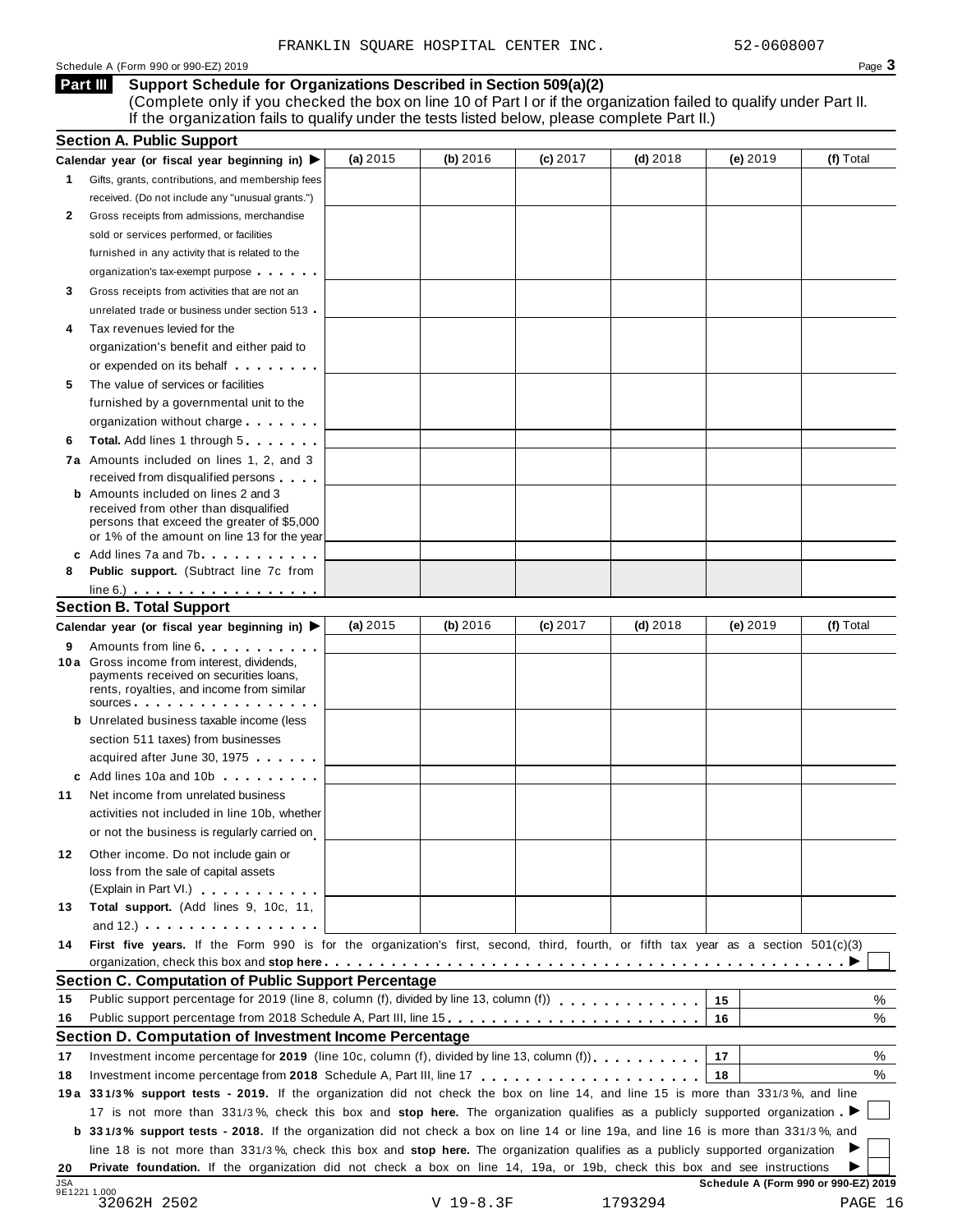#### **Part IV Supporting Organizations**

(Complete only if you checked a box in line 12 on Part I. If you checked 12a of Part I, complete Sections A and B. If you checked 12b of Part I, complete Sections A and C. If you checked 12c of Part I, complete Sections A, D, and E. If you checked 12d of Part I, complete Sections A and D, and complete Part V.)

#### **Section A. All Supporting Organizations**

- **1** Are all of the organization's supported organizations listed by name in the organization's governing documents? *If "No," describe in Part VI how the supported organizations are designated. If designated by class or purpose, describe the designation. If historic and continuing relationship, explain.* **1**
- **2** Did the organization have any supported organization that does not have an IRS determination of status under section 509(a)(1) or (2)? *If"Yes," explain in Part VI how the organization determined that the supported organization was described in section 509(a)(1) or (2).*
- **3 a** Did the organization have a supported organization described in section 501(c)(4), (5), or (6)? *If "Yes," answer (b) and (c) below.*
- **b** Did the organization confirm that each supported organization qualified under section 501(c)(4), (5), or (6) and | satisfied the public support tests under section 509(a)(2)? *If "Yes," describe in Part VI when and how the organization made the determination.*
- **c** Did the organization ensure that all support to such organizations was used exclusively for section 170(c)(2)(B) purposes? *If"Yes," explain in Part VI what controls the organization put in place to ensure such use.*
- **4 a** Was any supported organization not organized in the United States ("foreign supported organization")? *If "Yes," and if you checked 12a or 12b in Part I, answer (b) and (c) below.*
- **b** Did the organization have ultimate control and discretion in deciding whether to make grants to the foreign | supported organization? *If "Yes," describe in Part VI how the organization had such control and discretion despite being controlled or supervised by or in connection with its supported organizations.*
- **c** Did the organization support any foreign supported organization that does not have an IRS determination | under sections 501(c)(3) and 509(a)(1) or (2)? *If "Yes," explain in Part VI what controls the organization used to ensure that all support to the foreign supported organization was used exclusively for section 170(c)(2)(B) purposes.*
- **5 a** Did the organization add, substitute, or remove any supported organizations during the tax year? *If "Yes,"* answer (b) and (c) below (if applicable). Also, provide detail in Part VI, including (i) the names and EIN *numbers of the supported organizations added, substituted, or removed; (ii) the reasons for each such action;* (iii) the authority under the organization's organizing document authorizing such action; and (iv) how the action *was accomplished (such as by amendment to the organizing document).*
- **b Type I or Type II only.** Was any added or substituted supported organization part of a class already designated in the organization's organizing document?
- **c Substitutions only.** Was the substitution the result of an event beyond the organization's control?
- **6** Did the organization provide support (whether in the form of grants or the provision of services or facilities) to anyone other than (i) its supported organizations, (ii) individuals that are part of the charitable class benefited by one or more of its supported organizations, or (iii) other supporting organizations that also support or benefit one or more of the filing organization's supported organizations? *If"Yes," provide detail in Part VI.*
- **7** Did the organization provide a grant, loan, compensation, or other similar payment to a substantial contributor (as defined in section 4958(c)(3)(C)), a family member of a substantial contributor, or a 35% controlled entity with regard to a substantial contributor? *If"Yes," complete Part I of Schedule L (Form 990 or 990-EZ).*
- **8** Did the organization make a loan to a disqualified person (as defined in section 4958) not described in line 7? *If "Yes," complete Part I of Schedule L (Form 990 or 990-EZ).*
- **9a** Was the organization controlled directly or indirectly at any time during the tax year by one or more | disqualified persons as defined in section 4946 (other than foundation managers and organizations described in section 509(a)(1) or (2))? *If"Yes," provide detail in Part VI.*
- **b** Did one or more disqualified persons (as defined in line 9a) hold a controlling interest in any entity in which | the supporting organization had an interest? *If"Yes," provide detail in Part VI.*
- **c** Did a disqualified person (as defined in line 9a) have an ownership interest in, or derive any personal benefit from, assets in which the supporting organization also had an interest? *If"Yes," provide detail in Part VI.*
- **10a** Was the organization subject to the excess business holdings rules of section 4943 because of section | 4943(f) (regarding certain Type II supporting organizations, and all Type III non-functionally integrated supporting organizations)? *If"Yes," answer 10b below.*
	- **b** Did the organization have any excess business holdings in the tax year? *(Use Schedule C, Form 4720, to determine whether the organization had excess business holdings.)*

**Yes No**

**2**

**3a**

**3b**

**3c**

**4a**

**4b**

**4c**

**5a**

**5b 5c**

**6**

**7**

**8**

**9a**

**9b**

**9c**

**10a**

JSA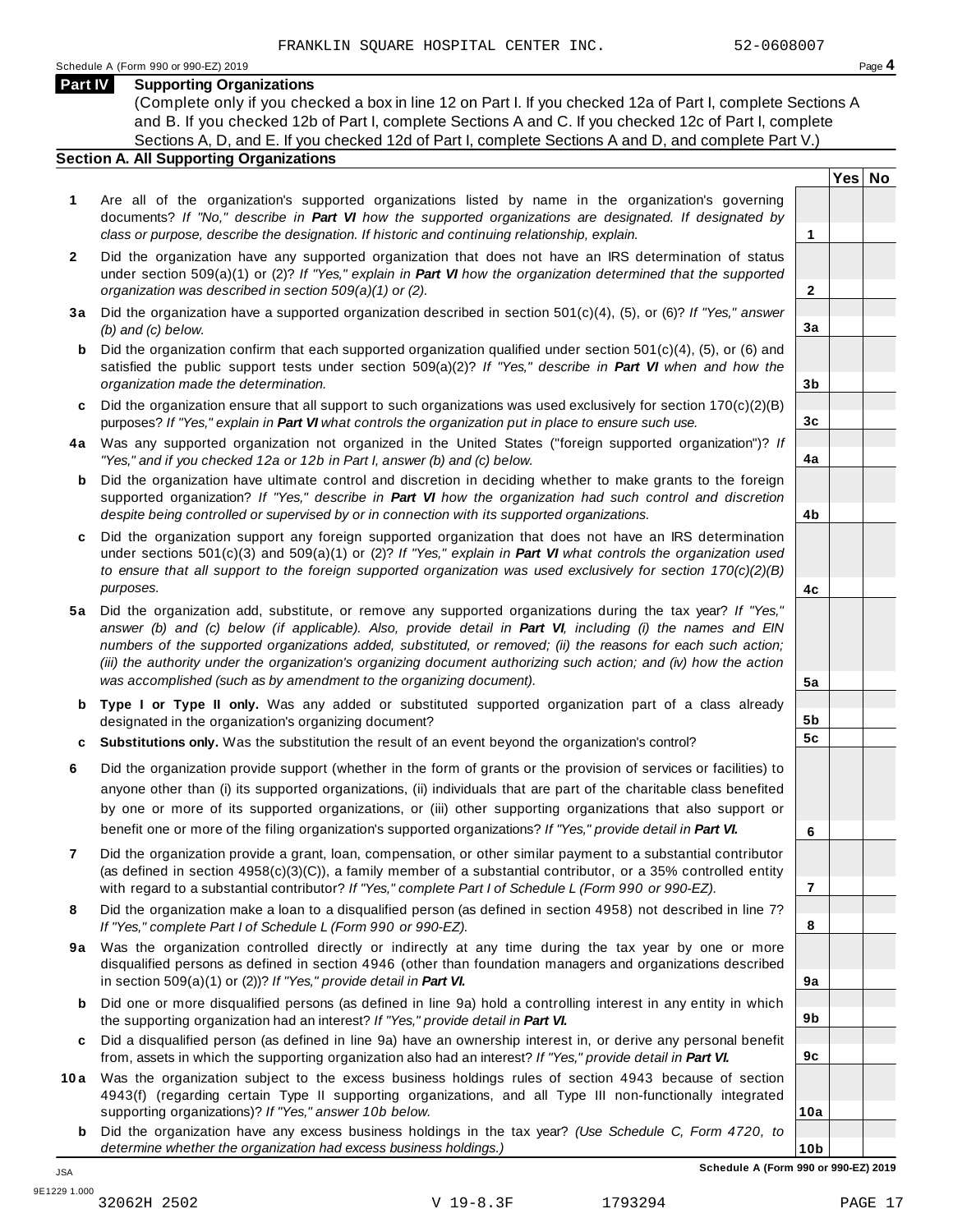|              | 52-0608007<br>FRANKLIN SQUARE HOSPITAL CENTER INC.                                                                                                                                                                                                                                                                                                                                                                                                                                                                                                                                                                                                                                                                                      |        |        |
|--------------|-----------------------------------------------------------------------------------------------------------------------------------------------------------------------------------------------------------------------------------------------------------------------------------------------------------------------------------------------------------------------------------------------------------------------------------------------------------------------------------------------------------------------------------------------------------------------------------------------------------------------------------------------------------------------------------------------------------------------------------------|--------|--------|
|              | Schedule A (Form 990 or 990-EZ) 2019                                                                                                                                                                                                                                                                                                                                                                                                                                                                                                                                                                                                                                                                                                    |        | Page 5 |
| Part IV      | <b>Supporting Organizations (continued)</b>                                                                                                                                                                                                                                                                                                                                                                                                                                                                                                                                                                                                                                                                                             |        |        |
|              |                                                                                                                                                                                                                                                                                                                                                                                                                                                                                                                                                                                                                                                                                                                                         | Yes No |        |
| 11           | Has the organization accepted a gift or contribution from any of the following persons?                                                                                                                                                                                                                                                                                                                                                                                                                                                                                                                                                                                                                                                 |        |        |
| a            | A person who directly or indirectly controls, either alone or together with persons described in (b) and (c)                                                                                                                                                                                                                                                                                                                                                                                                                                                                                                                                                                                                                            |        |        |
|              | below, the governing body of a supported organization?<br>11a                                                                                                                                                                                                                                                                                                                                                                                                                                                                                                                                                                                                                                                                           |        |        |
|              | 11 <sub>b</sub><br><b>b</b> A family member of a person described in (a) above?                                                                                                                                                                                                                                                                                                                                                                                                                                                                                                                                                                                                                                                         |        |        |
|              | c A 35% controlled entity of a person described in (a) or (b) above? If "Yes" to a, b, or c, provide detail in Part VI.<br>11c<br><b>Section B. Type I Supporting Organizations</b>                                                                                                                                                                                                                                                                                                                                                                                                                                                                                                                                                     |        |        |
|              |                                                                                                                                                                                                                                                                                                                                                                                                                                                                                                                                                                                                                                                                                                                                         | Yes No |        |
| 1            | Did the directors, trustees, or membership of one or more supported organizations have the power to<br>regularly appoint or elect at least a majority of the organization's directors or trustees at all times during the<br>tax year? If "No," describe in Part VI how the supported organization(s) effectively operated, supervised, or<br>controlled the organization's activities. If the organization had more than one supported organization,<br>describe how the powers to appoint and/or remove directors or trustees were allocated among the supported<br>organizations and what conditions or restrictions, if any, applied to such powers during the tax year.<br>1                                                       |        |        |
| 2            | Did the organization operate for the benefit of any supported organization other than the supported<br>organization(s) that operated, supervised, or controlled the supporting organization? If "Yes," explain in Part<br>VI how providing such benefit carried out the purposes of the supported organization(s) that operated,<br>supervised, or controlled the supporting organization.<br>$\mathbf{2}$                                                                                                                                                                                                                                                                                                                              |        |        |
|              | <b>Section C. Type II Supporting Organizations</b>                                                                                                                                                                                                                                                                                                                                                                                                                                                                                                                                                                                                                                                                                      |        |        |
|              |                                                                                                                                                                                                                                                                                                                                                                                                                                                                                                                                                                                                                                                                                                                                         | Yes No |        |
| 1            | Were a majority of the organization's directors or trustees during the tax year also a majority of the directors<br>or trustees of each of the organization's supported organization(s)? If "No," describe in Part VI how control<br>or management of the supporting organization was vested in the same persons that controlled or managed<br>the supported organization(s).<br>1                                                                                                                                                                                                                                                                                                                                                      |        |        |
|              | Section D. All Type III Supporting Organizations                                                                                                                                                                                                                                                                                                                                                                                                                                                                                                                                                                                                                                                                                        |        |        |
| 1<br>2       | Did the organization provide to each of its supported organizations, by the last day of the fifth month of the<br>organization's tax year, (i) a written notice describing the type and amount of support provided during the prior<br>tax year, (ii) a copy of the Form 990 that was most recently filed as of the date of notification, and (iii) copies of<br>the organization's governing documents in effect on the date of notification, to the extent not previously<br>provided?<br>1<br>Were any of the organization's officers, directors, or trustees either (i) appointed or elected by the supported<br>organization(s) or (ii) serving on the governing body of a supported organization? If "No," explain in Part VI how | Yes No |        |
|              | the organization maintained a close and continuous working relationship with the supported organization(s).<br>$\mathbf 2$                                                                                                                                                                                                                                                                                                                                                                                                                                                                                                                                                                                                              |        |        |
| 3            | By reason of the relationship described in (2), did the organization's supported organizations have a<br>significant voice in the organization's investment policies and in directing the use of the organization's<br>income or assets at all times during the tax year? If "Yes," describe in Part VI the role the organization's<br>supported organizations played in this regard.<br>3                                                                                                                                                                                                                                                                                                                                              |        |        |
|              | Section E. Type III Functionally Integrated Supporting Organizations                                                                                                                                                                                                                                                                                                                                                                                                                                                                                                                                                                                                                                                                    |        |        |
| 1<br>a<br>b  | Check the box next to the method that the organization used to satisfy the Integral Part Test during the year (see instructions).<br>The organization satisfied the Activities Test. Complete line 2 below.<br>The organization is the parent of each of its supported organizations. Complete line 3 below.                                                                                                                                                                                                                                                                                                                                                                                                                            |        |        |
| c            | The organization supported a governmental entity. Describe in Part VI how you supported a government entity (see instructions).                                                                                                                                                                                                                                                                                                                                                                                                                                                                                                                                                                                                         | Yes No |        |
| $\mathbf{2}$ | Activities Test. Answer (a) and (b) below.                                                                                                                                                                                                                                                                                                                                                                                                                                                                                                                                                                                                                                                                                              |        |        |
| a            | Did substantially all of the organization's activities during the tax year directly further the exempt purposes of<br>the supported organization(s) to which the organization was responsive? If "Yes," then in Part VI identify<br>those supported organizations and explain how these activities directly furthered their exempt purposes,<br>how the organization was responsive to those supported organizations, and how the organization determined<br>that these activities constituted substantially all of its activities.<br>2a                                                                                                                                                                                               |        |        |
| b            | Did the activities described in (a) constitute activities that, but for the organization's involvement, one or more<br>of the organization's supported organization(s) would have been engaged in? If "Yes," explain in Part VI the<br>reasons for the organization's position that its supported organization(s) would have engaged in these<br>activities but for the organization's involvement.<br>2 <sub>b</sub>                                                                                                                                                                                                                                                                                                                   |        |        |
| 3            | Parent of Supported Organizations. Answer (a) and (b) below.                                                                                                                                                                                                                                                                                                                                                                                                                                                                                                                                                                                                                                                                            |        |        |
| a            | Did the organization have the power to regularly appoint or elect a majority of the officers, directors, or<br>trustees of each of the supported organizations? Provide details in Part VI.<br>3a                                                                                                                                                                                                                                                                                                                                                                                                                                                                                                                                       |        |        |

**b** Did the organization exercise a substantial degree of direction over the policies, programs, and activities of each of its supported organizations? *If "Yes," describe in Part VI the role played by the organization in this regard.*

**3b Schedule A (Form 990 or 990-EZ) 2019** JSA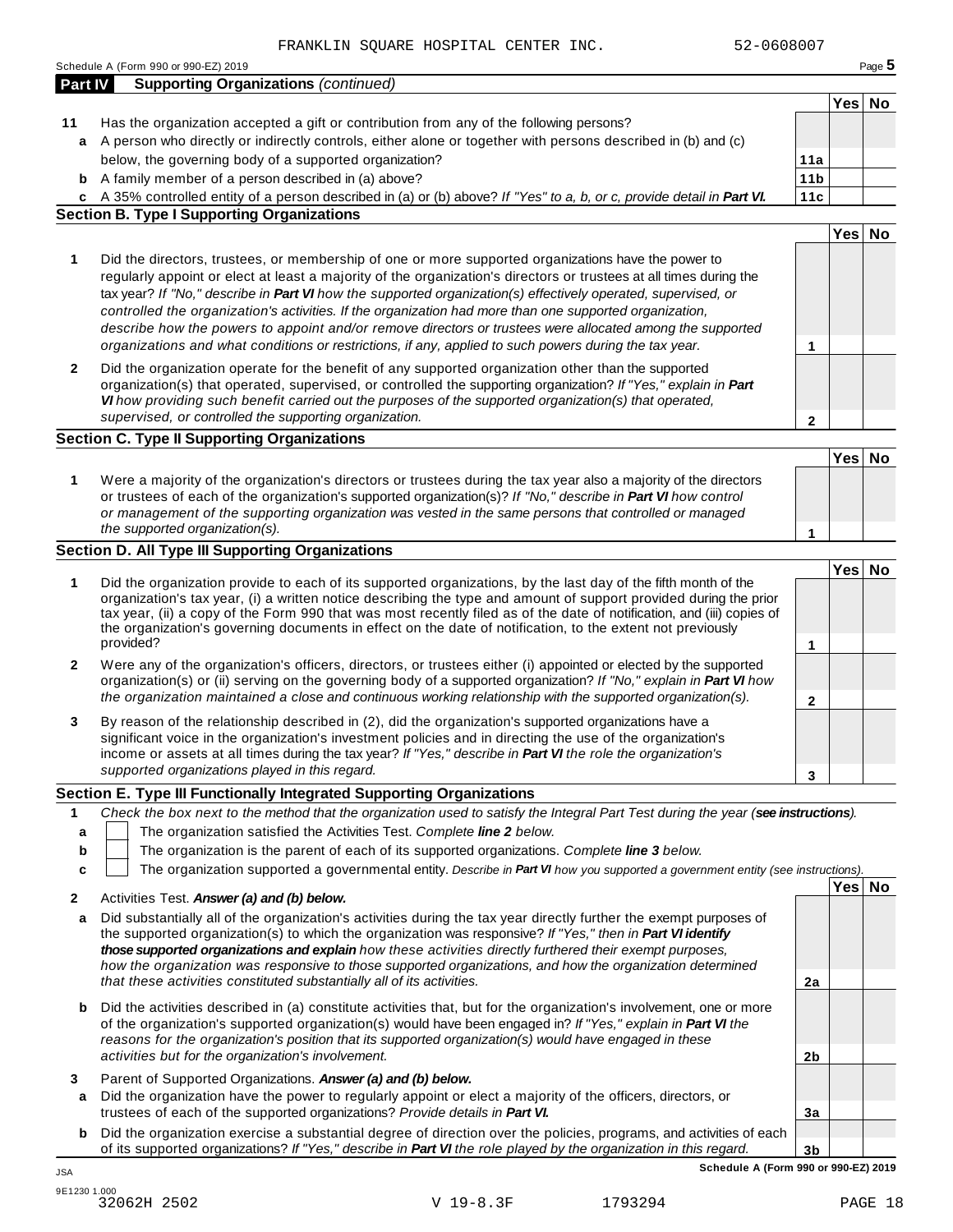| Schedule A (Form 990 or 990-EZ) 2019                                                                                                            |                |                | Page $6$                       |
|-------------------------------------------------------------------------------------------------------------------------------------------------|----------------|----------------|--------------------------------|
| Part V<br>Type III Non-Functionally Integrated 509(a)(3) Supporting Organizations                                                               |                |                |                                |
| $\mathbf 1$<br>Check here if the organization satisfied the Integral Part Test as a qualifying trust on Nov. 20, 1970 (explain in Part VI). See |                |                |                                |
| instructions. All other Type III non-functionally integrated supporting organizations must complete Sections A through E.                       |                |                |                                |
| <b>Section A - Adjusted Net Income</b>                                                                                                          |                | (A) Prior Year | (B) Current Year<br>(optional) |
| 1 Net short-term capital gain                                                                                                                   | 1              |                |                                |
| 2 Recoveries of prior-year distributions                                                                                                        | $\mathbf{2}$   |                |                                |
| 3 Other gross income (see instructions)                                                                                                         | 3              |                |                                |
| 4 Add lines 1 through 3.                                                                                                                        | 4              |                |                                |
| 5 Depreciation and depletion                                                                                                                    | 5              |                |                                |
| 6 Portion of operating expenses paid or incurred for production or                                                                              |                |                |                                |
| collection of gross income or for management, conservation, or                                                                                  |                |                |                                |
| maintenance of property held for production of income (see instructions)                                                                        | 6              |                |                                |
| 7 Other expenses (see instructions)                                                                                                             | $\overline{7}$ |                |                                |
| 8 Adjusted Net Income (subtract lines 5, 6, and 7 from line 4)                                                                                  | 8              |                |                                |
| <b>Section B - Minimum Asset Amount</b>                                                                                                         |                | (A) Prior Year | (B) Current Year<br>(optional) |
| 1 Aggregate fair market value of all non-exempt-use assets (see                                                                                 |                |                |                                |
| instructions for short tax year or assets held for part of year):                                                                               |                |                |                                |
| a Average monthly value of securities                                                                                                           | 1a             |                |                                |
| <b>b</b> Average monthly cash balances                                                                                                          | 1 <sub>b</sub> |                |                                |
| c Fair market value of other non-exempt-use assets                                                                                              | 1c             |                |                                |
| d Total (add lines 1a, 1b, and 1c)                                                                                                              | 1d             |                |                                |
| e Discount claimed for blockage or other                                                                                                        |                |                |                                |
| factors (explain in detail in Part VI):                                                                                                         |                |                |                                |
| 2 Acquisition indebtedness applicable to non-exempt-use assets                                                                                  | $\mathbf{2}$   |                |                                |
| 3 Subtract line 2 from line 1d.                                                                                                                 | 3              |                |                                |
| 4 Cash deemed held for exempt use. Enter 1-1/2% of line 3 (for greater amount,<br>see instructions).                                            | 4              |                |                                |
| 5 Net value of non-exempt-use assets (subtract line 4 from line 3)                                                                              | 5              |                |                                |
| 6 Multiply line 5 by .035.                                                                                                                      | 6              |                |                                |
| 7 Recoveries of prior-year distributions                                                                                                        | $\overline{7}$ |                |                                |
| 8 Minimum Asset Amount (add line 7 to line 6)                                                                                                   | 8              |                |                                |
| <b>Section C - Distributable Amount</b>                                                                                                         |                |                | <b>Current Year</b>            |
| 1 Adjusted net income for prior year (from Section A, line 8, Column A)                                                                         | $\mathbf{1}$   |                |                                |
| 2 Enter 85% of line 1.                                                                                                                          | $\mathbf{2}$   |                |                                |
| 3 Minimum asset amount for prior year (from Section B, line 8, Column A)                                                                        | 3              |                |                                |
| 4 Enter greater of line 2 or line 3.                                                                                                            | 4              |                |                                |
| 5 Income tax imposed in prior year                                                                                                              | 5              |                |                                |
| 6 Distributable Amount. Subtract line 5 from line 4, unless subject to                                                                          |                |                |                                |
| emergency temporary reduction (see instructions).                                                                                               | 6              |                |                                |

**7** Check here if the current year is the organization's first as a non-functionally integrated Type III supporting organization (see instructions).

**Schedule A (Form 990 or 990-EZ) 2019**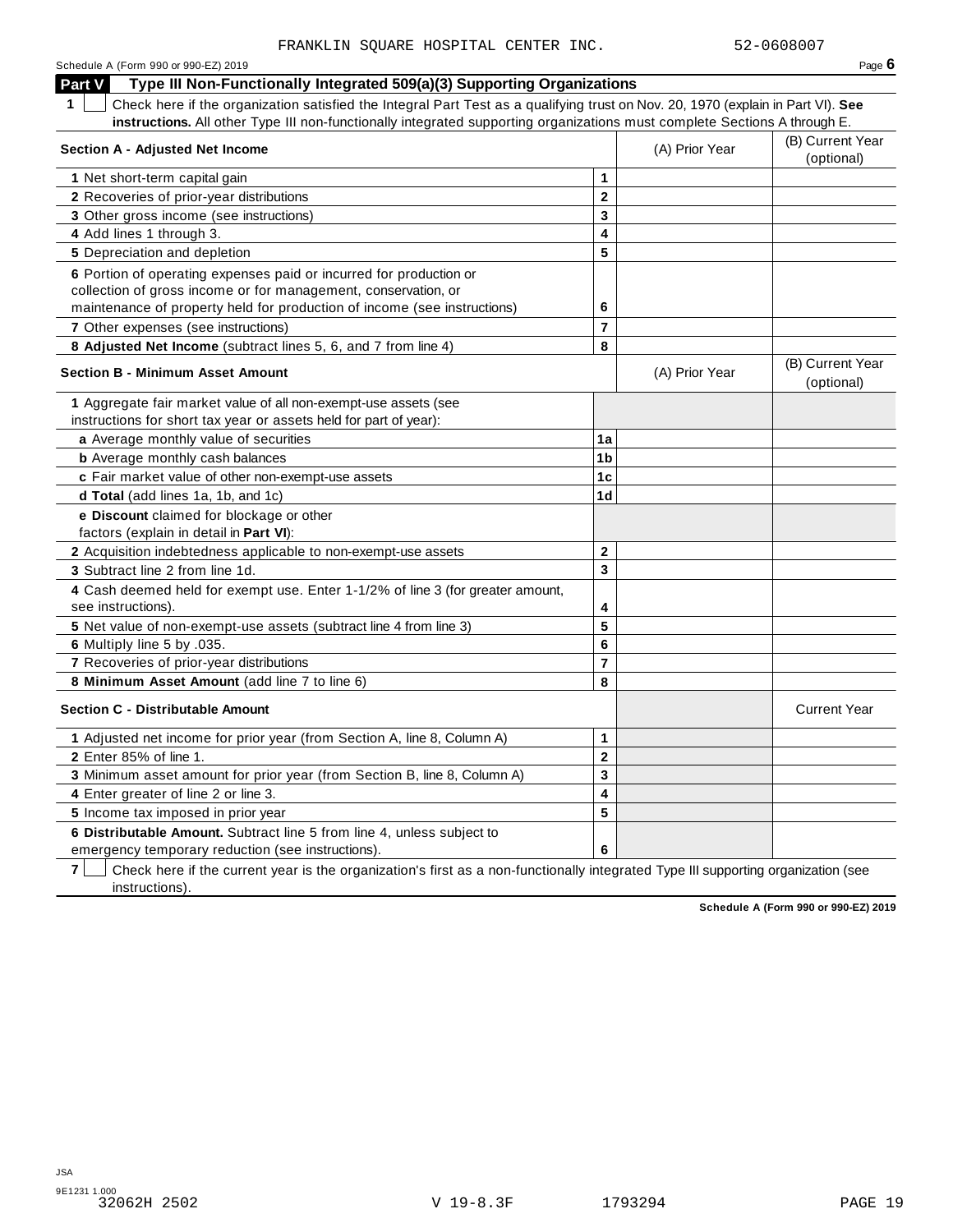|              | Schedule A (Form 990 or 990-EZ) 2019                                                       |                                    |                                               | Page 7                                           |
|--------------|--------------------------------------------------------------------------------------------|------------------------------------|-----------------------------------------------|--------------------------------------------------|
| Part V       | Type III Non-Functionally Integrated 509(a)(3) Supporting Organizations (continued)        |                                    |                                               |                                                  |
|              | <b>Section D - Distributions</b>                                                           |                                    |                                               | <b>Current Year</b>                              |
| 1            | Amounts paid to supported organizations to accomplish exempt purposes                      |                                    |                                               |                                                  |
| $\mathbf{2}$ | Amounts paid to perform activity that directly furthers exempt purposes of supported       |                                    |                                               |                                                  |
|              | organizations, in excess of income from activity                                           |                                    |                                               |                                                  |
| 3            | Administrative expenses paid to accomplish exempt purposes of supported organizations      |                                    |                                               |                                                  |
| 4            | Amounts paid to acquire exempt-use assets                                                  |                                    |                                               |                                                  |
| 5            | Qualified set-aside amounts (prior IRS approval required)                                  |                                    |                                               |                                                  |
| 6            | Other distributions (describe in Part VI). See instructions.                               |                                    |                                               |                                                  |
| 7            | Total annual distributions. Add lines 1 through 6.                                         |                                    |                                               |                                                  |
| 8            | Distributions to attentive supported organizations to which the organization is responsive |                                    |                                               |                                                  |
|              | (provide details in Part VI). See instructions.                                            |                                    |                                               |                                                  |
| 9            | Distributable amount for 2019 from Section C, line 6                                       |                                    |                                               |                                                  |
| 10           | Line 8 amount divided by line 9 amount                                                     |                                    |                                               |                                                  |
|              | <b>Section E - Distribution Allocations (see instructions)</b>                             | (i)<br><b>Excess Distributions</b> | (ii)<br><b>Underdistributions</b><br>Pre-2019 | (iii)<br><b>Distributable</b><br>Amount for 2019 |
| 1            | Distributable amount for 2019 from Section C, line 6                                       |                                    |                                               |                                                  |
| $\mathbf{2}$ | Underdistributions, if any, for years prior to 2019                                        |                                    |                                               |                                                  |
|              | (reasonable cause required - explain in Part VI). See                                      |                                    |                                               |                                                  |
|              | instructions.                                                                              |                                    |                                               |                                                  |
| 3            | Excess distributions carryover, if any, to 2019                                            |                                    |                                               |                                                  |
| a            | From 2014                                                                                  |                                    |                                               |                                                  |
| b            | From 2015 $\frac{1}{2}$                                                                    |                                    |                                               |                                                  |
| c            | From 2016 $\frac{2016}{200}$                                                               |                                    |                                               |                                                  |
| d            | From 2017                                                                                  |                                    |                                               |                                                  |
| е            | From 2018                                                                                  |                                    |                                               |                                                  |
| f            | Total of lines 3a through e                                                                |                                    |                                               |                                                  |
| g            | Applied to underdistributions of prior years                                               |                                    |                                               |                                                  |
| h            | Applied to 2019 distributable amount                                                       |                                    |                                               |                                                  |
| j.           | Carryover from 2014 not applied (see instructions)                                         |                                    |                                               |                                                  |
|              | Remainder. Subtract lines 3g, 3h, and 3i from 3f.                                          |                                    |                                               |                                                  |
| 4            | Distributions for 2019 from                                                                |                                    |                                               |                                                  |
|              | Section D, line 7:                                                                         |                                    |                                               |                                                  |
| a            | Applied to underdistributions of prior years                                               |                                    |                                               |                                                  |
| b            | Applied to 2019 distributable amount                                                       |                                    |                                               |                                                  |
|              | Remainder. Subtract lines 4a and 4b from 4.                                                |                                    |                                               |                                                  |
| 5            | Remaining underdistributions for years prior to 2019, if                                   |                                    |                                               |                                                  |
|              | any. Subtract lines 3g and 4a from line 2. For result                                      |                                    |                                               |                                                  |
|              | greater than zero, explain in Part VI. See instructions.                                   |                                    |                                               |                                                  |
| 6            | Remaining underdistributions for 2019. Subtract lines 3h                                   |                                    |                                               |                                                  |
|              | and 4b from line 1. For result greater than zero, explain in                               |                                    |                                               |                                                  |
|              | Part VI. See instructions.                                                                 |                                    |                                               |                                                  |
| 7            | Excess distributions carryover to 2020. Add lines 3j                                       |                                    |                                               |                                                  |
|              | and 4c.                                                                                    |                                    |                                               |                                                  |
| 8            | Breakdown of line 7:                                                                       |                                    |                                               |                                                  |
| a            | Excess from 2015                                                                           |                                    |                                               |                                                  |
| b            | Excess from 2016                                                                           |                                    |                                               |                                                  |
| c            | Excess from 2017                                                                           |                                    |                                               |                                                  |
| d            | Excess from 2018                                                                           |                                    |                                               |                                                  |
| е            | Excess from 2019                                                                           |                                    |                                               |                                                  |
|              |                                                                                            |                                    |                                               | Schedule A (Form 990 or 990-EZ) 2019             |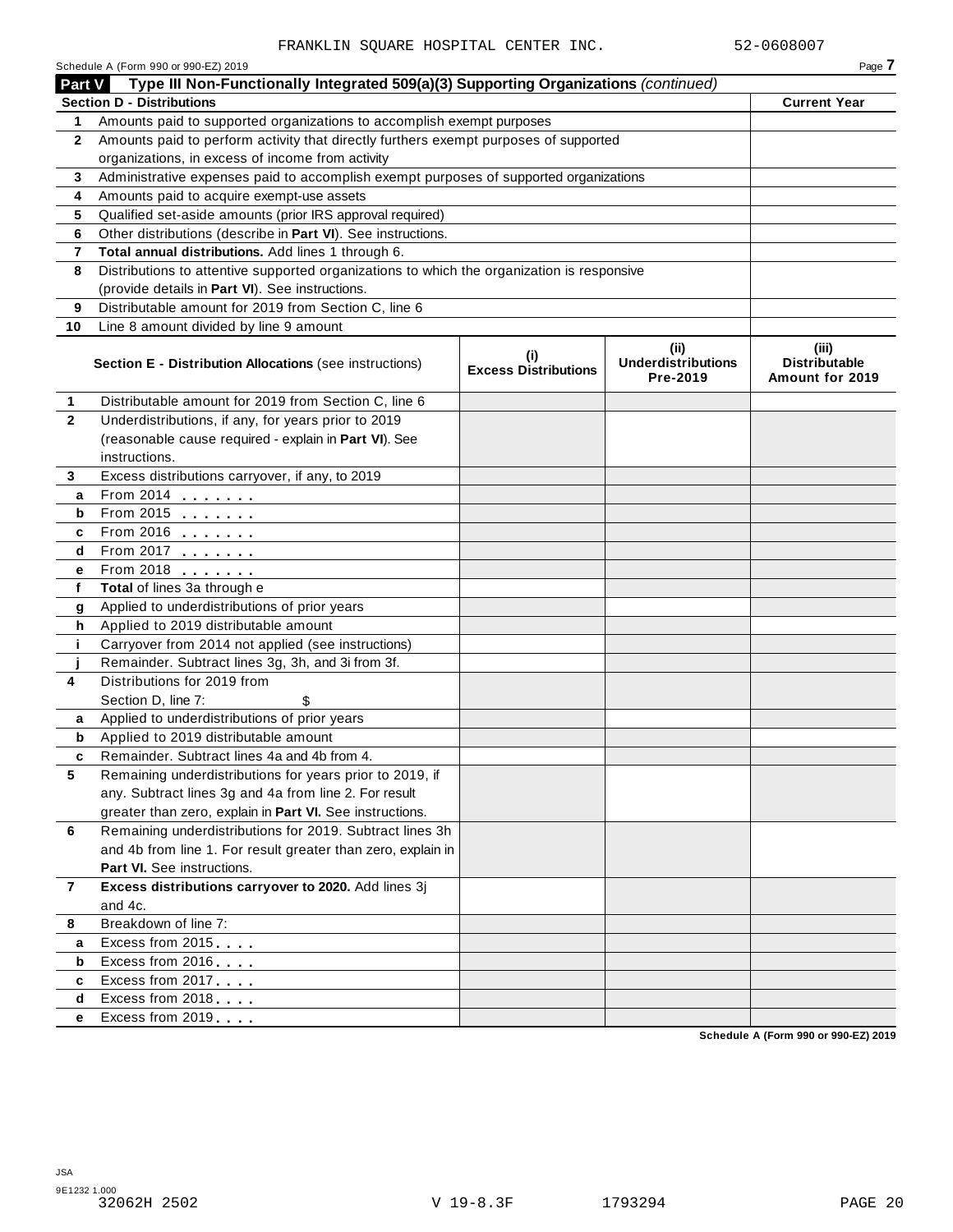Schedule A (Form 990 or 990-EZ) 2019 Page **8**

**Supplemental Information.** Provide the explanations required by Part II, line 10; Part II, line 17a or 17b; Part **Part VI**  III, line 12; Part IV, Section A, lines 1, 2, 3b, 3c, 4b, 4c, 5a, 6, 9a, 9b, 9c, 11a, 11b, and 11c; Part IV, Section B, lines 1 and 2; Part IV, Section C, line 1; Part IV, Section D, lines 2 and 3; Part IV, Section E, lines 1c, 2a, 2b, 3a and 3b; Part V, line 1; Part V, Section B, line 1e; Part V, Section D, lines 5, 6, and 8; and Part V, Section E, lines 2, 5, and 6. Also complete this part for any additional information. (See instructions.)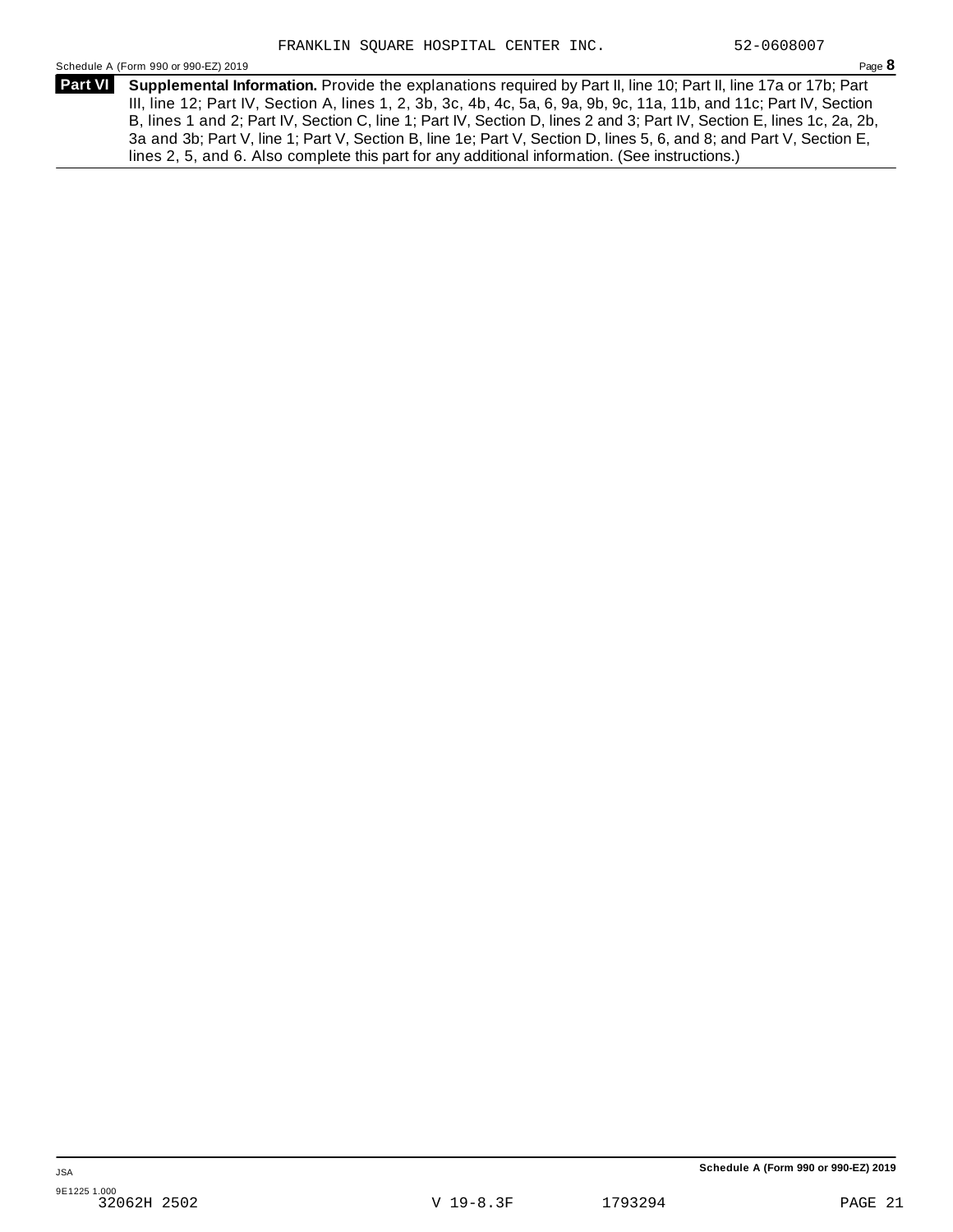**(Form 990, 990-EZ, or 990-PF)** Department of the Treasury Internal Revenue Service

### Schedule B **Schedule of Contributors**

2019

Attach to Form 990, Form 990-EZ, or Form 990-PF. I**Go to** *www.irs.gov/Form990* **for the latest information.**

Name of the organization **Employer identification number Employer identification number** 

FRANKLIN SQUARE HOSPITAL CENTER INC.

52-0608007

**Organization type** (check one):

| Filers of:         | Section:                                                                  |
|--------------------|---------------------------------------------------------------------------|
| Form 990 or 990-EZ | $\mathbf{X}$<br>501(c)(3) (enter number) organization                     |
|                    | 4947(a)(1) nonexempt charitable trust not treated as a private foundation |
|                    | 527 political organization                                                |
| Form 990-PF        | 501(c)(3) exempt private foundation                                       |
|                    | 4947(a)(1) nonexempt charitable trust treated as a private foundation     |
|                    | 501(c)(3) taxable private foundation                                      |

Check if your organization is covered by the **General Rule** or a **Special Rule.**

**Note:** Only a section 501(c)(7), (8), or (10) organization can check boxes for both the General Rule and a Special Rule. See instructions.

#### **General Rule**

 $\overline{X}$  For an organization filing Form 990, 990-EZ, or 990-PF that received, during the year, contributions totaling \$5,000 or more (in money or property) from any one contributor. Complete Parts I and II. See instructions for determining a contributor's total contributions.

#### **Special Rules**

For an organization described in section 501(c)(3) filing Form 990 or 990-EZ that met the 33 1/3% support test of the regulations under sections 509(a)(1) and 170(b)(1)(A)(vi), that checked Schedule A (Form 990 or 990-EZ), Part II, line 13, 16a, or 16b, and that received from any one contributor, during the year, total contributions of the greater of **(1)** \$5,000; or **(2)** 2% of the amount on (i) Form 990, Part VIII, line 1h; or (ii) Form 990-EZ, line 1. Complete Parts I and II.

For an organization described in section 501(c)(7), (8), or (10) filing Form 990 or 990-EZ that received from any one contributor, during the year, total contributions of more than \$1,000 *exclusively* for religious, charitable, scientific, literary, or educational purposes, or for the prevention of cruelty to children or animals. Complete Parts I, II, and III.

For an organization described in section 501(c)(7), (8), or (10) filing Form 990 or 990-EZ that received from any one contributor, during the year, contributions *exclusively* for religious, charitable, etc., purposes, but no such contributions totaled more than \$1,000. If this box is checked, enter here the total contributions that were received during the year for an *exclusively* religious, charitable, etc., purpose. Don't complete any of the parts unless the **General Rule** applies to this organization because it received *nonexclusively* religious, charitable, etc., contributions totaling \$5,000 or more during the year  $\ldots \ldots \ldots \ldots \ldots \ldots \ldots \ldots \ldots \vdots \bullet$   $\mathcal{S}$ 

**Caution:** An organization that isn't covered by the General Rule and/or the Special Rules doesn't file Schedule B (Form 990, 990-EZ, or 990-PF), but it **must** answer "No" on Part IV, line 2, of its Form 990; or check the box on line H of its Form 990-EZ or on its Form 990-PF, Part I, line 2, to certify that it doesn't meet the filing requirements of Schedule B (Form 990, 990-EZ, or 990-PF).

**For Paperwork Reduction Act Notice, see the instructions for Form 990, 990-EZ, or 990-PF. Schedule B (Form 990, 990-EZ, or 990-PF) (2019)**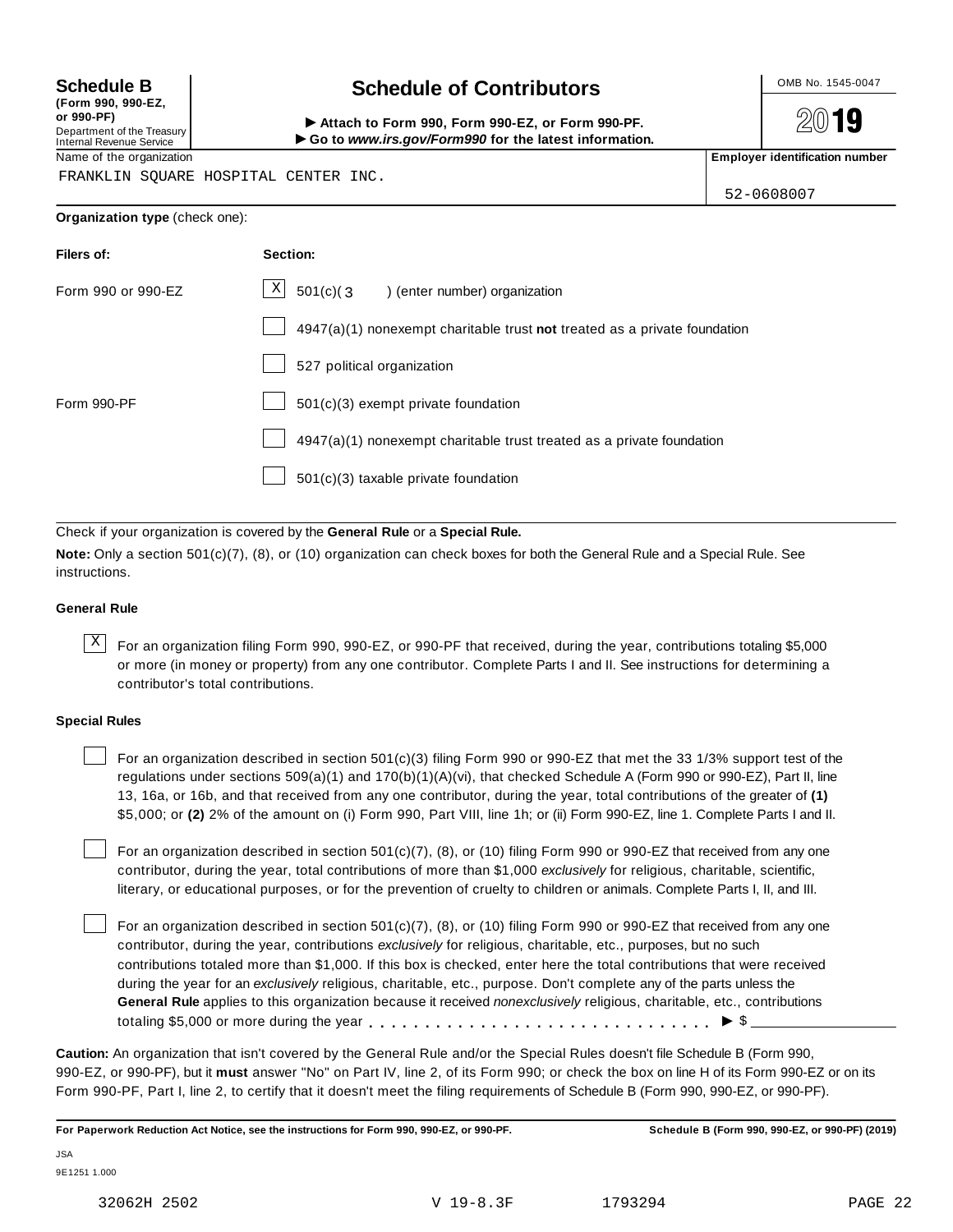| (a)<br>No. | (b)<br>Name, address, and ZIP + 4 | (c)<br><b>Total contributions</b> | (d)<br>Type of contribution                                                                            |
|------------|-----------------------------------|-----------------------------------|--------------------------------------------------------------------------------------------------------|
| 1          |                                   | 6,804,977.<br>\$                  | Χ<br>Person<br>Payroll<br>Noncash<br>(Complete Part II for<br>noncash contributions.)                  |
| (a)<br>No. | (b)<br>Name, address, and ZIP + 4 | (c)<br><b>Total contributions</b> | (d)<br>Type of contribution                                                                            |
| 2          |                                   | 250,000.<br>\$                    | Χ<br>Person<br>Payroll<br>Noncash<br>(Complete Part II for<br>noncash contributions.)                  |
| (a)<br>No. | (b)<br>Name, address, and ZIP + 4 | (c)<br><b>Total contributions</b> | (d)<br>Type of contribution                                                                            |
| 3          |                                   | 170,000.<br>\$                    | Χ<br>Person<br>Payroll<br>Noncash<br>(Complete Part II for<br>noncash contributions.)                  |
| (a)<br>No. | (b)<br>Name, address, and ZIP + 4 | (c)<br><b>Total contributions</b> | (d)<br>Type of contribution                                                                            |
| 4          |                                   | 100,000.<br>\$                    | $\mathbf X$<br>Person<br>Payroll<br>Noncash<br>(Complete Part II for<br>noncash contributions.)        |
| (a)<br>No. | (b)<br>Name, address, and ZIP + 4 | (c)<br><b>Total contributions</b> | (d)<br>Type of contribution                                                                            |
| 5          |                                   | 43,125.<br>\$                     | $\mathbf X$<br>Person<br>Payroll<br><b>Noncash</b><br>(Complete Part II for<br>noncash contributions.) |
| (a)<br>No. | (b)<br>Name, address, and ZIP + 4 | (c)<br><b>Total contributions</b> | (d)<br>Type of contribution                                                                            |
| 6          |                                   | 28,000.<br>\$                     | Χ<br>Person<br>Payroll<br>Noncash<br>(Complete Part II for<br>noncash contributions.)                  |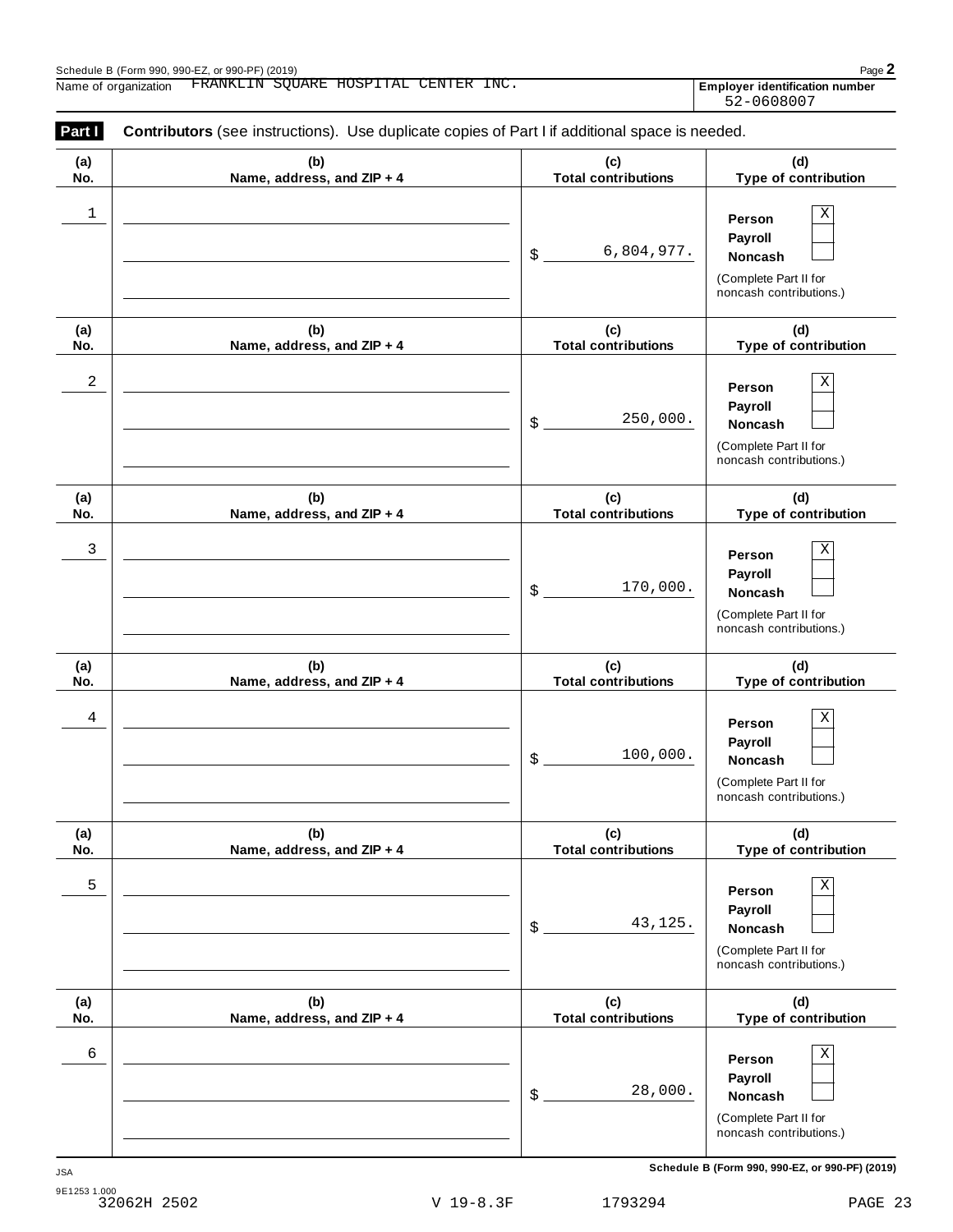| Part I     | <b>Contributors</b> (see instructions). Use duplicate copies of Part I if additional space is needed. |                                   |                                                                                                 |
|------------|-------------------------------------------------------------------------------------------------------|-----------------------------------|-------------------------------------------------------------------------------------------------|
| (a)<br>No. | (b)<br>Name, address, and ZIP + 4                                                                     | (c)<br><b>Total contributions</b> | (d)<br>Type of contribution                                                                     |
| 7          |                                                                                                       | 22,500.<br>\$                     | Х<br>Person<br>Payroll<br>Noncash<br>(Complete Part II for<br>noncash contributions.)           |
| (a)<br>No. | (b)<br>Name, address, and ZIP + 4                                                                     | (c)<br><b>Total contributions</b> | (d)<br>Type of contribution                                                                     |
| 8          |                                                                                                       | 12,000.<br>\$                     | Х<br>Person<br>Payroll<br>Noncash<br>(Complete Part II for<br>noncash contributions.)           |
| (a)<br>No. | (b)<br>Name, address, and ZIP + 4                                                                     | (c)<br><b>Total contributions</b> | (d)<br>Type of contribution                                                                     |
| 9          |                                                                                                       | 10,000.<br>\$                     | Χ<br>Person<br>Payroll<br>Noncash<br>(Complete Part II for<br>noncash contributions.)           |
| (a)<br>No. | (b)<br>Name, address, and ZIP + 4                                                                     | (c)<br><b>Total contributions</b> | (d)<br>Type of contribution                                                                     |
| $10$       |                                                                                                       | 10,000.<br>\$                     | Χ<br>Person<br>Payroll<br>Noncash<br>(Complete Part II for<br>noncash contributions.)           |
| (a)<br>No. | (b)<br>Name, address, and ZIP + 4                                                                     | (c)<br><b>Total contributions</b> | (d)<br>Type of contribution                                                                     |
| $11\,$     |                                                                                                       | 10,000.<br>\$                     | $\mathbf X$<br>Person<br>Payroll<br>Noncash<br>(Complete Part II for<br>noncash contributions.) |
| (a)<br>No. | (b)<br>Name, address, and ZIP + 4                                                                     | (c)<br><b>Total contributions</b> | (d)<br>Type of contribution                                                                     |
| 12         |                                                                                                       | 10,000.<br>\$                     | Χ<br>Person<br>Payroll<br>Noncash<br>(Complete Part II for<br>noncash contributions.)           |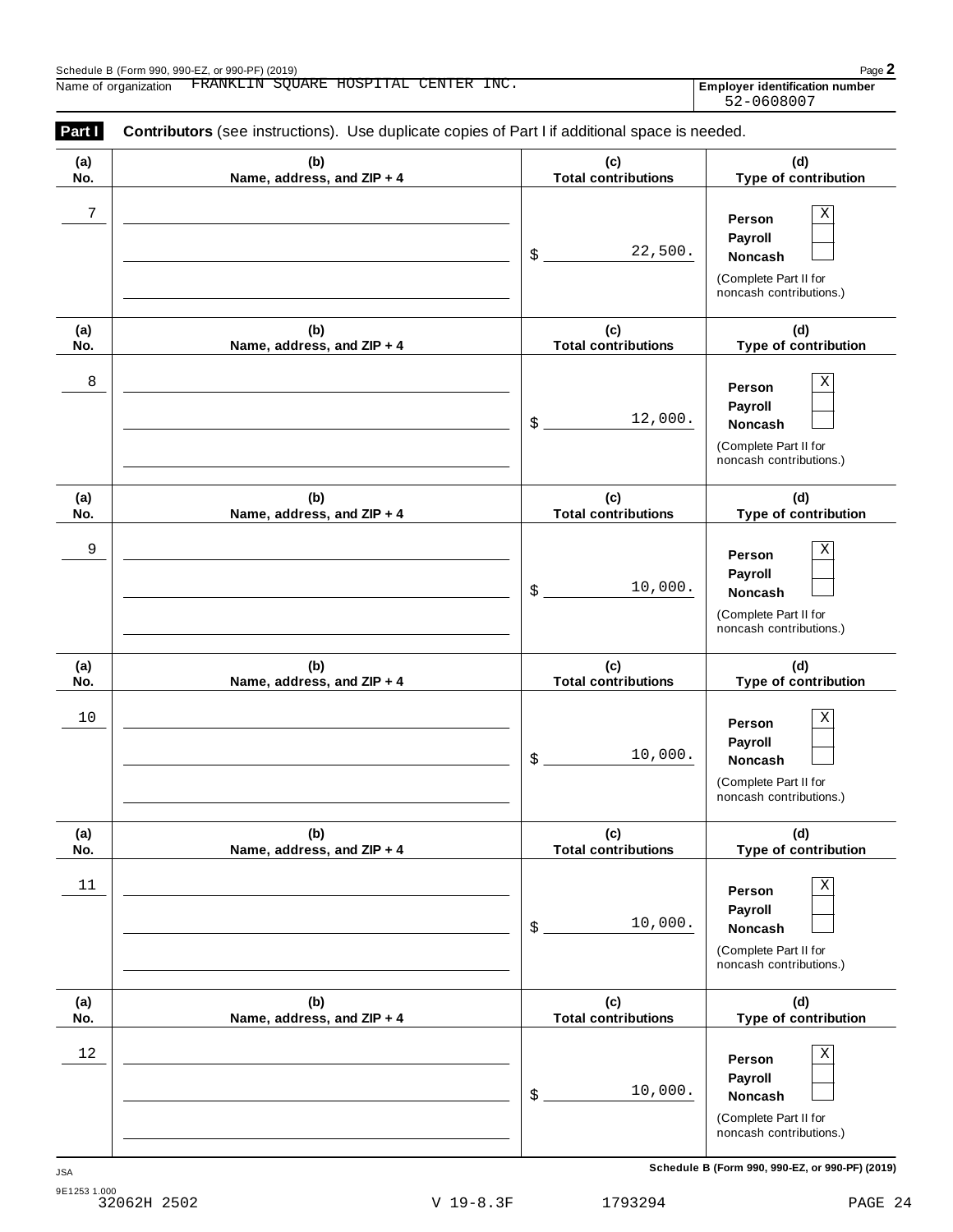| Part I     | <b>Contributors</b> (see instructions). Use duplicate copies of Part I if additional space is needed. |                                   |                                                                                              |
|------------|-------------------------------------------------------------------------------------------------------|-----------------------------------|----------------------------------------------------------------------------------------------|
| (a)<br>No. | (b)<br>Name, address, and ZIP + 4                                                                     | (c)<br><b>Total contributions</b> | (d)<br>Type of contribution                                                                  |
| 13         |                                                                                                       | 8,200.<br>\$                      | X<br>Person<br>Payroll<br><b>Noncash</b><br>(Complete Part II for<br>noncash contributions.) |
| (a)<br>No. | (b)<br>Name, address, and ZIP + 4                                                                     | (c)<br><b>Total contributions</b> | (d)<br>Type of contribution                                                                  |
| 14         |                                                                                                       | 7,000.<br>\$                      | Χ<br>Person<br>Payroll<br><b>Noncash</b><br>(Complete Part II for<br>noncash contributions.) |
| (a)<br>No. | (b)<br>Name, address, and ZIP + 4                                                                     | (c)<br><b>Total contributions</b> | (d)<br>Type of contribution                                                                  |
| 15         |                                                                                                       | 6,667.<br>\$                      | Χ<br>Person<br>Payroll<br><b>Noncash</b><br>(Complete Part II for<br>noncash contributions.) |
| (a)<br>No. | (b)<br>Name, address, and ZIP + 4                                                                     | (c)<br><b>Total contributions</b> | (d)<br>Type of contribution                                                                  |
| 16         |                                                                                                       | 6, 115.<br>\$                     | Χ<br>Person<br>Payroll<br><b>Noncash</b><br>(Complete Part II for<br>noncash contributions.) |
| (a)<br>No. | (b)<br>Name, address, and ZIP + 4                                                                     | (c)<br><b>Total contributions</b> | (d)<br>Type of contribution                                                                  |
| $17\,$     |                                                                                                       | 6,000.<br>\$                      | Χ<br>Person<br>Payroll<br>Noncash<br>(Complete Part II for<br>noncash contributions.)        |
| (a)<br>No. | (b)<br>Name, address, and ZIP + 4                                                                     | (c)<br><b>Total contributions</b> | (d)<br>Type of contribution                                                                  |
| 18         |                                                                                                       | 5,000.<br>\$                      | Χ<br>Person<br>Payroll<br>Noncash<br>(Complete Part II for<br>noncash contributions.)        |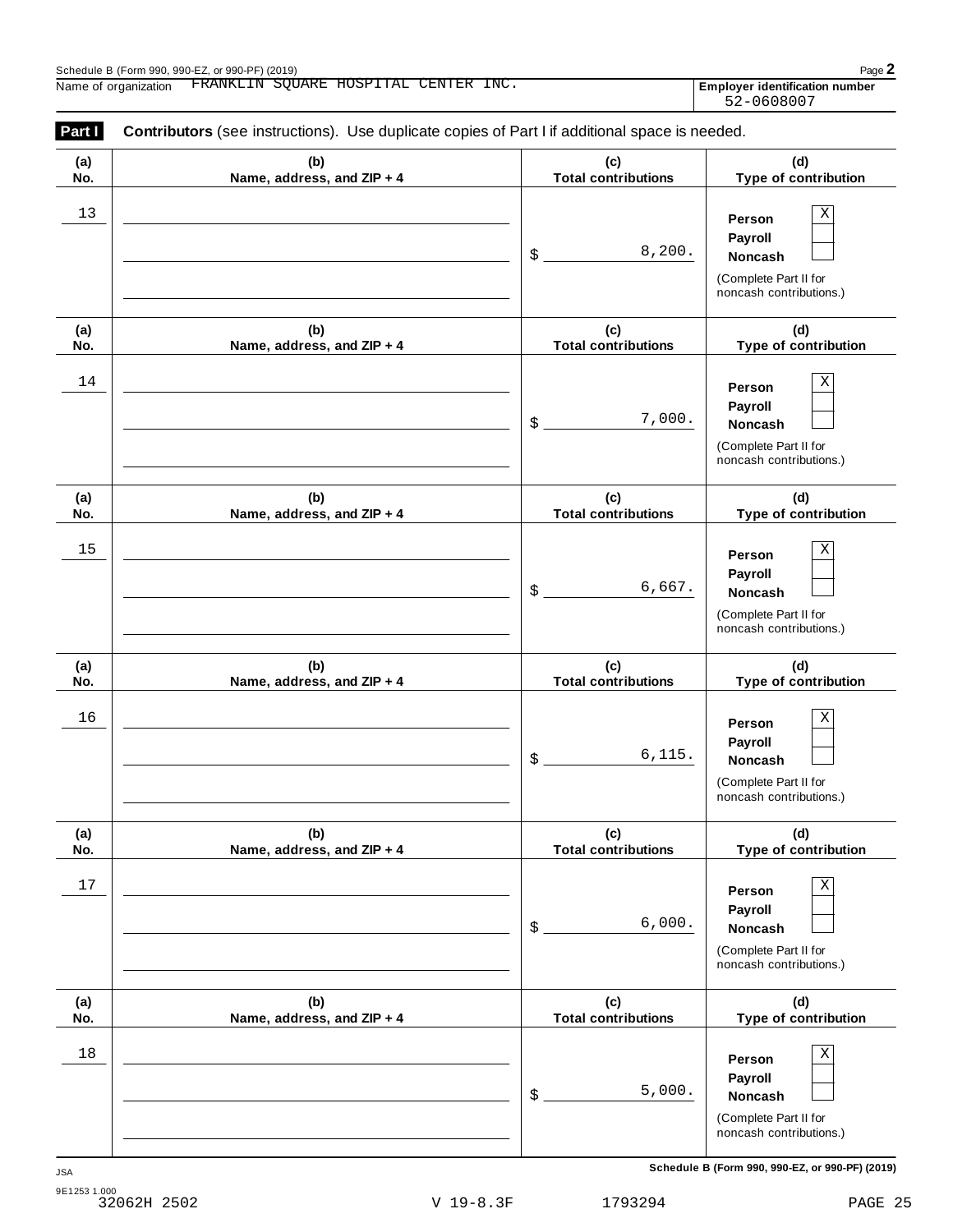| Part I     | <b>Contributors</b> (see instructions). Use duplicate copies of Part I if additional space is needed. |                                   |                                                                                                        |
|------------|-------------------------------------------------------------------------------------------------------|-----------------------------------|--------------------------------------------------------------------------------------------------------|
| (a)<br>No. | (b)<br>Name, address, and ZIP + 4                                                                     | (c)<br><b>Total contributions</b> | (d)<br>Type of contribution                                                                            |
| 19         |                                                                                                       | 5,000.<br>\$                      | Χ<br>Person<br>Payroll<br><b>Noncash</b><br>(Complete Part II for<br>noncash contributions.)           |
| (a)<br>No. | (b)<br>Name, address, and ZIP + 4                                                                     | (c)<br><b>Total contributions</b> | (d)<br>Type of contribution                                                                            |
| 20         |                                                                                                       | 9,889.<br>\$                      | Person<br>Payroll<br>$\mathbf X$<br><b>Noncash</b><br>(Complete Part II for<br>noncash contributions.) |
| (a)<br>No. | (b)<br>Name, address, and ZIP + 4                                                                     | (c)<br><b>Total contributions</b> | (d)<br>Type of contribution                                                                            |
| 21         |                                                                                                       | 7,452.<br>\$                      | Person<br>Payroll<br>$\mathbf X$<br><b>Noncash</b><br>(Complete Part II for<br>noncash contributions.) |
| (a)<br>No. | (b)<br>Name, address, and ZIP + 4                                                                     | (c)<br><b>Total contributions</b> | (d)<br>Type of contribution                                                                            |
| 22         |                                                                                                       | 7,461,486.<br>\$                  | Χ<br>Person<br>Payroll<br><b>Noncash</b><br>(Complete Part II for<br>noncash contributions.)           |
| (a)<br>No. | (b)<br>Name, address, and ZIP + 4                                                                     | (c)<br><b>Total contributions</b> | (d)<br>Type of contribution                                                                            |
| 23         |                                                                                                       | 22,103.<br>\$                     | Χ<br>Person<br>Payroll<br>Noncash<br>(Complete Part II for<br>noncash contributions.)                  |
| (a)<br>No. | (b)<br>Name, address, and ZIP + 4                                                                     | (c)<br><b>Total contributions</b> | (d)<br>Type of contribution                                                                            |
|            |                                                                                                       | \$                                | Person<br>Payroll<br><b>Noncash</b><br>(Complete Part II for<br>noncash contributions.)                |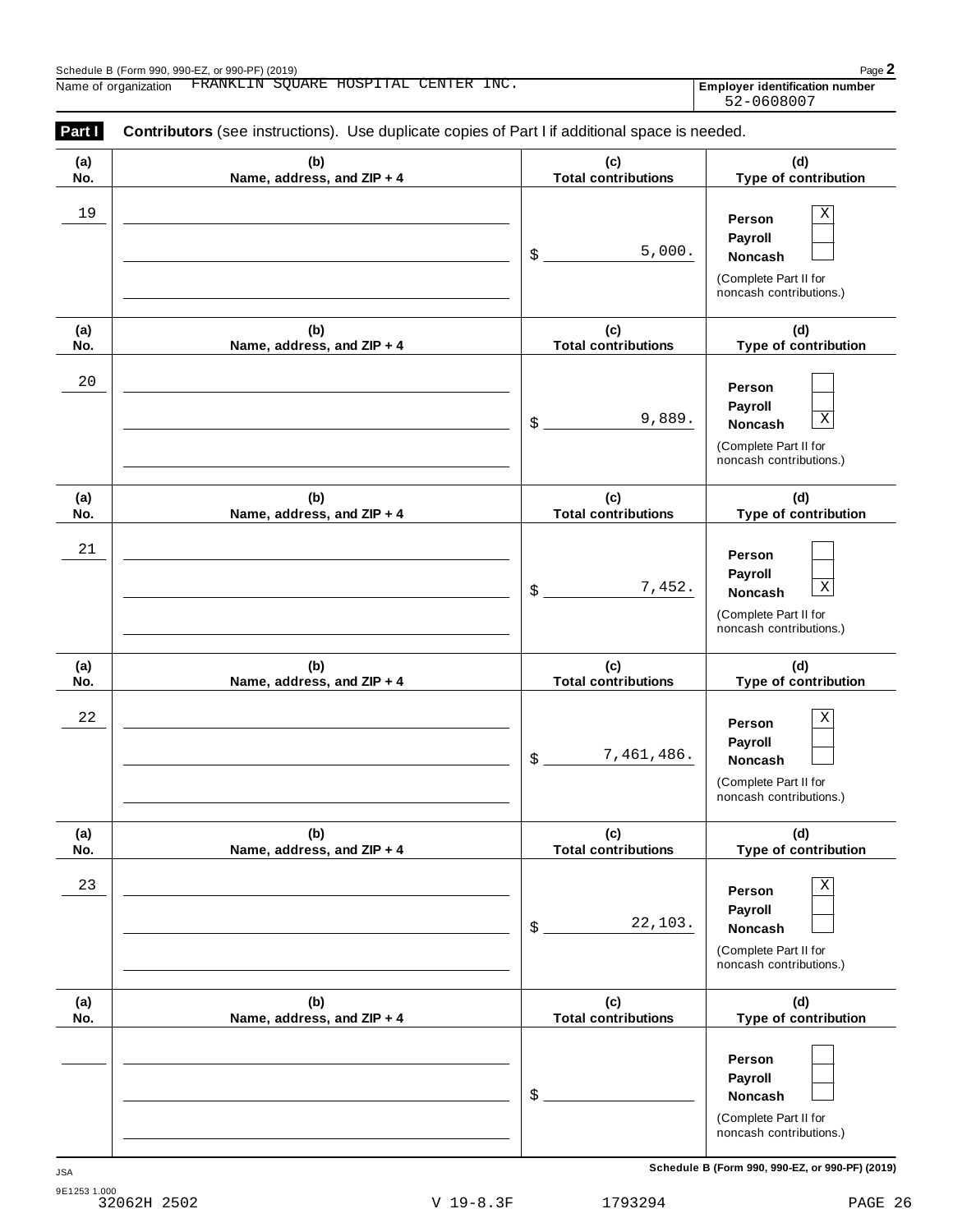| (a) No.<br>from<br>Part I | (b)<br>Description of noncash property given | $\mathbf{C}$<br>FMV (or estimate)<br>(See instructions.) | (d)<br>Date received |
|---------------------------|----------------------------------------------|----------------------------------------------------------|----------------------|
| 20                        | SECURITIES                                   |                                                          |                      |
|                           |                                              | 9,889.<br>$\frac{1}{2}$                                  | VAR                  |
| (a) No.<br>from<br>Part I | (b)<br>Description of noncash property given | (c)<br>FMV (or estimate)<br>(See instructions.)          | (d)<br>Date received |
| 21                        | SECURITIES                                   |                                                          |                      |
|                           |                                              | 7,452.<br>$\frac{2}{2}$                                  | <b>VAR</b>           |
| (a) No.<br>from<br>Part I | (b)<br>Description of noncash property given | (c)<br>FMV (or estimate)<br>(See instructions.)          | (d)<br>Date received |
|                           |                                              | $\frac{1}{2}$                                            |                      |
| (a) No.<br>from<br>Part I | (b)<br>Description of noncash property given | (c)<br>FMV (or estimate)<br>(See instructions.)          | (d)<br>Date received |
|                           |                                              | $\frac{1}{2}$                                            |                      |
| (a) No.<br>from<br>Part I | (b)<br>Description of noncash property given | (c)<br>FMV (or estimate)<br>(See instructions.)          | (d)<br>Date received |
|                           |                                              | \$                                                       |                      |
| (a) No.<br>from<br>Part I | (b)<br>Description of noncash property given | (c)<br>FMV (or estimate)<br>(See instructions.)          | (d)<br>Date received |
|                           |                                              |                                                          |                      |
|                           |                                              | \$                                                       |                      |

**(a) No.**

Schedule B (Form 990, 990-EZ, or 990-PF) (2019)<br>Name of organization FRANKLIN SQUARE HOSPITAL CENTER INC. **Property and Fundance Internation number** Page **3** Name of organization **Employer identification number** FRANKLIN SQUARE HOSPITAL CENTER INC.

**Part II** Noncash Property (see instructions). Use duplicate copies of Part II if additional space is needed.

52-0608007

**(c)**

9E1254 1.000 32062H 2502 V 19-8.3F 1793294 PAGE 27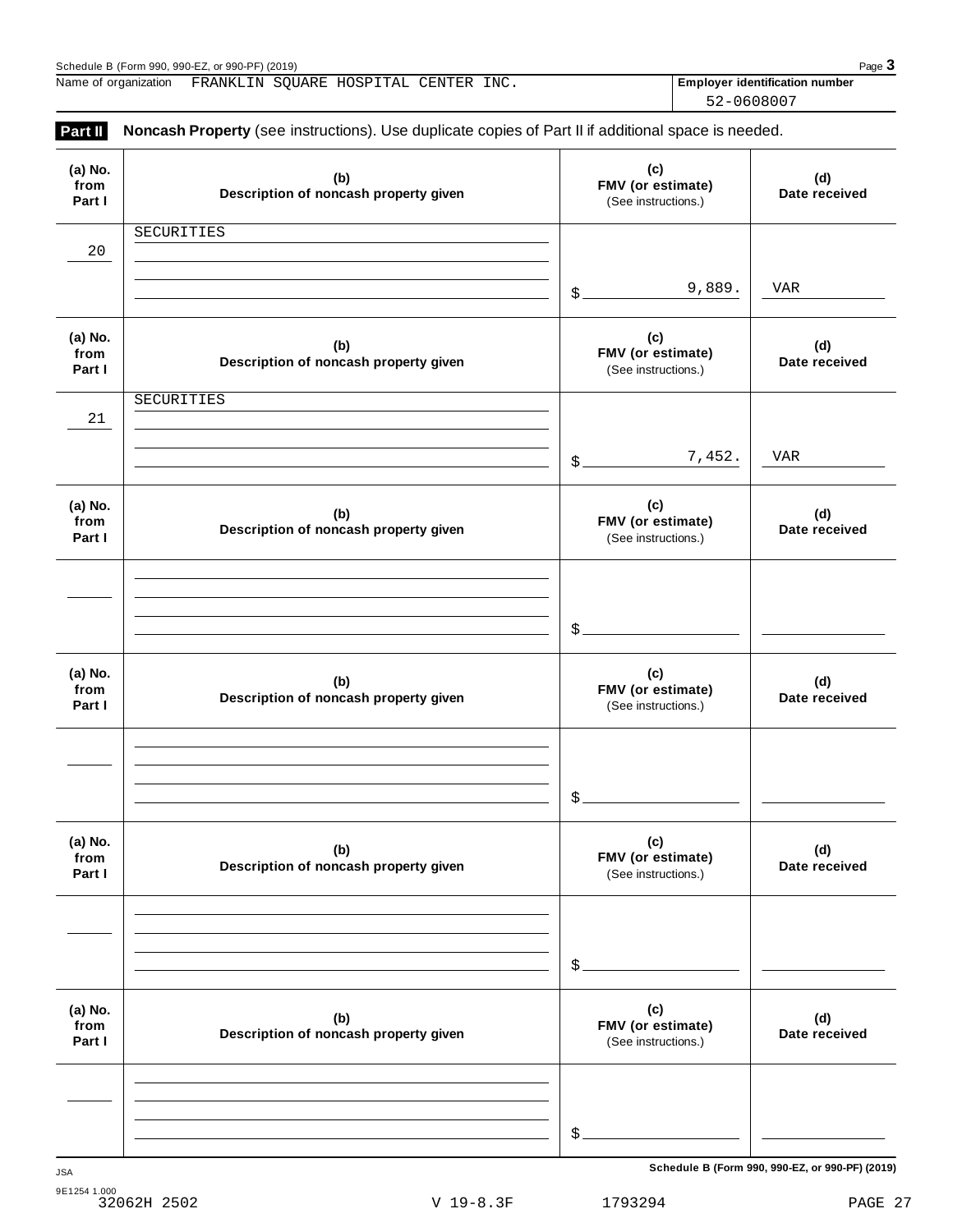| Schedule B (Form 990, 990-EZ, or 990-PF) (2019)                                                                                           | Page 4                                |
|-------------------------------------------------------------------------------------------------------------------------------------------|---------------------------------------|
| Name of organization FRANKLIN SQUARE HOSPITAL CENTER INC.                                                                                 | <b>Employer identification number</b> |
|                                                                                                                                           | 52-0608007                            |
| <b>Part III</b><br><i>Exclusively</i> religious, charitable, etc., contributions to organizations described in section 501(c)(7), (8), or |                                       |
| (10) that total more than \$1,000 for the year from any one contributor. Complete columns (a) through (e) and                             |                                       |
| the following line entry. For organizations completing Part III, enter the total of exclusively religious, charitable, etc.,              |                                       |
| contributions of \$1,000 or less for the year. (Enter this information once See instructions) $\triangleright$ \$                         |                                       |

| (a) No.<br>from<br>Part I   | (b) Purpose of gift                     | (c) Use of gift      | (d) Description of how gift is held      |
|-----------------------------|-----------------------------------------|----------------------|------------------------------------------|
|                             |                                         |                      |                                          |
|                             |                                         |                      |                                          |
|                             |                                         | (e) Transfer of gift |                                          |
|                             |                                         |                      |                                          |
|                             | Transferee's name, address, and ZIP + 4 |                      | Relationship of transferor to transferee |
|                             |                                         |                      |                                          |
|                             |                                         |                      |                                          |
| $(a)$ No.<br>from<br>Part I | (b) Purpose of gift                     | (c) Use of gift      | (d) Description of how gift is held      |
|                             |                                         |                      |                                          |
|                             |                                         |                      |                                          |
|                             |                                         | (e) Transfer of gift |                                          |
|                             | Transferee's name, address, and ZIP + 4 |                      | Relationship of transferor to transferee |
|                             |                                         |                      |                                          |
|                             |                                         |                      |                                          |
| $(a)$ No.<br>from           |                                         | (c) Use of gift      |                                          |
| Part I                      | (b) Purpose of gift                     |                      | (d) Description of how gift is held      |
|                             |                                         |                      |                                          |
|                             |                                         |                      |                                          |
|                             |                                         |                      |                                          |
|                             |                                         | (e) Transfer of gift |                                          |
|                             | Transferee's name, address, and ZIP + 4 |                      | Relationship of transferor to transferee |
|                             |                                         |                      |                                          |
|                             |                                         |                      |                                          |
|                             | (b) Purpose of gift                     | (c) Use of gift      |                                          |
| $(a)$ No.<br>from<br>Part I |                                         |                      | (d) Description of how gift is held      |
|                             |                                         |                      |                                          |
|                             |                                         | (e) Transfer of gift |                                          |
|                             | Transferee's name, address, and ZIP + 4 |                      | Relationship of transferor to transferee |
|                             |                                         |                      |                                          |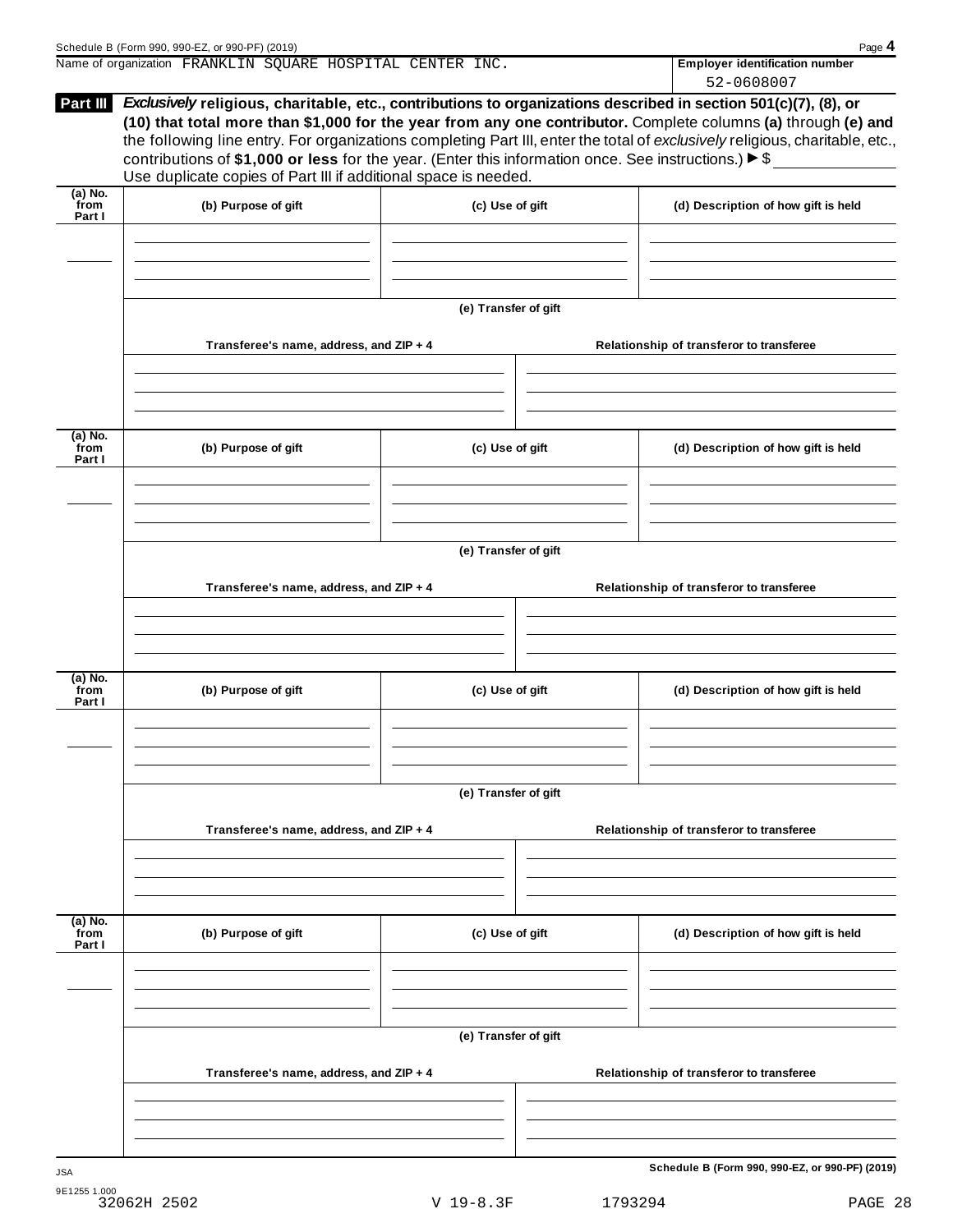| <b>SCHEDULE D</b> |  |
|-------------------|--|
| (Form 990)        |  |

# SCHEDULE D<br>
Supplemental Financial Statements<br>
Form 990) Part IV, line 6, 7, 8, 9, 10, 11a, 11b, 11c, 11d, 11e, 11f, 12a, or 12b.

| Department of the Treasury                                  |                               |                                                                                                                                                                                                                                                     |                                                                                               |                                                    |                                            |           |
|-------------------------------------------------------------|-------------------------------|-----------------------------------------------------------------------------------------------------------------------------------------------------------------------------------------------------------------------------------------------------|-----------------------------------------------------------------------------------------------|----------------------------------------------------|--------------------------------------------|-----------|
|                                                             |                               |                                                                                                                                                                                                                                                     | Attach to Form 990.<br>Go to www.irs.gov/Form990 for instructions and the latest information. |                                                    | <b>Open to Public</b><br><b>Inspection</b> |           |
| <b>Internal Revenue Service</b><br>Name of the organization |                               |                                                                                                                                                                                                                                                     |                                                                                               | <b>Employer identification number</b>              |                                            |           |
|                                                             |                               | FRANKLIN SQUARE HOSPITAL CENTER INC.                                                                                                                                                                                                                |                                                                                               | 52-0608007                                         |                                            |           |
| Part I                                                      |                               | Organizations Maintaining Donor Advised Funds or Other Similar Funds or Accounts.                                                                                                                                                                   |                                                                                               |                                                    |                                            |           |
|                                                             |                               | Complete if the organization answered "Yes" on Form 990, Part IV, line 6.                                                                                                                                                                           |                                                                                               |                                                    |                                            |           |
|                                                             |                               |                                                                                                                                                                                                                                                     | (a) Donor advised funds                                                                       | (b) Funds and other accounts                       |                                            |           |
|                                                             |                               | Total number at end of year example.                                                                                                                                                                                                                |                                                                                               |                                                    |                                            |           |
|                                                             |                               | Aggregate value of contributions to (during year)                                                                                                                                                                                                   |                                                                                               |                                                    |                                            |           |
|                                                             |                               | Aggregate value of grants from (during year)                                                                                                                                                                                                        |                                                                                               |                                                    |                                            |           |
|                                                             |                               | Aggregate value at end of year                                                                                                                                                                                                                      |                                                                                               |                                                    |                                            |           |
|                                                             |                               | Did the organization inform all donors and donor advisors in writing that the assets held in donor advised                                                                                                                                          |                                                                                               |                                                    |                                            |           |
|                                                             |                               | funds are the organization's property, subject to the organization's exclusive legal control?                                                                                                                                                       |                                                                                               |                                                    | Yes                                        | No        |
|                                                             |                               | Did the organization inform all grantees, donors, and donor advisors in writing that grant funds can be used                                                                                                                                        |                                                                                               |                                                    |                                            |           |
|                                                             |                               | only for charitable purposes and not for the benefit of the donor or donor advisor, or for any other purpose                                                                                                                                        |                                                                                               |                                                    |                                            |           |
|                                                             |                               |                                                                                                                                                                                                                                                     |                                                                                               |                                                    | Yes                                        | No.       |
| Part II                                                     |                               | <b>Conservation Easements.</b>                                                                                                                                                                                                                      |                                                                                               |                                                    |                                            |           |
|                                                             |                               | Complete if the organization answered "Yes" on Form 990, Part IV, line 7.                                                                                                                                                                           |                                                                                               |                                                    |                                            |           |
|                                                             |                               | Purpose(s) of conservation easements held by the organization (check all that apply).                                                                                                                                                               |                                                                                               |                                                    |                                            |           |
|                                                             |                               | Preservation of land for public use (for example, recreation or education)                                                                                                                                                                          |                                                                                               | Preservation of a historically important land area |                                            |           |
|                                                             | Protection of natural habitat |                                                                                                                                                                                                                                                     |                                                                                               | Preservation of a certified historic structure     |                                            |           |
|                                                             | Preservation of open space    |                                                                                                                                                                                                                                                     |                                                                                               |                                                    |                                            |           |
|                                                             |                               | Complete lines 2a through 2d if the organization held a qualified conservation contribution in the form of a conservation                                                                                                                           |                                                                                               |                                                    |                                            |           |
|                                                             |                               | easement on the last day of the tax year.                                                                                                                                                                                                           |                                                                                               |                                                    | Held at the End of the Tax Year            |           |
|                                                             |                               |                                                                                                                                                                                                                                                     |                                                                                               | 2a                                                 |                                            |           |
|                                                             |                               | Total acreage restricted by conservation easements                                                                                                                                                                                                  |                                                                                               | 2b                                                 |                                            |           |
|                                                             |                               | Number of conservation easements on a certified historic structure included in (a)                                                                                                                                                                  |                                                                                               | 2 <sub>c</sub>                                     |                                            |           |
|                                                             |                               | Number of conservation easements included in (c) acquired after 7/25/06, and not on a                                                                                                                                                               |                                                                                               |                                                    |                                            |           |
|                                                             |                               |                                                                                                                                                                                                                                                     |                                                                                               | 2d                                                 |                                            |           |
|                                                             |                               | Number of conservation easements modified, transferred, released, extinguished, or terminated by the organization during the                                                                                                                        |                                                                                               |                                                    |                                            |           |
| tax year $\blacktriangleright$ $\perp$                      |                               |                                                                                                                                                                                                                                                     |                                                                                               |                                                    |                                            |           |
|                                                             |                               | Number of states where property subject to conservation easement is located ▶ _________                                                                                                                                                             |                                                                                               |                                                    |                                            |           |
|                                                             |                               | Does the organization have a written policy regarding the periodic monitoring, inspection, handling of                                                                                                                                              |                                                                                               |                                                    |                                            |           |
|                                                             |                               | violations, and enforcement of the conservation easements it holds?                                                                                                                                                                                 |                                                                                               |                                                    | Yes                                        | No        |
|                                                             |                               | Staff and volunteer hours devoted to monitoring, inspecting, handling of violations, and enforcing conservation easements during the year                                                                                                           |                                                                                               |                                                    |                                            |           |
|                                                             |                               |                                                                                                                                                                                                                                                     |                                                                                               |                                                    |                                            |           |
|                                                             |                               |                                                                                                                                                                                                                                                     |                                                                                               |                                                    |                                            |           |
|                                                             |                               | Amount of expenses incurred in monitoring, inspecting, handling of violations, and enforcing conservation easements during the year                                                                                                                 |                                                                                               |                                                    |                                            |           |
|                                                             |                               |                                                                                                                                                                                                                                                     |                                                                                               |                                                    |                                            |           |
|                                                             |                               | Does each conservation easement reported on line 2(d) above satisfy the requirements of section 170(h)(4)(B)(i)                                                                                                                                     |                                                                                               |                                                    |                                            |           |
|                                                             |                               |                                                                                                                                                                                                                                                     |                                                                                               |                                                    | Yes                                        | <b>No</b> |
|                                                             |                               | In Part XIII, describe how the organization reports conservation easements in its revenue and expense statement and                                                                                                                                 |                                                                                               |                                                    |                                            |           |
|                                                             |                               | balance sheet, and include, if applicable, the text of the footnote to the organization's financial statements that describes the                                                                                                                   |                                                                                               |                                                    |                                            |           |
|                                                             |                               | organization's accounting for conservation easements.                                                                                                                                                                                               |                                                                                               |                                                    |                                            |           |
|                                                             |                               | Organizations Maintaining Collections of Art, Historical Treasures, or Other Similar Assets.                                                                                                                                                        |                                                                                               |                                                    |                                            |           |
|                                                             |                               | Complete if the organization answered "Yes" on Form 990, Part IV, line 8.                                                                                                                                                                           |                                                                                               |                                                    |                                            |           |
|                                                             |                               | If the organization elected, as permitted under FASB ASC 958, not to report in its revenue statement and balance sheet works                                                                                                                        |                                                                                               |                                                    |                                            |           |
|                                                             |                               | of art, historical treasures, or other similar assets held for public exhibition, education, or research in furtherance of public<br>service, provide in Part XIII the text of the footnote to its financial statements that describes these items. |                                                                                               |                                                    |                                            |           |
|                                                             |                               | If the organization elected, as permitted under FASB ASC 958, to report in its revenue statement and balance sheet works of                                                                                                                         |                                                                                               |                                                    |                                            |           |
|                                                             |                               | art, historical treasures, or other similar assets held for public exhibition, education, or research in furtherance of public service,                                                                                                             |                                                                                               |                                                    |                                            |           |
|                                                             |                               | provide the following amounts relating to these items:                                                                                                                                                                                              |                                                                                               |                                                    |                                            |           |
|                                                             |                               |                                                                                                                                                                                                                                                     |                                                                                               |                                                    |                                            |           |
|                                                             |                               |                                                                                                                                                                                                                                                     |                                                                                               |                                                    |                                            |           |
|                                                             |                               | If the organization received or held works of art, historical treasures, or other similar assets for financial gain, provide the                                                                                                                    |                                                                                               |                                                    |                                            |           |
| Part III<br>1a<br>b                                         |                               | following amounts required to be reported under FASB ASC 958 relating to these items:                                                                                                                                                               |                                                                                               |                                                    |                                            |           |
| а<br>b                                                      |                               |                                                                                                                                                                                                                                                     |                                                                                               | $\blacktriangleright$ \$                           | $\triangleright$ \$                        |           |

| <b>b</b> Assets included in Form 990, Part $X_1, \ldots, Y_n, \ldots, Y_n, \ldots, Y_n$ |  |
|-----------------------------------------------------------------------------------------|--|
|                                                                                         |  |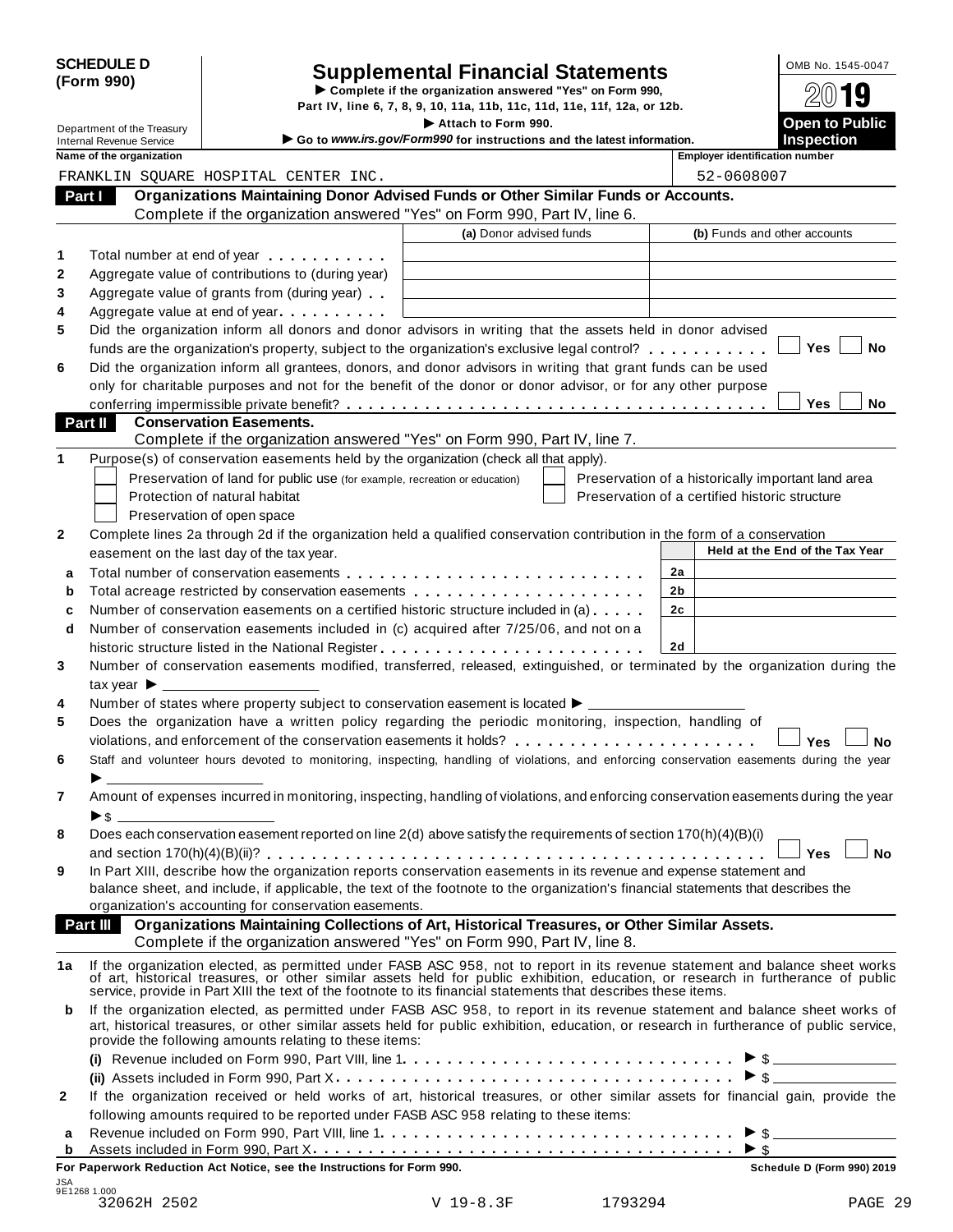FRANKLIN SQUARE HOSPITAL CENTER INC. 52-0608007

|        | Schedule D (Form 990) 2019                                                                                                                                                                                                    |                  |                         |  |                               |    |                 |                      |                            |                     | Page 2 |
|--------|-------------------------------------------------------------------------------------------------------------------------------------------------------------------------------------------------------------------------------|------------------|-------------------------|--|-------------------------------|----|-----------------|----------------------|----------------------------|---------------------|--------|
|        | Organizations Maintaining Collections of Art, Historical Treasures, or Other Similar Assets (continued)<br>Part III                                                                                                           |                  |                         |  |                               |    |                 |                      |                            |                     |        |
| 3      | Using the organization's acquisition, accession, and other records, check any of the following that make significant use of its                                                                                               |                  |                         |  |                               |    |                 |                      |                            |                     |        |
|        | collection items (check all that apply):                                                                                                                                                                                      |                  |                         |  |                               |    |                 |                      |                            |                     |        |
| a      | Public exhibition                                                                                                                                                                                                             |                  | d                       |  | Loan or exchange program      |    |                 |                      |                            |                     |        |
| b      | Scholarly research                                                                                                                                                                                                            |                  | е                       |  |                               |    |                 |                      |                            |                     |        |
| c      | Preservation for future generations                                                                                                                                                                                           |                  |                         |  |                               |    |                 |                      |                            |                     |        |
| 4      | Provide a description of the organization's collections and explain how they further the organization's exempt purpose in Part                                                                                                |                  |                         |  |                               |    |                 |                      |                            |                     |        |
|        | XIII.                                                                                                                                                                                                                         |                  |                         |  |                               |    |                 |                      |                            |                     |        |
| 5      | During the year, did the organization solicit or receive donations of art, historical treasures, or other similar                                                                                                             |                  |                         |  |                               |    |                 |                      |                            |                     |        |
|        | assets to be sold to raise funds rather than to be maintained as part of the organization's collection?                                                                                                                       |                  |                         |  |                               |    |                 |                      | Yes                        |                     | No     |
|        | <b>Escrow and Custodial Arrangements.</b><br><b>Part IV</b>                                                                                                                                                                   |                  |                         |  |                               |    |                 |                      |                            |                     |        |
|        | Complete if the organization answered "Yes" on Form 990, Part IV, line 9, or reported an amount on Form                                                                                                                       |                  |                         |  |                               |    |                 |                      |                            |                     |        |
|        | 990, Part X, line 21.                                                                                                                                                                                                         |                  |                         |  |                               |    |                 |                      |                            |                     |        |
|        | 1a Is the organization an agent, trustee, custodian or other intermediary for contributions or other assets not                                                                                                               |                  |                         |  |                               |    |                 |                      |                            |                     |        |
|        |                                                                                                                                                                                                                               |                  |                         |  |                               |    |                 |                      | Yes                        |                     | No     |
| b      | If "Yes," explain the arrangement in Part XIII and complete the following table:                                                                                                                                              |                  |                         |  |                               |    |                 |                      |                            |                     |        |
|        |                                                                                                                                                                                                                               |                  |                         |  |                               |    |                 | Amount               |                            |                     |        |
| c      | Beginning balance $\dots\dots\dots\dots\dots\dots\dots\dots\dots\dots\dots\dots\dots$                                                                                                                                         |                  |                         |  |                               |    |                 |                      |                            |                     |        |
|        |                                                                                                                                                                                                                               |                  |                         |  |                               | 1d |                 |                      |                            |                     |        |
|        |                                                                                                                                                                                                                               |                  |                         |  |                               | 1е |                 |                      |                            |                     |        |
|        | Ending balance $\ldots \ldots \ldots \ldots \ldots \ldots \ldots \ldots \ldots \ldots$                                                                                                                                        |                  |                         |  |                               |    |                 |                      |                            |                     |        |
| 2a     | Did the organization include an amount on Form 990, Part X, line 21, for escrow or custodial account liability?                                                                                                               |                  |                         |  |                               |    |                 |                      | <b>Yes</b>                 |                     | No     |
|        | <b>b</b> If "Yes," explain the arrangement in Part XIII. Check here if the explanation has been provided on Part XIII                                                                                                         |                  |                         |  |                               |    |                 |                      |                            |                     |        |
|        | Part V<br><b>Endowment Funds.</b>                                                                                                                                                                                             |                  |                         |  |                               |    |                 |                      |                            |                     |        |
|        | Complete if the organization answered "Yes" on Form 990, Part IV, line 10.                                                                                                                                                    |                  |                         |  |                               |    |                 |                      |                            |                     |        |
|        |                                                                                                                                                                                                                               | (a) Current year | (b) Prior year          |  | (c) Two years back            |    |                 | (d) Three years back |                            | (e) Four years back |        |
| 1a     | Beginning of year balance [100]                                                                                                                                                                                               |                  |                         |  |                               |    |                 |                      |                            |                     |        |
| b      | Contributions <b>Contributions</b>                                                                                                                                                                                            |                  |                         |  |                               |    |                 |                      |                            |                     |        |
|        | Net investment earnings, gains,                                                                                                                                                                                               |                  |                         |  |                               |    |                 |                      |                            |                     |        |
|        | and losses                                                                                                                                                                                                                    |                  |                         |  |                               |    |                 |                      |                            |                     |        |
|        |                                                                                                                                                                                                                               |                  |                         |  |                               |    |                 |                      |                            |                     |        |
|        | Grants or scholarships                                                                                                                                                                                                        |                  |                         |  |                               |    |                 |                      |                            |                     |        |
| е      | Other expenditures for facilities                                                                                                                                                                                             |                  |                         |  |                               |    |                 |                      |                            |                     |        |
|        |                                                                                                                                                                                                                               |                  |                         |  |                               |    |                 |                      |                            |                     |        |
|        | Administrative expenses                                                                                                                                                                                                       |                  |                         |  |                               |    |                 |                      |                            |                     |        |
| g      | End of year balance l                                                                                                                                                                                                         |                  |                         |  |                               |    |                 |                      |                            |                     |        |
| 2<br>a | Provide the estimated percentage of the current year end balance (line 1g, column (a)) held as:<br>Board designated or quasi-endowment >                                                                                      |                  | %                       |  |                               |    |                 |                      |                            |                     |        |
| b      | Permanent endowment ▶                                                                                                                                                                                                         | ℅                |                         |  |                               |    |                 |                      |                            |                     |        |
| c      | Term endowment ▶                                                                                                                                                                                                              | $\frac{0}{0}$    |                         |  |                               |    |                 |                      |                            |                     |        |
|        | The percentages on lines 2a, 2b, and 2c should equal 100%.                                                                                                                                                                    |                  |                         |  |                               |    |                 |                      |                            |                     |        |
|        | 3a Are there endowment funds not in the possession of the organization that are held and administered for the                                                                                                                 |                  |                         |  |                               |    |                 |                      |                            |                     |        |
|        | organization by:                                                                                                                                                                                                              |                  |                         |  |                               |    |                 |                      |                            | Yes                 | No     |
|        |                                                                                                                                                                                                                               |                  |                         |  |                               |    |                 |                      | 3a(i)                      |                     |        |
|        |                                                                                                                                                                                                                               |                  |                         |  |                               |    |                 |                      | 3a(ii)                     |                     |        |
|        | <b>b</b> If "Yes" on line 3a(ii), are the related organizations listed as required on Schedule R?                                                                                                                             |                  |                         |  |                               |    |                 |                      | 3b                         |                     |        |
| 4      | Describe in Part XIII the intended uses of the organization's endowment funds.                                                                                                                                                |                  |                         |  |                               |    |                 |                      |                            |                     |        |
|        | Land, Buildings, and Equipment.<br><b>Part VI</b>                                                                                                                                                                             |                  |                         |  |                               |    |                 |                      |                            |                     |        |
|        | Complete if the organization answered "Yes" on Form 990, Part IV, line 11a. See Form 990, Part X, line 10.                                                                                                                    |                  |                         |  |                               |    |                 |                      |                            |                     |        |
|        | Description of property                                                                                                                                                                                                       |                  | (a) Cost or other basis |  | (b) Cost or other basis       |    | (c) Accumulated |                      | (d) Book value             |                     |        |
| 1a     |                                                                                                                                                                                                                               |                  | (investment)            |  | (other)<br>386,702.           |    | depreciation    |                      |                            | 386,702.            |        |
| b      | Buildings experiences and the series of the series of the series of the series of the series of the series of the series of the series of the series of the series of the series of the series of the series of the series of |                  |                         |  | 193, 530, 679. 121, 852, 439. |    |                 |                      |                            | 71,678,240.         |        |
|        |                                                                                                                                                                                                                               |                  |                         |  | 2,884,072.                    |    |                 | 2,550,777.           |                            | 333,295.            |        |
| c      | Leasehold improvements experiences                                                                                                                                                                                            |                  |                         |  | 299,763,980.                  |    |                 | 210,827,979.         |                            | 88,936,001.         |        |
| d      | Equipment                                                                                                                                                                                                                     |                  |                         |  | 89,725,993.                   |    |                 | 12,525,029.          |                            | 77,200,964.         |        |
| е      | Total. Add lines 1a through 1e. (Column (d) must equal Form 990, Part X, column (B), line 10c.)                                                                                                                               |                  |                         |  |                               |    |                 |                      | 238,535,202.               |                     |        |
|        |                                                                                                                                                                                                                               |                  |                         |  |                               |    |                 |                      |                            |                     |        |
|        |                                                                                                                                                                                                                               |                  |                         |  |                               |    |                 |                      | Schedule D (Form 990) 2019 |                     |        |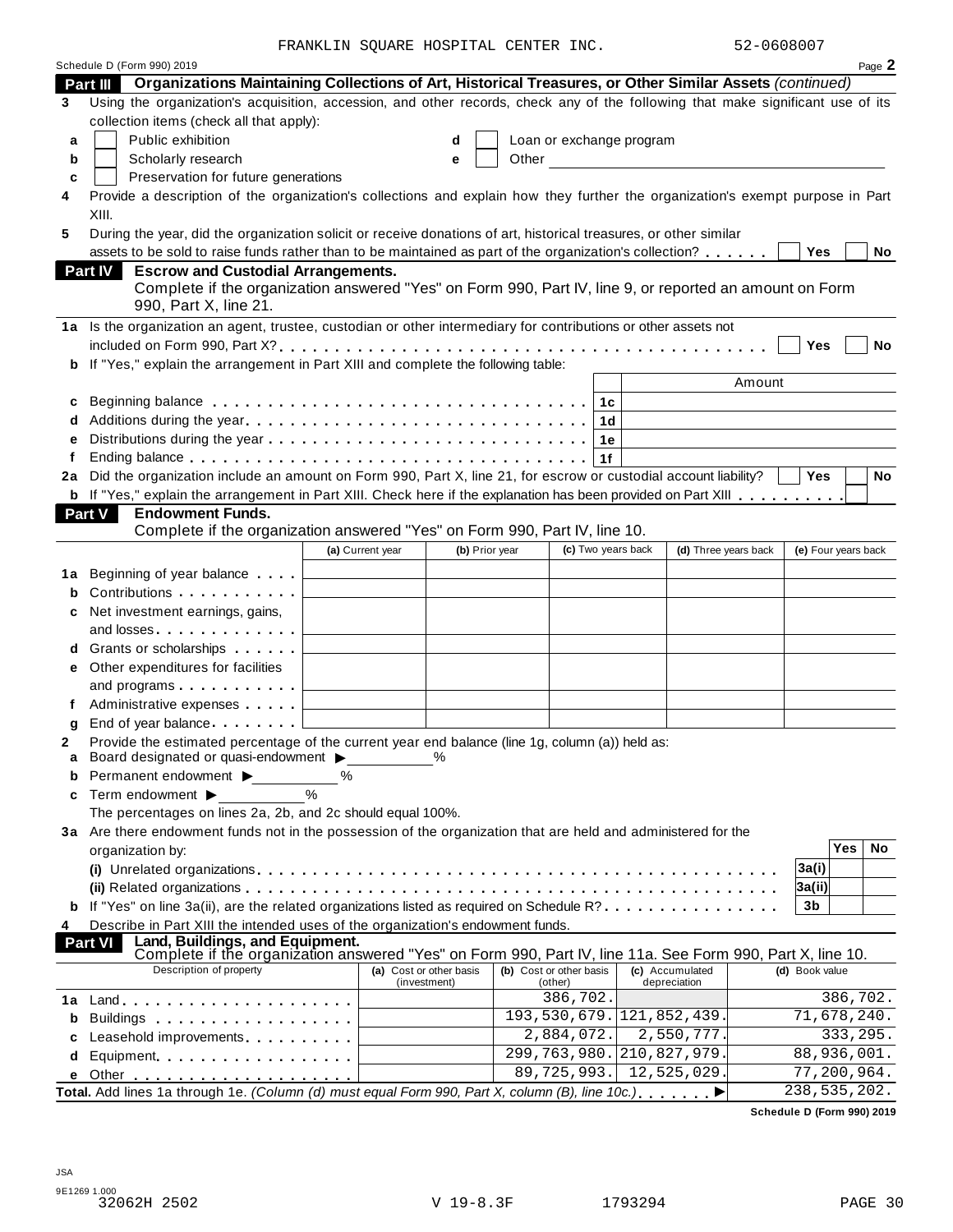| Schedule D (Form 990) 2019 |  |  |
|----------------------------|--|--|

|                                                               | Schedule D (Form 990) 2019<br><b>Investments - Other Securities.</b>                     |                              | Page 3                                                                                                                                                                     |
|---------------------------------------------------------------|------------------------------------------------------------------------------------------|------------------------------|----------------------------------------------------------------------------------------------------------------------------------------------------------------------------|
|                                                               | (a) Description of security or category<br>(including name of security)                  | (b) Book value               | Complete if the organization answered "Yes" on Form 990, Part IV, line 11b. See Form 990, Part X, line 12.<br>(c) Method of valuation:<br>Cost or end-of-year market value |
|                                                               | (1) Financial derivatives                                                                |                              |                                                                                                                                                                            |
|                                                               | (2) Closely held equity interests                                                        |                              |                                                                                                                                                                            |
| $(3)$ Other                                                   |                                                                                          |                              |                                                                                                                                                                            |
| (A)                                                           |                                                                                          |                              |                                                                                                                                                                            |
| (B)                                                           |                                                                                          |                              |                                                                                                                                                                            |
| (C)                                                           |                                                                                          |                              |                                                                                                                                                                            |
| (D)                                                           |                                                                                          |                              |                                                                                                                                                                            |
| (E)                                                           |                                                                                          |                              |                                                                                                                                                                            |
| (F)                                                           |                                                                                          |                              |                                                                                                                                                                            |
| (G)                                                           |                                                                                          |                              |                                                                                                                                                                            |
| (H)                                                           |                                                                                          |                              |                                                                                                                                                                            |
|                                                               | Total. (Column (b) must equal Form 990, Part X, col. (B) line 12.) $\blacktriangleright$ |                              |                                                                                                                                                                            |
| <b>Part VIII</b>                                              | <b>Investments - Program Related.</b>                                                    |                              |                                                                                                                                                                            |
|                                                               |                                                                                          |                              | Complete if the organization answered "Yes" on Form 990, Part IV, line 11c. See Form 990, Part X, line 13.                                                                 |
|                                                               | (a) Description of investment                                                            | (b) Book value               | (c) Method of valuation:                                                                                                                                                   |
|                                                               |                                                                                          |                              | Cost or end-of-year market value                                                                                                                                           |
| (1)                                                           |                                                                                          |                              |                                                                                                                                                                            |
| (2)                                                           |                                                                                          |                              |                                                                                                                                                                            |
| (3)                                                           |                                                                                          |                              |                                                                                                                                                                            |
| (4)                                                           |                                                                                          |                              |                                                                                                                                                                            |
| (5)                                                           |                                                                                          |                              |                                                                                                                                                                            |
| (6)                                                           |                                                                                          |                              |                                                                                                                                                                            |
| (7)                                                           |                                                                                          |                              |                                                                                                                                                                            |
| (8)                                                           |                                                                                          |                              |                                                                                                                                                                            |
| (9)                                                           |                                                                                          |                              |                                                                                                                                                                            |
|                                                               | Total. (Column (b) must equal Form 990, Part X, col. (B) line $13$ .)                    |                              |                                                                                                                                                                            |
| Part IX                                                       | <b>Other Assets.</b>                                                                     |                              |                                                                                                                                                                            |
|                                                               |                                                                                          |                              | Complete if the organization answered "Yes" on Form 990, Part IV, line 11d. See Form 990, Part X, line 15.                                                                 |
|                                                               |                                                                                          | (a) Description              | (b) Book value                                                                                                                                                             |
| (1)                                                           |                                                                                          |                              |                                                                                                                                                                            |
| (2)                                                           |                                                                                          |                              |                                                                                                                                                                            |
| (3)                                                           |                                                                                          |                              |                                                                                                                                                                            |
| (4)                                                           |                                                                                          |                              |                                                                                                                                                                            |
| (5)                                                           |                                                                                          |                              |                                                                                                                                                                            |
|                                                               |                                                                                          |                              |                                                                                                                                                                            |
|                                                               |                                                                                          |                              |                                                                                                                                                                            |
|                                                               |                                                                                          |                              |                                                                                                                                                                            |
|                                                               |                                                                                          |                              |                                                                                                                                                                            |
|                                                               |                                                                                          |                              |                                                                                                                                                                            |
|                                                               |                                                                                          |                              |                                                                                                                                                                            |
| (6)<br>(7)<br>(8)<br>(9)                                      |                                                                                          |                              | ▶                                                                                                                                                                          |
|                                                               | <b>Other Liabilities.</b>                                                                |                              |                                                                                                                                                                            |
|                                                               |                                                                                          |                              | Complete if the organization answered "Yes" on Form 990, Part IV, line 11e or 11f. See Form 990, Part X,                                                                   |
|                                                               | line 25.                                                                                 |                              |                                                                                                                                                                            |
|                                                               |                                                                                          | (a) Description of liability | (b) Book value                                                                                                                                                             |
|                                                               | Federal income taxes                                                                     |                              |                                                                                                                                                                            |
|                                                               | ADVANCES FROM 3RD PARTY PAYORS                                                           |                              | 104, 927, 291.                                                                                                                                                             |
|                                                               | OPERATING LEASE LIABILITY                                                                |                              | 8,684,500.                                                                                                                                                                 |
|                                                               | CREDIT BALANCES PATIENT AR                                                               |                              | 8,600,162.                                                                                                                                                                 |
|                                                               | WORKERS COMPENSATION                                                                     |                              | 5,029,805.                                                                                                                                                                 |
|                                                               | UCC POOL LIABILITY                                                                       |                              | 368,370.                                                                                                                                                                   |
| Part X<br>1.<br>(1)<br>(2)<br>(3)<br>(4)<br>(5)<br>(6)<br>(7) | OTHER LIABILITIES                                                                        |                              | 96,823.                                                                                                                                                                    |
| (8)                                                           |                                                                                          |                              |                                                                                                                                                                            |
| (9)                                                           |                                                                                          |                              | 127,706,951.                                                                                                                                                               |

organization's liability for uncertain tax positions under FASB ASC 740. Check here if the text of the footnote has been provided in Part XIII

X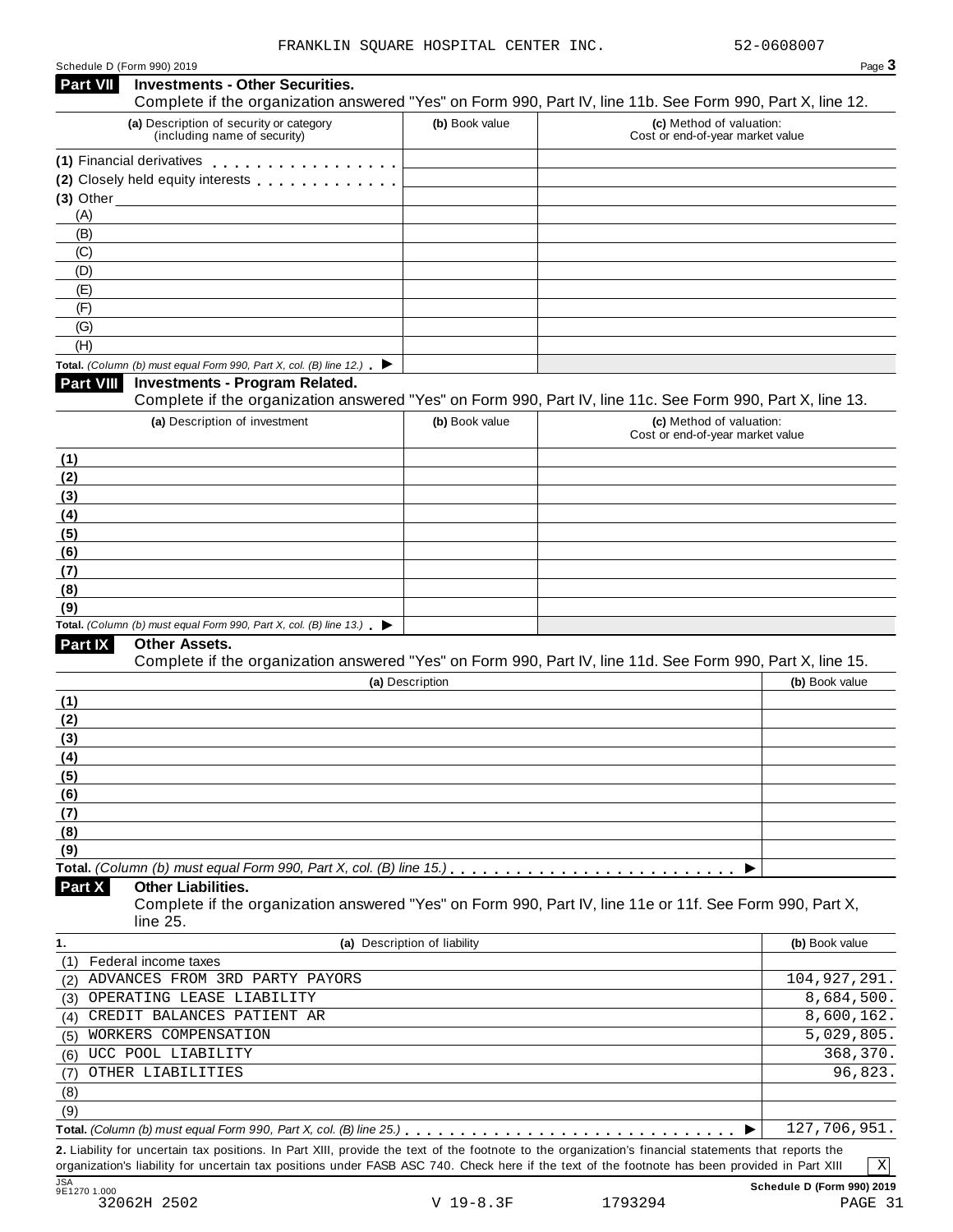|                | FRANKLIN SQUARE HOSPITAL CENTER INC.                                                                                                                               | 52-0608007           |        |
|----------------|--------------------------------------------------------------------------------------------------------------------------------------------------------------------|----------------------|--------|
|                | Schedule D (Form 990) 2019                                                                                                                                         |                      | Page 4 |
| <b>Part XI</b> | Reconciliation of Revenue per Audited Financial Statements With Revenue per Return.<br>Complete if the organization answered "Yes" on Form 990, Part IV, line 12a. |                      |        |
| 1              | Total revenue, gains, and other support per audited financial statements                                                                                           | $\blacktriangleleft$ |        |
| $\mathbf{2}$   | Amounts included on line 1 but not on Form 990, Part VIII, line 12:                                                                                                |                      |        |
| a              | 2a                                                                                                                                                                 |                      |        |
| b              | 2 <sub>b</sub>                                                                                                                                                     |                      |        |
| c              | 2c                                                                                                                                                                 |                      |        |
| d              |                                                                                                                                                                    |                      |        |
| e              |                                                                                                                                                                    | 2e                   |        |
| 3              |                                                                                                                                                                    | 3                    |        |
| 4              | Amounts included on Form 990, Part VIII, line 12, but not on line 1:                                                                                               |                      |        |
| a              | Investment expenses not included on Form 990, Part VIII, line 7b $\boxed{4a}$                                                                                      |                      |        |
| b              |                                                                                                                                                                    |                      |        |
| C              |                                                                                                                                                                    | 4c                   |        |
|                | Total revenue. Add lines 3 and 4c. (This must equal Form 990, Part I, line 12.)                                                                                    |                      |        |
| 5.             |                                                                                                                                                                    | 5                    |        |
| Part XII       | Reconciliation of Expenses per Audited Financial Statements With Expenses per Return.                                                                              |                      |        |
|                | Complete if the organization answered "Yes" on Form 990, Part IV, line 12a.                                                                                        |                      |        |
| 1              |                                                                                                                                                                    | $\mathbf{1}$         |        |
| $\mathbf{2}$   | Amounts included on line 1 but not on Form 990, Part IX, line 25:                                                                                                  |                      |        |
| a              | 2a                                                                                                                                                                 |                      |        |
| b              | 2 <sub>b</sub>                                                                                                                                                     |                      |        |
| c              |                                                                                                                                                                    |                      |        |
| d              |                                                                                                                                                                    |                      |        |
| е              |                                                                                                                                                                    | <b>2e</b>            |        |
| 3              |                                                                                                                                                                    | 3                    |        |
| 4              |                                                                                                                                                                    |                      |        |
|                | Amounts included on Form 990, Part IX, line 25, but not on line 1:                                                                                                 |                      |        |
| a<br>b         | Investment expenses not included on Form 990, Part VIII, line 7b 4a                                                                                                |                      |        |
| C              |                                                                                                                                                                    | 4c                   |        |
| 5.             | Total expenses. Add lines 3 and 4c. (This must equal Form 990, Part I, line 18.)                                                                                   | 5                    |        |

SEE PAGE 5

**Schedule D (Form 990) 2019**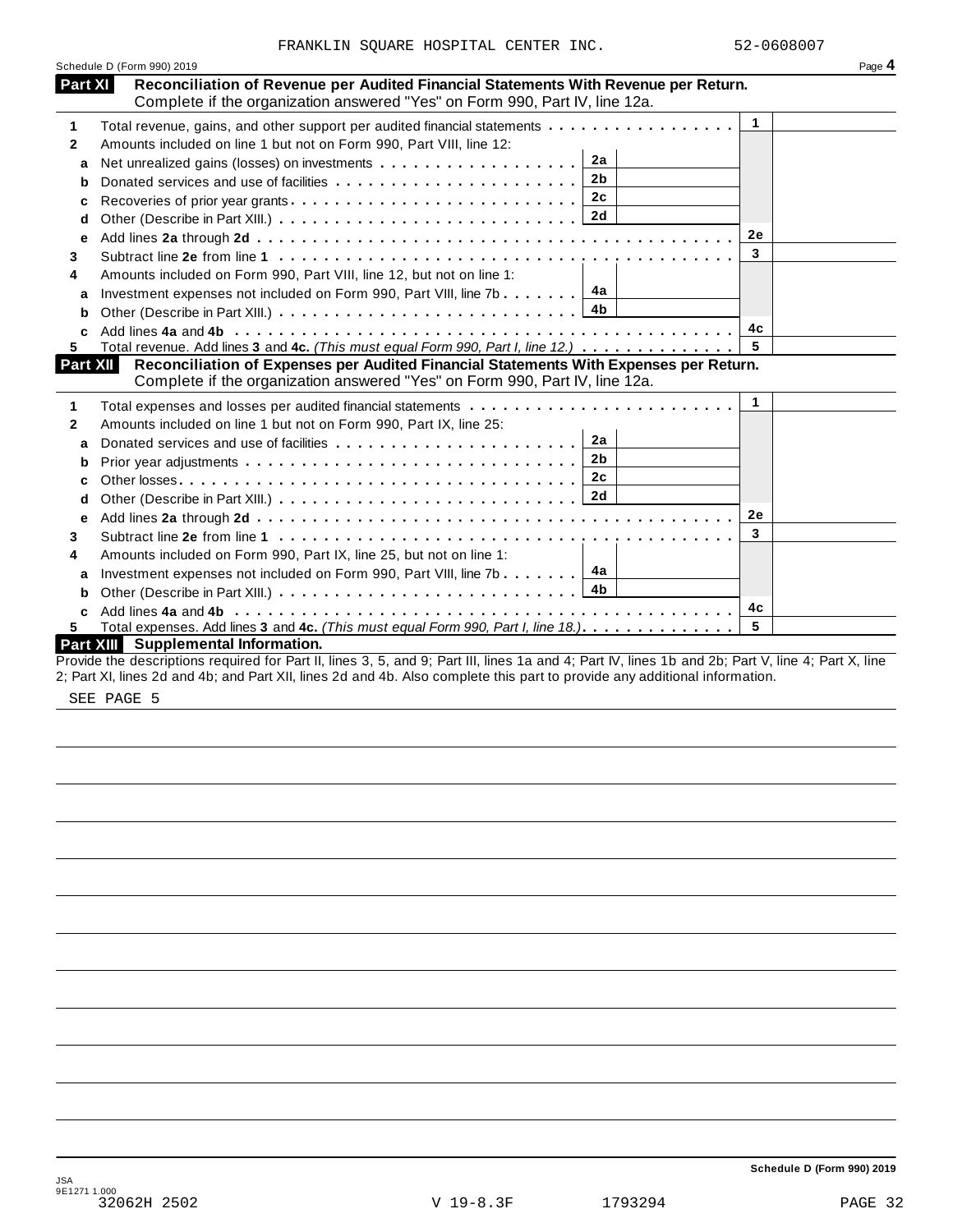FIN 48 FOOTNOTE

SCHEDULE D, PART X

INCOME TAXES ARE ACCOUNTED FOR UNDER THE ASSET AND LIABILITY METHOD. DEFERRED TAX ASSETS AND LIABILITIES ARE RECOGNIZED FOR THE FUTURE TAX CONSEQUENCES ATTRIBUTABLE TO DIFFERENCES BETWEEN THE FINANCIAL STATEMENT CARRYING AMOUNTS OF EXISTING ASSETS AND LIABILITIES AND THEIR RESPECTIVE TAX BASES AND OPERATING LOSS AND TAX CREDIT CARRYFORWARDS. DEFERRED TAX ASSETS AND LIABILITIES ARE MEASURED USING ENACTED TAX RATES EXPECTED TO APPLY TO TAXABLE INCOME IN THE YEARS IN WHICH THOSE TEMPORARY DIFFERENCES ARE EXPECTED TO BE RECOVERED OR SETTLED. THE EFFECT ON DEFERRED TAX ASSETS AND LIABILITIES OF A CHANGE IN TAX RATES IS RECOGNIZED IN THE PERIOD THAT INCLUDES THE ENACTMENT DATE. ANY CHANGES TO THE VALUATION ALLOWANCE ON THE DEFERRED TAX ASSET ARE REFLECTED IN THE YEAR OF CHANGE. THE CORPORATION ACCOUNTS FOR UNCERTAIN TAX POSITIONS IN ACCORDANCE WITH THE FASB ACCOUNTING STANDARDS CODIFICATION (ASC) TOPIC 740, INCOME TAXES. THERE WAS NO LIABILITY RECORDED FOR UNCERTAIN TAX POSITIONS AS OF JUNE 30, 2020.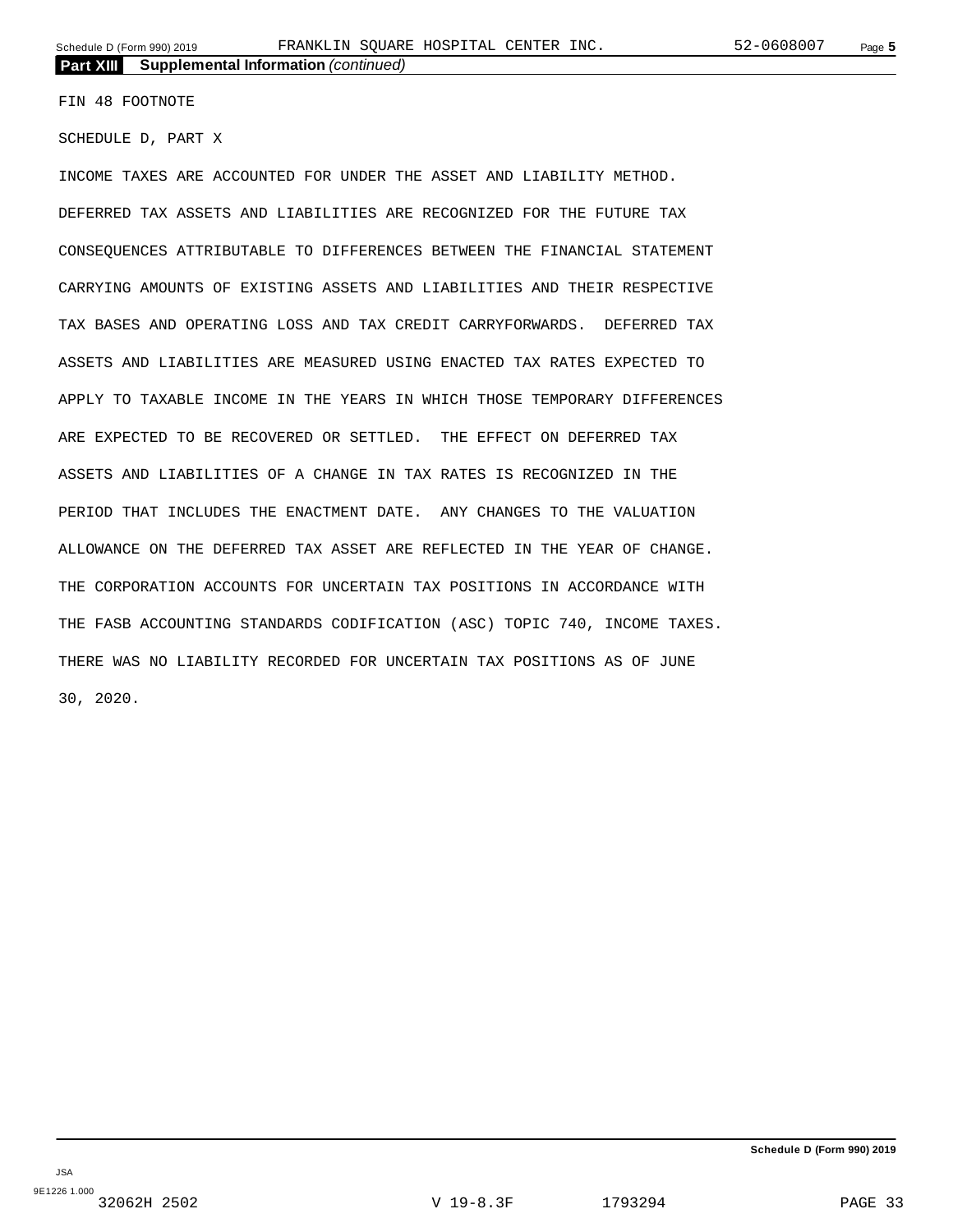|              | <b>SCHEDULE H</b>                                                                                                                                                                                                             |                                                                                                          |                       | <b>Hospitals</b>                                                                                                                       |                                               |                                       | OMB No. 1545-0047     |                         |      |  |  |  |
|--------------|-------------------------------------------------------------------------------------------------------------------------------------------------------------------------------------------------------------------------------|----------------------------------------------------------------------------------------------------------|-----------------------|----------------------------------------------------------------------------------------------------------------------------------------|-----------------------------------------------|---------------------------------------|-----------------------|-------------------------|------|--|--|--|
|              | (Form 990)                                                                                                                                                                                                                    |                                                                                                          |                       |                                                                                                                                        |                                               |                                       |                       |                         |      |  |  |  |
|              |                                                                                                                                                                                                                               |                                                                                                          |                       | Complete if the organization answered "Yes" on Form 990, Part IV, question 20.                                                         |                                               |                                       |                       |                         |      |  |  |  |
|              | Department of the Treasury                                                                                                                                                                                                    |                                                                                                          |                       | Attach to Form 990.<br>Go to www.irs.gov/Form990 for instructions and the latest information.                                          |                                               |                                       | <b>Open to Public</b> |                         |      |  |  |  |
|              | Internal Revenue Service<br>Name of the organization                                                                                                                                                                          |                                                                                                          |                       |                                                                                                                                        |                                               | <b>Employer identification number</b> | <b>Inspection</b>     |                         |      |  |  |  |
|              | FRANKLIN SQUARE HOSPITAL CENTER INC.                                                                                                                                                                                          |                                                                                                          |                       |                                                                                                                                        |                                               | 52-0608007                            |                       |                         |      |  |  |  |
| Part I       |                                                                                                                                                                                                                               |                                                                                                          |                       | Financial Assistance and Certain Other Community Benefits at Cost                                                                      |                                               |                                       |                       |                         |      |  |  |  |
|              |                                                                                                                                                                                                                               |                                                                                                          |                       |                                                                                                                                        |                                               |                                       |                       | Yes                     | No   |  |  |  |
|              |                                                                                                                                                                                                                               |                                                                                                          |                       | 1a Did the organization have a financial assistance policy during the tax year? If "No," skip to question 6a                           |                                               |                                       | 1a                    | Χ                       |      |  |  |  |
|              |                                                                                                                                                                                                                               |                                                                                                          |                       |                                                                                                                                        |                                               |                                       | 1 <sub>b</sub>        | Χ                       |      |  |  |  |
| $\mathbf{2}$ |                                                                                                                                                                                                                               |                                                                                                          |                       | If the organization had multiple hospital facilities, indicate which of the following best describes application of                    |                                               |                                       |                       |                         |      |  |  |  |
|              |                                                                                                                                                                                                                               |                                                                                                          |                       | the financial assistance policy to its various hospital facilities during the tax year.                                                |                                               |                                       |                       |                         |      |  |  |  |
|              | X                                                                                                                                                                                                                             | Applied uniformly to all hospital facilities                                                             |                       |                                                                                                                                        | Applied uniformly to most hospital facilities |                                       |                       |                         |      |  |  |  |
|              |                                                                                                                                                                                                                               | Generally tailored to individual hospital facilities                                                     |                       |                                                                                                                                        |                                               |                                       |                       |                         |      |  |  |  |
| 3            |                                                                                                                                                                                                                               |                                                                                                          |                       | Answer the following based on the financial assistance eligibility criteria that applied to the largest number of                      |                                               |                                       |                       |                         |      |  |  |  |
|              | the organization's patients during the tax year.                                                                                                                                                                              |                                                                                                          |                       |                                                                                                                                        |                                               |                                       |                       |                         |      |  |  |  |
|              |                                                                                                                                                                                                                               |                                                                                                          |                       | a Did the organization use Federal Poverty Guidelines (FPG) as a factor in determining eligibility for providing                       |                                               |                                       |                       |                         |      |  |  |  |
|              |                                                                                                                                                                                                                               |                                                                                                          |                       | free care? If "Yes," indicate which of the following was the FPG family income limit for eligibility for free care:                    |                                               |                                       | 3a                    | Χ                       |      |  |  |  |
|              | 100%                                                                                                                                                                                                                          | Χ<br>150%                                                                                                | 200%                  | Other                                                                                                                                  | %                                             |                                       |                       |                         |      |  |  |  |
|              |                                                                                                                                                                                                                               |                                                                                                          |                       | b Did the organization use FPG as a factor in determining eligibility for providing discounted care? If "Yes,"                         |                                               |                                       |                       |                         |      |  |  |  |
|              |                                                                                                                                                                                                                               |                                                                                                          |                       | indicate which of the following was the family income limit for eligibility for discounted care:                                       |                                               |                                       | 3 <sub>b</sub>        | Х                       |      |  |  |  |
|              | 200%                                                                                                                                                                                                                          | 250%                                                                                                     | 300%                  | X<br>350%<br>400%                                                                                                                      | Other                                         | $\%$                                  |                       |                         |      |  |  |  |
|              |                                                                                                                                                                                                                               |                                                                                                          |                       | c If the organization used factors other than FPG in determining eligibility, describe in Part VI the criteria used                    |                                               |                                       |                       |                         |      |  |  |  |
|              |                                                                                                                                                                                                                               |                                                                                                          |                       | for determining eligibility for free or discounted care. Include in the description whether the organization used                      |                                               |                                       |                       |                         |      |  |  |  |
|              |                                                                                                                                                                                                                               |                                                                                                          |                       | an asset test or other threshold, regardless of income, as a factor in determining eligibility for free or                             |                                               |                                       |                       |                         |      |  |  |  |
|              | discounted care.                                                                                                                                                                                                              |                                                                                                          |                       |                                                                                                                                        |                                               |                                       |                       |                         |      |  |  |  |
| 4            |                                                                                                                                                                                                                               |                                                                                                          |                       | Did the organization's financial assistance policy that applied to the largest number of its patients during the                       |                                               |                                       |                       | Χ                       |      |  |  |  |
|              |                                                                                                                                                                                                                               |                                                                                                          |                       | tax year provide for free or discounted care to the "medically indigent"?                                                              |                                               |                                       | 4                     | Χ                       |      |  |  |  |
|              |                                                                                                                                                                                                                               |                                                                                                          |                       | 5a Did the organization budget amounts for free or discounted care provided under its financial assistance policy during the tax year? |                                               |                                       | 5a                    | Χ                       |      |  |  |  |
|              |                                                                                                                                                                                                                               |                                                                                                          |                       | <b>b</b> If "Yes," did the organization's financial assistance expenses exceed the budgeted amount?                                    |                                               |                                       | 5 <sub>b</sub>        |                         |      |  |  |  |
|              |                                                                                                                                                                                                                               |                                                                                                          |                       | c If "Yes" to line 5b, as a result of budget considerations, was the organization unable to provide free or                            |                                               |                                       |                       |                         | Χ    |  |  |  |
|              |                                                                                                                                                                                                                               |                                                                                                          |                       |                                                                                                                                        |                                               |                                       |                       | 5c<br>Χ<br>6a           |      |  |  |  |
|              |                                                                                                                                                                                                                               |                                                                                                          |                       |                                                                                                                                        |                                               |                                       | 6b                    | Χ                       |      |  |  |  |
|              |                                                                                                                                                                                                                               | Complete the following table using the worksheets provided in the Schedule H instructions. Do not submit |                       |                                                                                                                                        |                                               |                                       |                       |                         |      |  |  |  |
|              | these worksheets with the Schedule H.                                                                                                                                                                                         |                                                                                                          |                       |                                                                                                                                        |                                               |                                       |                       |                         |      |  |  |  |
| 7            |                                                                                                                                                                                                                               |                                                                                                          |                       | Financial Assistance and Certain Other Community Benefits at Cost                                                                      |                                               |                                       |                       |                         |      |  |  |  |
|              | <b>Financial Assistance and</b>                                                                                                                                                                                               | (a) Number of<br>activities or                                                                           | (b) Persons<br>served | (c) Total community<br>benefit expense                                                                                                 | (d) Direct offsetting<br>revenue              | (e) Net community<br>benefit expense  |                       | (f) Percent<br>of total |      |  |  |  |
|              | <b>Means-Tested Government</b><br>Programs                                                                                                                                                                                    | programs<br>(optional)                                                                                   | (optional)            |                                                                                                                                        |                                               |                                       |                       | expense                 |      |  |  |  |
|              | <b>a</b> Financial Assistance at cost                                                                                                                                                                                         |                                                                                                          |                       |                                                                                                                                        |                                               |                                       |                       |                         |      |  |  |  |
|              | (from Worksheet 1)                                                                                                                                                                                                            |                                                                                                          |                       | 9,636,543.                                                                                                                             |                                               | 9,636,543.                            |                       |                         | 1.75 |  |  |  |
|              | <b>b</b> Medicaid (from Worksheet 3,                                                                                                                                                                                          |                                                                                                          |                       |                                                                                                                                        |                                               |                                       |                       |                         |      |  |  |  |
|              | column a) column a                                                                                                                                                                                                            |                                                                                                          |                       |                                                                                                                                        |                                               |                                       |                       |                         |      |  |  |  |
|              | C Costs of other means-tested<br>government programs (from                                                                                                                                                                    |                                                                                                          |                       |                                                                                                                                        |                                               |                                       |                       |                         |      |  |  |  |
|              | Worksheet 3, column b)<br><b>d</b> Total. Financial Assistance                                                                                                                                                                |                                                                                                          |                       |                                                                                                                                        |                                               |                                       |                       |                         |      |  |  |  |
|              | and Means-Tested                                                                                                                                                                                                              |                                                                                                          |                       | 9,636,543.                                                                                                                             |                                               |                                       |                       |                         | 1.75 |  |  |  |
|              | Government Programs                                                                                                                                                                                                           |                                                                                                          |                       |                                                                                                                                        |                                               | 9,636,543.                            |                       |                         |      |  |  |  |
|              | <b>Other Benefits</b>                                                                                                                                                                                                         |                                                                                                          |                       |                                                                                                                                        |                                               |                                       |                       |                         |      |  |  |  |
|              | <b>e</b> Community health improvement<br>services and community benefit                                                                                                                                                       |                                                                                                          |                       | 2,082,994.                                                                                                                             | 83,483.                                       | 1,999,511.                            |                       |                         | .36  |  |  |  |
|              | operations (from Worksheet 4)                                                                                                                                                                                                 |                                                                                                          |                       |                                                                                                                                        |                                               |                                       |                       |                         |      |  |  |  |
| f            | Health professions education                                                                                                                                                                                                  |                                                                                                          |                       | 15,612,326.                                                                                                                            |                                               | 15,612,326.                           |                       |                         | 2.84 |  |  |  |
|              | (from Worksheet 5)                                                                                                                                                                                                            |                                                                                                          |                       |                                                                                                                                        |                                               |                                       |                       |                         |      |  |  |  |
| q            | Subsidized health services (from                                                                                                                                                                                              |                                                                                                          |                       | 40,723,836.                                                                                                                            | 24,802,331.                                   | 15,921,505.                           |                       |                         | 2.90 |  |  |  |
|              | Worksheet 6) and the material control of the material of the material control of the material of the material of the material of the material of the material of the material of the material of the material of the material |                                                                                                          |                       |                                                                                                                                        |                                               |                                       |                       |                         |      |  |  |  |
|              | Research (from Worksheet 7)                                                                                                                                                                                                   |                                                                                                          |                       |                                                                                                                                        |                                               |                                       |                       |                         |      |  |  |  |
|              | Cash and in-kind contributions<br>for community benefit (from                                                                                                                                                                 |                                                                                                          |                       | 119,823.                                                                                                                               | 1,900.                                        | 117,923.                              |                       |                         | .02  |  |  |  |
|              | Worksheet 8) Norwell and The Contract of the U.S.                                                                                                                                                                             |                                                                                                          |                       | 58, 538, 979.                                                                                                                          | 24,887,714.                                   | 33,651,265.                           |                       |                         | 6.12 |  |  |  |
|              | <b>Total.</b> Other Benefits<br>k Total. Add lines 7d and 7j                                                                                                                                                                  |                                                                                                          |                       | 68, 175, 522.                                                                                                                          | 24,887,714.                                   | 43, 287, 808.                         |                       |                         | 7.87 |  |  |  |
|              |                                                                                                                                                                                                                               |                                                                                                          |                       | For Paperwork Reduction Act Notice, see the Instructions for Form 990.                                                                 |                                               | Schedule H (Form 990) 2019            |                       |                         |      |  |  |  |

JSA 9E1284 1.000 32062H 2502 V 19-8.3F 1793294 PAGE 34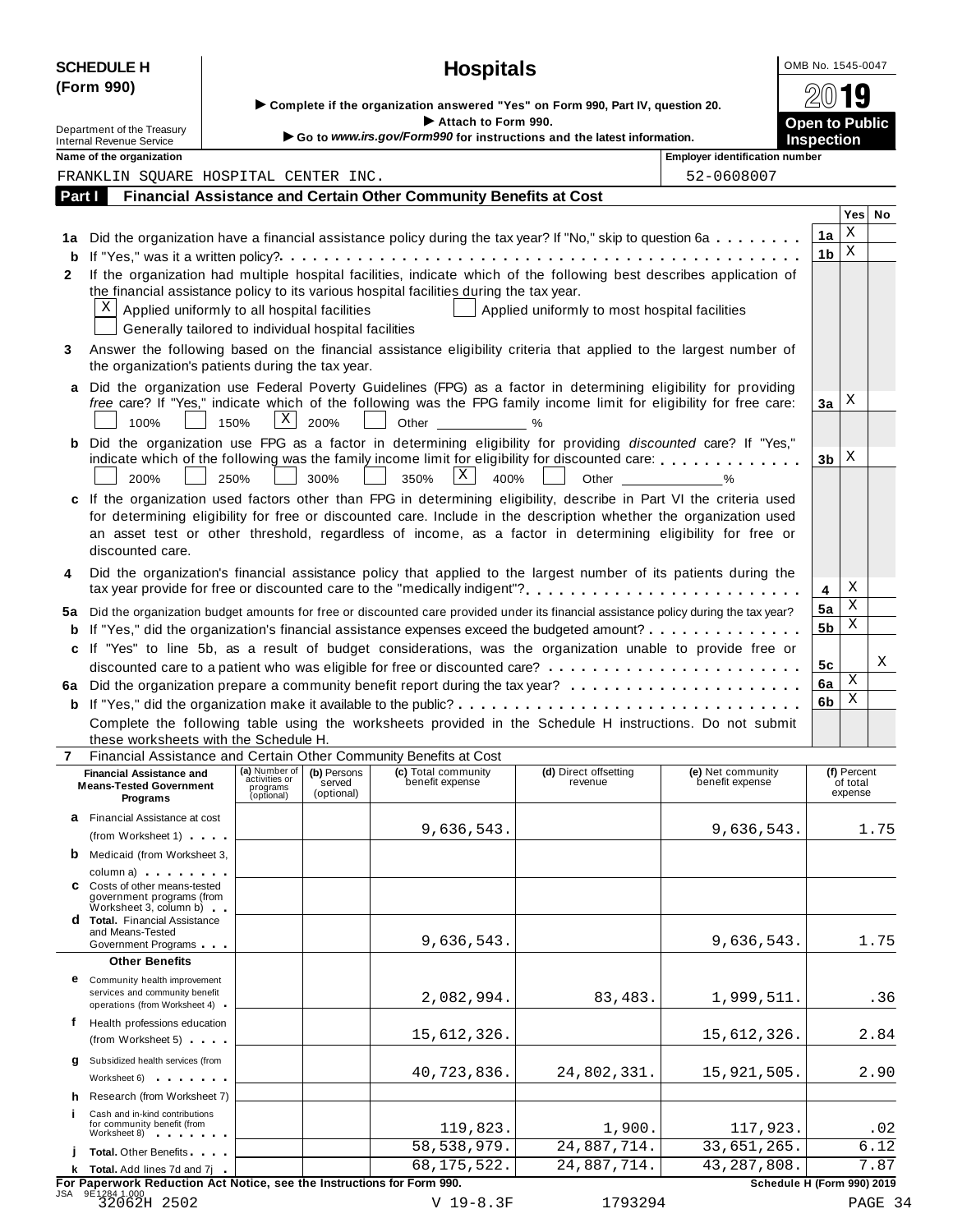#### Schedule H (Form 990) 2019 Page **2**

#### **Community Building Activities** Complete this table if the organization conducted any community building activities during the tax year, and describe in Part VI how its community building activities promoted the health of the communities it serves. **Part II**

|                                                                                                                                                                                                                                                                                                                                             | (a) Number of<br>activities or<br>programs<br>(optional) | (b) Persons<br>served<br>(optional) | (c) Total community<br>building expense                                                                                                                                                                                                                                                                                                                                                                                                                                                                                                                                                                                                                                                                                                                                                                                                                                                                                                                                                                                                                                                                                                                                                                                                                                                                                                                                                                                                                                                                                             | (d) Direct offsetting<br>revenue                       | (e) Net community<br>building expense                                                       | (f) Percent of<br>total expense                     |     |
|---------------------------------------------------------------------------------------------------------------------------------------------------------------------------------------------------------------------------------------------------------------------------------------------------------------------------------------------|----------------------------------------------------------|-------------------------------------|-------------------------------------------------------------------------------------------------------------------------------------------------------------------------------------------------------------------------------------------------------------------------------------------------------------------------------------------------------------------------------------------------------------------------------------------------------------------------------------------------------------------------------------------------------------------------------------------------------------------------------------------------------------------------------------------------------------------------------------------------------------------------------------------------------------------------------------------------------------------------------------------------------------------------------------------------------------------------------------------------------------------------------------------------------------------------------------------------------------------------------------------------------------------------------------------------------------------------------------------------------------------------------------------------------------------------------------------------------------------------------------------------------------------------------------------------------------------------------------------------------------------------------------|--------------------------------------------------------|---------------------------------------------------------------------------------------------|-----------------------------------------------------|-----|
| 1 Physical improvements and housing                                                                                                                                                                                                                                                                                                         |                                                          |                                     |                                                                                                                                                                                                                                                                                                                                                                                                                                                                                                                                                                                                                                                                                                                                                                                                                                                                                                                                                                                                                                                                                                                                                                                                                                                                                                                                                                                                                                                                                                                                     |                                                        |                                                                                             |                                                     |     |
| 2 Economic development                                                                                                                                                                                                                                                                                                                      |                                                          |                                     |                                                                                                                                                                                                                                                                                                                                                                                                                                                                                                                                                                                                                                                                                                                                                                                                                                                                                                                                                                                                                                                                                                                                                                                                                                                                                                                                                                                                                                                                                                                                     |                                                        |                                                                                             |                                                     |     |
| 3 Community support                                                                                                                                                                                                                                                                                                                         |                                                          |                                     | 51,867.                                                                                                                                                                                                                                                                                                                                                                                                                                                                                                                                                                                                                                                                                                                                                                                                                                                                                                                                                                                                                                                                                                                                                                                                                                                                                                                                                                                                                                                                                                                             | 29,005.                                                | 22,862.                                                                                     |                                                     |     |
| 4 Environmental improvements                                                                                                                                                                                                                                                                                                                |                                                          |                                     | 92,953.                                                                                                                                                                                                                                                                                                                                                                                                                                                                                                                                                                                                                                                                                                                                                                                                                                                                                                                                                                                                                                                                                                                                                                                                                                                                                                                                                                                                                                                                                                                             |                                                        | 92,953.                                                                                     |                                                     | .02 |
| 5 Leadership development and                                                                                                                                                                                                                                                                                                                |                                                          |                                     |                                                                                                                                                                                                                                                                                                                                                                                                                                                                                                                                                                                                                                                                                                                                                                                                                                                                                                                                                                                                                                                                                                                                                                                                                                                                                                                                                                                                                                                                                                                                     |                                                        |                                                                                             |                                                     |     |
| training for community members                                                                                                                                                                                                                                                                                                              |                                                          |                                     |                                                                                                                                                                                                                                                                                                                                                                                                                                                                                                                                                                                                                                                                                                                                                                                                                                                                                                                                                                                                                                                                                                                                                                                                                                                                                                                                                                                                                                                                                                                                     |                                                        |                                                                                             |                                                     |     |
| 6 Coalition building                                                                                                                                                                                                                                                                                                                        |                                                          |                                     | 2,269.                                                                                                                                                                                                                                                                                                                                                                                                                                                                                                                                                                                                                                                                                                                                                                                                                                                                                                                                                                                                                                                                                                                                                                                                                                                                                                                                                                                                                                                                                                                              |                                                        | 2,269.                                                                                      |                                                     |     |
| 7 Community health improvement                                                                                                                                                                                                                                                                                                              |                                                          |                                     |                                                                                                                                                                                                                                                                                                                                                                                                                                                                                                                                                                                                                                                                                                                                                                                                                                                                                                                                                                                                                                                                                                                                                                                                                                                                                                                                                                                                                                                                                                                                     |                                                        |                                                                                             |                                                     |     |
| advocacy                                                                                                                                                                                                                                                                                                                                    |                                                          |                                     | 26,947.                                                                                                                                                                                                                                                                                                                                                                                                                                                                                                                                                                                                                                                                                                                                                                                                                                                                                                                                                                                                                                                                                                                                                                                                                                                                                                                                                                                                                                                                                                                             |                                                        | 26,947.                                                                                     |                                                     |     |
| 8 Workforce development                                                                                                                                                                                                                                                                                                                     |                                                          |                                     | 323,789.                                                                                                                                                                                                                                                                                                                                                                                                                                                                                                                                                                                                                                                                                                                                                                                                                                                                                                                                                                                                                                                                                                                                                                                                                                                                                                                                                                                                                                                                                                                            |                                                        | 323,789.                                                                                    |                                                     | .06 |
| 9 Other                                                                                                                                                                                                                                                                                                                                     |                                                          |                                     | 6,963.                                                                                                                                                                                                                                                                                                                                                                                                                                                                                                                                                                                                                                                                                                                                                                                                                                                                                                                                                                                                                                                                                                                                                                                                                                                                                                                                                                                                                                                                                                                              |                                                        | 6,963.                                                                                      |                                                     |     |
| 10 Total                                                                                                                                                                                                                                                                                                                                    |                                                          |                                     | 504,788.                                                                                                                                                                                                                                                                                                                                                                                                                                                                                                                                                                                                                                                                                                                                                                                                                                                                                                                                                                                                                                                                                                                                                                                                                                                                                                                                                                                                                                                                                                                            | 29,005.                                                | 475,783.                                                                                    |                                                     | .08 |
| Part III<br><b>Bad Debt, Medicare, &amp; Collection Practices</b>                                                                                                                                                                                                                                                                           |                                                          |                                     |                                                                                                                                                                                                                                                                                                                                                                                                                                                                                                                                                                                                                                                                                                                                                                                                                                                                                                                                                                                                                                                                                                                                                                                                                                                                                                                                                                                                                                                                                                                                     |                                                        |                                                                                             |                                                     |     |
| Section A. Bad Debt Expense<br>1.<br>Statement No. $15$ ?<br>2<br>3<br><b>Section B. Medicare</b><br>5<br>6<br>7<br>8<br>on line 6. Check the box that describes the method used:<br>Cost accounting system<br><b>Section C. Collection Practices</b><br>9a Did the organization have a written debt collection policy during the tax year? |                                                          | Χ                                   | Did the organization report bad debt expense in accordance with Healthcare Financial Management Association<br>Enter the amount of the organization's bad debt expense. Explain in Part VI the<br>methodology used by the organization to estimate this amount q and providence in the case of methodology used by the organization to estimate the case of the control of the control of the control of the control of methodol<br>Enter the estimated amount of the organization's bad debt expense attributable to<br>patients eligible under the organization's financial assistance policy. Explain in Part VI<br>the methodology used by the organization to estimate this amount and the rationale,<br>if any, for including this portion of bad debt as community benefit entitled in the case of the set of the set<br>Provide in Part VI the text of the footnote to the organization's financial statements that describes bad debt<br>expense or the page number on which this footnote is contained in the attached financial statements.<br>Enter total revenue received from Medicare (including DSH and IME) 5<br>Enter Medicare allowable costs of care relating to payments on line 5<br>Subtract line 6 from line 5. This is the surplus (or shortfall)<br>Describe in Part VI the extent to which any shortfall reported on line 7 should be treated as community<br>benefit. Also describe in Part VI the costing methodology or source used to determine the amount reported<br>Cost to charge ratio<br>Other | $\mathbf{2}$<br>3<br>6<br>$\overline{7}$               | 14,670,853.                                                                                 | Yes<br>X<br>1.<br>Χ<br>9a                           | No  |
| <b>b</b> If "Yes," did the organization's collection policy that applied to the largest number of its patients during the tax year contain provisions on the                                                                                                                                                                                |                                                          |                                     |                                                                                                                                                                                                                                                                                                                                                                                                                                                                                                                                                                                                                                                                                                                                                                                                                                                                                                                                                                                                                                                                                                                                                                                                                                                                                                                                                                                                                                                                                                                                     |                                                        |                                                                                             |                                                     |     |
|                                                                                                                                                                                                                                                                                                                                             |                                                          |                                     | collection practices to be followed for patients who are known to qualify for financial assistance? Describe in Part VI                                                                                                                                                                                                                                                                                                                                                                                                                                                                                                                                                                                                                                                                                                                                                                                                                                                                                                                                                                                                                                                                                                                                                                                                                                                                                                                                                                                                             |                                                        |                                                                                             | Χ<br>9b                                             |     |
| <b>Part IV</b>                                                                                                                                                                                                                                                                                                                              |                                                          |                                     | <b>Management Companies and Joint Ventures</b> (owned 10% or more by officers, directors, trustees, key employees, and physicians - see instructions)                                                                                                                                                                                                                                                                                                                                                                                                                                                                                                                                                                                                                                                                                                                                                                                                                                                                                                                                                                                                                                                                                                                                                                                                                                                                                                                                                                               |                                                        |                                                                                             |                                                     |     |
| (a) Name of entity                                                                                                                                                                                                                                                                                                                          |                                                          |                                     | (b) Description of primary<br>activity of entity                                                                                                                                                                                                                                                                                                                                                                                                                                                                                                                                                                                                                                                                                                                                                                                                                                                                                                                                                                                                                                                                                                                                                                                                                                                                                                                                                                                                                                                                                    | (c) Organization's<br>profit % or stock<br>ownership % | (d) Officers, directors,<br>trustees, or key<br>employees' profit %<br>or stock ownership % | (e) Physicians'<br>profit % or stock<br>ownership % |     |
| 1                                                                                                                                                                                                                                                                                                                                           |                                                          |                                     |                                                                                                                                                                                                                                                                                                                                                                                                                                                                                                                                                                                                                                                                                                                                                                                                                                                                                                                                                                                                                                                                                                                                                                                                                                                                                                                                                                                                                                                                                                                                     |                                                        |                                                                                             |                                                     |     |
| 2                                                                                                                                                                                                                                                                                                                                           |                                                          |                                     |                                                                                                                                                                                                                                                                                                                                                                                                                                                                                                                                                                                                                                                                                                                                                                                                                                                                                                                                                                                                                                                                                                                                                                                                                                                                                                                                                                                                                                                                                                                                     |                                                        |                                                                                             |                                                     |     |
| 3                                                                                                                                                                                                                                                                                                                                           |                                                          |                                     |                                                                                                                                                                                                                                                                                                                                                                                                                                                                                                                                                                                                                                                                                                                                                                                                                                                                                                                                                                                                                                                                                                                                                                                                                                                                                                                                                                                                                                                                                                                                     |                                                        |                                                                                             |                                                     |     |
| 4                                                                                                                                                                                                                                                                                                                                           |                                                          |                                     |                                                                                                                                                                                                                                                                                                                                                                                                                                                                                                                                                                                                                                                                                                                                                                                                                                                                                                                                                                                                                                                                                                                                                                                                                                                                                                                                                                                                                                                                                                                                     |                                                        |                                                                                             |                                                     |     |
| 5                                                                                                                                                                                                                                                                                                                                           |                                                          |                                     |                                                                                                                                                                                                                                                                                                                                                                                                                                                                                                                                                                                                                                                                                                                                                                                                                                                                                                                                                                                                                                                                                                                                                                                                                                                                                                                                                                                                                                                                                                                                     |                                                        |                                                                                             |                                                     |     |
| 6                                                                                                                                                                                                                                                                                                                                           |                                                          |                                     |                                                                                                                                                                                                                                                                                                                                                                                                                                                                                                                                                                                                                                                                                                                                                                                                                                                                                                                                                                                                                                                                                                                                                                                                                                                                                                                                                                                                                                                                                                                                     |                                                        |                                                                                             |                                                     |     |
| $\overline{\mathbf{r}}$                                                                                                                                                                                                                                                                                                                     |                                                          |                                     |                                                                                                                                                                                                                                                                                                                                                                                                                                                                                                                                                                                                                                                                                                                                                                                                                                                                                                                                                                                                                                                                                                                                                                                                                                                                                                                                                                                                                                                                                                                                     |                                                        |                                                                                             |                                                     |     |
| 8                                                                                                                                                                                                                                                                                                                                           |                                                          |                                     |                                                                                                                                                                                                                                                                                                                                                                                                                                                                                                                                                                                                                                                                                                                                                                                                                                                                                                                                                                                                                                                                                                                                                                                                                                                                                                                                                                                                                                                                                                                                     |                                                        |                                                                                             |                                                     |     |
| 9                                                                                                                                                                                                                                                                                                                                           |                                                          |                                     |                                                                                                                                                                                                                                                                                                                                                                                                                                                                                                                                                                                                                                                                                                                                                                                                                                                                                                                                                                                                                                                                                                                                                                                                                                                                                                                                                                                                                                                                                                                                     |                                                        |                                                                                             |                                                     |     |
| 10                                                                                                                                                                                                                                                                                                                                          |                                                          |                                     |                                                                                                                                                                                                                                                                                                                                                                                                                                                                                                                                                                                                                                                                                                                                                                                                                                                                                                                                                                                                                                                                                                                                                                                                                                                                                                                                                                                                                                                                                                                                     |                                                        |                                                                                             |                                                     |     |
| 11                                                                                                                                                                                                                                                                                                                                          |                                                          |                                     |                                                                                                                                                                                                                                                                                                                                                                                                                                                                                                                                                                                                                                                                                                                                                                                                                                                                                                                                                                                                                                                                                                                                                                                                                                                                                                                                                                                                                                                                                                                                     |                                                        |                                                                                             |                                                     |     |
| 12                                                                                                                                                                                                                                                                                                                                          |                                                          |                                     |                                                                                                                                                                                                                                                                                                                                                                                                                                                                                                                                                                                                                                                                                                                                                                                                                                                                                                                                                                                                                                                                                                                                                                                                                                                                                                                                                                                                                                                                                                                                     |                                                        |                                                                                             |                                                     |     |
| 13                                                                                                                                                                                                                                                                                                                                          |                                                          |                                     |                                                                                                                                                                                                                                                                                                                                                                                                                                                                                                                                                                                                                                                                                                                                                                                                                                                                                                                                                                                                                                                                                                                                                                                                                                                                                                                                                                                                                                                                                                                                     |                                                        |                                                                                             |                                                     |     |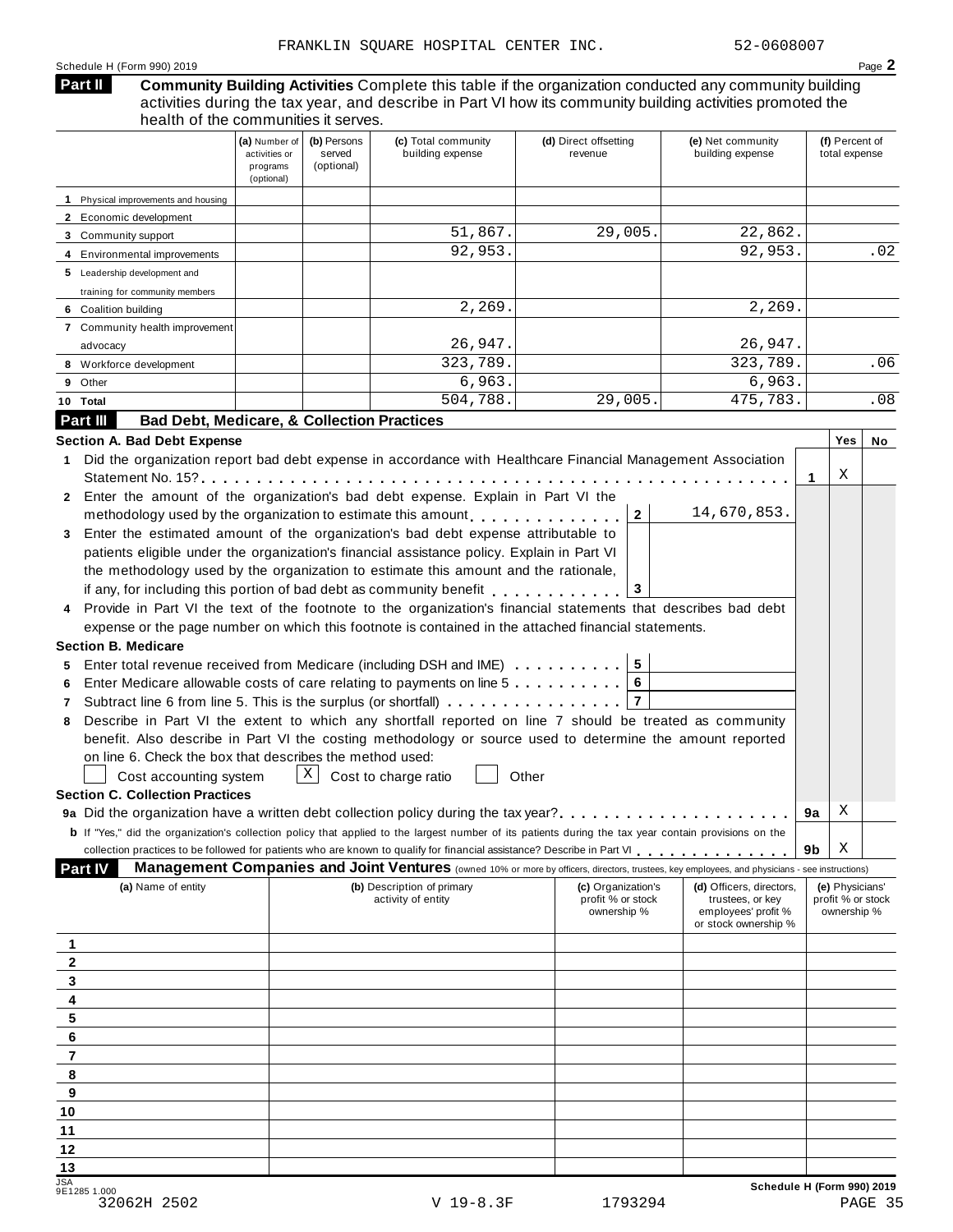# FRANKLIN SQUARE HOSPITAL CENTER INC. 52-0608007

| <b>Part V</b> Facility Information                                   |                   |                           |                     |                   |                          |                   |              |             |                  |                    |
|----------------------------------------------------------------------|-------------------|---------------------------|---------------------|-------------------|--------------------------|-------------------|--------------|-------------|------------------|--------------------|
| <b>Section A. Hospital Facilities</b>                                |                   |                           |                     |                   |                          |                   |              |             |                  |                    |
| (list in order of size, from largest to smallest - see instructions) |                   |                           |                     |                   |                          |                   |              | ER-other    |                  |                    |
| How many hospital facilities did the organization operate during     | Licensed hospital | General medical & surgica | Children's hospital | Teaching hospital | Critical access hospital | Research facility | ER-24 hours  |             |                  |                    |
| the tax year? $\overline{\phantom{a}}$<br><sup>1</sup>               |                   |                           |                     |                   |                          |                   |              |             |                  |                    |
| Name, address, primary website address, and state license            |                   |                           |                     |                   |                          |                   |              |             |                  |                    |
| number (and if a group return, the name and EIN of the               |                   |                           |                     |                   |                          |                   |              |             |                  | Facility           |
| subordinate hospital organization that operates the hospital         |                   |                           |                     |                   |                          |                   |              |             |                  | reporting<br>group |
| facility)                                                            |                   |                           |                     |                   |                          |                   |              |             | Other (describe) |                    |
| 1 FRANKLIN SQUARE HOSPITAL CENTER                                    |                   |                           |                     |                   |                          |                   |              |             |                  |                    |
| 9000 FRANKLIN SQUARE DRIVE<br>BALTIMORE<br>MD 21237-3901             |                   |                           |                     |                   |                          |                   |              |             | FAST TRACK ER    |                    |
|                                                                      |                   |                           |                     |                   |                          |                   |              |             |                  |                    |
|                                                                      | X                 | $\mathbf X$               |                     | X                 |                          | $X \vert$         | $\mathbf{X}$ | $\mathbf X$ |                  |                    |
| $\mathbf{2}$                                                         |                   |                           |                     |                   |                          |                   |              |             |                  |                    |
|                                                                      |                   |                           |                     |                   |                          |                   |              |             |                  |                    |
|                                                                      |                   |                           |                     |                   |                          |                   |              |             |                  |                    |
|                                                                      |                   |                           |                     |                   |                          |                   |              |             |                  |                    |
|                                                                      |                   |                           |                     |                   |                          |                   |              |             |                  |                    |
| 3                                                                    |                   |                           |                     |                   |                          |                   |              |             |                  |                    |
|                                                                      |                   |                           |                     |                   |                          |                   |              |             |                  |                    |
|                                                                      |                   |                           |                     |                   |                          |                   |              |             |                  |                    |
|                                                                      |                   |                           |                     |                   |                          |                   |              |             |                  |                    |
|                                                                      |                   |                           |                     |                   |                          |                   |              |             |                  |                    |
| 4                                                                    |                   |                           |                     |                   |                          |                   |              |             |                  |                    |
|                                                                      |                   |                           |                     |                   |                          |                   |              |             |                  |                    |
|                                                                      |                   |                           |                     |                   |                          |                   |              |             |                  |                    |
|                                                                      |                   |                           |                     |                   |                          |                   |              |             |                  |                    |
|                                                                      |                   |                           |                     |                   |                          |                   |              |             |                  |                    |
| 5                                                                    |                   |                           |                     |                   |                          |                   |              |             |                  |                    |
|                                                                      |                   |                           |                     |                   |                          |                   |              |             |                  |                    |
|                                                                      |                   |                           |                     |                   |                          |                   |              |             |                  |                    |
|                                                                      |                   |                           |                     |                   |                          |                   |              |             |                  |                    |
|                                                                      |                   |                           |                     |                   |                          |                   |              |             |                  |                    |
| 6                                                                    |                   |                           |                     |                   |                          |                   |              |             |                  |                    |
|                                                                      |                   |                           |                     |                   |                          |                   |              |             |                  |                    |
|                                                                      |                   |                           |                     |                   |                          |                   |              |             |                  |                    |
|                                                                      |                   |                           |                     |                   |                          |                   |              |             |                  |                    |
|                                                                      |                   |                           |                     |                   |                          |                   |              |             |                  |                    |
| 7                                                                    |                   |                           |                     |                   |                          |                   |              |             |                  |                    |
|                                                                      |                   |                           |                     |                   |                          |                   |              |             |                  |                    |
|                                                                      |                   |                           |                     |                   |                          |                   |              |             |                  |                    |
|                                                                      |                   |                           |                     |                   |                          |                   |              |             |                  |                    |
|                                                                      |                   |                           |                     |                   |                          |                   |              |             |                  |                    |
| 8                                                                    |                   |                           |                     |                   |                          |                   |              |             |                  |                    |
|                                                                      |                   |                           |                     |                   |                          |                   |              |             |                  |                    |
|                                                                      |                   |                           |                     |                   |                          |                   |              |             |                  |                    |
|                                                                      |                   |                           |                     |                   |                          |                   |              |             |                  |                    |
| 9                                                                    |                   |                           |                     |                   |                          |                   |              |             |                  |                    |
|                                                                      |                   |                           |                     |                   |                          |                   |              |             |                  |                    |
|                                                                      |                   |                           |                     |                   |                          |                   |              |             |                  |                    |
|                                                                      |                   |                           |                     |                   |                          |                   |              |             |                  |                    |
|                                                                      |                   |                           |                     |                   |                          |                   |              |             |                  |                    |
| 10                                                                   |                   |                           |                     |                   |                          |                   |              |             |                  |                    |
|                                                                      |                   |                           |                     |                   |                          |                   |              |             |                  |                    |
|                                                                      |                   |                           |                     |                   |                          |                   |              |             |                  |                    |
|                                                                      |                   |                           |                     |                   |                          |                   |              |             |                  |                    |
|                                                                      |                   |                           |                     |                   |                          |                   |              |             |                  |                    |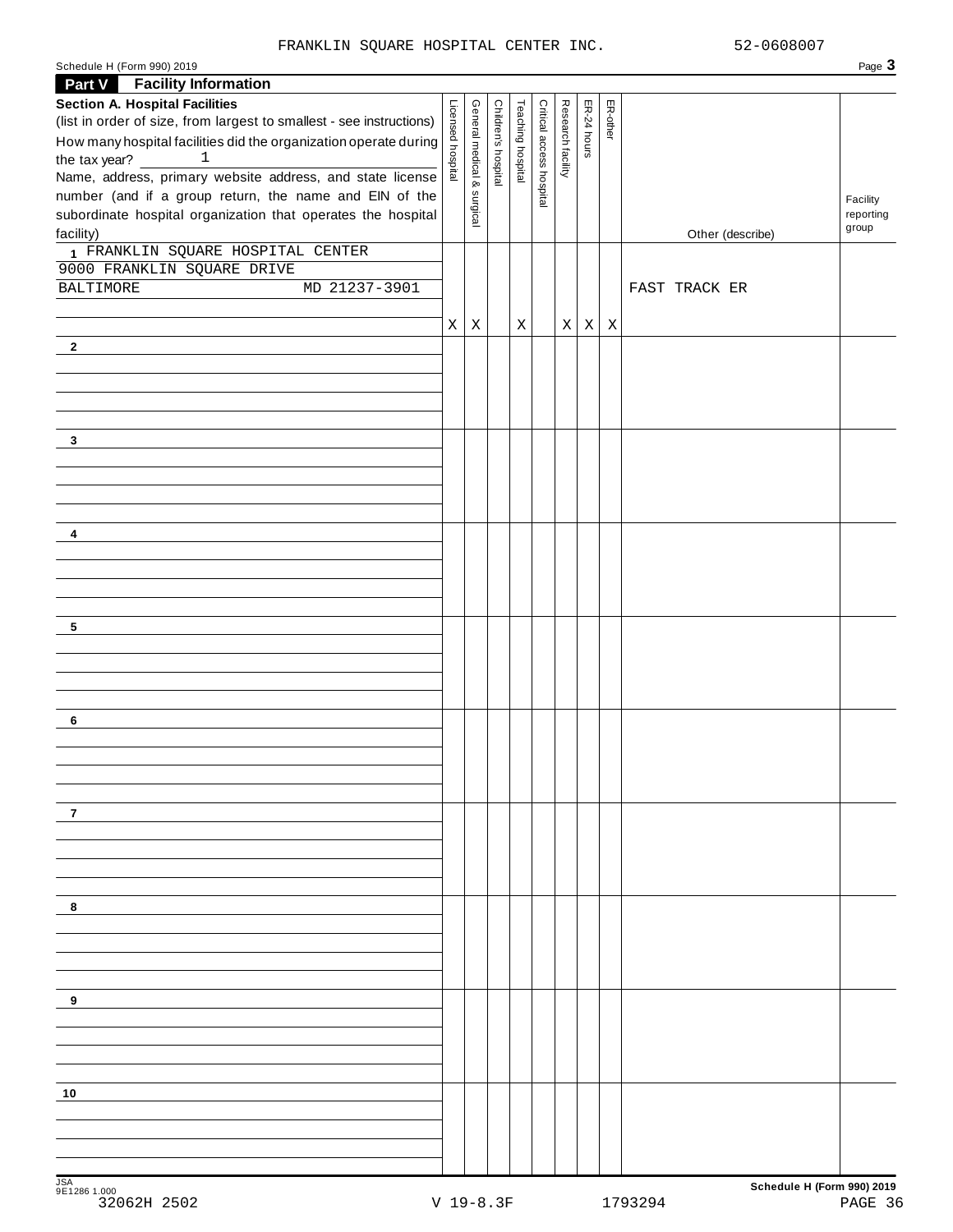| Schedule H (Form 990) 2019 | Page 4 |
|----------------------------|--------|
|----------------------------|--------|

# **Part V Facility Information** *(continued)*

# **Section B. Facility Policies and Practices**

(complete a separate Section B for each of the hospital facilities or facility reporting groups listed in Part V, Section A)

# **Name of hospital facility or letter of facility reporting group** FRANKLIN SQUARE HOSPITAL CENTER

|    | $\boxed{1}$<br>facilities in a facility reporting group (from Part V, Section A):                                      |                 |     |    |
|----|------------------------------------------------------------------------------------------------------------------------|-----------------|-----|----|
|    |                                                                                                                        |                 | Yes | No |
| 1. | <b>Community Health Needs Assessment</b>                                                                               |                 |     |    |
|    | Was the hospital facility first licensed, registered, or similarly recognized by a state as a hospital facility in the |                 |     | Χ  |
|    |                                                                                                                        | 1               |     |    |
|    | Was the hospital facility acquired or placed into service as a tax-exempt hospital in the current tax year or          |                 |     | Χ  |
|    | the immediately preceding tax year? If "Yes," provide details of the acquisition in Section C.                         | $\mathbf{2}$    |     |    |
|    | During the tax year or either of the two immediately preceding tax years, did the hospital facility conduct a          |                 | X   |    |
|    | community health needs assessment (CHNA)? If "No," skip to line 12                                                     | 3               |     |    |
|    | If "Yes," indicate what the CHNA report describes (check all that apply):                                              |                 |     |    |
| a  | A definition of the community served by the hospital facility                                                          |                 |     |    |
| b  | $\mathbf X$<br>Demographics of the community                                                                           |                 |     |    |
| C  | X <br>Existing health care facilities and resources within the community that are available to respond to the          |                 |     |    |
|    | health needs of the community                                                                                          |                 |     |    |
| d  | Χ<br>How data was obtained                                                                                             |                 |     |    |
| е  | $\mathbf X$<br>The significant health needs of the community                                                           |                 |     |    |
|    | $\mathbf{x}$<br>Primary and chronic disease needs and other health issues of uninsured persons, low-income persons,    |                 |     |    |
|    | and minority groups                                                                                                    |                 |     |    |
| g  | Χļ<br>The process for identifying and prioritizing community health needs and services to meet the                     |                 |     |    |
|    | community health needs                                                                                                 |                 |     |    |
| h  | $\mathbf{X}$<br>The process for consulting with persons representing the community's interests                         |                 |     |    |
|    | $\vert X \vert$<br>The impact of any actions taken to address the significant health needs identified in the hospital  |                 |     |    |
|    | facility's prior CHNA(s)                                                                                               |                 |     |    |
|    | Other (describe in Section C)                                                                                          |                 |     |    |
|    | Indicate the tax year the hospital facility last conducted a CHNA: $20^{-17}$                                          |                 |     |    |
|    | In conducting its most recent CHNA, did the hospital facility take into account input from persons who represent       |                 |     |    |
|    | the broad interests of the community served by the hospital facility, including those with special knowledge of or     |                 |     |    |
|    | expertise in public health? If "Yes," describe in Section C how the hospital facility took into account input from     |                 |     |    |
|    | persons who represent the community, and identify the persons the hospital facility consulted                          | 5               | X   |    |
|    | 6a Was the hospital facility's CHNA conducted with one or more other hospital facilities? If "Yes," list the other     |                 |     |    |
|    |                                                                                                                        | 6a              |     | Χ  |
| b  | Was the hospital facility's CHNA conducted with one or more organizations other than hospital facilities? If "Yes,"    |                 |     |    |
|    |                                                                                                                        | 6b              |     | Χ  |
|    | Did the hospital facility make its CHNA report widely available to the public?                                         | $\overline{7}$  | Χ   |    |
|    | If "Yes," indicate how the CHNA report was made widely available (check all that apply):                               |                 |     |    |
| а  | Hospital facility's website (list url): HTTP://WWW.MEDSTARFRANKLINSQUARE.ORG/<br>Χ                                     |                 |     |    |
| b  | Other website (list url):                                                                                              |                 |     |    |
| C  | Χ<br>Made a paper copy available for public inspection without charge at the hospital facility                         |                 |     |    |
| d  | Other (describe in Section C)                                                                                          |                 |     |    |
|    | Did the hospital facility adopt an implementation strategy to meet the significant community health needs              |                 |     |    |
|    |                                                                                                                        | 8               | Χ   |    |
|    | Indicate the tax year the hospital facility last adopted an implementation strategy: $20^{17}$                         |                 |     |    |
|    | Is the hospital facility's most recently adopted implementation strategy posted on a website?                          | 10              | Χ   |    |
| a  | If "Yes," (list url): HTTP://WWW.MEDSTARFRANKLINSQUARE.ORG/                                                            |                 |     |    |
| b  | If "No," is the hospital facility's most recently adopted implementation strategy attached to this return?             | 10 <sub>b</sub> |     |    |
|    | Describe in Section C how the hospital facility is addressing the significant needs identified in its most             |                 |     |    |
|    | recently conducted CHNA and any such needs that are not being addressed together with the reasons why                  |                 |     |    |
|    | such needs are not being addressed.                                                                                    |                 |     |    |
|    | 12a Did the organization incur an excise tax under section 4959 for the hospital facility's failure to conduct a       |                 |     |    |
|    |                                                                                                                        | 12a             |     | Χ  |
|    | <b>b</b> If "Yes" to line 12a, did the organization file Form 4720 to report the section 4959 excise tax?              | 12 <sub>b</sub> |     |    |
|    | c If "Yes" to line 12b, what is the total amount of section 4959 excise tax the organization reported on Form          |                 |     |    |
|    | 4720 for all of its hospital facilities? \$                                                                            |                 |     |    |

32062H 2502 V 19-8.3F 1793294 PAGE 37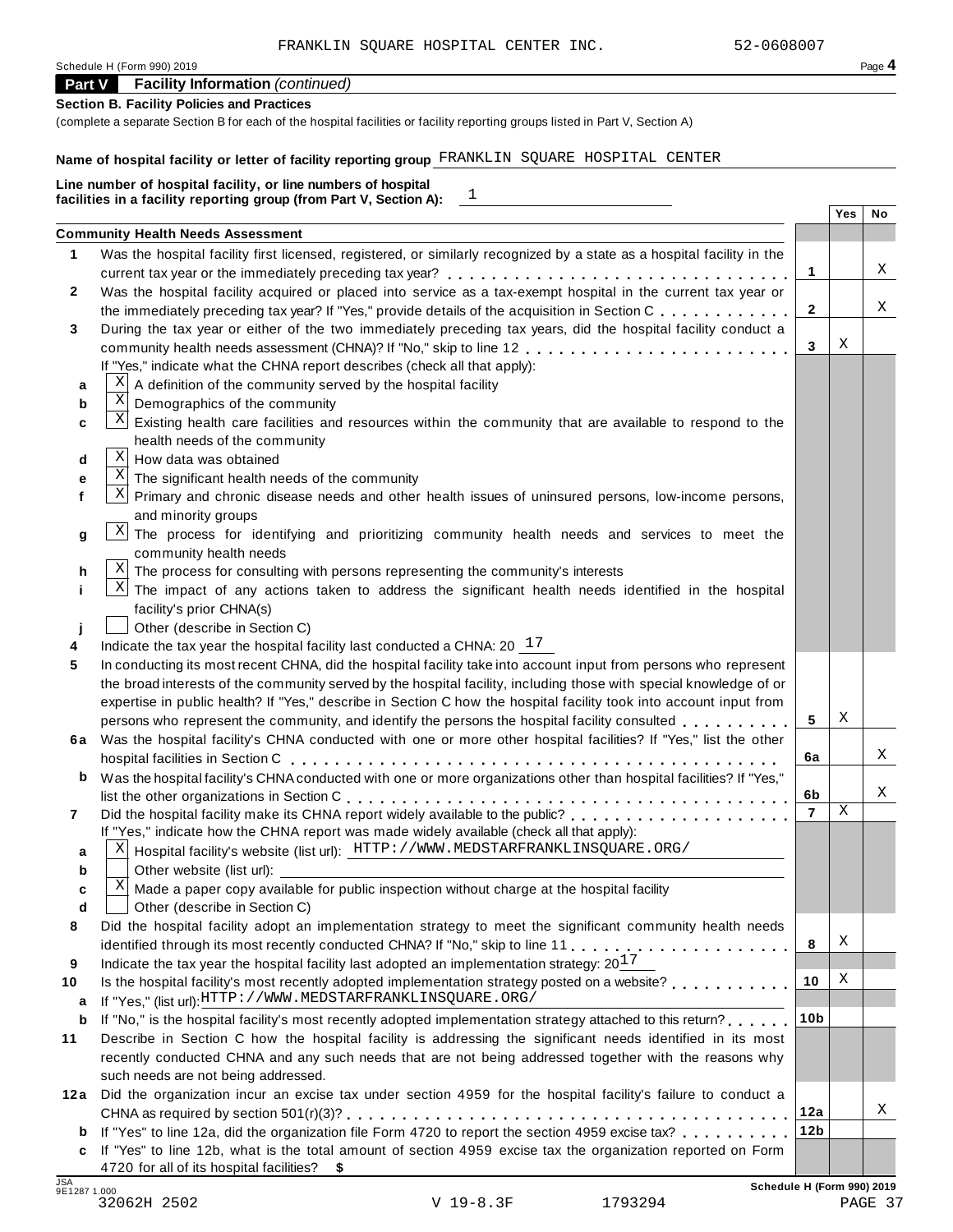| <b>Part V</b> |                 | <b>Facility Information (continued)</b>                                                                                                                                                                     |    |     |    |
|---------------|-----------------|-------------------------------------------------------------------------------------------------------------------------------------------------------------------------------------------------------------|----|-----|----|
|               |                 | <b>Financial Assistance Policy (FAP)</b>                                                                                                                                                                    |    |     |    |
|               |                 |                                                                                                                                                                                                             |    |     |    |
|               |                 | Name of hospital facility or letter of facility reporting group FRANKLIN SQUARE HOSPITAL CENTER                                                                                                             |    |     |    |
|               |                 |                                                                                                                                                                                                             |    | Yes | No |
|               |                 | Did the hospital facility have in place during the tax year a written financial assistance policy that:                                                                                                     |    |     |    |
| 13            |                 | Explained eligibility criteria for financial assistance, and whether such assistance included free or discounted care?                                                                                      | 13 | Χ   |    |
|               |                 | If "Yes," indicate the eligibility criteria explained in the FAP:                                                                                                                                           |    |     |    |
| a             | $\vert X \vert$ | Federal poverty guidelines (FPG), with FPG family income limit for eligibility for free care of 200.0000 %                                                                                                  |    |     |    |
|               |                 | and FPG family income limit for eligibility for discounted care of 400.0000 %                                                                                                                               |    |     |    |
| b             | Χ               | Income level other than FPG (describe in Section C)                                                                                                                                                         |    |     |    |
| c             | X               | Asset level                                                                                                                                                                                                 |    |     |    |
| d             | Χ               | Medical indigency                                                                                                                                                                                           |    |     |    |
| е             | X               | Insurance status                                                                                                                                                                                            |    |     |    |
| f             | Χ               | Underinsurance status                                                                                                                                                                                       |    |     |    |
| g             |                 | Residency                                                                                                                                                                                                   |    |     |    |
| h             |                 | Other (describe in Section C)                                                                                                                                                                               |    |     |    |
| 14            |                 |                                                                                                                                                                                                             | 14 | Χ   |    |
| 15            |                 | Explained the method for applying for financial assistance?                                                                                                                                                 | 15 | Χ   |    |
|               |                 | If "Yes," indicate how the hospital facility's FAP or FAP application form (including accompanying<br>instructions) explained the method for applying for financial assistance (check all that apply):      |    |     |    |
| a             | $\mathbf{x}$    | Described the information the hospital facility may require an individual to provide as part of his or her                                                                                                  |    |     |    |
|               |                 | application                                                                                                                                                                                                 |    |     |    |
| b             | $\mathbf{x}$    | Described the supporting documentation the hospital facility may require an individual to submit as part                                                                                                    |    |     |    |
|               |                 | of his or her application                                                                                                                                                                                   |    |     |    |
| c             | $\mathbf{x}$    | Provided the contact information of hospital facility staff who can provide an individual with information<br>about the FAP and FAP application process                                                     |    |     |    |
| d             | $\mathbf{x}$    | Provided the contact information of nonprofit organizations or government agencies that may be<br>sources of assistance with FAP applications                                                               |    |     |    |
| e             |                 | Other (describe in Section C)                                                                                                                                                                               |    |     |    |
| 16            |                 |                                                                                                                                                                                                             | 16 | Χ   |    |
|               |                 | If "Yes," indicate how the hospital facility publicized the policy (check all that apply):                                                                                                                  |    |     |    |
| а             | Χ               | The FAP was widely available on a website (list url): HTTP: //WWW.MEDSTARFRANKLINSQUARE.                                                                                                                    |    |     |    |
| b             | Χ               | The FAP application form was widely available on a website (list url): HTTP://WWW.MEDSTARFRANKL1NSQUARE.ORG                                                                                                 |    |     |    |
|               | X               | A plain language summary of the FAP was widely available on a website (list url): WWW.MEDSTARFRANKLINSQUARE.OR                                                                                              |    |     |    |
| d             | Χ               | The FAP was available upon request and without charge (in public locations in the hospital facility and                                                                                                     |    |     |    |
|               |                 | by mail)                                                                                                                                                                                                    |    |     |    |
| е             | $\mathbf{X}$    | The FAP application form was available upon request and without charge (in public locations in the                                                                                                          |    |     |    |
|               |                 | hospital facility and by mail)                                                                                                                                                                              |    |     |    |
| f             | $\mathbf{X}$    | A plain language summary of the FAP was available upon request and without charge (in public                                                                                                                |    |     |    |
|               |                 | locations in the hospital facility and by mail)                                                                                                                                                             |    |     |    |
| g             | $\mathbf{x}$    | Individuals were notified about the FAP by being offered a paper copy of the plain language summary of                                                                                                      |    |     |    |
|               |                 | the FAP, by receiving a conspicuous written notice about the FAP on their billing statements, and via<br>conspicuous public displays or other measures reasonably calculated to attract patients' attention |    |     |    |
| h             | $\vert X \vert$ | Notified members of the community who are most likely to require financial assistance about availability<br>of the FAP                                                                                      |    |     |    |
|               | Χ               | The FAP, FAP application form, and plain language summary of the FAP were translated into the                                                                                                               |    |     |    |

**Schedule H (Form 990) 2019**

primary language(s) spoken by Limited English Proficiency (LEP) populations

**Other (describe in Section C)**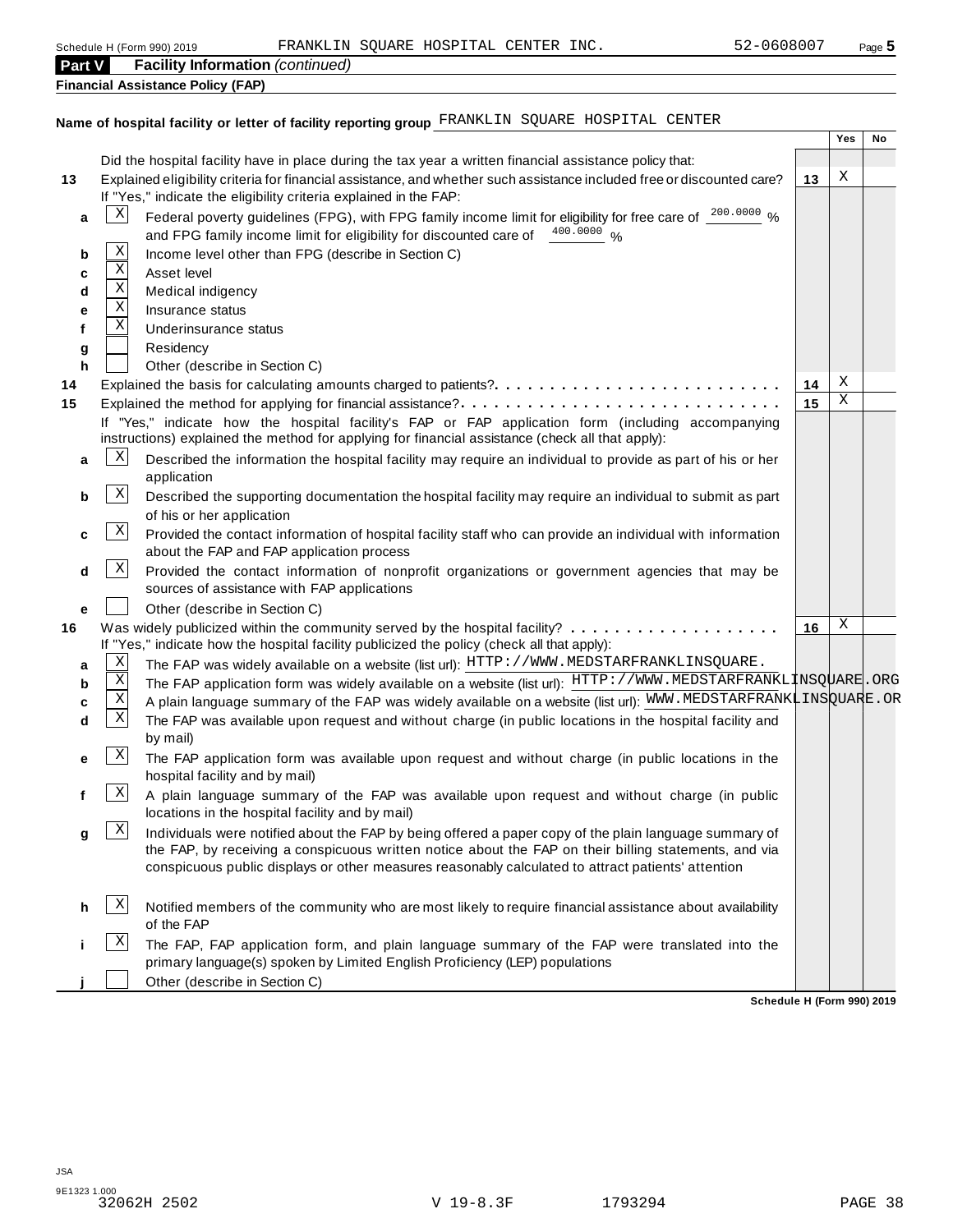| Schedule H (Form 990) 2019 |  |  |
|----------------------------|--|--|
|                            |  |  |

|         | Schedule H (Form 990) 2019                                                                                                           |    |     | Page 6 |
|---------|--------------------------------------------------------------------------------------------------------------------------------------|----|-----|--------|
| Part V  | <b>Facility Information (continued)</b>                                                                                              |    |     |        |
|         | <b>Billing and Collections</b>                                                                                                       |    |     |        |
|         | Name of hospital facility or letter of facility reporting group FRANKLIN SQUARE HOSPITAL CENTER                                      |    |     |        |
| 17      | Did the hospital facility have in place during the tax year a separate billing and collections policy, or a written                  |    | Yes | No     |
|         | financial assistance policy (FAP) that explained all of the actions the hospital facility or other authorized party                  |    |     |        |
|         |                                                                                                                                      | 17 | X   |        |
| 18      | Check all of the following actions against an individual that were permitted under the hospital facility's                           |    |     |        |
|         | policies during the tax year before making reasonable efforts to determine the individual's eligibility under the                    |    |     |        |
|         | facility's FAP:                                                                                                                      |    |     |        |
| а       | Reporting to credit agency(ies)                                                                                                      |    |     |        |
| b       | Selling an individual's debt to another party                                                                                        |    |     |        |
| с       | Deferring, denying, or requiring a payment before providing medically necessary care due to                                          |    |     |        |
|         | nonpayment of a previous bill for care covered under the hospital facility's FAP                                                     |    |     |        |
| d       | Actions that require a legal or judicial process                                                                                     |    |     |        |
| е       | Other similar actions (describe in Section C)<br>$\mathbf{X}$<br>None of these actions or other similar actions were permitted       |    |     |        |
| f<br>19 | Did the hospital facility or other authorized party perform any of the following actions during the tax year                         |    |     |        |
|         | before making reasonable efforts to determine the individual's eligibility under the facility's FAP?                                 | 19 |     | Χ      |
|         | If "Yes," check all actions in which the hospital facility or a third party engaged:                                                 |    |     |        |
| а       | Reporting to credit agency(ies)                                                                                                      |    |     |        |
| b       | Selling an individual's debt to another party                                                                                        |    |     |        |
| c       | Deferring, denying, or requiring a payment before providing medically necessary care due to                                          |    |     |        |
|         | nonpayment of a previous bill for care covered under the hospital facility's FAP                                                     |    |     |        |
| d       | Actions that require a legal or judicial process                                                                                     |    |     |        |
| е       | Other similar actions (describe in Section C)                                                                                        |    |     |        |
| 20      | Indicate which efforts the hospital facility or other authorized party made before initiating any of the actions listed (whether or  |    |     |        |
|         | not checked) in line 19 (check all that apply):                                                                                      |    |     |        |
| a       | X <br>Provided a written notice about upcoming ECAs (Extraordinary Collection Action) and a plain language summary of the            |    |     |        |
|         | FAP at least 30 days before initiating those ECAs (if not, describe in Section C)                                                    |    |     |        |
| b       | Χ<br>Made a reasonable effort to orally notify individuals about the FAP and FAP application process (if not, describe in Section C) |    |     |        |
| c       | Χ<br>Processed incomplete and complete FAP applications (if not, describe in Section C)                                              |    |     |        |
| d       | Χ<br>Made presumptive eligibility determinations (if not, describe in Section C)                                                     |    |     |        |
| е       | Other (describe in Section C)                                                                                                        |    |     |        |
|         | None of these efforts were made<br><b>Policy Relating to Emergency Medical Care</b>                                                  |    |     |        |
| 21      | Did the hospital facility have in place during the tax year a written policy relating to emergency medical care                      |    |     |        |
|         | that required the hospital facility to provide, without discrimination, care for emergency medical conditions to                     |    |     |        |
|         | individuals regardless of their eligibility under the hospital facility's financial assistance policy?                               | 21 | Х   |        |
|         | If "No," indicate why:                                                                                                               |    |     |        |
| а       | The hospital facility did not provide care for any emergency medical conditions                                                      |    |     |        |
| b       | The hospital facility's policy was not in writing                                                                                    |    |     |        |
| c       | The hospital facility limited who was eligible to receive care for emergency medical conditions (describe                            |    |     |        |
|         | in Section C)                                                                                                                        |    |     |        |
| d       | Other (describe in Section C)                                                                                                        |    |     |        |

**Schedule H (Form 990) 2019**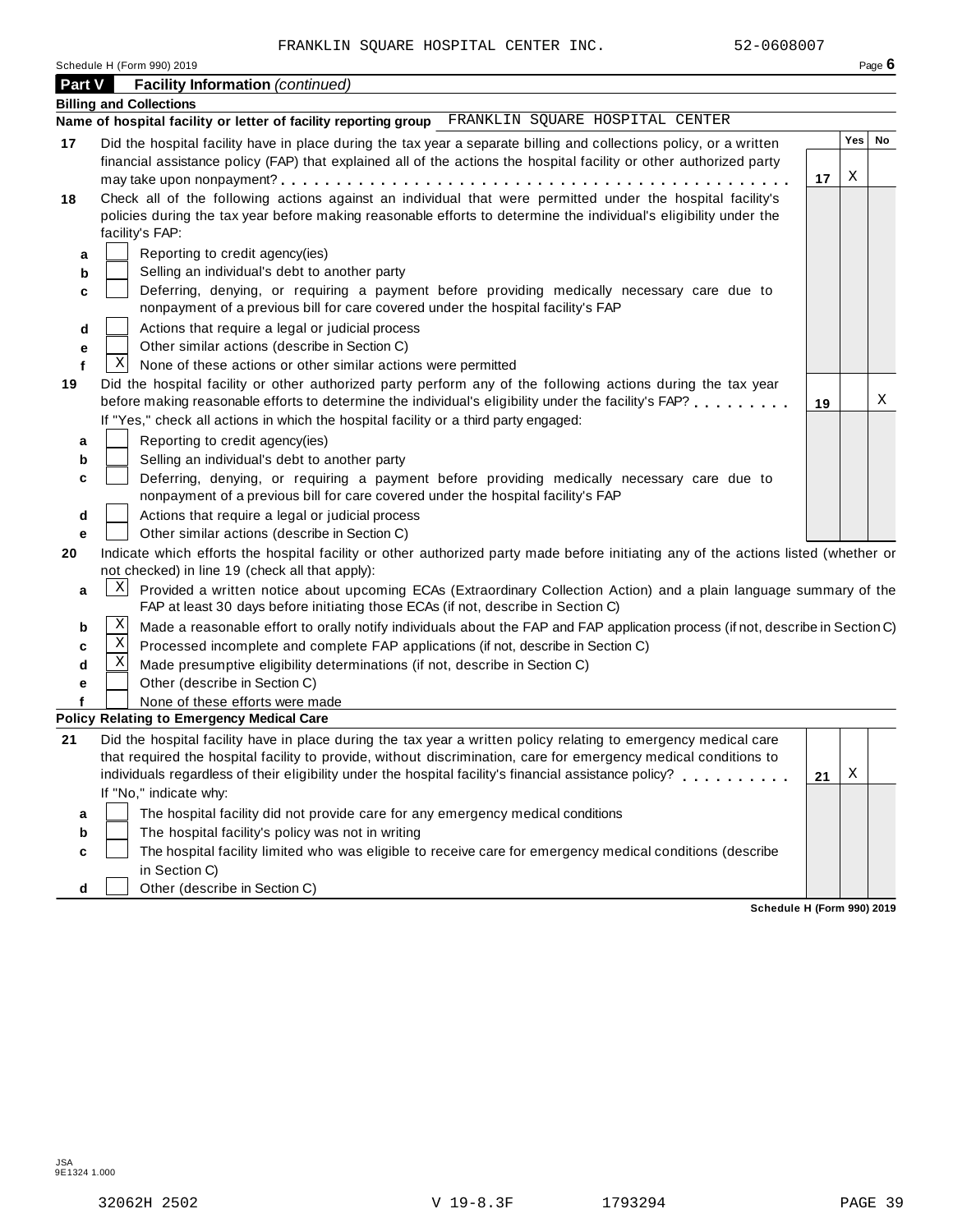**Part V Facility Information** *(continued)* 

|    | Charges to Individuals Eligible for Assistance Under the FAP (FAP-Eligible Individuals)                                                                                                                                                                       |    |       |           |  |  |  |  |
|----|---------------------------------------------------------------------------------------------------------------------------------------------------------------------------------------------------------------------------------------------------------------|----|-------|-----------|--|--|--|--|
|    | Name of hospital facility or letter of facility reporting group FRANKLIN SQUARE HOSPITAL CENTER                                                                                                                                                               |    |       |           |  |  |  |  |
|    |                                                                                                                                                                                                                                                               |    | Yes I | <b>No</b> |  |  |  |  |
| 22 | Indicate how the hospital facility determined, during the tax year, the maximum amounts that can be charged<br>to FAP-eligible individuals for emergency or other medically necessary care.                                                                   |    |       |           |  |  |  |  |
| a  | The hospital facility used a look-back method based on claims allowed by Medicare fee-for-service<br>during a prior 12-month period                                                                                                                           |    |       |           |  |  |  |  |
| b  | The hospital facility used a look-back method based on claims allowed by Medicare fee-for-service and<br>all private health insurers that pay claims to the hospital facility during a prior 12-month period                                                  |    |       |           |  |  |  |  |
| c  | The hospital facility used a look-back method based on claims allowed by Medicaid, either alone or in<br>combination with Medicare fee-for-service and all private health insurers that pay claims to the hospital<br>facility during a prior 12-month period |    |       |           |  |  |  |  |
| d  | X<br>The hospital facility used a prospective Medicare or Medicaid method                                                                                                                                                                                     |    |       |           |  |  |  |  |
| 23 | During the tax year, did the hospital facility charge any FAP-eligible individual to whom the hospital facility<br>provided emergency or other medically necessary services more than the amounts generally billed to                                         |    |       |           |  |  |  |  |
|    | If "Yes," explain in Section C.                                                                                                                                                                                                                               | 23 |       | X         |  |  |  |  |
|    | ■ ……とことは、 インテンショット ポオ はっこよう こうかいしもく 理解 こうしつぶん マンテ ■ A ■ つれがはい とこば どまいま こうこう こうこうしょう こうこうしょうはっこう                                                                                                                                                               |    |       |           |  |  |  |  |

|    | $\mathbf{u}$   $\mathbf{v}$  <br>The hospital facility used a prospective inequicate of ineqical filetified                                                                                                                                              |     |                           |
|----|----------------------------------------------------------------------------------------------------------------------------------------------------------------------------------------------------------------------------------------------------------|-----|---------------------------|
| 23 | During the tax year, did the hospital facility charge any FAP-eligible individual to whom the hospital facility<br>provided emergency or other medically necessary services more than the amounts generally billed to<br>If "Yes," explain in Section C. | 23  | X                         |
| 24 | During the tax year, did the hospital facility charge any FAP-eligible individual an amount equal to the gross<br>If "Yes," explain in Section C.                                                                                                        | -24 | $\boldsymbol{\mathrm{X}}$ |
|    |                                                                                                                                                                                                                                                          |     |                           |

**Schedule H (Form 990) 2019**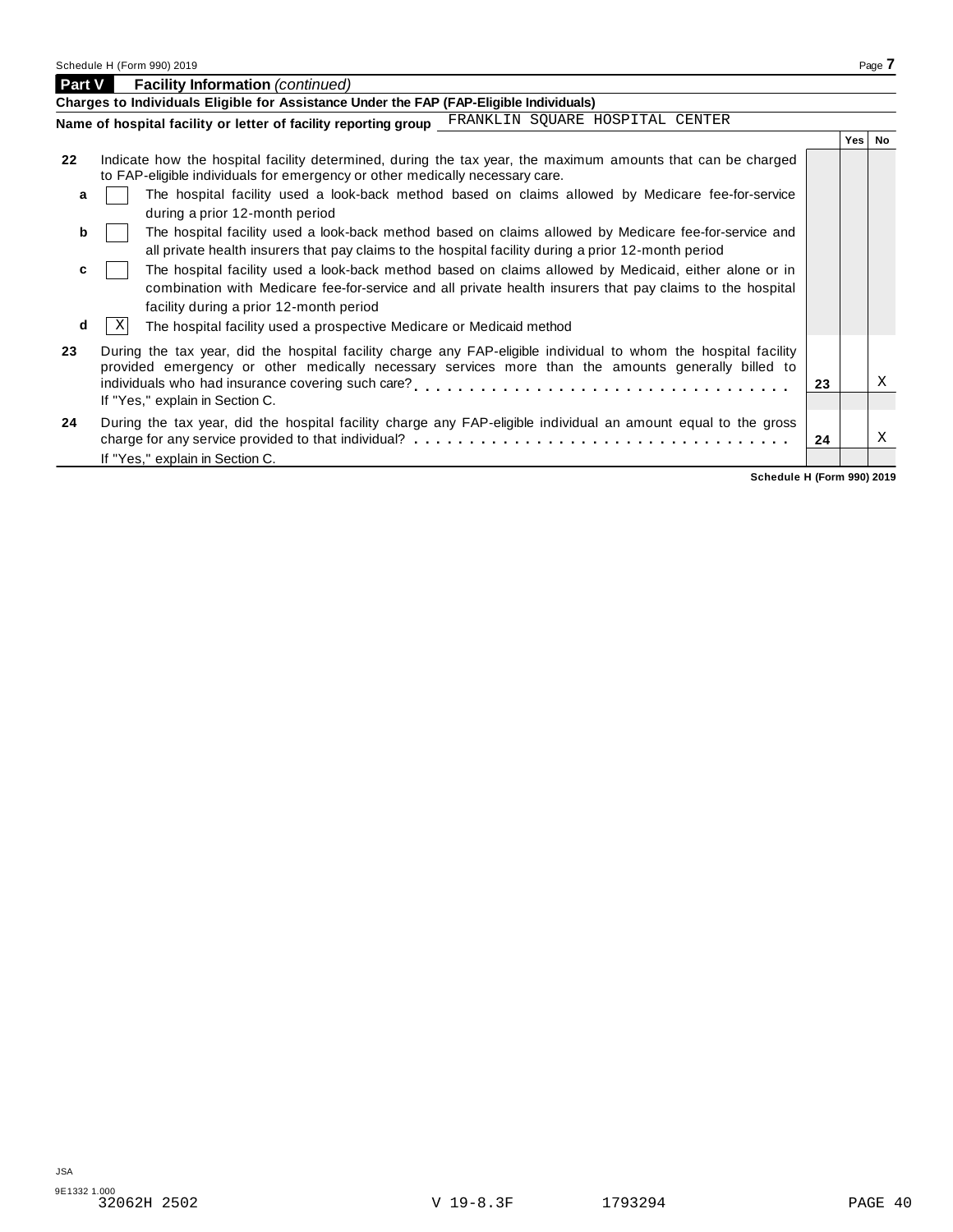**Part V Facility Information** *(continued)*

**Section C. Supplemental Information for Part V, Section B.** Provide descriptions required for Part V, Section B, lines 2, 3j, 5, 6a, 6b, 7d, 11, 13b, 13h, 15e, 16j, 18e, 19e, 20a, 20b, 20c, 20d, 20e, 21c, 21d, 23, and 24. If applicable, provide separate descriptions for each hospital facility in a facility reporting group, designated by facility reporting group letter and hospital facility line number from Part V, Section A ("A, 1," "A, 4," "B, 2," "B, 3," etc.) and name of hospital facility.

CHNA INPUT

PART V, SECTION B, LINE 5

HOSPITAL LEAD

ROLE DESCRIPTION

THE COMMUNITY HEALTH NEEDS ASSESSMENT (CHNA) HOSPITAL LEAD SERVES AS THE COORDINATOR OF ALL ASPECTS OF THE COMMUNITY HEALTH ASSESSMENT PROCESS. HE/SHE HELPS ESTABLISH AND COORDINATE THE ACTIVITIES OF THE ADVISORY TASK FORCE. THE LEAD ALSO HELPS PRODUCE THE HOSPITAL'S COMMUNITY HEALTH NEEDS ASSESSMENT AND IMPLEMENTATION STRATEGY. HE/SHE WORKS COLLABORATIVELY WITH REPRESENTATIVES FROM THE CORPORATE COMMUNITY HEALTH DEPARTMENT AND GEORGETOWN UNIVERSITY. THE LEAD ALSO WORKS CLOSELY WITH THE WRITER. HE/SHE REVIEWS ALL NARRATIVES PRIOR TO PUBLICATION.

NAME OF HOSPITAL LEAD: TRICIA ISENNOCK, RN

#### ROLE DESCRIPTION

THE EXECUTIVE SPONSOR SERVES AS THE CONDUIT BETWEEN THE ADVISORY TASK FORCE AND THE SENIOR MANAGEMENT TEAM. THE SPONSOR IS AN ACTIVE PARTICIPANT OF THE ADVISORY TASK FORCE AND HE/SHE COMMUNICATES THE HOSPITAL'S CLINICAL STRENGTHS AND PROGRAM PRIORITIES TO DIVERSE AUDIENCES.

NAME OF EXECUTIVE SPONSOR: MIMI NOVELLO

ROLE DESCRIPTION

THE ADVISORY TASK FORCE (ATF) REVIEWS PRIMARY/SECONDARY DATA AND LOCAL/STATE/FEDERAL COMMUNITY HEALTH GOALS. BASED ON FINDINGS, THE ATF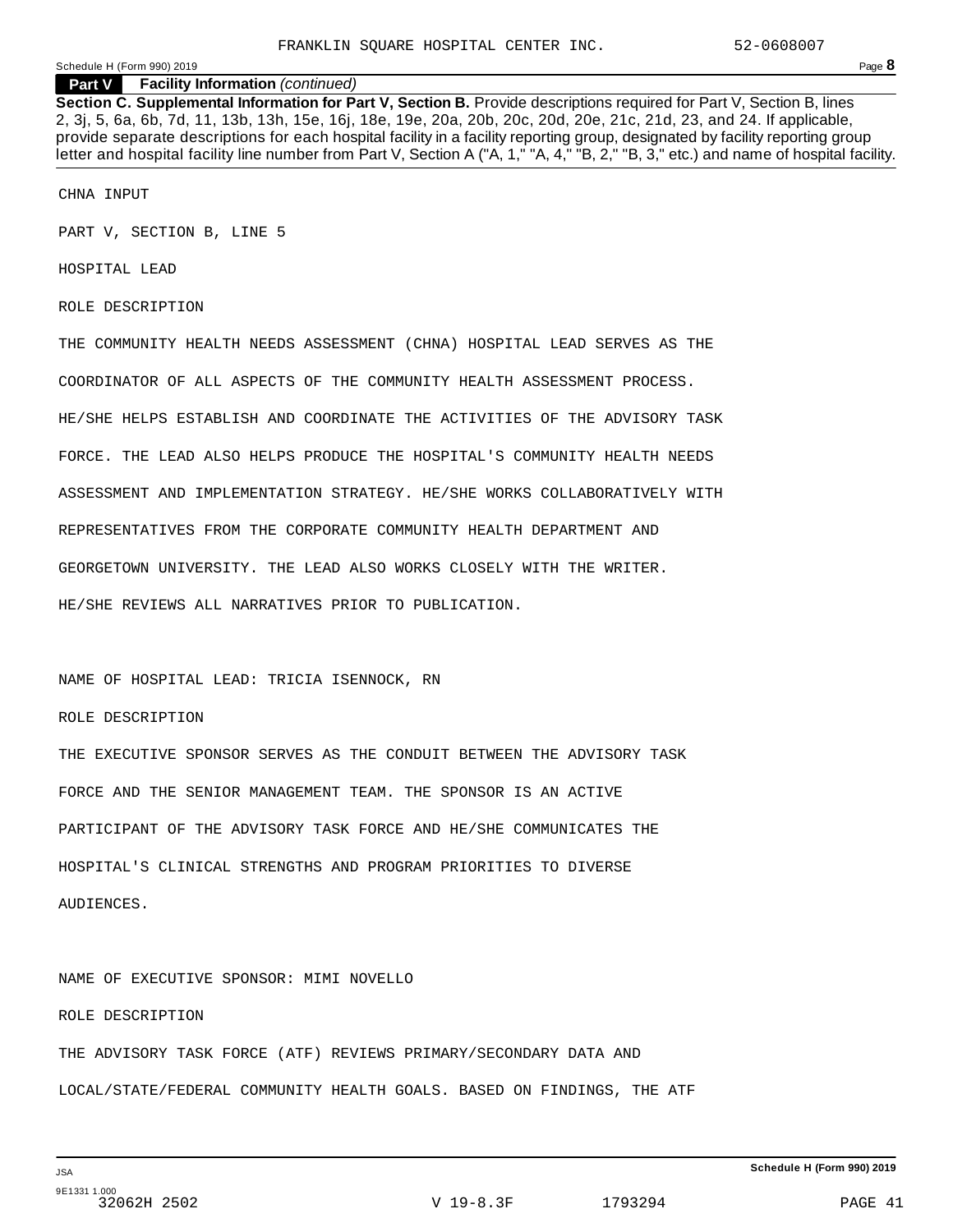#### **Part V Facility Information** *(continued)*

**Section C. Supplemental Information for Part V, Section B.** Provide descriptions required for Part V, Section B, lines 2, 3j, 5, 6a, 6b, 7d, 11, 13b, 13h, 15e, 16j, 18e, 19e, 20a, 20b, 20c, 20d, 20e, 21c, 21d, 23, and 24. If applicable, provide separate descriptions for each hospital facility in a facility reporting group, designated by facility reporting group letter and hospital facility line number from Part V, Section A ("A, 1," "A, 4," "B, 2," "B, 3," etc.) and name of hospital facility.

PROVIDES INPUT INTO THE HOSPITAL'S THREE-YEAR IMPLEMENTATION STRATEGY.

AS AMBASSADORS FOR THE CHNA PROCESS, THE ATF MEMBERS SUPPORT EFFORTS TO

OPTIMIZE COMMUNITY PARTICIPATION.

NOTE: THE ATF SHOULD BE A COMBINATION OF COMMUNITY REPRESENTATIVES AND

STAFF. COMMUNITY REPRESENTATIVES SHOULD MAKEUP AT LEAST 50% OF TOTAL

NAME TITLE ORGANIZATION

PARTICIPANTS.

AIMEE BOLLINGER- COMMUNITY SERVICES BALTIMORE COUNTY (BC) SMITH COORDINATOR SOCIAL SERVICES CORNELIU SANDA CHIEF, BEHAVIOR HEALTH MFSMC DENISE MATRICCIANI BOARD MEMBER MFSMC DON SCHLIMM ACTING EXECUTIVE BC LOCAL MANAGEMENT DIRECTOR BOARD GLENN LEATHERMAN PASTOR **MIDDLE RIVER BAPTIST**  CHURCH JUANITA IGNACIO DIRECTOR CREATIVE KIDS KATHY ELGIN WOMEN'S HEALTH MFSMC LAURA CULBERTSON PUBLIC HEALTH NURSE BC DEPARTMENT OF HEALTH ADMINISTRATOR, BALTIMORE COUNTY HEALTH COALITION POINT OF CONTACT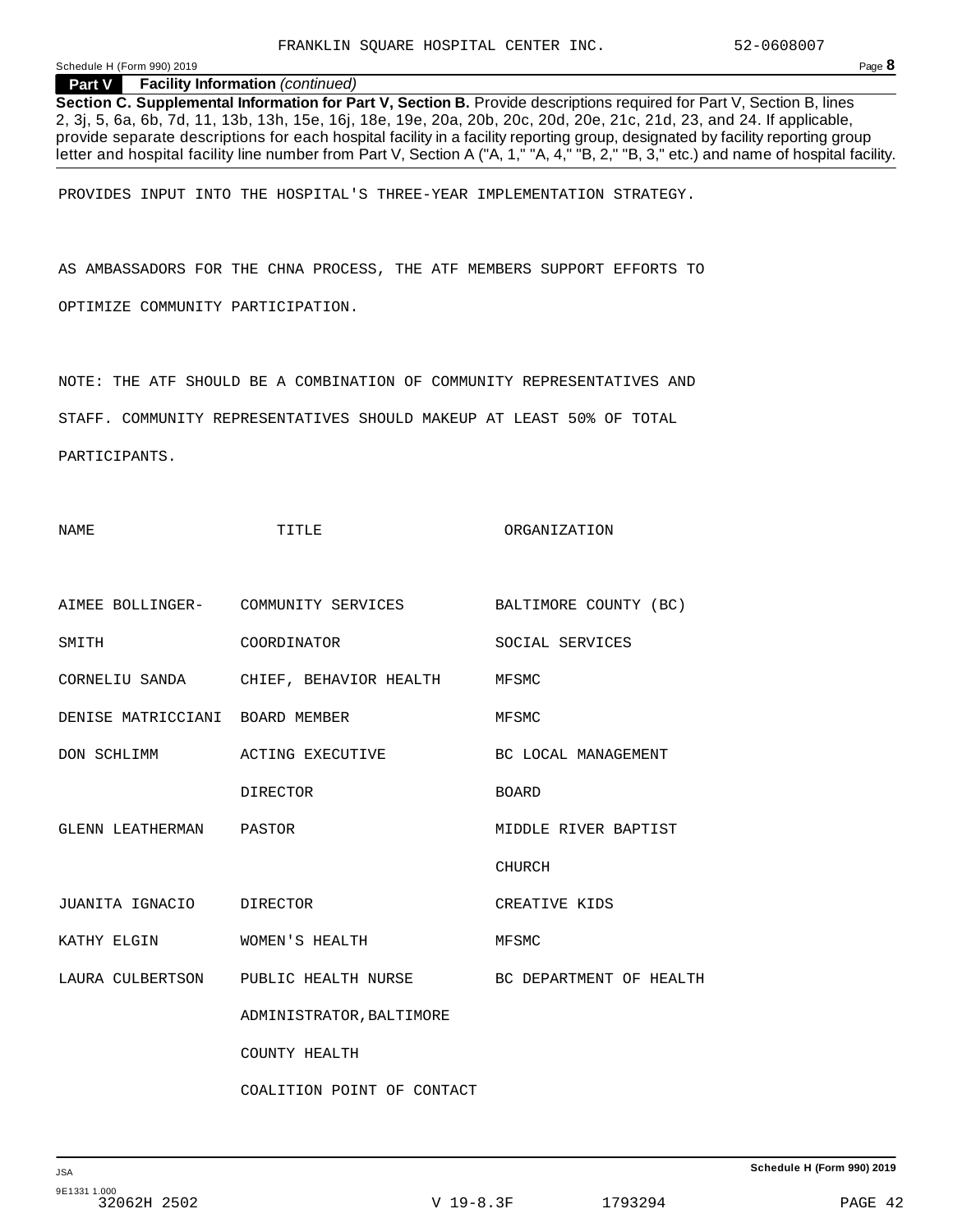**Part V Facility Information** *(continued)*

**Section C. Supplemental Information for Part V, Section B.** Provide descriptions required for Part V, Section B, lines 2, 3j, 5, 6a, 6b, 7d, 11, 13b, 13h, 15e, 16j, 18e, 19e, 20a, 20b, 20c, 20d, 20e, 21c, 21d, 23, and 24. If applicable, provide separate descriptions for each hospital facility in a facility reporting group, designated by facility reporting group letter and hospital facility line number from Part V, Section A ("A, 1," "A, 4," "B, 2," "B, 3," etc.) and name of hospital facility.

| LIZ GLENN                          | BOARD MEMBER                                               | MFSMC                   |
|------------------------------------|------------------------------------------------------------|-------------------------|
|                                    | MADONNA HUGGINS ED PATIENT REPRESENTATIVE MFSMC            |                         |
| MAHFUZUL KHAN ENDOCRINOLOGY        |                                                            | MFSMC                   |
|                                    | MIKE HARTNETT MARKETING SPECIALIST MFSMC                   |                         |
| MIMI NOVELLO                       | EXECUTIVE SPONSOR                                          |                         |
|                                    | VICE PRESIDENT MEDICAL                                     |                         |
|                                    | AFFAIRS                                                    | MFSMC                   |
| NANCY BARR                         | FAMILY MEDICINE                                            | MFSMC                   |
| PAM BROWN                          | MEDICAL DIRRECTOR                                          | BALTIMORE MEDICAL       |
|                                    |                                                            | SYSTEMS                 |
| PHYLLIS JOHNSON DIRECTOR           |                                                            | COMMUNITY ASSISTANCE    |
|                                    |                                                            | NETWORK                 |
|                                    | RENE YOUNGFELLOW DIVISION CHIEF, CLINICAL BC DEPARTMENT OF |                         |
|                                    | SERVICES-CENTER BASED HEALTH                               |                         |
|                                    | SERVICE                                                    |                         |
| SALYAD SARKAR PULMONOLOGY          |                                                            | MFSMC                   |
|                                    | SANDEEP JANNI CHIEF, CARDIOLOGY                            | MFSMC                   |
| SUSAN HAHN                         | PARENT SERVICES ASSISTANT BC PUBLIC SCHOOLS                |                         |
|                                    | TERRI KINGETER SECTOR COORDINATOR                          | BC PLANNING OFFICE      |
|                                    | TIM SAUNDERS CARE COORDINATION                             | MFSMC                   |
| TOBIE-LYNN SMITH MEDICAL DIRECTOR, |                                                            | HEALTH CARE FOR THE     |
|                                    | BALTIMORE COUNTY                                           | HOMELESS                |
|                                    | TRICIA ISENNOCK ADMINISTRATIVE DIRECTOR MFSMC              |                         |
|                                    | POPULATION HEALTH                                          |                         |
| WILLIAM A. GRAY, III PASTOR        |                                                            | ST. STEPHENS AME CHURCH |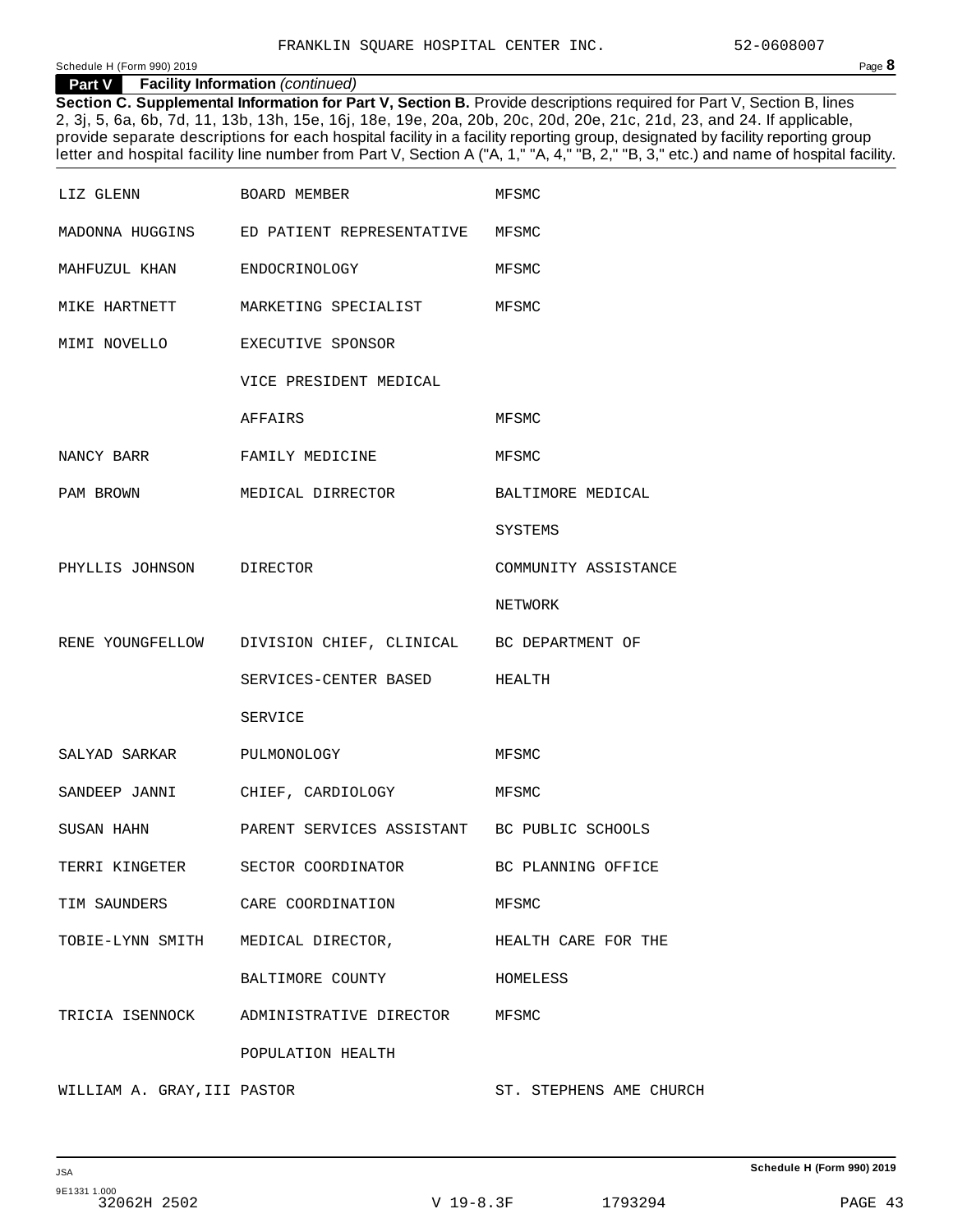#### **Part V Facility Information** *(continued)*

**Section C. Supplemental Information for Part V, Section B.** Provide descriptions required for Part V, Section B, lines 2, 3j, 5, 6a, 6b, 7d, 11, 13b, 13h, 15e, 16j, 18e, 19e, 20a, 20b, 20c, 20d, 20e, 21c, 21d, 23, and 24. If applicable, provide separate descriptions for each hospital facility in a facility reporting group, designated by facility reporting group letter and hospital facility line number from Part V, Section A ("A, 1," "A, 4," "B, 2," "B, 3," etc.) and name of hospital facility.

#### IMPLEMENTATION STRATEGIES

PART V, SECTION B, LINE 11

THE IMPLEMENTATION STRATEGIES SERVE AS A ROADMAP FOR HOW COMMUNITY BENEFIT RESOURCES WILL BE ALLOCATED AND DEPLOYED. MEDSTAR'S HOSPITALS WILL BE ABLE TO MEASURE OUR CONTRIBUTION TO IMPROVING THE HEALTH OF UNDERSERVED AND VULNERABLE POPULATIONS IN THE REGIONS WE SERVE. THREE-YEAR IMPLEMENTATION STRATEGIES WITH MEASURABLE OBJECTIVES WERE DEVELOPED FOR EACH HOSPITAL'S COMMUNITY BENEFIT SERVICE AREA - A SPECIFIC COMMUNITY OR TARGET POPULATION OF FOCUS. PRIORITIES WERE BASED ON COMMUNITY NEED AS DETERMINED BY QUANTITATIVE DATA AND COMMUNITY INPUT, AS WELL AS ON HOSPITAL EXPERTISE, RESOURCES, STRENGTHS OF EXISTING PROGRAMMING AND PARTNERSHIPS, AND ALIGNMENT WITH NATIONAL, STATE, AND LOCAL HEALTH GOALS. THE MEDSTAR HEALTH CORPORATE COMMUNITY HEALTH DEPARTMENT WILL PROVIDE SYSTEM-WIDE COORDINATION AND OVERSIGHT OF COMMUNITY BENEFIT PROGRAMMING.HOSPITAL ADVISORY TASK FORCES CONVENE AT LEAST ANNUALLY TO MONITOR PROGRESS OF STRATEGY EXECUTION AND TO PROVIDE ONGOING RECOMMENDATIONS RELATED TO OUTCOMES ACHIEVEMENT, PROGRAM DEVELOPMENT, PARTNERSHIP APPROACHES, AND OVERALL IMPLEMENTATION IMPROVEMENT.FOR SIGNIFICANT NEEDS IDENTIFIED IN THE CHNA THAT THE HOSPITAL HAS NOT PRIORITIZED AS FOCUS AREAS THROUGH ITS IMPLEMENTATION STRATEGY, THESE NEEDS WILL BE ADDRESSED BY COLLABORATING WITH OTHER LEADING ORGANIZATIONS, AND BY TAKING A SUPPORTER ROLE ON IDENTIFIED NEEDS THAT ARE BEYOND THE SCOPE OF THE HOSPITAL'S STRENGTHS.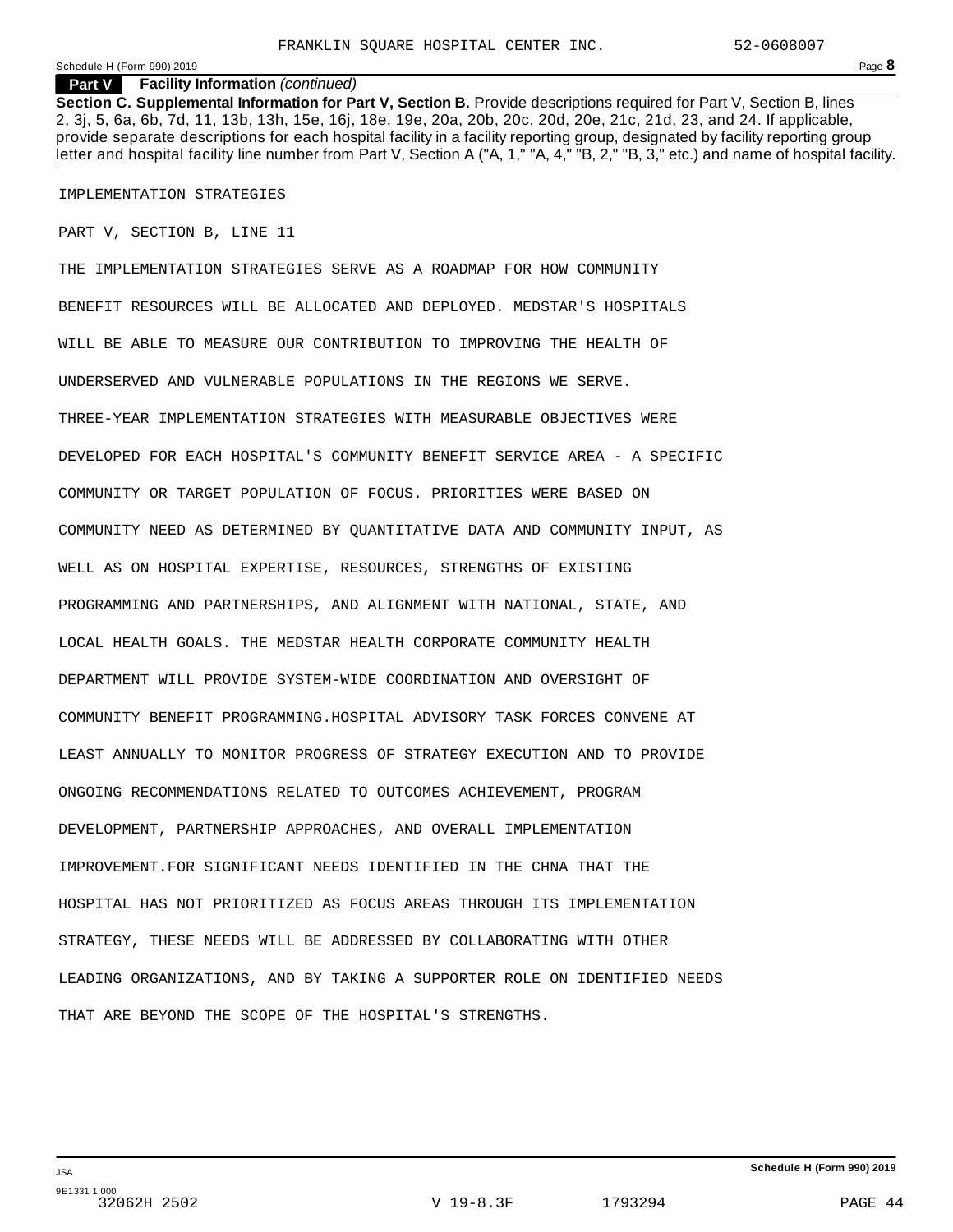# **Part V Facility Information** *(continued)*

**Section D. Other Health Care Facilities That Are Not Licensed, Registered, or Similarly Recognized as a Hospital Facility** (list in order of size, from largest to smallest)

How many non-hospital health care facilities did the organization operate during the tax year? \_\_\_\_\_\_\_\_\_\_\_\_\_\_\_

| Name and address          | Type of Facility (describe) |
|---------------------------|-----------------------------|
| $\overline{\phantom{0}1}$ |                             |
|                           |                             |
|                           |                             |
| $\overline{\phantom{2}}$  |                             |
|                           |                             |
| $\overline{\mathbf{3}}$   |                             |
|                           |                             |
|                           |                             |
| $\overline{\mathbf{4}}$   |                             |
|                           |                             |
| $-5$                      |                             |
|                           |                             |
|                           |                             |
| $-6$                      |                             |
|                           |                             |
| $\overline{\phantom{a}}$  |                             |
|                           |                             |
|                           |                             |
| $\overline{\mathbf{8}}$   |                             |
|                           |                             |
| $\overline{\mathbf{9}}$   |                             |
|                           |                             |
|                           |                             |
| 10                        |                             |
|                           |                             |
|                           |                             |

**Schedule H (Form 990) 2019**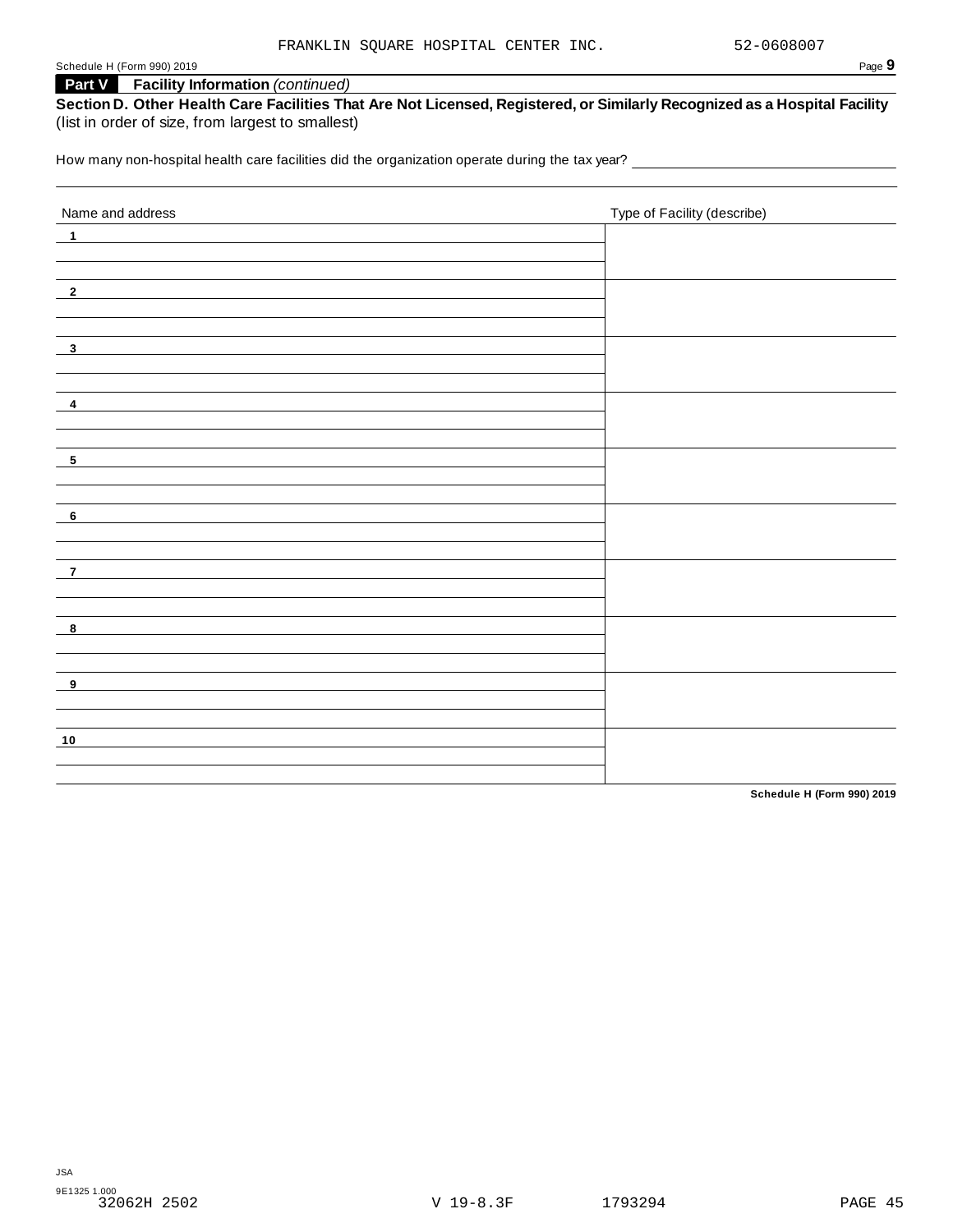Provide the following information.

- **1 Required descriptions.** Provide the descriptions required for Part I, lines 3c, 6a, and 7; Part II and Part III, lines 2, 3, 4, 8 and 9b.
- **2 Needs assessment.** Describe how the organization assesses the health care needs of the communities it serves, in addition to any CHNAs reported in Part V, Section B.
- **3 Patient education of eligibility for assistance.** Describe how the organization informs and educates patients and persons who may be billed for patient care about their eligibility for assistance under federal, state, or local government programs or under the organization's financial assistance policy.
- **4 Community information.** Describe the community the organization serves, taking into account the geographic area and demographic constituents it serves.
- **5 Promotion of community health.** Provide any other information important to describing how the organization's hospital facilities or other health care facilities further its exempt purpose by promoting the health of the community (e.g., open medical staff, community board, use of surplus funds, etc.).
- **6 Affiliated health care system.** If the organization is part of an affiliated health care system, describe the respective roles of the organization and its affiliates in promoting the health of the communities served.
- **7 State filing of community benefit report.** If applicable, identify all states with which the organization, or a related organization, files a community benefit report.

CHARITY CARE AT COST

PART I, LINE 7A

MARYLAND'S REGULATORY SYSTEM CREATES A UNIQUE PROCESS FOR HOSPITAL

PAYMENT THAT DIFFERS FROM THE REST OF THE NATION. THE HEALTH SERVICES

COST REVIEW COMMISSION (HSCRC), DETERMINES PAYMENT THROUGH A RATE-SETTING

PROCESS AND ALL PAYORS, INCLUDING GOVERNMENTAL PAYORS, PAY THE SAME

AMOUNT FOR THE SAME SERVICES DELIVERED AT THE SAME HOSPITAL. MARYLAND'S

UNIQUE ALL-PAYOR SYSTEM INCLUDES A METHOD FOR REFERENCING UNCOMPENSATED

CARE IN EACH PAYORS' RATES, WHICH DOES NOT ENABLE MARYLAND HOSPITALS TO

BREAKOUT ANY OFFSETTING REVENUE RELATED TO UNCOMPENSATED CARE.

UNREIMBURSED MEDICAID

#### PART I, LINE 7B

MARYLAND'S REGULATORY SYSTEM CREATES A UNIQUE PROCESS FOR HOSPITAL PAYMENT THAT DIFFERS FROM THE REST OF THE NATION. THE HEALTH SERVICES COST REVIEW COMMISSION (HSCRC), DETERMINES PAYMENT THROUGH A RATE-SETTING PROCESS AND ALL PAYORS, INCLUDING GOVERNMENTAL PAYORS, PAY THE SAME AMOUNT FOR THE SAME SERVICES DELIVERED AT THE SAME HOSPITAL. MARYLAND'S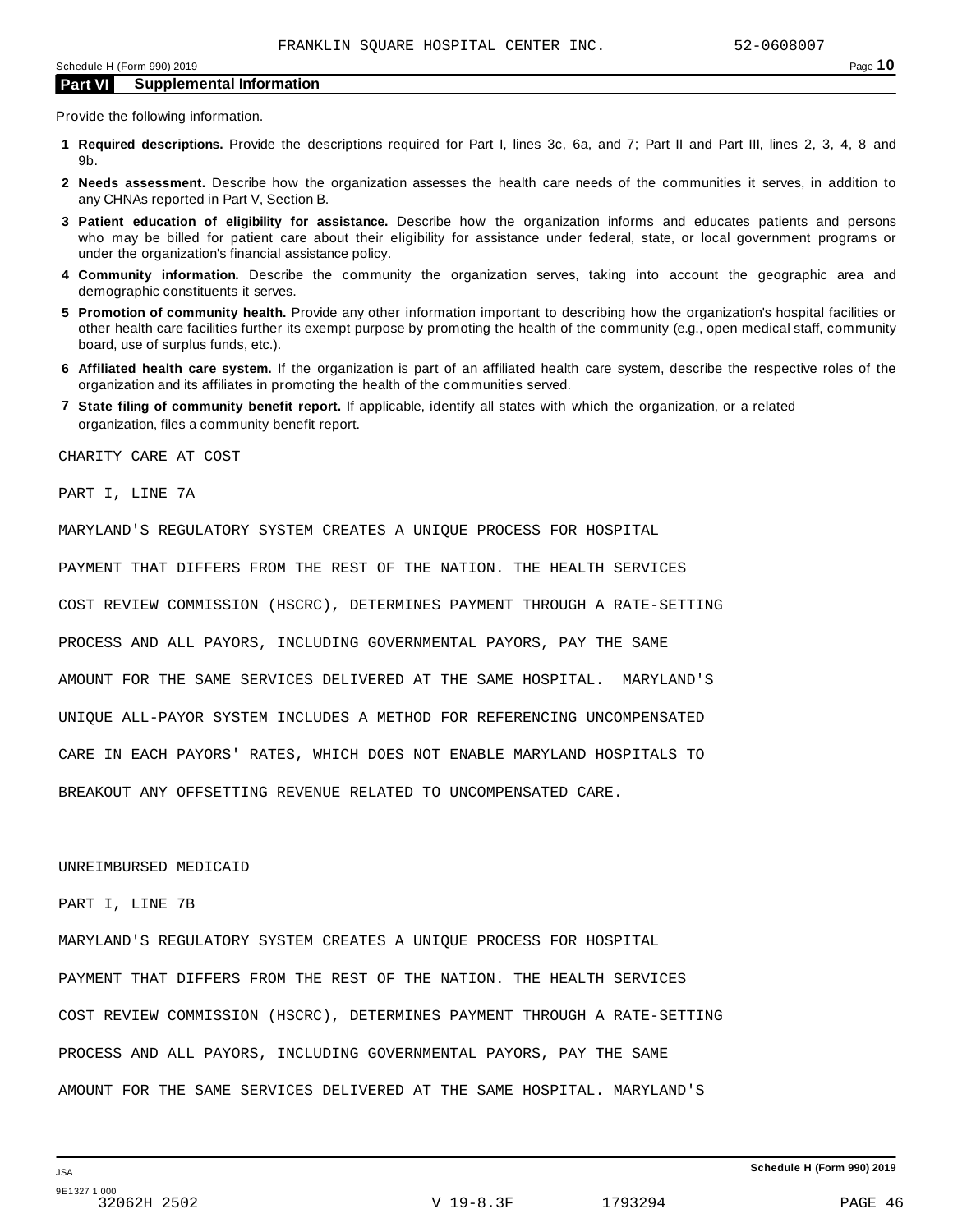Provide the following information.

- **1 Required descriptions.** Provide the descriptions required for Part I, lines 3c, 6a, and 7; Part II and Part III, lines 2, 3, 4, 8 and 9b.
- **2 Needs assessment.** Describe how the organization assesses the health care needs of the communities it serves, in addition to any CHNAs reported in Part V, Section B.
- **3 Patient education of eligibility for assistance.** Describe how the organization informs and educates patients and persons who may be billed for patient care about their eligibility for assistance under federal, state, or local government programs or under the organization's financial assistance policy.
- **4 Community information.** Describe the community the organization serves, taking into account the geographic area and demographic constituents it serves.
- **5 Promotion of community health.** Provide any other information important to describing how the organization's hospital facilities or other health care facilities further its exempt purpose by promoting the health of the community (e.g., open medical staff, community board, use of surplus funds, etc.).
- **6 Affiliated health care system.** If the organization is part of an affiliated health care system, describe the respective roles of the organization and its affiliates in promoting the health of the communities served.
- **7 State filing of community benefit report.** If applicable, identify all states with which the organization, or a related organization, files a community benefit report.

UNIQUE ALL-PAYOR SYSTEM INCLUDES A METHOD FOR REFERENCING UNCOMPENSATED

CARE IN EACH PAYORS' RATES, WHICH DOES NOT ENABLE MARYLAND HOSPITALS TO

BREAKOUT ANY OFFSETTING REVENUE RELATED TO UNCOMPENSATED CARE. COMMUNITY

BENEFIT EXPENSES ARE EQUAL TO MEDICAID REVENUES IN MARYLAND, AS SUCH, THE

NET EFFECT IS ZERO. THE EXCEPTION TO THIS IS THE IMPACT ON THE HOSPITAL

OF ITS SHARE OF THE MEDICAID ASSESSMENT. IN RECENT YEARS, THE STATE OF

MARYLAND HAS CLOSED FISCAL GAPS IN THE STATE MEDICAID BUDGET BY ASSESSING

HOSPITALS THROUGH THE RATE-SETTING SYSTEM.

BAD DEBT

PART III, LINE 2 & 4

MEDSTAR HEALTH AND ITS AFFILIATED ORGANIZATIONS REPORT BAD DEBT EXPENSE IN ACCORDANCE WITH ASU 2011-07, WHICH REQUIRES CERTAIN HEALTHCARE ENTITIES TO CHANGE THE PRESENTATION OF THEIR STATEMENT OF OPERATIONS BY RECLASSIFYING THE PROVISION FOR BAD DEBTS ASSOCIATED WITH PATIENT SERVICE REVENUE FROM AN OPERATING EXPENSE TO A DEDUCTION FROM PATIENT SERVICE REVENUE (NET OF CONTRACTUAL ALLOWANCES AND DISCOUNTS). HOWEVER, MEDSTAR AND ITS AFFILIATED ENTITIES DO NOT MAKE A DETERMINATION AS TO WHETHER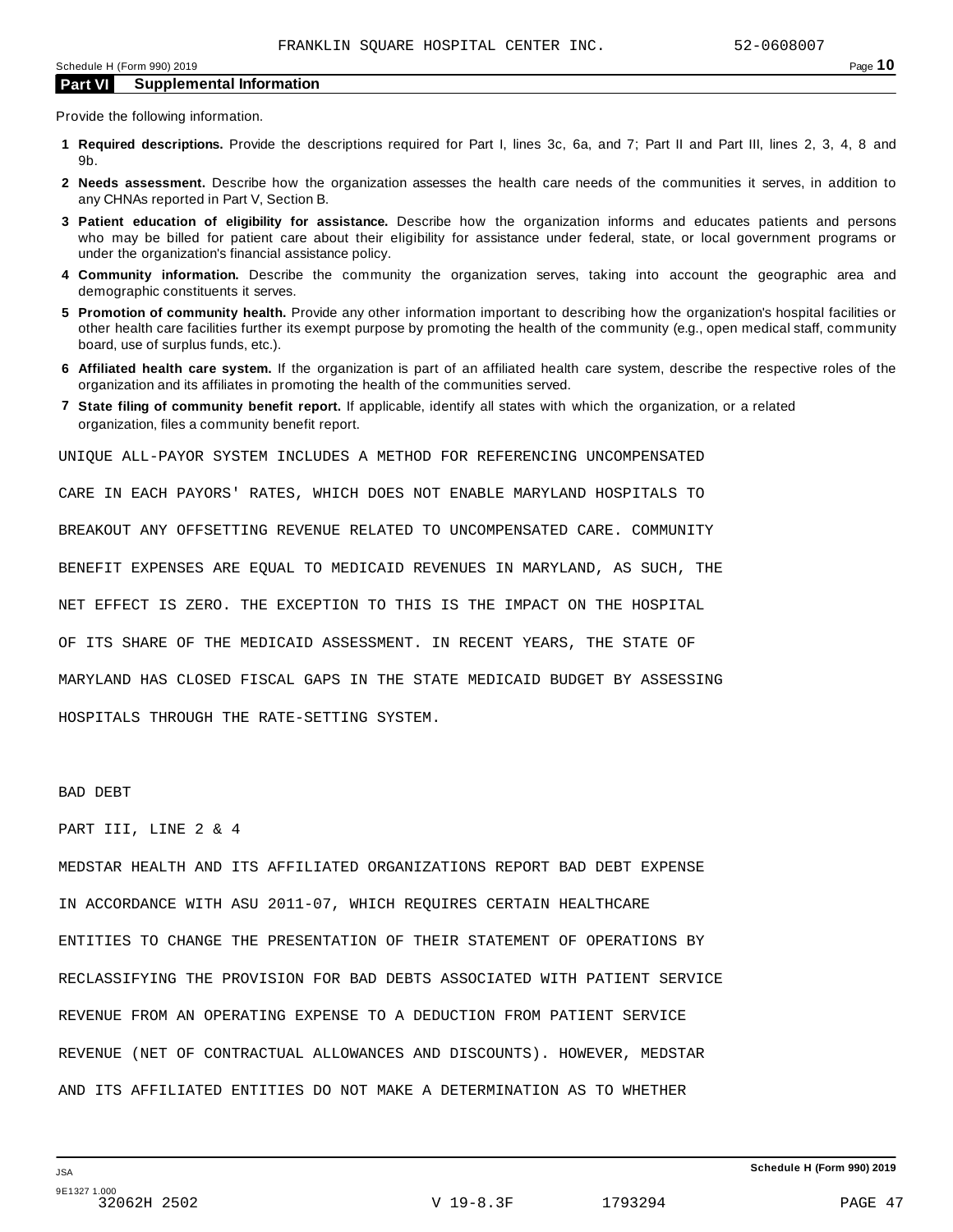Provide the following information.

- **1 Required descriptions.** Provide the descriptions required for Part I, lines 3c, 6a, and 7; Part II and Part III, lines 2, 3, 4, 8 and 9b.
- **2 Needs assessment.** Describe how the organization assesses the health care needs of the communities it serves, in addition to any CHNAs reported in Part V, Section B.
- **3 Patient education of eligibility for assistance.** Describe how the organization informs and educates patients and persons who may be billed for patient care about their eligibility for assistance under federal, state, or local government programs or under the organization's financial assistance policy.
- **4 Community information.** Describe the community the organization serves, taking into account the geographic area and demographic constituents it serves.
- **5 Promotion of community health.** Provide any other information important to describing how the organization's hospital facilities or other health care facilities further its exempt purpose by promoting the health of the community (e.g., open medical staff, community board, use of surplus funds, etc.).
- **6 Affiliated health care system.** If the organization is part of an affiliated health care system, describe the respective roles of the organization and its affiliates in promoting the health of the communities served.
- **7 State filing of community benefit report.** If applicable, identify all states with which the organization, or a related organization, files a community benefit report.

SELF PAY AMOUNTS ARE COLLECTIBLE IN DETERMINING REVENUE RECOGNITION.

RESERVE MODELS, WHICH HAVE BEEN DEVELOPED BASED ON HISTORICAL COLLECTION

RESULTS AND WHICH ARE ADJUSTED PERIODICALLY BASED ON ACTUAL COLLECTIONS

EXPERIENCE, ARE USED TO ESTIMATE UNCOLLECTIBLE AMOUNTS ACROSS ALL PAYORS

INCLUDING SELF PAY. BAD DEBT DETERMINATIONS ARE MADE ONLY AFTER

SUFFICIENT EVIDENCE IS OBTAINED TO SUPPORT THAT AN AMOUNT IS NOT

COLLECTIBLE.

#### MEDICARE

PART III, LINE 8

MARYLAND'S REGULATORY SYSTEM CREATES A UNIQUE PROCESS FOR HOSPITAL PAYMENT THAT DIFFERS FROM THE REST OF THE NATION. THE HEALTH SERVICES COST REVIEW COMMISSION (HSCRC) DETERMINES PAYMENT THROUGH A RATE-SETTING PROCESS AND ALL PAYORS, INCLUDING GOVERNMENTAL PAYORS, PAY THE SAME AMOUNT FOR THE SAME SERVICES DELIVERED AT THE SAME HOSPITAL. MARYLAND'S UNIQUE ALL-PAYOR SYSTEM INCLUDES A METHOD FOR REFERENCING UNCOMPENSATED CARE IN EACH PAYORS' RATES, WHICH DOES NOT ENABLE MARYLAND HOSPITALS TO BREAKOUT ANY OFFSETTING REVENUE RELATED TO UNCOMPENSATED CARE. AS SUCH,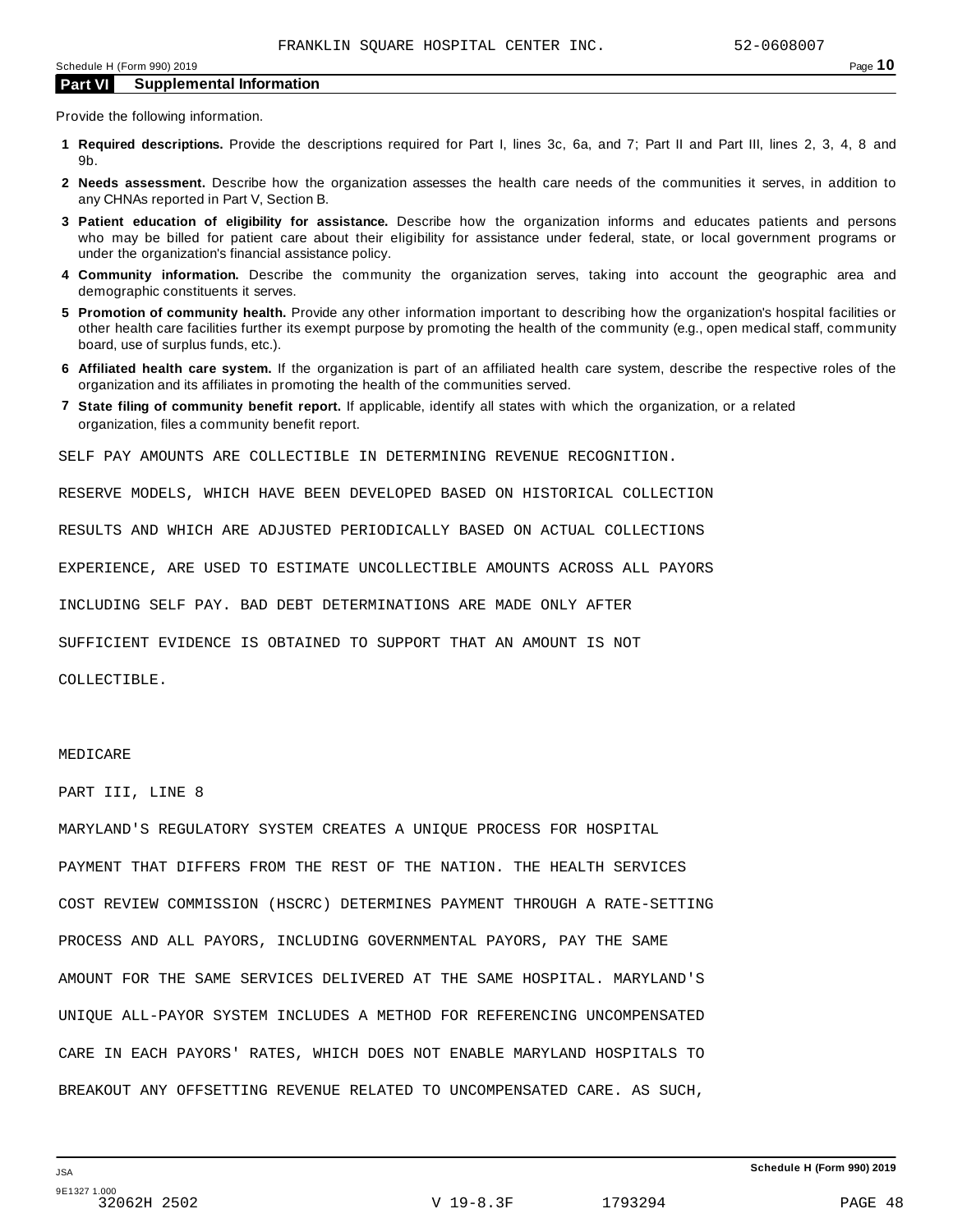Provide the following information.

- **1 Required descriptions.** Provide the descriptions required for Part I, lines 3c, 6a, and 7; Part II and Part III, lines 2, 3, 4, 8 and 9b.
- **2 Needs assessment.** Describe how the organization assesses the health care needs of the communities it serves, in addition to any CHNAs reported in Part V, Section B.
- **3 Patient education of eligibility for assistance.** Describe how the organization informs and educates patients and persons who may be billed for patient care about their eligibility for assistance under federal, state, or local government programs or under the organization's financial assistance policy.
- **4 Community information.** Describe the community the organization serves, taking into account the geographic area and demographic constituents it serves.
- **5 Promotion of community health.** Provide any other information important to describing how the organization's hospital facilities or other health care facilities further its exempt purpose by promoting the health of the community (e.g., open medical staff, community board, use of surplus funds, etc.).
- **6 Affiliated health care system.** If the organization is part of an affiliated health care system, describe the respective roles of the organization and its affiliates in promoting the health of the communities served.
- **7 State filing of community benefit report.** If applicable, identify all states with which the organization, or a related organization, files a community benefit report.

THE NET EFFECT FOR MEDICARE EXPENSES AND REVENUES IN MARYLAND IS ZERO.

## PART III, LINE 9B

IF IT IS DETERMINED THAT A PATIENT MAY POTENTIALLY QUALIFY FOR A

CHARITABLE/FINANCIAL PROGRAM, A HOLD IS PLACED ON THE ACCOUNT TO PREVENT

IT FROM BEING REPORTED AS BAD DEBT UNTIL PROGRAM APPROVALS HAVE BEEN

OBTAINED. IF IT IS APPROVED, THE ACCOUNT IS DOCUMENTED AND THE NECESSARY

ADJUSTMENTS ARE MADE TO CLOSE THE ACCOUNT.

#### NEEDS ASSESSMENT

PART VI, LINE 2:

IN FY18, MEDSTAR FRANKLIN SQUARE MEDICAL CENTER (MFSMC) CONDUCTED A COMMUNITY HEALTH NEEDS ASSESSMENT (CHNA) IN ACCORDANCE WITH THE GUIDELINES ESTABLISHED BY THE PATIENT PROTECTION AND AFFORDABLE CARE ACT AND THE INTERNAL REVENUE SERVICE. THE HOSPITAL'S FY18 CHNA AND THREE-YEAR IMPLEMENTATION STRATEGIES WERE ENDORSED BY MFSMC'S BOARD OF DIRECTORS AND APPROVED BY THE MEDSTAR HEALTH BOARD OF DIRECTORS. THE DOCUMENT BECAME AVAILABLE ON THE HOSPITAL'S WEBSITE ON JUNE 30, 2018.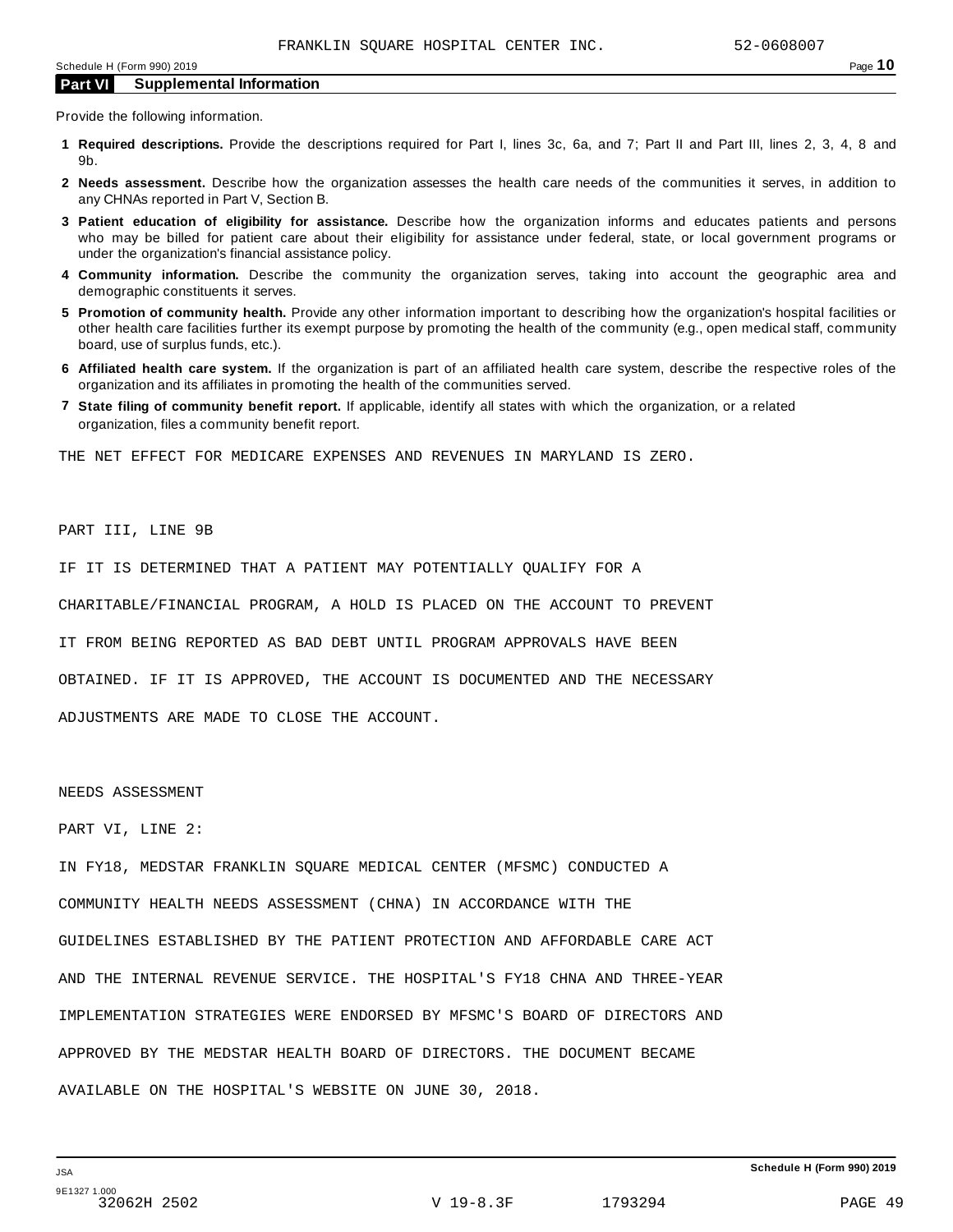Provide the following information.

- **1 Required descriptions.** Provide the descriptions required for Part I, lines 3c, 6a, and 7; Part II and Part III, lines 2, 3, 4, 8 and 9b.
- **2 Needs assessment.** Describe how the organization assesses the health care needs of the communities it serves, in addition to any CHNAs reported in Part V, Section B.
- **3 Patient education of eligibility for assistance.** Describe how the organization informs and educates patients and persons who may be billed for patient care about their eligibility for assistance under federal, state, or local government programs or under the organization's financial assistance policy.
- **4 Community information.** Describe the community the organization serves, taking into account the geographic area and demographic constituents it serves.
- **5 Promotion of community health.** Provide any other information important to describing how the organization's hospital facilities or other health care facilities further its exempt purpose by promoting the health of the community (e.g., open medical staff, community board, use of surplus funds, etc.).
- **6 Affiliated health care system.** If the organization is part of an affiliated health care system, describe the respective roles of the organization and its affiliates in promoting the health of the communities served.
- **7 State filing of community benefit report.** If applicable, identify all states with which the organization, or a related organization, files a community benefit report.

DURING FY19, KEY REVISIONS WERE MADE ACROSS MEDSTAR HEALTH TO MORE EFFECTIVELY IMPACT THE COMMUNITIES SERVED THROUGHOUT MARYLAND AND WASHINGTON, DC. SEVERAL INTERNAL MEETINGS WERE CONVENED WITH LEADERSHIP FROM EACH MEDSTAR HEALTH HOSPITAL TO REVIEW CURRENT PRACTICES AND STRATEGIES. AS A RESULT OF THESE MEETINGS, THE APPROACH TO THE CURRENT CHNA FOR THE REMAINDER OF THE THREE-YEAR CYCLE (FY19-FY21) WAS REVISED.

A KEY REVISION TO THE CHNA IS A GREATER FOCUS ON HOSPITAL AREA STRATEGIES THAT ARE MOST APPROPRIATE FOR THE LOCAL COMMUNITIES SERVED. THE NUMBER OF STRATEGIES EACH HOSPITAL IS ACCOUNTABLE FOR EXECUTING WAS REDUCED TO ENCOURAGE MORE MEANINGFUL REACH WITHIN KEY AREAS CONTRASTED WITH BROADER REACH WITH REDUCED IMPACT.

USING THE STANDARD CATEGORIES, HEALTH AND WELLNESS, ACCESS TO CARE AND SOCIAL DETERMINANTS OF HEALTH TO DETERMINE WHAT TO PRIORITIZE FOR THE CHNA IRS REQUIREMENTS, EACH HOSPITAL AGREED TO SELECT TWO TO THREE STRATEGIES AS PRIORITIES THAT HAVE SIZE AND SCALE IMPACT AND MEASURABLE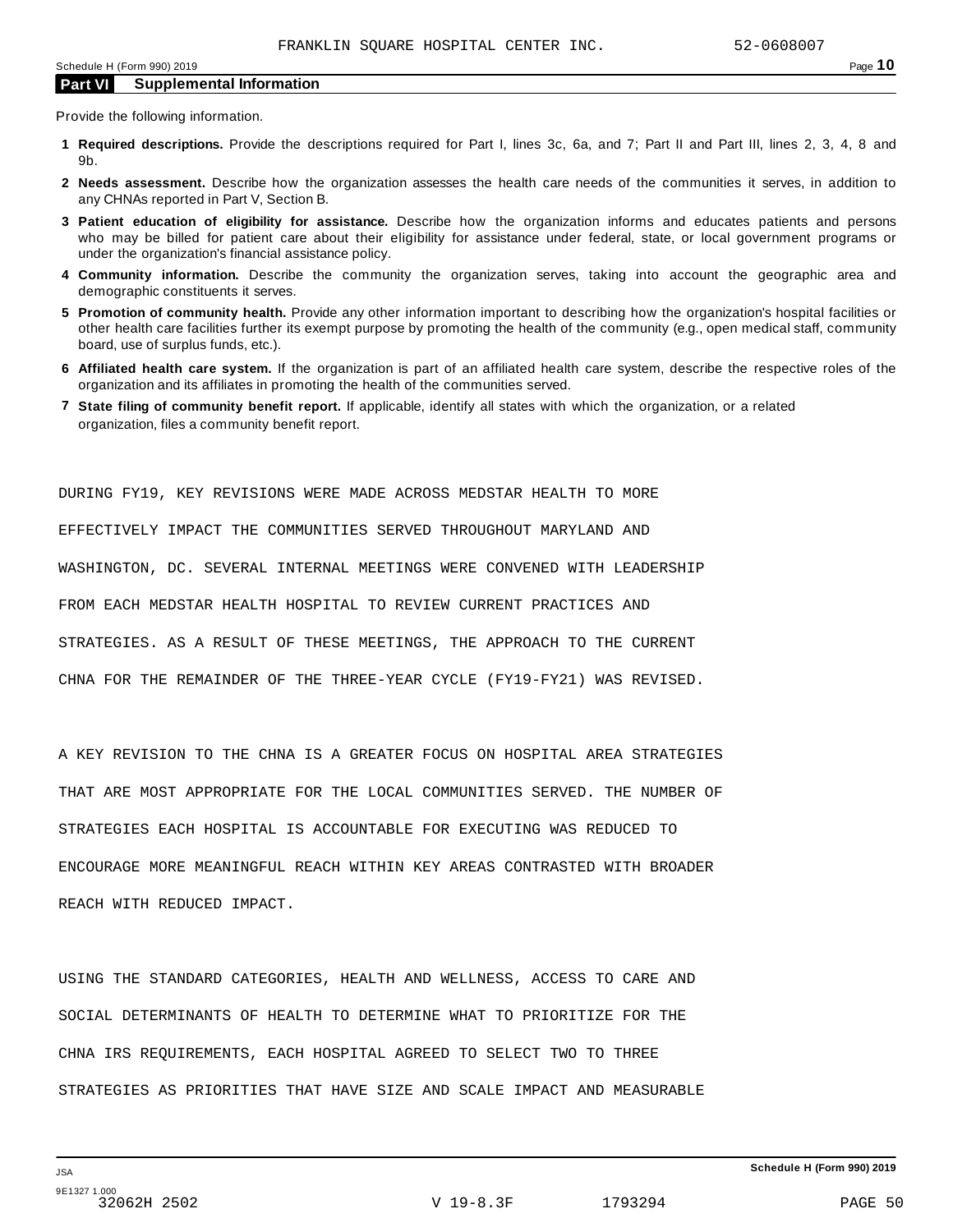Provide the following information.

- **1 Required descriptions.** Provide the descriptions required for Part I, lines 3c, 6a, and 7; Part II and Part III, lines 2, 3, 4, 8 and 9b.
- **2 Needs assessment.** Describe how the organization assesses the health care needs of the communities it serves, in addition to any CHNAs reported in Part V, Section B.
- **3 Patient education of eligibility for assistance.** Describe how the organization informs and educates patients and persons who may be billed for patient care about their eligibility for assistance under federal, state, or local government programs or under the organization's financial assistance policy.
- **4 Community information.** Describe the community the organization serves, taking into account the geographic area and demographic constituents it serves.
- **5 Promotion of community health.** Provide any other information important to describing how the organization's hospital facilities or other health care facilities further its exempt purpose by promoting the health of the community (e.g., open medical staff, community board, use of surplus funds, etc.).
- **6 Affiliated health care system.** If the organization is part of an affiliated health care system, describe the respective roles of the organization and its affiliates in promoting the health of the communities served.
- **7 State filing of community benefit report.** If applicable, identify all states with which the organization, or a related organization, files a community benefit report.

OUTCOMES. ALL OTHER PROGRAMMING WAS INTEGRATED AS PART OF THE HOSPITAL'S

OVERALL COMMUNITY HEALTH PORTFOLIO. THESE ADDITIONAL PROGRAMS WERE

CAPTURED IN THE INVENTORY FOR THE WHOLE PICTURE OF CONTRIBUTING TO THE

HEALTH OF THE COMMUNITIES SERVED AS WELL AS SORTED FOR WHAT COUNTS AS

COMMUNITY BENEFIT FOR REGULATORY REPORTING.

THE HOSPITAL'S COMMUNITY BENEFIT SERVICE AREA (CBSA) REMAINS THE SAME, BASED ON THE ADVISORY TASK FORCE (ATF) RECOMMENDATION. THE HOSPITAL IDENTIFIED SOUTHEAST BALTIMORE COUNTY AS ITS CBSA, WHICH INCLUDES ALL RESIDENTS LIVING IN ZIP CODES 21220 AND 21221. THE HOSPITAL SELECTED THIS GEOGRAPHIC AREA BASED ON HOSPITAL UTILIZATION DATA AND SECONDARY PUBLIC HEALTH DATA AS WELL AS ITS PROXIMITY TO THE HOSPITAL. THE ATF INCLUDED A DIVERSE GROUP OF INDIVIDUALS, INCLUDING HOSPITAL LEADERS, GRASSROOTS ACTIVISTS, COMMUNITY RESIDENTS, FAITH-BASED LEADERS, HOSPITAL REPRESENTATIVES, PUBLIC HEALTH LEADERS AND OTHER STAKEHOLDER ORGANIZATIONS, SUCH AS REPRESENTATIVES FROM LOCAL HEALTH DEPARTMENTS.

MFSMC'S HEALTH PRIORITIES FOR THE CBSA INCLUDE HEALTH AND WELLNESS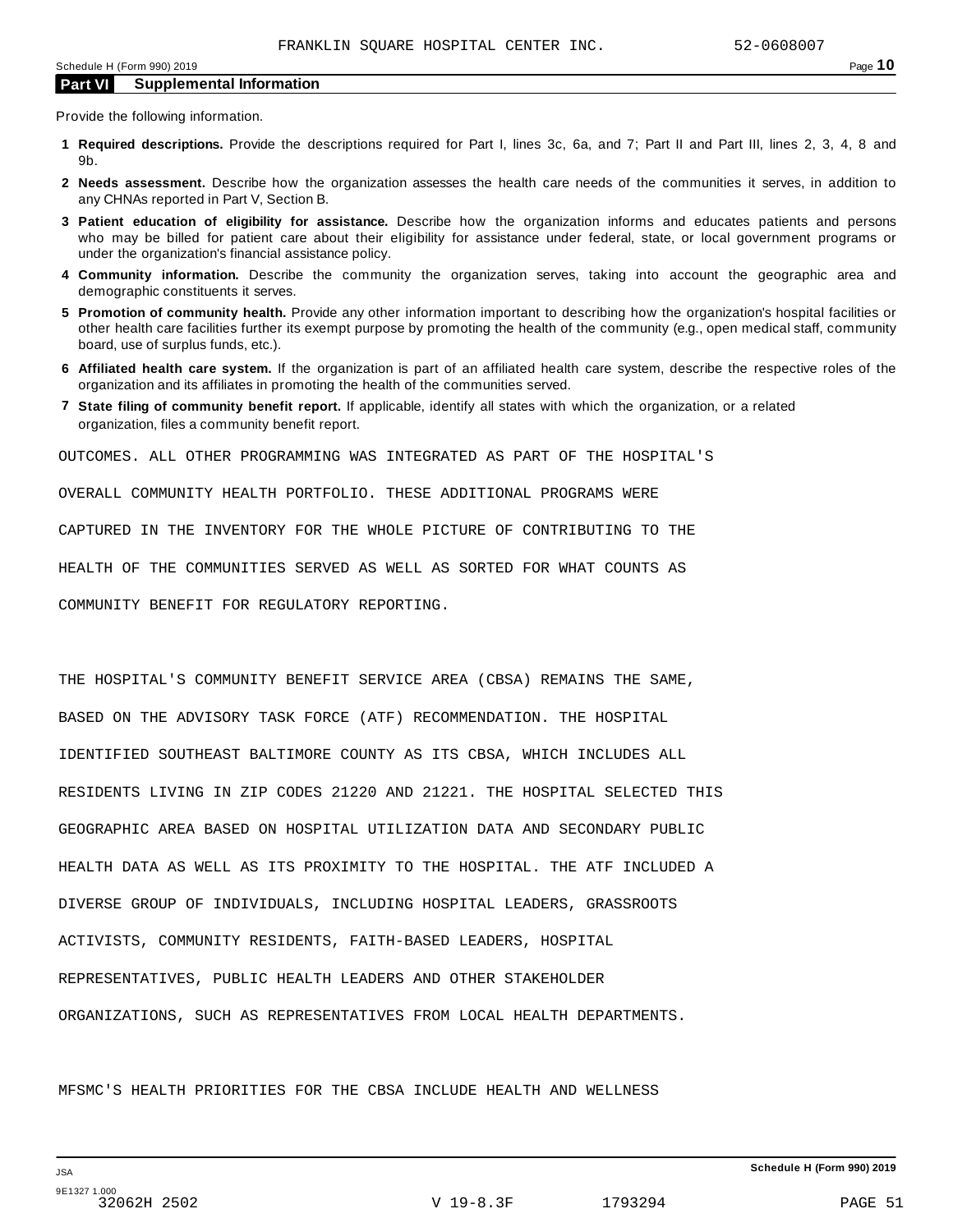Provide the following information.

- **1 Required descriptions.** Provide the descriptions required for Part I, lines 3c, 6a, and 7; Part II and Part III, lines 2, 3, 4, 8 and 9b.
- **2 Needs assessment.** Describe how the organization assesses the health care needs of the communities it serves, in addition to any CHNAs reported in Part V, Section B.
- **3 Patient education of eligibility for assistance.** Describe how the organization informs and educates patients and persons who may be billed for patient care about their eligibility for assistance under federal, state, or local government programs or under the organization's financial assistance policy.
- **4 Community information.** Describe the community the organization serves, taking into account the geographic area and demographic constituents it serves.
- **5 Promotion of community health.** Provide any other information important to describing how the organization's hospital facilities or other health care facilities further its exempt purpose by promoting the health of the community (e.g., open medical staff, community board, use of surplus funds, etc.).
- **6 Affiliated health care system.** If the organization is part of an affiliated health care system, describe the respective roles of the organization and its affiliates in promoting the health of the communities served.
- **7 State filing of community benefit report.** If applicable, identify all states with which the organization, or a related organization, files a community benefit report.

(CHRONIC DISEASE PREVENTION AND MANAGEMENT, BEHAVIORAL HEALTH, HEALTHY

BABIES AND CHILDREN COLLABORATIVE) AND SOCIAL DETERMINANTS OF

HEALTH(SOCIAL NEEDS SCREENINGS, BALTIMORE JOBS).

AS A PROUD MEMBER OF MEDSTAR HEALTH, REPRESENTATIVES FROM MFSMC ROUTINELY

PARTICIPATE IN THE MEDSTAR HEALTH COMMUNITY HEALTH WORKGROUP. THE

WORKGROUP IS COMPRISED OF COMMUNITY HEALTH PROFESSIONALS WHO REPRESENT

ALL TEN MEDSTAR HOSPITALS. THE TEAM ANALYZES LOCAL AND REGIONAL COMMUNITY

HEALTH DATA, ESTABLISHES SYSTEM-WIDE COMMUNITY HEALTH PROGRAMMING

PERFORMANCE AND EVALUATION MEASURES AND SHARES BEST PRACTICES.

## PATIENT EDUCATION OF ELIGIBILITY FOR ASSISTANCE

PART VI, LINE 3:

AS ONE OF THE REGION'S LEADING NOT-FOR-PROFIT HEALTHCARE SYSTEMS, MEDSTAR HEALTH IS COMMITTED TO ENSURING THAT UNINSURED PATIENTS; UNDERINSURED PATIENTS MEETING MEDICAL HARDSHIP CRITERIA; AND PATIENTS DETERMINED ELIGIBLE FOR PRESUMPTIVE ELIGIBILITY WITHIN THE COMMUNITIES WE SERVE WHO LACK FINANCIAL RESOURCES HAVE ACCESS TO EMERGENCY AND MEDICALLY NECESSARY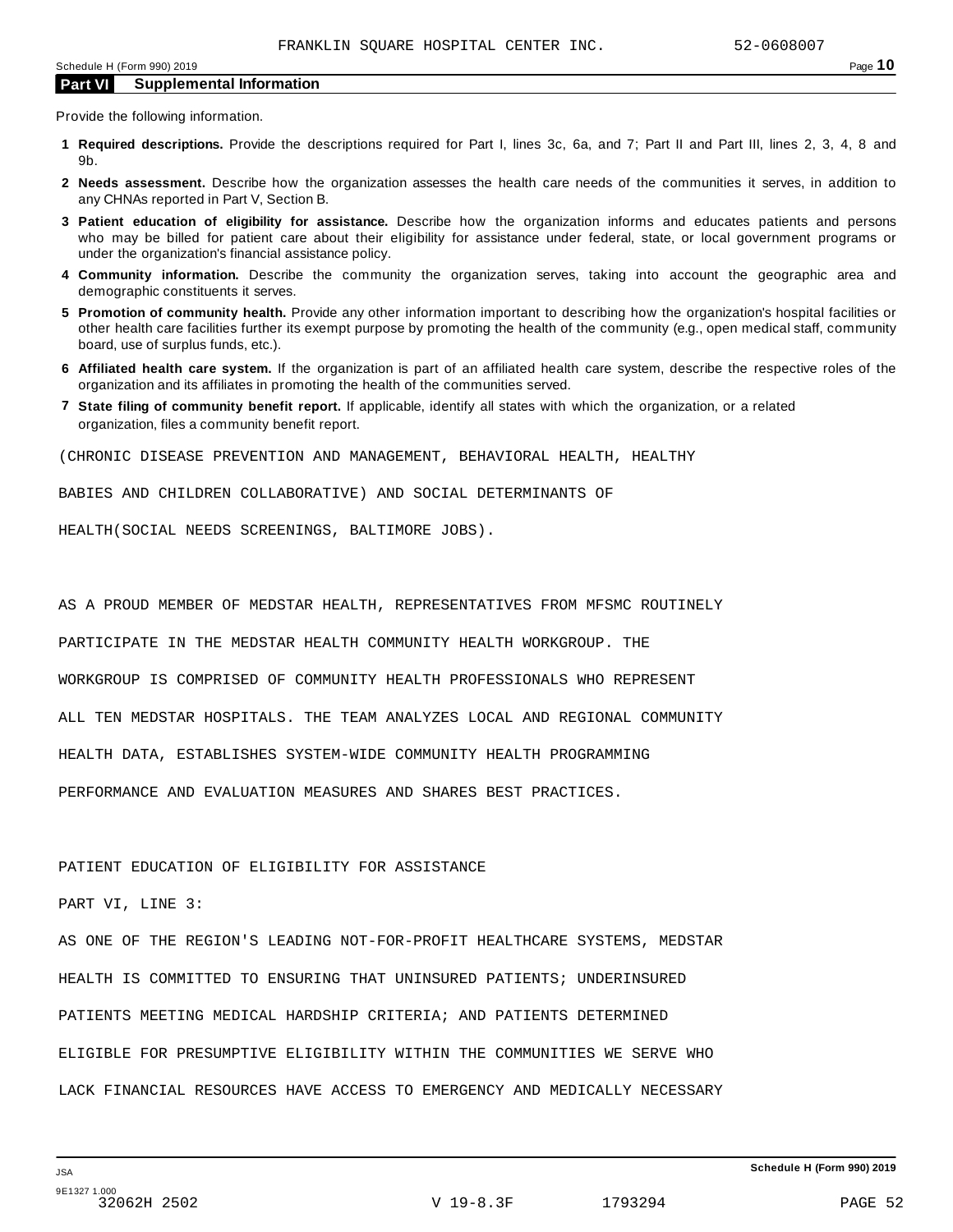Provide the following information.

- **1 Required descriptions.** Provide the descriptions required for Part I, lines 3c, 6a, and 7; Part II and Part III, lines 2, 3, 4, 8 and 9b.
- **2 Needs assessment.** Describe how the organization assesses the health care needs of the communities it serves, in addition to any CHNAs reported in Part V, Section B.
- **3 Patient education of eligibility for assistance.** Describe how the organization informs and educates patients and persons who may be billed for patient care about their eligibility for assistance under federal, state, or local government programs or under the organization's financial assistance policy.
- **4 Community information.** Describe the community the organization serves, taking into account the geographic area and demographic constituents it serves.
- **5 Promotion of community health.** Provide any other information important to describing how the organization's hospital facilities or other health care facilities further its exempt purpose by promoting the health of the community (e.g., open medical staff, community board, use of surplus funds, etc.).
- **6 Affiliated health care system.** If the organization is part of an affiliated health care system, describe the respective roles of the organization and its affiliates in promoting the health of the communities served.
- **7 State filing of community benefit report.** If applicable, identify all states with which the organization, or a related organization, files a community benefit report.

HOSPITAL SERVICES. MEDSTAR HOSPITALS AND HOSPITAL BASED-PHYSICIAN

PRACTICES WILL:

\* TREAT ALL PATIENTS EQUITABLY, WITH DIGNITY, RESPECT, AND COMPASSION.

\* SERVE THE EMERGENCY HEALTH CARE NEEDS OF EVERYONE WHO PRESENTS TO OUR

MEDSTAR HOSPITALS AND HOSPITAL-BASED PHYSICIAN PRACTICES REGARDLESS OF A

PATIENT'S ABILITY TO PAY FOR CARE.

\* ASSIST THOSE PATIENTS WHO ARE ADMITTED THROUGH OUR ADMISSION PROCESS

FOR NON-URGENT, MEDICALLY NECESSARY CARE WHO CANNOT PAY FOR THE CARE THEY

RECEIVE.

\* BALANCE NEEDED FINANCIAL ASSISTANCE FOR SOME PATIENTS WITH BROADER

FISCAL RESPONSIBILITIES IN ORDER TO KEEP ITS HOSPITALS' DOORS OPEN FOR ALL WHO MAY NEED CARE IN THE COMMUNITY.

IN MEETING ITS COMMITMENTS, MEDSTAR HOSPITALS AND HOSPITAL-BASED PHYSICIAN PRACTICES WILL WORK WITH THEIR UNINSURED PATIENTS SEEKING EMERGENCY AND MEDICALLY NECESSARY CARE TO GAIN AN UNDERSTANDING OF EACH PATIENT'S FINANCIAL RESOURCES. BASED ON THIS INFORMATION AND ELIGIBILITY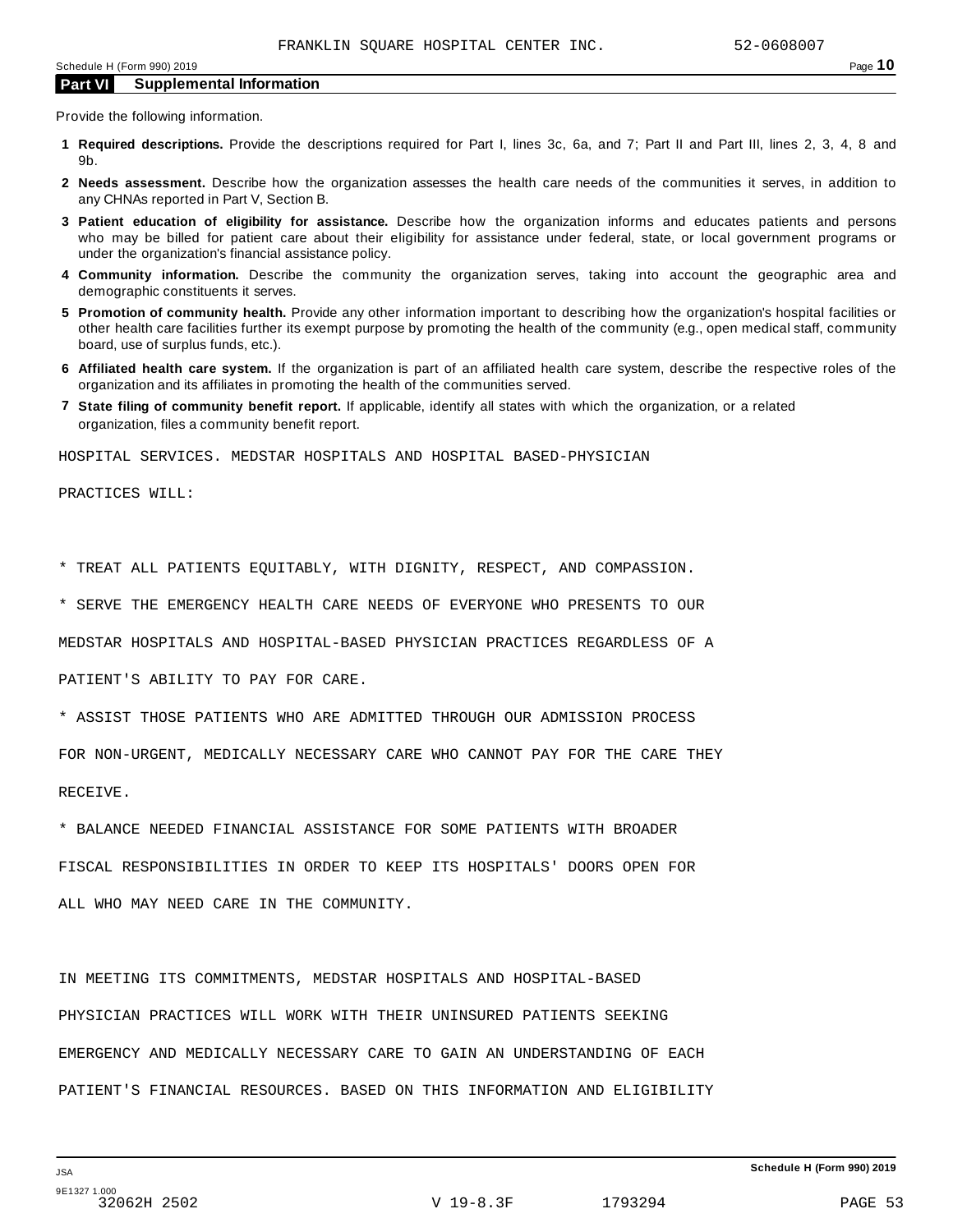Provide the following information.

- **1 Required descriptions.** Provide the descriptions required for Part I, lines 3c, 6a, and 7; Part II and Part III, lines 2, 3, 4, 8 and 9b.
- **2 Needs assessment.** Describe how the organization assesses the health care needs of the communities it serves, in addition to any CHNAs reported in Part V, Section B.
- **3 Patient education of eligibility for assistance.** Describe how the organization informs and educates patients and persons who may be billed for patient care about their eligibility for assistance under federal, state, or local government programs or under the organization's financial assistance policy.
- **4 Community information.** Describe the community the organization serves, taking into account the geographic area and demographic constituents it serves.
- **5 Promotion of community health.** Provide any other information important to describing how the organization's hospital facilities or other health care facilities further its exempt purpose by promoting the health of the community (e.g., open medical staff, community board, use of surplus funds, etc.).
- **6 Affiliated health care system.** If the organization is part of an affiliated health care system, describe the respective roles of the organization and its affiliates in promoting the health of the communities served.
- **7 State filing of community benefit report.** If applicable, identify all states with which the organization, or a related organization, files a community benefit report.

DETERMINATION, MEDSTAR HOSPITALS AND HOSPITAL-BASED PHYSICIAN PRACTICES

WILL PROVIDE FINANCIAL ASSISTANCE TO UNINSURED PATIENTS WHO RESIDE WITHIN

THE COMMUNITIES WE SERVE IN ONE OR MORE OF THE FOLLOWING WAYS:

\* ASSIST WITH ENROLLMENT IN PUBLICLY-FUNDED ENTITLEMENT PROGRAMS (E.G.,

MEDICAID).

\* REFER PATIENTS TO STATE OR FEDERAL INSURANCE EXCHANGE NAVIGATOR

RESOURCES.

\* ASSIST WITH CONSIDERATION OF FUNDING THAT MAY BE AVAILABLE FROM OTHER

CHARITABLE ORGANIZATIONS.

- \* PROVIDE FINANCIAL ASSISTANCE ACCORDING TO APPLICABLE POLICY GUIDELINES
- \* PROVIDE FINANCIAL ASSISTANCE FOR PAYMENT OF MEDSTAR HOSPITAL AND

HOSPITAL-BASED PHYSICIAN PRACTICE CHARGES USING A SLIDING-SCALE BASED ON

THE PATIENT'S HOUSEHOLD INCOME AND FINANCIAL RESOURCES.

\* OFFER PERIODIC PAYMENT PLANS TO ASSIST PATIENTS WITH FINANCING THEIR HEALTHCARE SERVICES.

MEDSTAR HEALTH WILL WIDELY PUBLICIZE THE MEDSTAR FINANCIAL ASSISTANCE POLICY BY: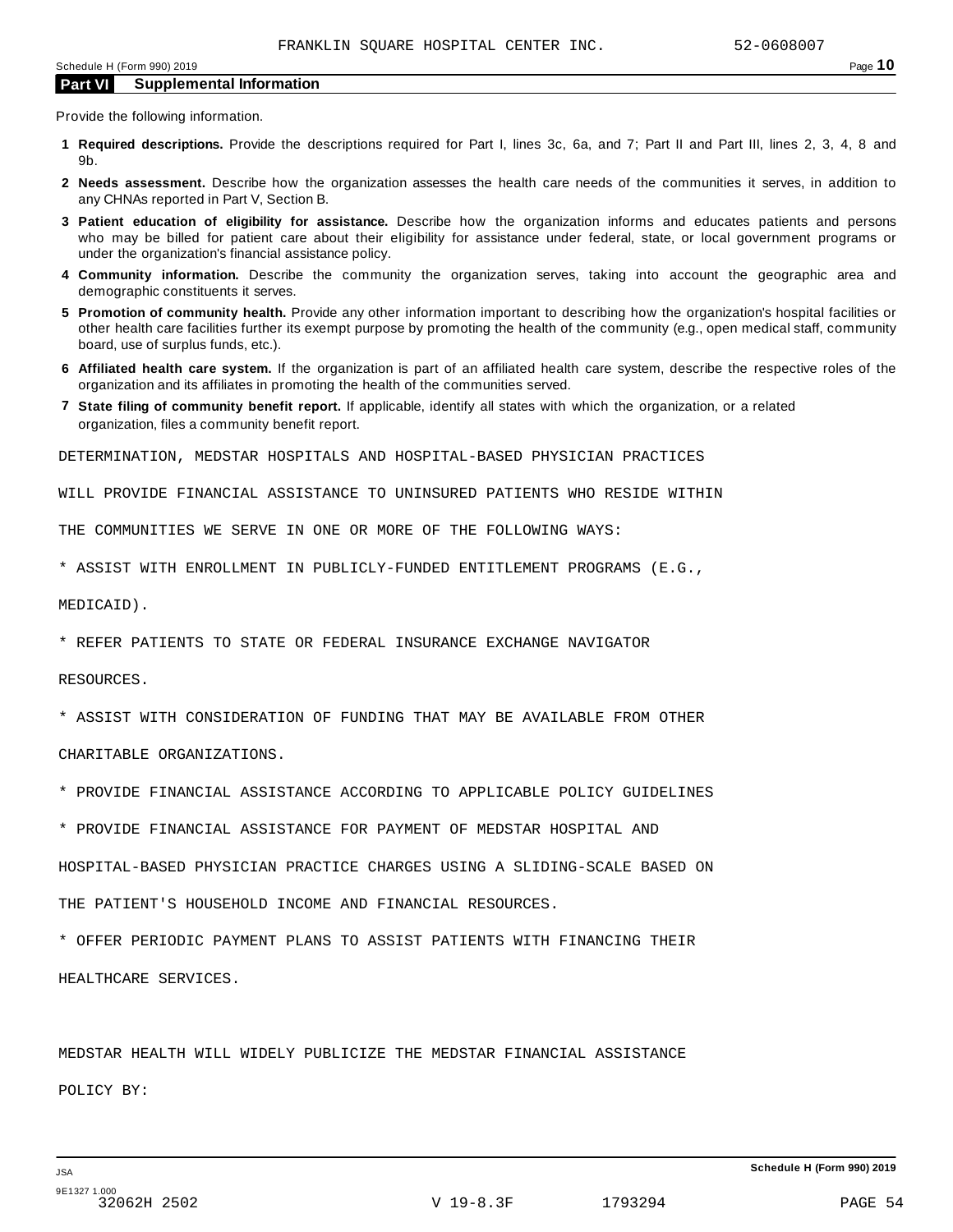Provide the following information.

- **1 Required descriptions.** Provide the descriptions required for Part I, lines 3c, 6a, and 7; Part II and Part III, lines 2, 3, 4, 8 and 9b.
- **2 Needs assessment.** Describe how the organization assesses the health care needs of the communities it serves, in addition to any CHNAs reported in Part V, Section B.
- **3 Patient education of eligibility for assistance.** Describe how the organization informs and educates patients and persons who may be billed for patient care about their eligibility for assistance under federal, state, or local government programs or under the organization's financial assistance policy.
- **4 Community information.** Describe the community the organization serves, taking into account the geographic area and demographic constituents it serves.
- **5 Promotion of community health.** Provide any other information important to describing how the organization's hospital facilities or other health care facilities further its exempt purpose by promoting the health of the community (e.g., open medical staff, community board, use of surplus funds, etc.).
- **6 Affiliated health care system.** If the organization is part of an affiliated health care system, describe the respective roles of the organization and its affiliates in promoting the health of the communities served.
- **7 State filing of community benefit report.** If applicable, identify all states with which the organization, or a related organization, files a community benefit report.
- \* PROVIDING ACCESS TO THE MEDSTAR FINANCIAL ASSISTANCE POLICY, FINANCIAL

ASSISTANCE APPLICATIONS, AND MEDSTAR PATIENT INFORMATION SHEET ON ALL

HOSPITAL WEBSITES AND PATIENT PORTALS.

\* PROVIDING HARD COPIES OF THE MEDSTAR FINANCIAL ASSISTANCE POLICY,

MEDSTAR UNIFORM FINANCIAL ASSISTANCE APPLICATION, AND MEDSTAR PATIENT

INFORMATION SHEET TO PATIENTS UPON REQUEST.

\* PROVIDING HARD COPIES OF THE MEDSTAR FINANCIAL ASSISTANCE POLICY,

MEDSTAR UNIFORM FINANCIAL ASSISTANCE APPLICATION, AND MEDSTAR PATIENT

INFORMATION SHEET TO PATIENTS UPON REQUEST BY MAIL AND WITHOUT CHARGE.

\* PROVIDING NOTIFICATION AND INFORMATION ABOUT THE MEDSTAR FINANCIAL

ASSISTANCE POLICY BY:

. OFFERING COPIES AS PART OF ALL REGISTRATION OR DISCHARGES PROCESSES,

AND ANSWERING QUESTIONS ON HOW TO APPLY FOR ASSISTANCE.

. PROVIDING WRITTEN NOTICES ON BILLING STATEMENTS.

. DISPLAYING MEDSTAR FINANCIAL ASSISTANCE POLICY INFORMATION AT ALL

HOSPITAL REGISTRATION POINTS.

 . TRANSLATING THE MEDSTAR FINANCIAL ASSISTANCE POLICY, MEDSTAR UNIFORM FINANCIAL ASSISTANCE APPLICATION, AND THE MEDSTAR PATIENT INFORMATION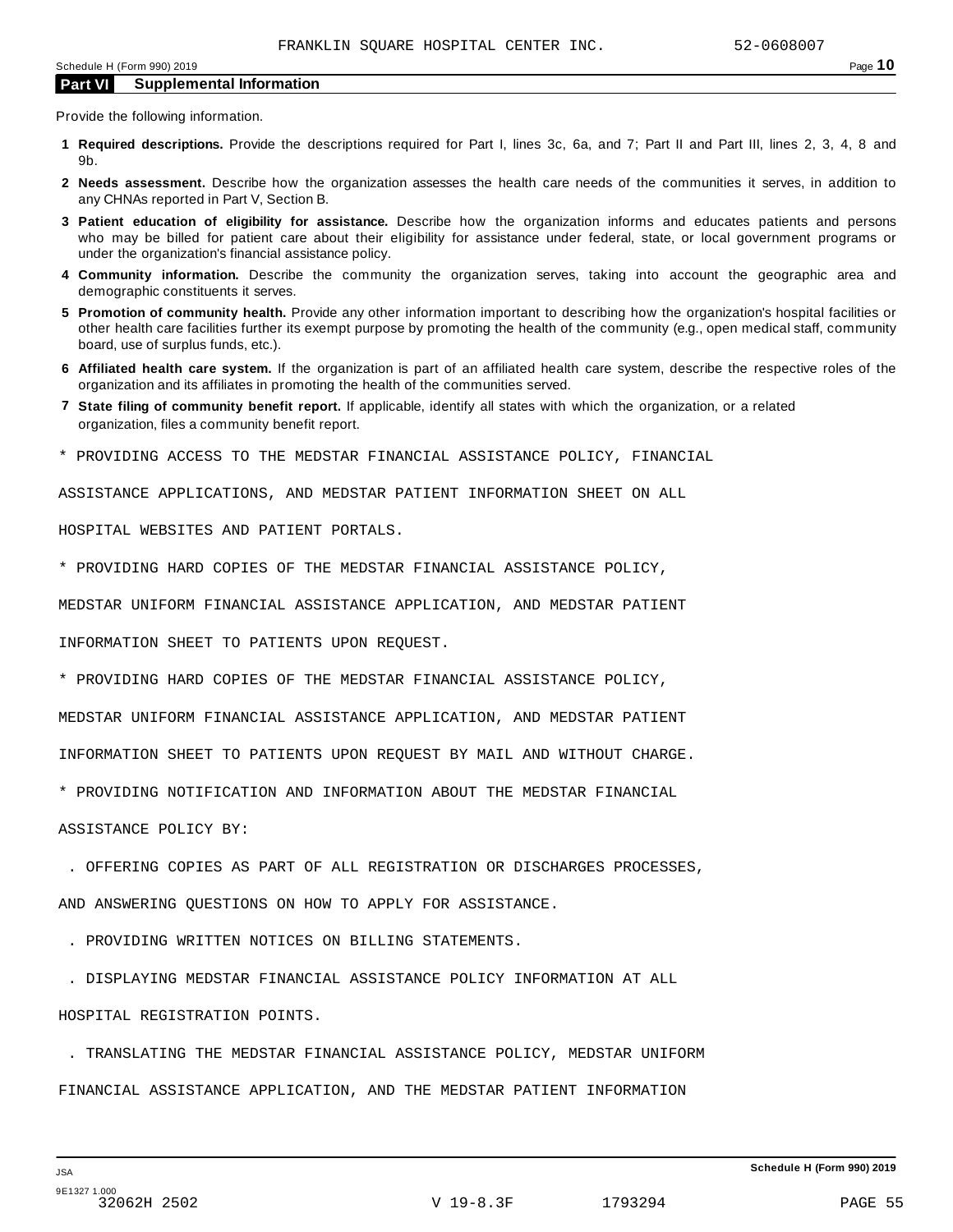Provide the following information.

- **1 Required descriptions.** Provide the descriptions required for Part I, lines 3c, 6a, and 7; Part II and Part III, lines 2, 3, 4, 8 and 9b.
- **2 Needs assessment.** Describe how the organization assesses the health care needs of the communities it serves, in addition to any CHNAs reported in Part V, Section B.
- **3 Patient education of eligibility for assistance.** Describe how the organization informs and educates patients and persons who may be billed for patient care about their eligibility for assistance under federal, state, or local government programs or under the organization's financial assistance policy.
- **4 Community information.** Describe the community the organization serves, taking into account the geographic area and demographic constituents it serves.
- **5 Promotion of community health.** Provide any other information important to describing how the organization's hospital facilities or other health care facilities further its exempt purpose by promoting the health of the community (e.g., open medical staff, community board, use of surplus funds, etc.).
- **6 Affiliated health care system.** If the organization is part of an affiliated health care system, describe the respective roles of the organization and its affiliates in promoting the health of the communities served.
- **7 State filing of community benefit report.** If applicable, identify all states with which the organization, or a related organization, files a community benefit report.

SHEET INTO PRIMARY LANGUAGES OF ALL SIGNIFICANT POPULATIONS WITH LIMITED

ENGLISH PROFICIENCY.

\* MEDSTAR HEALTH WILL PROVIDE PUBLIC NOTICES YEARLY IN LOCAL NEWSPAPERS

SERVING ALL HOSPITAL TARGET POPULATIONS.

MEDSTAR HEALTH PROVIDES A FINANCIAL ASSISTANCE PROBABLE AND LIKELY

ELIGIBILITY DETERMINATION TO THE PATIENT WITHIN TWO BUSINESS DAYS FROM

RECEIPT OF THE INITIAL FINANCIAL ASSISTANCE APPLICATION. FINAL

ELIGIBILITY DETERMINATIONS ARE MADE AND COMMUNICATED TO THE PATIENT BASED

ON RECEIPT AND REVIEW OF A COMPLETED APPLICATION.

MEDSTAR HEALTH BELIEVES THAT ITS PATIENTS HAVE PERSONAL RESPONSIBILITIES RELATED TO THE FINANCIAL ASPECTS OF THEIR HEALTHCARE NEEDS. FINANCIAL ASSISTANCE AND PERIODIC PAYMENT PLANS AVAILABLE UNDER THIS POLICY WILL NOT BE AVAILABLE TO THOSE PATIENTS WHO FAIL TO FULFILL THEIR RESPONSIBILITIES. FOR PURPOSES OF THIS POLICY, PATIENT RESPONSIBILITIES INCLUDE:

\* COMPLY WITH PROVIDING THE NECESSARY FINANCIAL DISCLOSURE FORMS TO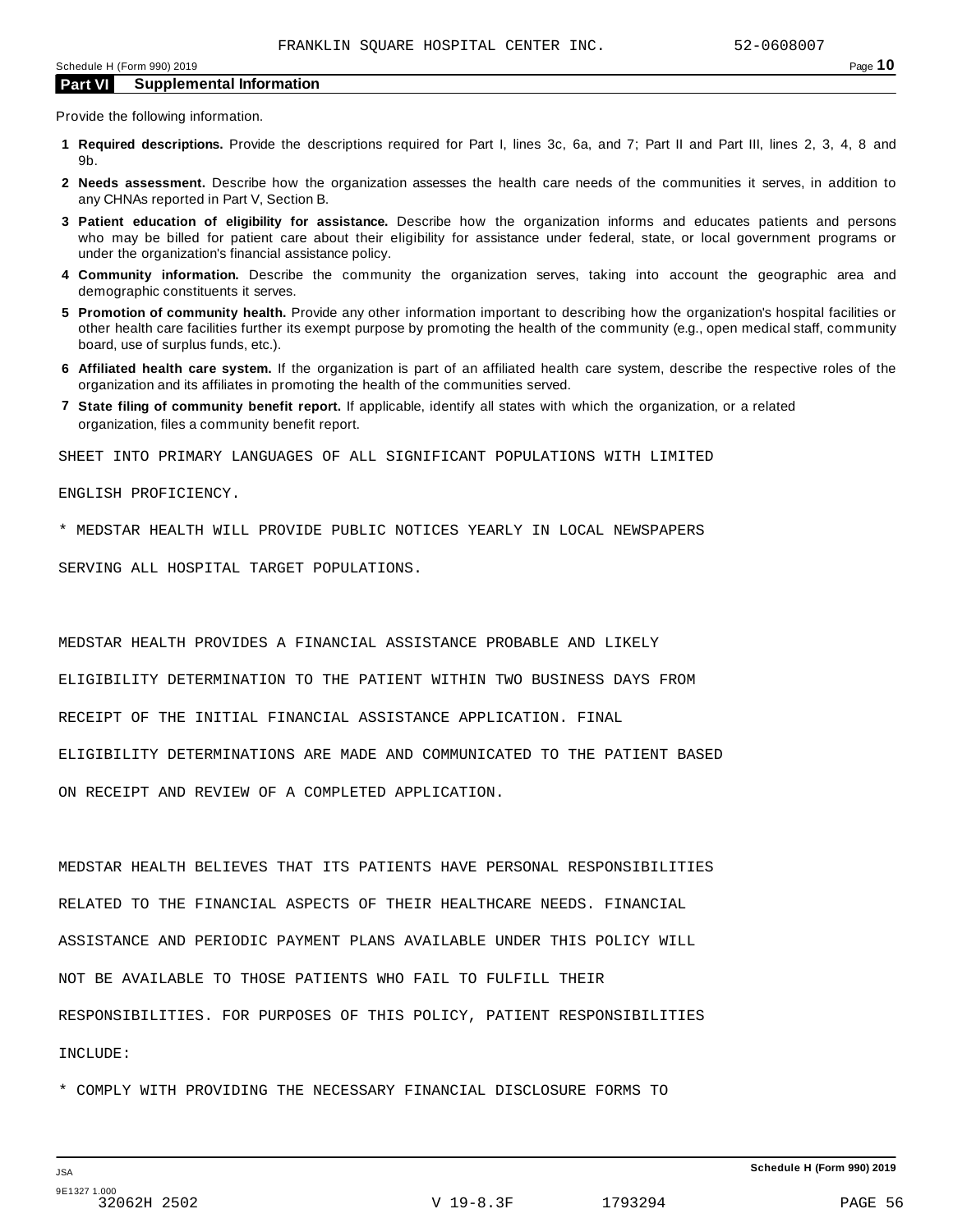Provide the following information.

- **1 Required descriptions.** Provide the descriptions required for Part I, lines 3c, 6a, and 7; Part II and Part III, lines 2, 3, 4, 8 and 9b.
- **2 Needs assessment.** Describe how the organization assesses the health care needs of the communities it serves, in addition to any CHNAs reported in Part V, Section B.
- **3 Patient education of eligibility for assistance.** Describe how the organization informs and educates patients and persons who may be billed for patient care about their eligibility for assistance under federal, state, or local government programs or under the organization's financial assistance policy.
- **4 Community information.** Describe the community the organization serves, taking into account the geographic area and demographic constituents it serves.
- **5 Promotion of community health.** Provide any other information important to describing how the organization's hospital facilities or other health care facilities further its exempt purpose by promoting the health of the community (e.g., open medical staff, community board, use of surplus funds, etc.).
- **6 Affiliated health care system.** If the organization is part of an affiliated health care system, describe the respective roles of the organization and its affiliates in promoting the health of the communities served.
- **7 State filing of community benefit report.** If applicable, identify all states with which the organization, or a related organization, files a community benefit report.

EVALUATE THEIR ELIGIBILITY FOR PUBLICLY-FUNDED HEALTHCARE PROGRAMS,

CHARITY CARE PROGRAMS, AND OTHER FORMS OF FINANCIAL ASSISTANCE. THESE

DISCLOSURE FORMS MUST BE COMPLETED ACCURATELY, TRUTHFULLY, AND TIMELY TO

ALLOW MEDSTAR HEALTH'S FACILITIES TO PROPERLY COUNSEL PATIENTS CONCERNING

THE AVAILABILITY OF FINANCIAL ASSISTANCE.

\* WORKING WITH MEDSTAR HOSPITAL PATIENT ADVOCATES AND PATIENT FINANCIAL

SERVICES STAFF TO ENSURE THERE IS A COMPLETE UNDERSTANDING OF THE

PATIENT'S FINANCIAL SITUATION AND CONSTRAINTS.

\* MAKING APPLICABLE PAYMENTS FOR SERVICES IN A TIMELY FASHION, INCLUDING

ANY PAYMENTS MADE PURSUANT TO DEFERRED AND PERIODIC PAYMENT SCHEDULES.

\* PROVIDING UPDATED FINANCIAL INFORMATION TO MEDSTAR HOSPITAL PATIENT

ADVOCATES OR CUSTOMER SERVICE REPRESENTATIVES ON A TIMELY BASIS AS THE

PATIENT'S FINANCIAL CIRCUMSTANCES MAY CHANGE.

\* IT IS A PATIENT'S RESPONSIBILITY, DURING THEIR 12-MONTH ELIGIBILITY PERIOD, TO NOTIFY MEDSTAR HEALTH OF THEIR EXISTING HOUSEHOLD ELIGIBILITY FOR FREE CARE, REDUCED COST-CARE, AND/OR ELIGIBILITY UNDER MEDICAL HARDSHIP PROVISIONS FOR MEDICAL NECESSARY CARE RECEIVED DURING THE 12-MONTH ELIGIBILITY PERIOD.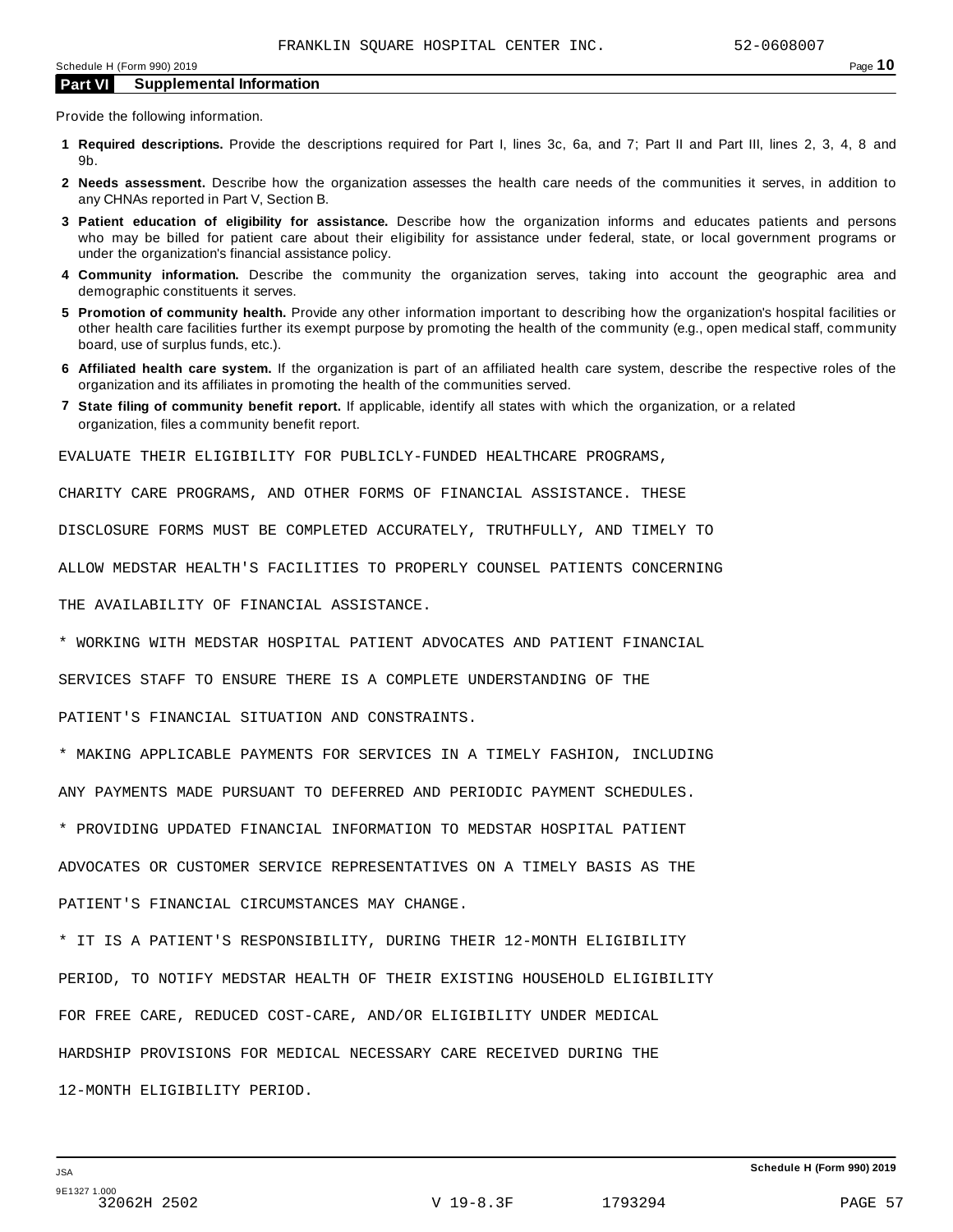Provide the following information.

- **1 Required descriptions.** Provide the descriptions required for Part I, lines 3c, 6a, and 7; Part II and Part III, lines 2, 3, 4, 8 and 9b.
- **2 Needs assessment.** Describe how the organization assesses the health care needs of the communities it serves, in addition to any CHNAs reported in Part V, Section B.
- **3 Patient education of eligibility for assistance.** Describe how the organization informs and educates patients and persons who may be billed for patient care about their eligibility for assistance under federal, state, or local government programs or under the organization's financial assistance policy.
- **4 Community information.** Describe the community the organization serves, taking into account the geographic area and demographic constituents it serves.
- **5 Promotion of community health.** Provide any other information important to describing how the organization's hospital facilities or other health care facilities further its exempt purpose by promoting the health of the community (e.g., open medical staff, community board, use of surplus funds, etc.).
- **6 Affiliated health care system.** If the organization is part of an affiliated health care system, describe the respective roles of the organization and its affiliates in promoting the health of the communities served.
- **7 State filing of community benefit report.** If applicable, identify all states with which the organization, or a related organization, files a community benefit report.
- \* IN THE EVENT A PATIENT FAILS TO MEET THESE RESPONSIBILITIES, MEDSTAR

RESERVES THE RIGHT TO PURSUE ADDITIONAL BILLING AND COLLECTION EFFORTS.

IN THE EVENT OF NON-PAYMENT BILLING, AND COLLECTION EFFORTS ARE DEFINED

IN THE MEDSTAR BILLING AND COLLECTION POLICY. A FREE COPY IS AVAILABLE ON

ALL HOSPITAL WEBSITES AND PATIENT PORTALS VIA THE FOLLOWING URL:

WWW.MEDSTARHEALTH.ORG/FINANCIALASSISTANCE , OR BY CALL CUSTOMER SERVICE

AT 1-800-280-9006.

UNINSURED PATIENTS OF MEDSTAR HEALTH'S FACILITIES MAY BE ELIGIBLE FOR FULL FINANCIAL ASSISTANCE OR PARTIAL SLIDING-SCALE FINANCIAL ASSISTANCE UNDER THIS POLICY. THE PATIENT ADVOCATE AND PATIENT FINANCIAL SERVICES STAFF WILL DETERMINE ELIGIBILITY FOR FULL FINANCIAL ASSISTANCE AND PARTIAL SLIDING-SCALE FINANCIAL ASSISTANCE BASED ON REVIEW OF INCOME FOR THE PATIENT AND THEIR FAMILY (HOUSEHOLD), OTHER FINANCIAL RESOURCES AVAILABLE TO THE PATIENT'S FAMILY, FAMILY SIZE, AND THE EXTENT OF THE MEDICAL COSTS TO BE INCURRED BY THE PATIENT.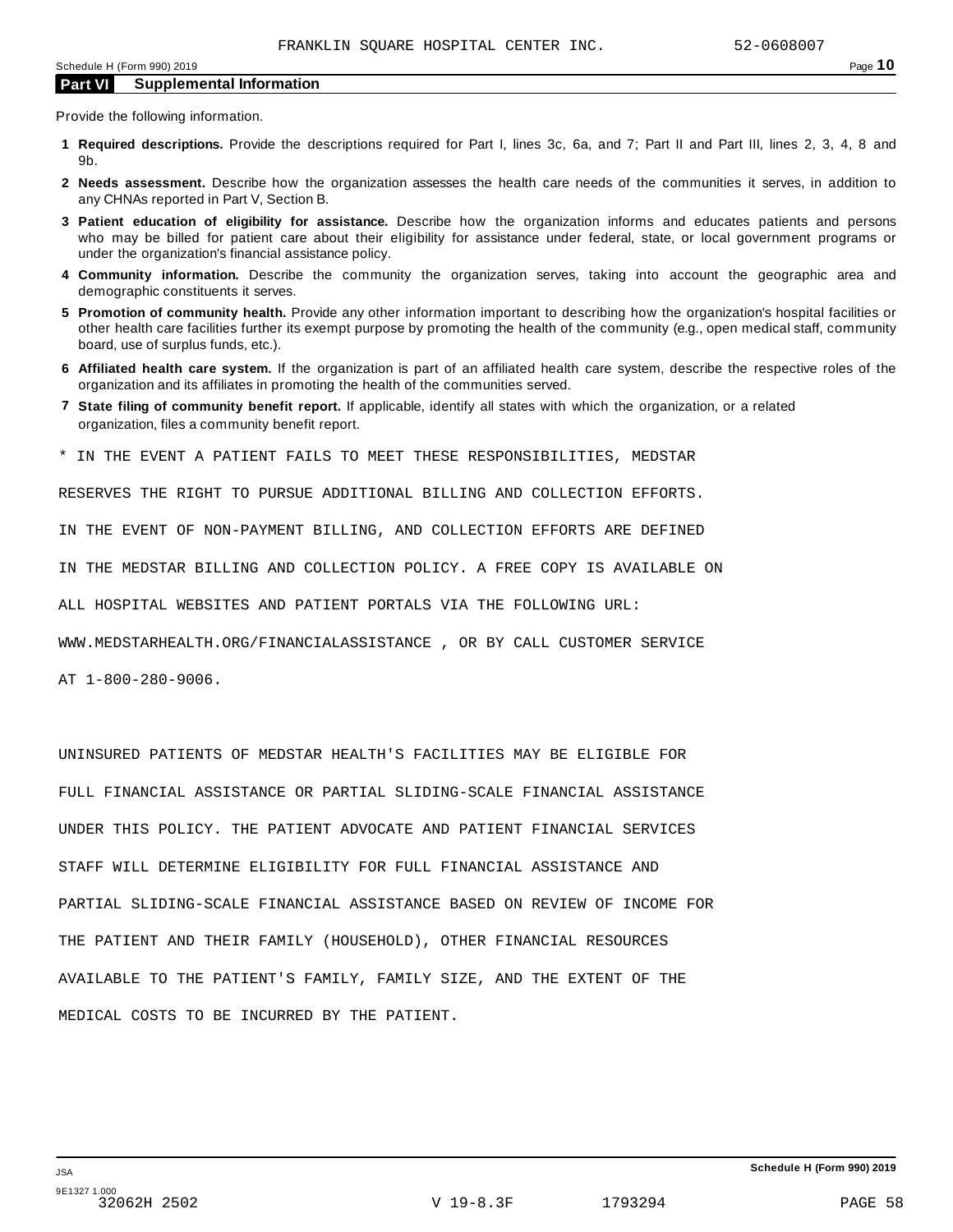Provide the following information.

- **1 Required descriptions.** Provide the descriptions required for Part I, lines 3c, 6a, and 7; Part II and Part III, lines 2, 3, 4, 8 and 9b.
- **2 Needs assessment.** Describe how the organization assesses the health care needs of the communities it serves, in addition to any CHNAs reported in Part V, Section B.
- **3 Patient education of eligibility for assistance.** Describe how the organization informs and educates patients and persons who may be billed for patient care about their eligibility for assistance under federal, state, or local government programs or under the organization's financial assistance policy.
- **4 Community information.** Describe the community the organization serves, taking into account the geographic area and demographic constituents it serves.
- **5 Promotion of community health.** Provide any other information important to describing how the organization's hospital facilities or other health care facilities further its exempt purpose by promoting the health of the community (e.g., open medical staff, community board, use of surplus funds, etc.).
- **6 Affiliated health care system.** If the organization is part of an affiliated health care system, describe the respective roles of the organization and its affiliates in promoting the health of the communities served.
- **7 State filing of community benefit report.** If applicable, identify all states with which the organization, or a related organization, files a community benefit report.

COMMUNITY INFORMATION

PART VI, LINE 4

GEOGRAPHIC:

MFSMC'S CBSA INCLUDES RESIDENTS LIVING IN ZIP CODES 21220 AND 21221. THIS

GEOGRAPHIC AREA WAS SELECTED AS MFSMC'S CBSA BASED ON HOSPITAL

UTILIZATION DATA AND SECONDARY PUBLIC HEALTH DATA, AS WELL AS THE

LONGSTANDING COLLABORATIVE PARTNERSHIP WITH THE BALTIMORE COUNTY

SOUTHEAST AREA NETWORK (SOUTHEAST NETWORK) FOR ITS COMMUNITY BENEFIT

EFFORTS.

#### DEMOGRAPHICS:

THE TOTAL POPULATION OF THE TWO ZIP CODES (21220/21221) THAT MAKE UP THE HOSPITAL'S CBSA IS 81,353. THE MAJORITY OF THE POPULATION IS WHITE (73.0/67.9-%), FOLLOWED BY BLACK/AFRICAN AMERICAN (25.1/19.4); THE MEDIAN AGE IS 37/38 YEARS. THE WEIGHTED AVERAGE ANNUAL HOUSEHOLD INCOME IS \$51,494/\$46,886. (U.S. ZIP CODES: FREE ZIP CODE MAP AND ZIP CODE LOOKUP. (N.D.). RETRIEVED JUNE 26, 2017, FROM HTTPS://WWW.UNITEDSTATESZIPCODES.ORG/)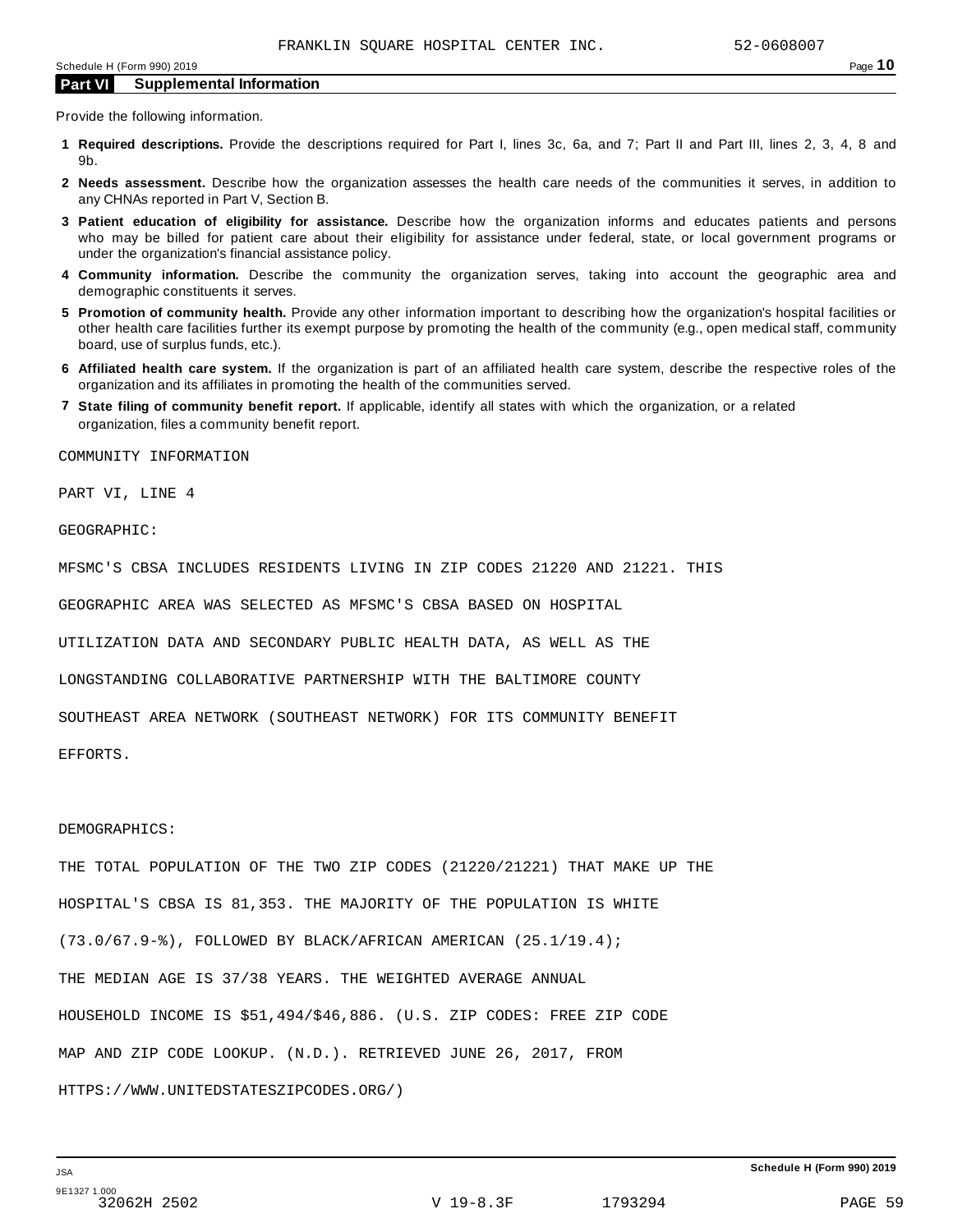Provide the following information.

- **1 Required descriptions.** Provide the descriptions required for Part I, lines 3c, 6a, and 7; Part II and Part III, lines 2, 3, 4, 8 and 9b.
- **2 Needs assessment.** Describe how the organization assesses the health care needs of the communities it serves, in addition to any CHNAs reported in Part V, Section B.
- **3 Patient education of eligibility for assistance.** Describe how the organization informs and educates patients and persons who may be billed for patient care about their eligibility for assistance under federal, state, or local government programs or under the organization's financial assistance policy.
- **4 Community information.** Describe the community the organization serves, taking into account the geographic area and demographic constituents it serves.
- **5 Promotion of community health.** Provide any other information important to describing how the organization's hospital facilities or other health care facilities further its exempt purpose by promoting the health of the community (e.g., open medical staff, community board, use of surplus funds, etc.).
- **6 Affiliated health care system.** If the organization is part of an affiliated health care system, describe the respective roles of the organization and its affiliates in promoting the health of the communities served.
- **7 State filing of community benefit report.** If applicable, identify all states with which the organization, or a related organization, files a community benefit report.

PROMOTION OF COMMUNITY HEALTH

PART VI, LINE 5:

AS A COMMUNITY PARTNER, MFSMC ENGAGES IN SEVERAL COMMUNITY BENEFIT

ACTIVITIES TO IMPROVE AND PROMOTE THE HEALTH AND WELLBEING OF THE

COMMUNITY. PRIORITY AREAS, AS DETERMINED BY THE 2018 CHNA, FALL UNDER

THREE AREAS OF FOCUS INCLUDING HEALTH AND WELLNESS, ACCESS TO CARE, AND

SOCIAL DETERMINANTS OF HEALTH. PROGRAMS INCLUDE (BUT ARE NOT LIMITED

TO):

#### HEALTH AND WELLNESS

CHRONIC DISEASE PREVENTION AND MANAGEMENT - NO COST PROGRAMS OFFERED TO SUPPORT HEALTHY LIFESTYLE CHANGES FOR COMMUNITY MEMBERS, PROGRAMS INCLUDE, CDC DIABETES PREVENTION PROGRAM, STOP SMOKING TODAY! TOBACCO CESSATION PROGRAM, AND THE STROKE SUPPORT GROUP. MFSMC ACTIVELY PARTICIPATES IN PROVIDING HEALTH EDUCATION ACROSS THE CBSA. SUPPORT GROUPS ARE OFFERED TO COMMUNITY MEMBERS FOR A VARIETY OF TOPICS INCLUDING ALZHEIMER'S CAREGIVERS, MENTAL HEALTH, DIABETES, BREASTFEEDING, CANCER, AND STROKE.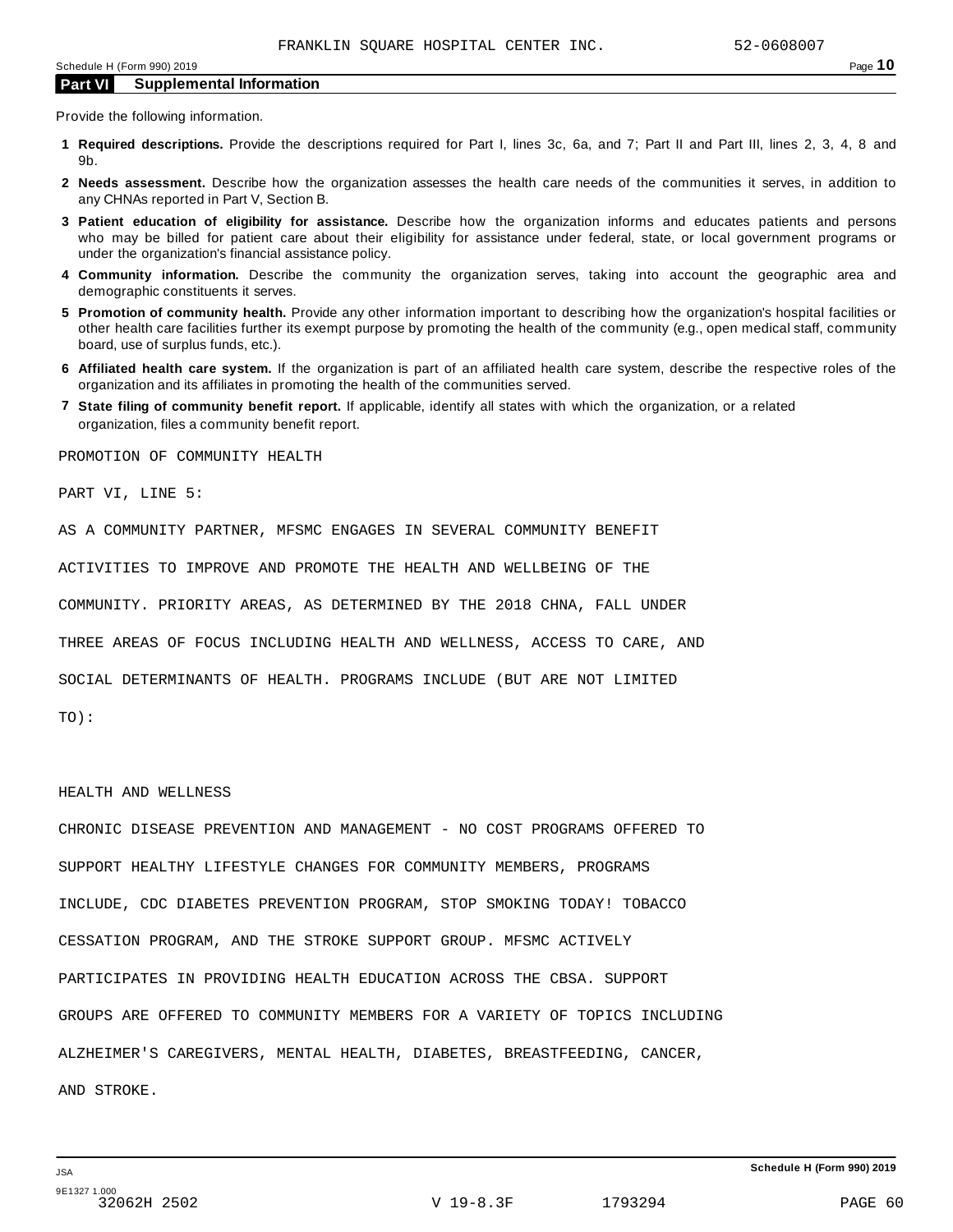Provide the following information.

- **1 Required descriptions.** Provide the descriptions required for Part I, lines 3c, 6a, and 7; Part II and Part III, lines 2, 3, 4, 8 and 9b.
- **2 Needs assessment.** Describe how the organization assesses the health care needs of the communities it serves, in addition to any CHNAs reported in Part V, Section B.
- **3 Patient education of eligibility for assistance.** Describe how the organization informs and educates patients and persons who may be billed for patient care about their eligibility for assistance under federal, state, or local government programs or under the organization's financial assistance policy.
- **4 Community information.** Describe the community the organization serves, taking into account the geographic area and demographic constituents it serves.
- **5 Promotion of community health.** Provide any other information important to describing how the organization's hospital facilities or other health care facilities further its exempt purpose by promoting the health of the community (e.g., open medical staff, community board, use of surplus funds, etc.).
- **6 Affiliated health care system.** If the organization is part of an affiliated health care system, describe the respective roles of the organization and its affiliates in promoting the health of the communities served.
- **7 State filing of community benefit report.** If applicable, identify all states with which the organization, or a related organization, files a community benefit report.

TREATMENT (SBIRT) PROGRAM IS PROVIDED TO SUPPORT SUBSTANCE ABUSE RECOVERY IN THE COMMUNITY AND PROMOTE ACCESS TO BEHAVIORAL HEALTH PROGRAMS. THIS PROGRAM INCLUDES THREE MAIN COMPONENTS: SCREENING, BRIEF INTERVENTION, AND REFERRAL TO TREATMENT. THOSE WHO SCREEN POSITIVE FOR HIGH-RISK BEHAVIORS ARE CONNECTED TO PEER RECOVERY COACHES WHO CONDUCT A BRIEF INTERVENTION AND REFER TO TREATMENT IF APPROPRIATE. SBIRT IS CONDUCTED IN THE EMERGENCY DEPARTMENT, PRIMARY CARE, FAMILY HEALTH AND WOMEN'S HEALTH SETTINGS. PEER RECOVERY COACHES ARE INTEGRAL TO HOSPITAL CARE TEAMS TO ASSIST WITHIMPROVING ACCESS TO SUBSTANCE USE TREATMENT AND SOCIAL SERVICE LINKAGE, AND SUPPORT COMMUNITY EDUCATION EFFORTS. THE OPIOID SURVIVOR OUTREACH PROGRAM (OSOP) SENDS PEER RECOVERY COACHES IN THE FIELD TO SEE RECENT OVERDOSE SURVIVORS AND LINK THEM TO TREATMENT SERVICES, NALOXONE TRAININGS AND PROVIDE CONSISTENT POINT OF CONTACT SHOULD SOMEONE WISH TO ENTER CARE.

BEHAVIORAL HEALTH - THE SCREENING, BRIEF INTERVENTION, AND REFERRAL TO

MATERNAL AND CHILD HEALTH - THE HOSPITAL SUPPORTS POSITIVE BIRTH OUTCOMES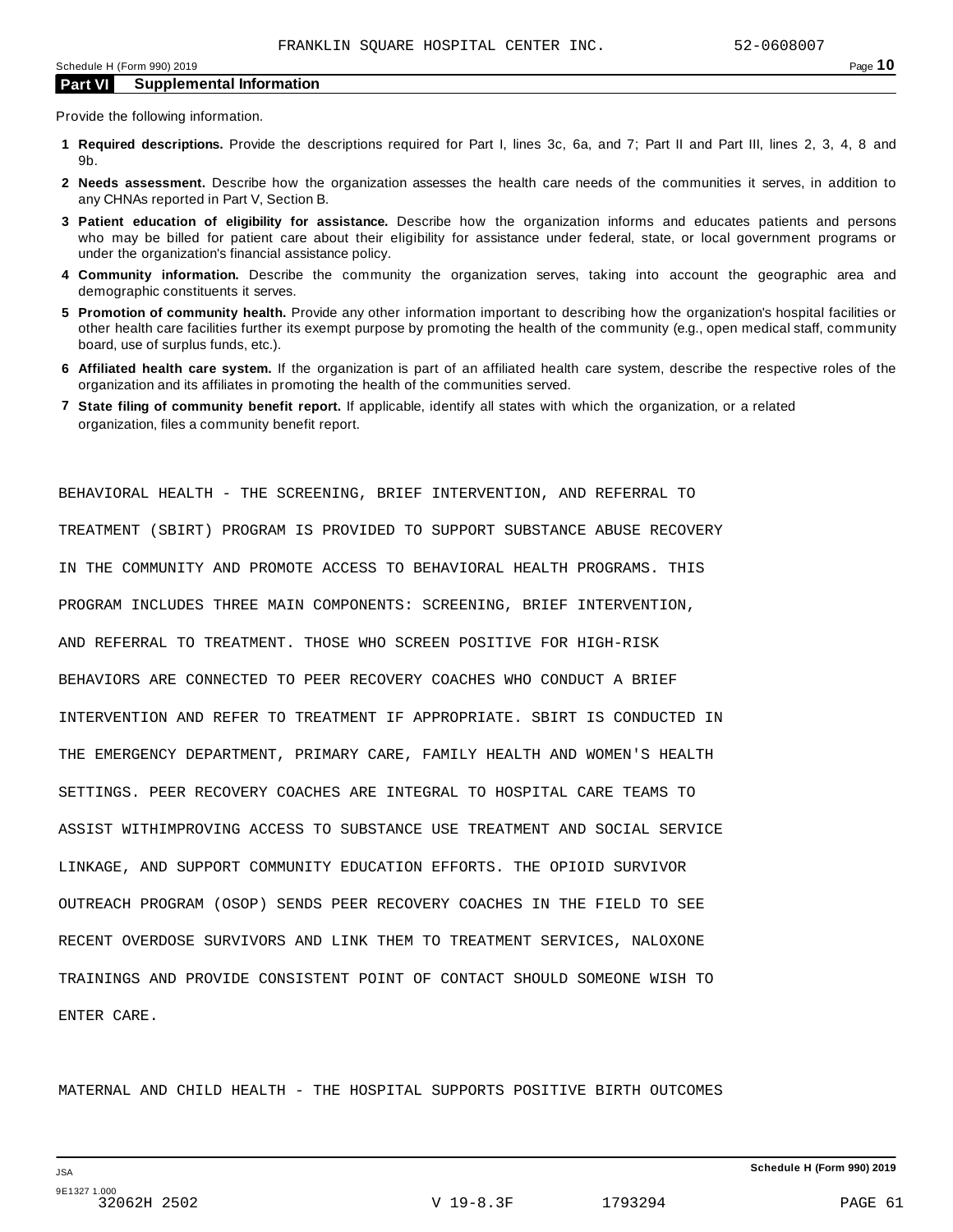Provide the following information.

- **1 Required descriptions.** Provide the descriptions required for Part I, lines 3c, 6a, and 7; Part II and Part III, lines 2, 3, 4, 8 and 9b.
- **2 Needs assessment.** Describe how the organization assesses the health care needs of the communities it serves, in addition to any CHNAs reported in Part V, Section B.
- **3 Patient education of eligibility for assistance.** Describe how the organization informs and educates patients and persons who may be billed for patient care about their eligibility for assistance under federal, state, or local government programs or under the organization's financial assistance policy.
- **4 Community information.** Describe the community the organization serves, taking into account the geographic area and demographic constituents it serves.
- **5 Promotion of community health.** Provide any other information important to describing how the organization's hospital facilities or other health care facilities further its exempt purpose by promoting the health of the community (e.g., open medical staff, community board, use of surplus funds, etc.).
- **6 Affiliated health care system.** If the organization is part of an affiliated health care system, describe the respective roles of the organization and its affiliates in promoting the health of the communities served.
- **7 State filing of community benefit report.** If applicable, identify all states with which the organization, or a related organization, files a community benefit report.

IN ITS ROLE AS THE BACKBONE ORGANIZATION FOR THE HEALTHY BABIES

COLLABORATIVE, ACTIVITIES INCLUDE BREASTFEEDING MOMS SUPPORT GROUPS, MOMS

ON THE MOVE-NUTRITION AND ACTIVITY EDUCATION AND PEER SUPPORT.

#### ACCESS TO CARE

CONNECTFEST! OFFERS A VARIETY OF BASIC MAINSTREAM RESOURCES AND PROVIDES DIRECT SERVICES APPLICATION ASSISTANCE AND REFERRALS FOR MANY BASIC NEEDS TO HELP MAINTAIN AND IMPROVE COMMUNITY HEALTH. CONNECTFEST! IS A COLLABORATION OF MEDSTAR FRANKLIN SQUARE MEDICAL CENTER, BALTIMORE COUNTY DEPARTMENTS OF HEALTH, PLANNING, SOCIAL SERVICES, BALTIMORE COUNTY PUBLIC SCHOOLS AND SOUTHEAST NETWORK SERVICE PROVIDERS.

PATIENT FINANCIAL SERVICES PROVIDES FINANCIAL ASSISTANCE TO UNINSURED PATIENTS WHO RESIDE WITHIN THE COMMUNITY BY ASSISTING WITH ENROLLMENT IN PUBLICLY FUNDED ENTITLEMENT PROGRAMS, REFERRING PATIENTS TO STATE OR FEDERAL INSURANCE EXCHANGE NAVIGATOR RESOURCES AND ASSISTING WITH CONSIDERATION OF FUNDING THAT MAY BE AVAILABLE FROM OTHER CHARITABLE ORGANIZATIONS.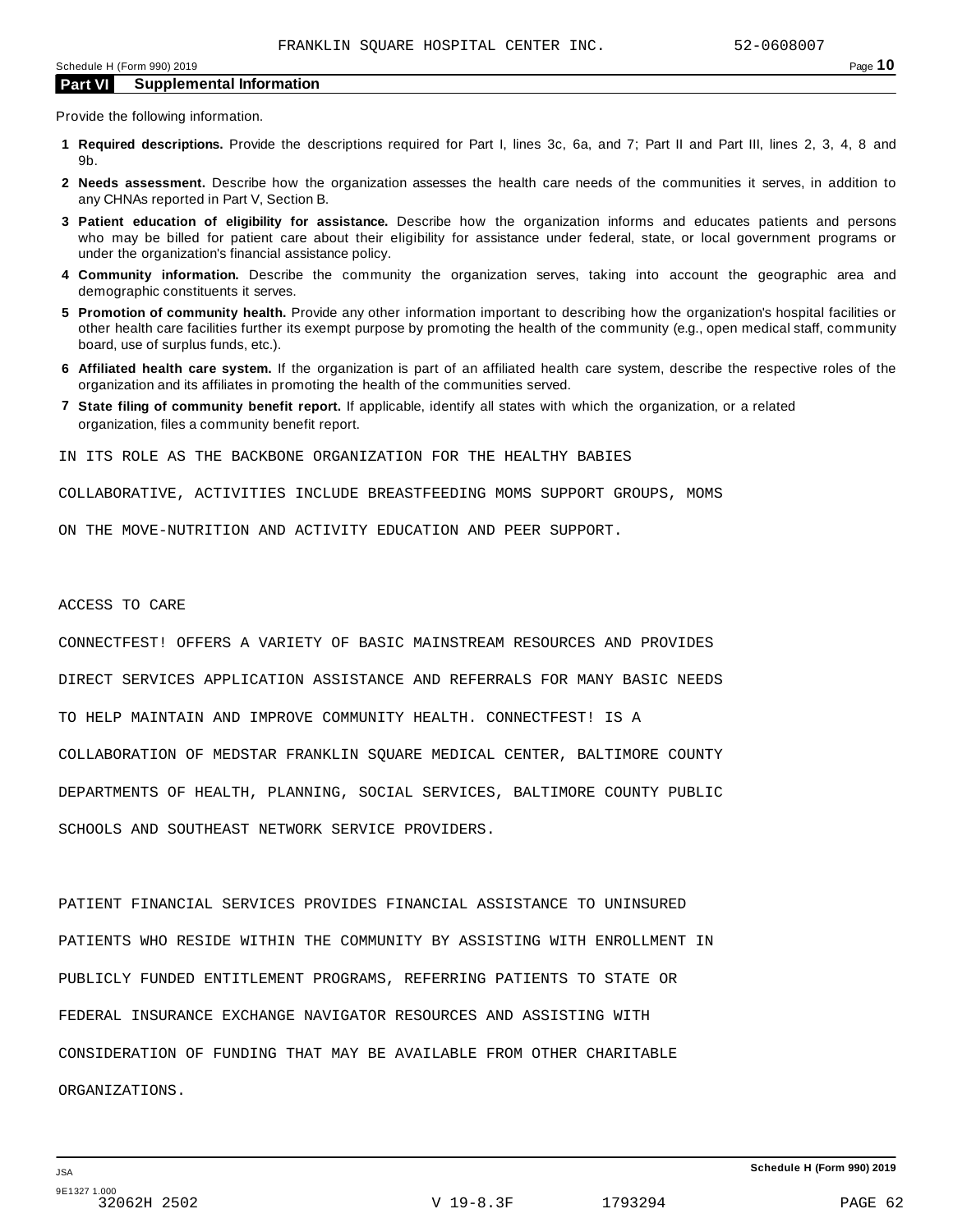Provide the following information.

- **1 Required descriptions.** Provide the descriptions required for Part I, lines 3c, 6a, and 7; Part II and Part III, lines 2, 3, 4, 8 and 9b.
- **2 Needs assessment.** Describe how the organization assesses the health care needs of the communities it serves, in addition to any CHNAs reported in Part V, Section B.
- **3 Patient education of eligibility for assistance.** Describe how the organization informs and educates patients and persons who may be billed for patient care about their eligibility for assistance under federal, state, or local government programs or under the organization's financial assistance policy.
- **4 Community information.** Describe the community the organization serves, taking into account the geographic area and demographic constituents it serves.
- **5 Promotion of community health.** Provide any other information important to describing how the organization's hospital facilities or other health care facilities further its exempt purpose by promoting the health of the community (e.g., open medical staff, community board, use of surplus funds, etc.).
- **6 Affiliated health care system.** If the organization is part of an affiliated health care system, describe the respective roles of the organization and its affiliates in promoting the health of the communities served.
- **7 State filing of community benefit report.** If applicable, identify all states with which the organization, or a related organization, files a community benefit report.

SOCIAL DETERMINANTS OF HEALTH

SOCIAL NEEDS SCREENINGS ARE PROVIDED TO SCREEN FOR FOOD AND HOUSING INSECURITY, AND BARRIERS RELATED TO TRANSPORTATION, EMPLOYMENT, AND UTILITIES. IDENTIFIED NEEDS ARE ADDRESSED BY CONNECTING THE PARTICIPANT TO SOCIAL SERVICES AND OTHER RESOURCES IN THE COMMUNITY. OUR COMMUNITY PARTNER, AUNT BERTHA, PROVIDES AN ONLINE PLATFORM THAT ALLOWS STAFF TO TRACK AND MANAGE REFERRALS WITH LOCAL NONPROFIT GROUPS.

THROUGH THE BALTIMORE POPULATION HEALTH WORKFORCE COLLABORATIVE PROGRAM COMMUNITY RESIDENTS ARE HIRED AND TRAINED AS COMMUNITY HEALTH ADVOCATES OR PEER RECOVERY COACHES. PARTICIPANTS BENEFIT FROM THE EMPLOYMENT OPPORTUNITY WHILE THE COMMUNITY BENEFITS THROUGH THEIR WORK DELIVERING BRIEF INTERVENTIONS AND CONNECTING THOSE IN NEED TO SOCIAL SERVICES, PROVIDING HEALTH EDUCATION, SUPPORTING CARE DELIVERY, AND PROMOTING SELF-ADVOCACY.

COMMUNITY HEALTH WORKERS IMPROVE THE HEALTH OF THEIR COMMUNITIES BY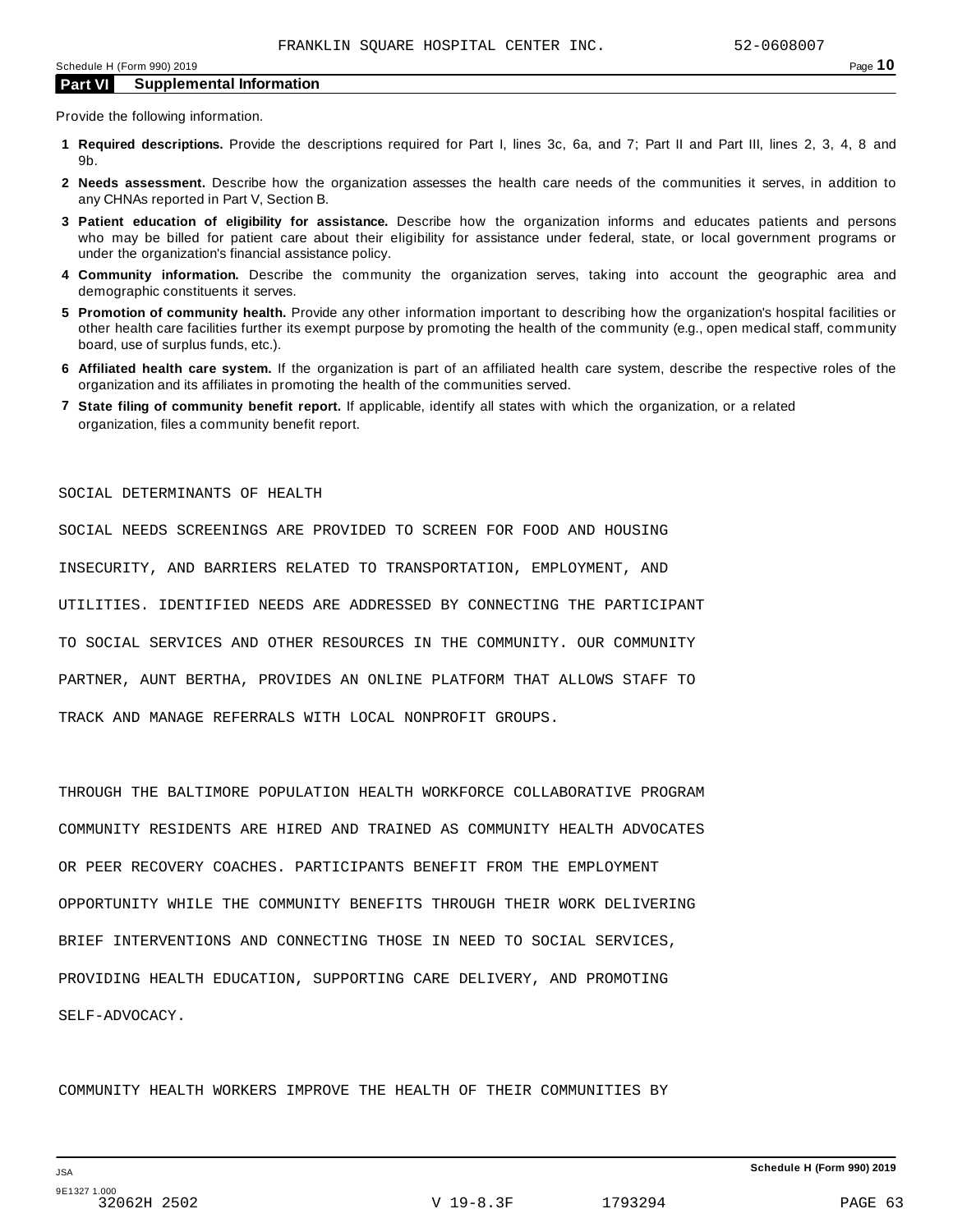Provide the following information.

- **1 Required descriptions.** Provide the descriptions required for Part I, lines 3c, 6a, and 7; Part II and Part III, lines 2, 3, 4, 8 and 9b.
- **2 Needs assessment.** Describe how the organization assesses the health care needs of the communities it serves, in addition to any CHNAs reported in Part V, Section B.
- **3 Patient education of eligibility for assistance.** Describe how the organization informs and educates patients and persons who may be billed for patient care about their eligibility for assistance under federal, state, or local government programs or under the organization's financial assistance policy.
- **4 Community information.** Describe the community the organization serves, taking into account the geographic area and demographic constituents it serves.
- **5 Promotion of community health.** Provide any other information important to describing how the organization's hospital facilities or other health care facilities further its exempt purpose by promoting the health of the community (e.g., open medical staff, community board, use of surplus funds, etc.).
- **6 Affiliated health care system.** If the organization is part of an affiliated health care system, describe the respective roles of the organization and its affiliates in promoting the health of the communities served.
- **7 State filing of community benefit report.** If applicable, identify all states with which the organization, or a related organization, files a community benefit report.

CONDUCTING SOCIAL NEEDS SCREENING, EDUCATING PATIENTS ON DISEASE AND

INJURY PREVENTION AND LINKING COMMUNITY MEMBERS TO HEALTHCARE AND SOCIAL

SERVICES, INCLUDING FOOD ACCESS, TRANSPORTATION, HOUSING, AND UTILITY

ASSISTANCE.

OUR HOSPITAL PARTNERS WITH UBER HEALTH TO PROMOTE ACCESS TO CARE FOR VULNERABLE POPULATIONS. THROUGH THIS PARTNERSHIP, RIDES ARE PROVIDED TO PATIENTS AND/OR FAMILIES WITH FINANCIAL NEED. THE TRANSPORTATION ASSISTANCE ENABLES PATIENTS TO ATTEND NECESSARY APPOINTMENTS WITH THEIR HEALTH CARE PROVIDERS.

THE SUMMER VOLUNTEER PROGRAM PROVIDES AN OPPORTUNITY FOR HIGH SCHOOL STUDENTS TO EXPERIENCE THE HEALTH CARE JOB ENVIRONMENT. SEMINARS IMPART JOB ENTRY SKILLS AND EXPOSURE TO VARIED HEALTHCARE DISCIPLINES.

HOUSING - ASSESS ROLE OF HOSPITAL IN HOUSING RELATED TO HEALTH. SUPPORT HOUSING PARTNERS AND INITIATIVES.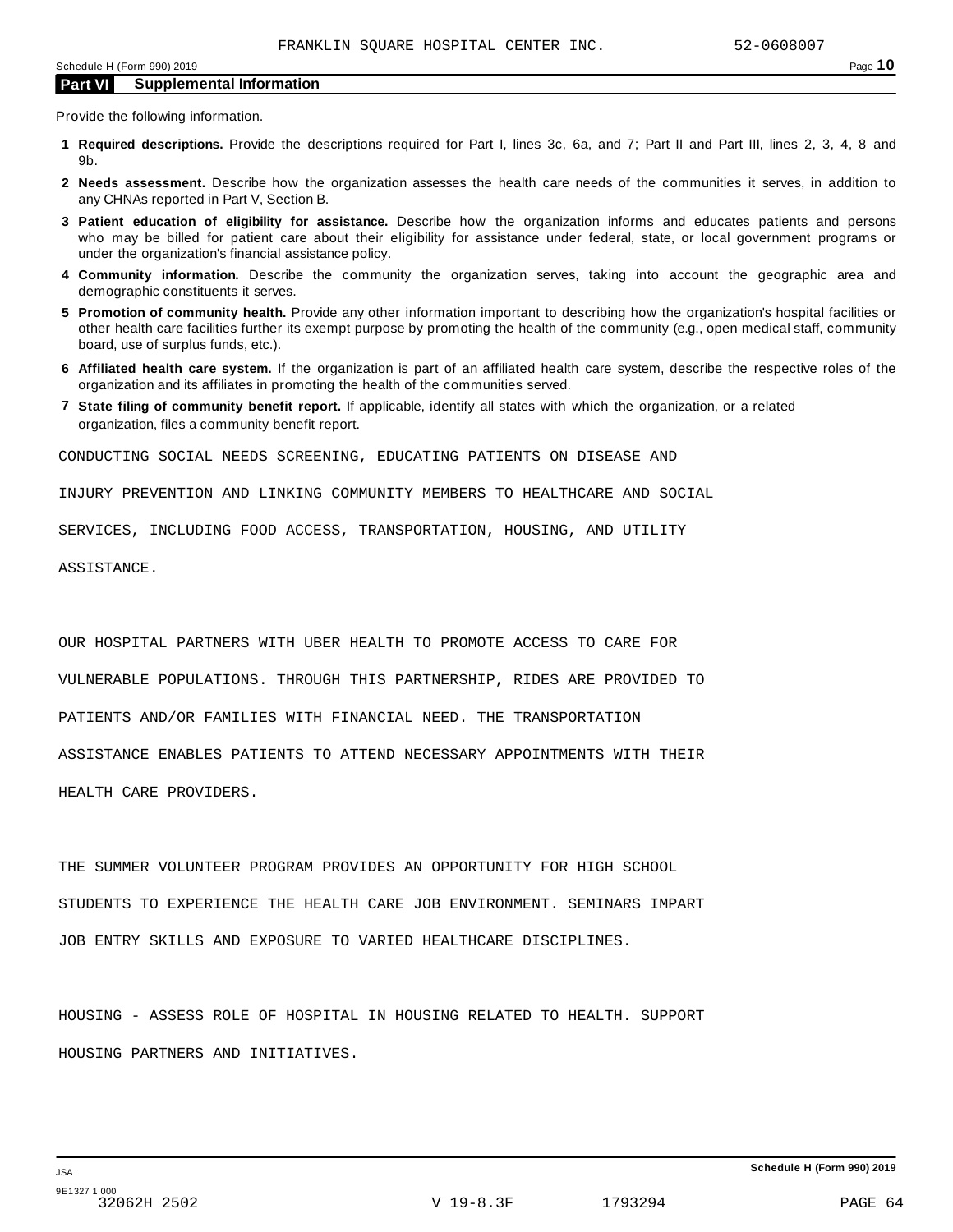Provide the following information.

- **1 Required descriptions.** Provide the descriptions required for Part I, lines 3c, 6a, and 7; Part II and Part III, lines 2, 3, 4, 8 and 9b.
- **2 Needs assessment.** Describe how the organization assesses the health care needs of the communities it serves, in addition to any CHNAs reported in Part V, Section B.
- **3 Patient education of eligibility for assistance.** Describe how the organization informs and educates patients and persons who may be billed for patient care about their eligibility for assistance under federal, state, or local government programs or under the organization's financial assistance policy.
- **4 Community information.** Describe the community the organization serves, taking into account the geographic area and demographic constituents it serves.
- **5 Promotion of community health.** Provide any other information important to describing how the organization's hospital facilities or other health care facilities further its exempt purpose by promoting the health of the community (e.g., open medical staff, community board, use of surplus funds, etc.).
- **6 Affiliated health care system.** If the organization is part of an affiliated health care system, describe the respective roles of the organization and its affiliates in promoting the health of the communities served.
- **7 State filing of community benefit report.** If applicable, identify all states with which the organization, or a related organization, files a community benefit report.

DISASTER READINESS

THE HOSPITAL STRENGTHENED THE COMMUNITY HEALTH RESILIENCE BY IMPROVING

THE ABILITY OF THE COMMUNITY TO WITHSTAND AND RECOVER FROM CORONAVIRUS, A

PUBLIC HEALTH EMERGENCY THAT SURFACED IN MARCH 2020. LEADERSHIP

PARTICIPATED IN COMMUNITY-WIDE TASK FORCES AND STAFF IMPLEMENTED PROGRAMS

ASSOCIATED WITH ADDRESSING HEALTH NEEDS ARISING FROM CORONAVIRUS.

#### AFFILIATED HEALTH CARE SYSTEM

PART VI, LINE 6:

AS A PROUD MEMBER OF MEDSTAR HEALTH, MFSMC IS ABLE TO EXPAND ITS CAPACITY TO MEET THE NEEDS OF THE COMMUNITY BY PARTNERING WITH OTHER MEDSTAR HOSPITALS AND ASSOCIATED ENTITIES. MEDSTAR HEALTH RESOURCES ASSIST THE HOSPITAL IN COMMUNITY HEALTH PLANNING TO MEET THE NEEDS OF THE UNINSURED AND OTHER VULNERABLE POPULATIONS. THROUGH ITS COMMUNITY HEALTH FUNCTION, MEDSTAR HEALTH PROVIDES MFSMC WITH TECHNICAL SUPPORT TO ENHANCE COMMUNITY HEALTH PROGRAMMING AND EVALUATION. MEDSTAR'S CORPORATE PHILANTHROPY DEPARTMENT IDENTIFIES AND SEEKS PUBLIC AND PRIVATE FUNDING SOURCES TO ENSURE THE AVAILABILITY OF HIGH-QUALITY HEALTH SERVICES, REGARDLESS OF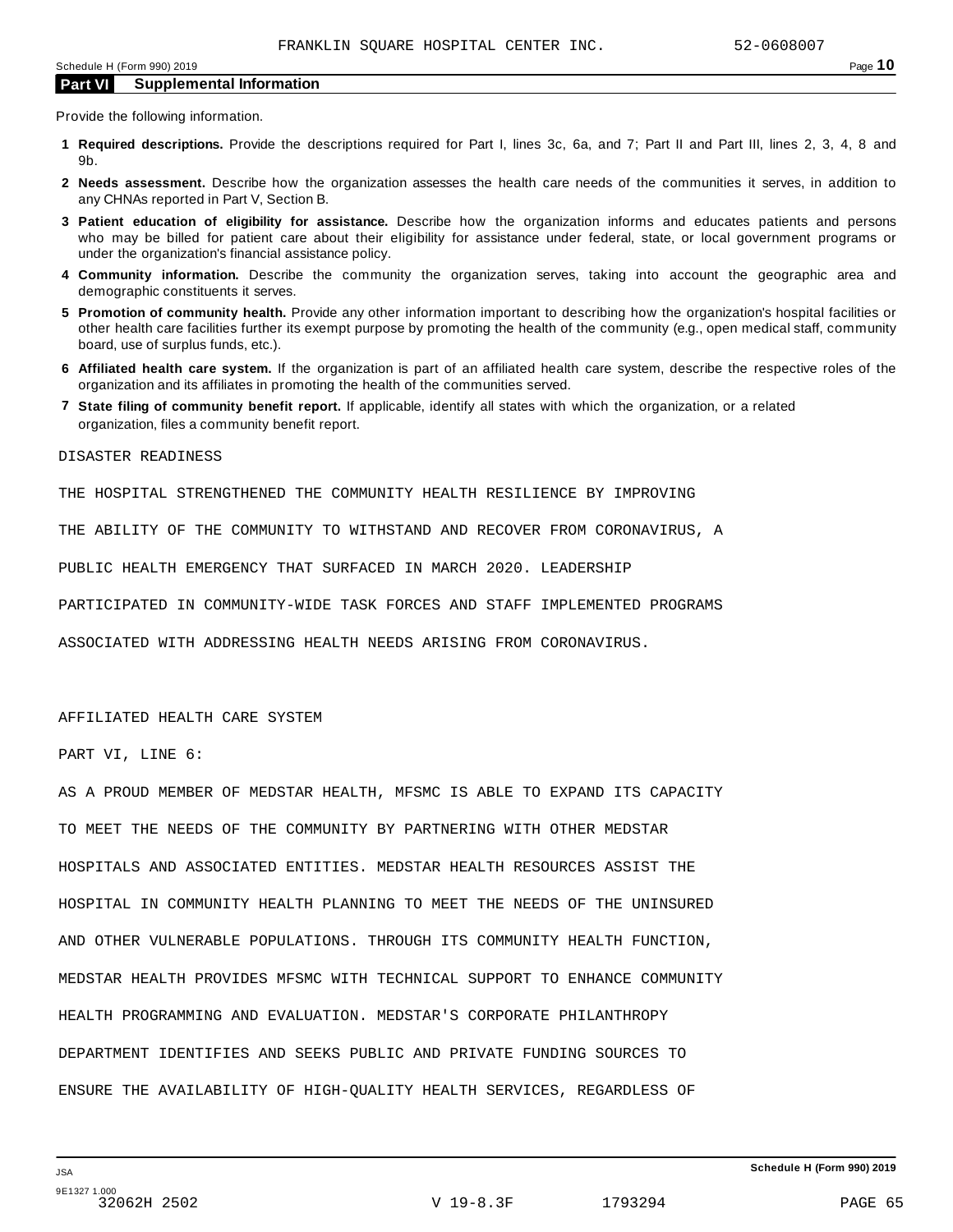Provide the following information.

- **1 Required descriptions.** Provide the descriptions required for Part I, lines 3c, 6a, and 7; Part II and Part III, lines 2, 3, 4, 8 and 9b.
- **2 Needs assessment.** Describe how the organization assesses the health care needs of the communities it serves, in addition to any CHNAs reported in Part V, Section B.
- **3 Patient education of eligibility for assistance.** Describe how the organization informs and educates patients and persons who may be billed for patient care about their eligibility for assistance under federal, state, or local government programs or under the organization's financial assistance policy.
- **4 Community information.** Describe the community the organization serves, taking into account the geographic area and demographic constituents it serves.
- **5 Promotion of community health.** Provide any other information important to describing how the organization's hospital facilities or other health care facilities further its exempt purpose by promoting the health of the community (e.g., open medical staff, community board, use of surplus funds, etc.).
- **6 Affiliated health care system.** If the organization is part of an affiliated health care system, describe the respective roles of the organization and its affiliates in promoting the health of the communities served.
- **7 State filing of community benefit report.** If applicable, identify all states with which the organization, or a related organization, files a community benefit report.

ABILITY TO PAY.

STATE FILING OF COMMUNITY BENEFIT REPORT

PART VI, LINE 7:

THE COMMUNITY BENEFIT REPORT FOR MFSMC IS FILED IN THE STATE OF

MARYLAND.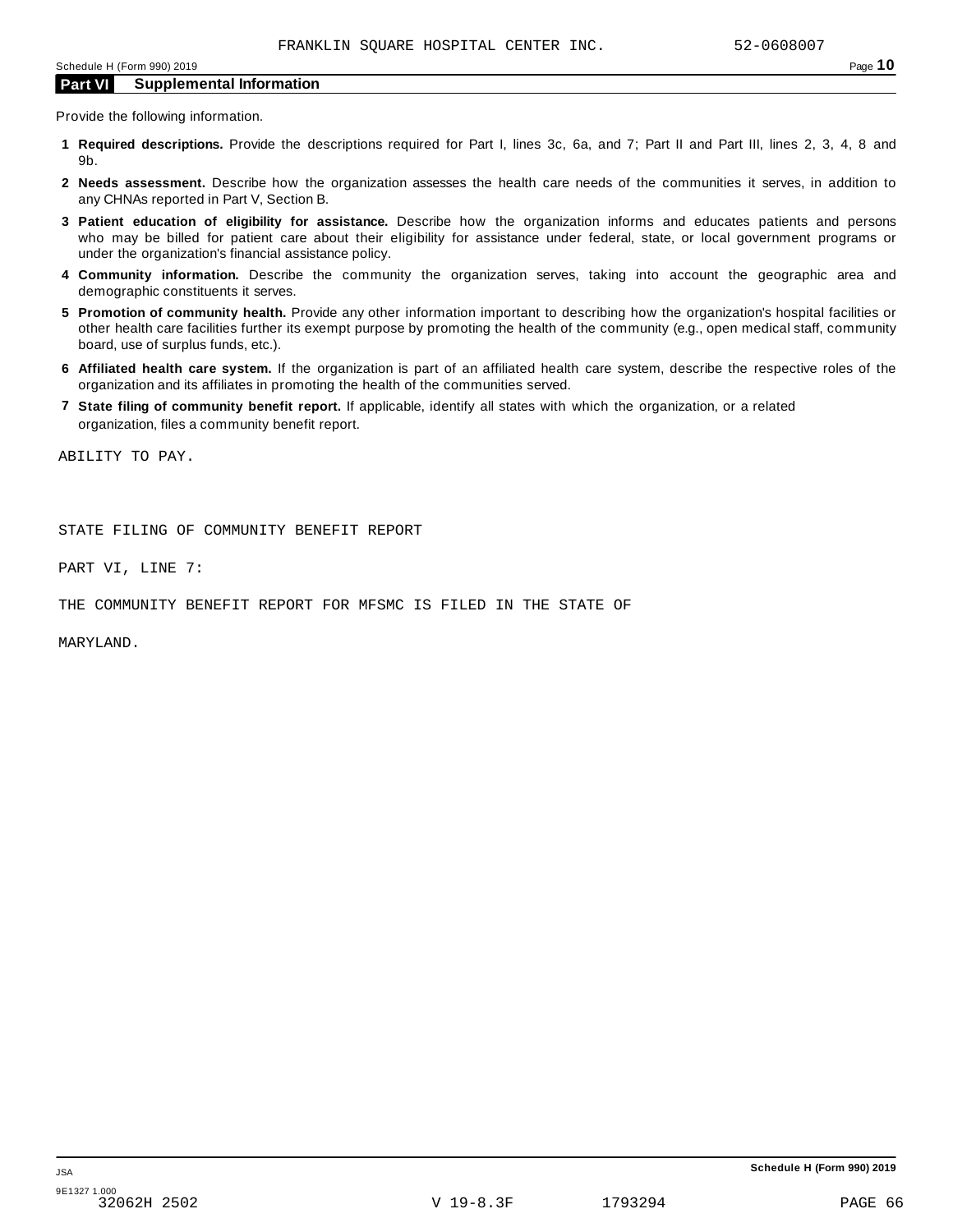| <b>SCHEDULE I</b><br>(Form 990)           |                                                                                                                                                                                                                                                                             |            |                                    | <b>Grants and Other Assistance to Organizations,</b><br>Governments, and Individuals in the United States |                                       |                                                             |                                          | OMB No. 1545-0047                     |  |  |
|-------------------------------------------|-----------------------------------------------------------------------------------------------------------------------------------------------------------------------------------------------------------------------------------------------------------------------------|------------|------------------------------------|-----------------------------------------------------------------------------------------------------------|---------------------------------------|-------------------------------------------------------------|------------------------------------------|---------------------------------------|--|--|
| Department of the Treasury                |                                                                                                                                                                                                                                                                             |            |                                    | Complete if the organization answered "Yes" on Form 990, Part IV, line 21 or 22.<br>Attach to Form 990.   |                                       |                                                             |                                          | $20$ 19<br><b>Open to Public</b>      |  |  |
| <b>Internal Revenue Service</b>           |                                                                                                                                                                                                                                                                             |            |                                    | Go to www.irs.gov/Form990 for the latest information.                                                     |                                       |                                                             |                                          | Inspection                            |  |  |
| Name of the organization                  |                                                                                                                                                                                                                                                                             |            |                                    |                                                                                                           |                                       |                                                             | <b>Employer identification number</b>    |                                       |  |  |
|                                           | FRANKLIN SQUARE HOSPITAL CENTER INC.                                                                                                                                                                                                                                        |            |                                    |                                                                                                           |                                       |                                                             | 52-0608007                               |                                       |  |  |
| Part I                                    | <b>General Information on Grants and Assistance</b>                                                                                                                                                                                                                         |            |                                    |                                                                                                           |                                       |                                                             |                                          |                                       |  |  |
| 1<br>$\mathbf{2}$                         | Does the organization maintain records to substantiate the amount of the grants or assistance, the grantees' eligibility for the grants or assistance, and<br>Describe in Part IV the organization's procedures for monitoring the use of grant funds in the United States. |            |                                    |                                                                                                           |                                       |                                                             |                                          | $X$ Yes<br>No                         |  |  |
| Part II                                   | Grants and Other Assistance to Domestic Organizations and Domestic Governments. Complete if the organization answered "Yes" on Form 990,<br>Part IV, line 21, for any recipient that received more than \$5,000. Part II can be duplicated if additional space is needed.   |            |                                    |                                                                                                           |                                       |                                                             |                                          |                                       |  |  |
|                                           | 1 (a) Name and address of organization<br>or government                                                                                                                                                                                                                     | $(b)$ EIN  | (c) IRC section<br>(if applicable) | (d) Amount of cash<br>grant                                                                               | (e) Amount of non-<br>cash assistance | (f) Method of valuation<br>(book, FMV, appraisal,<br>other) | (g) Description of<br>noncash assistance | (h) Purpose of grant<br>or assistance |  |  |
| (1) ABILITIES NETWORK                     |                                                                                                                                                                                                                                                                             |            |                                    |                                                                                                           |                                       |                                                             |                                          | PEDIATRIC COMMUNITY                   |  |  |
| 8503 LA SALLE RD TOWSON, MD 21286         |                                                                                                                                                                                                                                                                             | 52-6060453 | 501(C)(3)                          | 37,061.                                                                                                   |                                       |                                                             |                                          | SUPPORT                               |  |  |
|                                           | (2) FSH MEDICAL STAFF SCHOLARSHIP FUND, INC.                                                                                                                                                                                                                                |            |                                    |                                                                                                           |                                       |                                                             |                                          |                                       |  |  |
|                                           | 11970 MAYS CHAPEL RD. LUTHERVILLE, MD 21093                                                                                                                                                                                                                                 | 52-1839154 | 501(C)(3)                          | 10,000.                                                                                                   |                                       |                                                             |                                          | EDUCATIONAL SUPPORT                   |  |  |
| (3) COMMUNITY COLLEGE OF BALTIMORE COUNTY |                                                                                                                                                                                                                                                                             |            |                                    |                                                                                                           |                                       |                                                             |                                          |                                       |  |  |
|                                           | 7200 SOLLERS POINT ROAD BALTIMORE, MD 21222                                                                                                                                                                                                                                 |            | 115                                |                                                                                                           | 17,400. FMV                           |                                                             | MEDICAL EQUIPMENT                        | EDUCATIONAL SUPPORT                   |  |  |
| (4)                                       |                                                                                                                                                                                                                                                                             |            |                                    |                                                                                                           |                                       |                                                             |                                          |                                       |  |  |
| (5)                                       |                                                                                                                                                                                                                                                                             |            |                                    |                                                                                                           |                                       |                                                             |                                          |                                       |  |  |
| (6)                                       |                                                                                                                                                                                                                                                                             |            |                                    |                                                                                                           |                                       |                                                             |                                          |                                       |  |  |
| (7)                                       |                                                                                                                                                                                                                                                                             |            |                                    |                                                                                                           |                                       |                                                             |                                          |                                       |  |  |
| (8)                                       |                                                                                                                                                                                                                                                                             |            |                                    |                                                                                                           |                                       |                                                             |                                          |                                       |  |  |
| (9)                                       |                                                                                                                                                                                                                                                                             |            |                                    |                                                                                                           |                                       |                                                             |                                          |                                       |  |  |
| (10)                                      |                                                                                                                                                                                                                                                                             |            |                                    |                                                                                                           |                                       |                                                             |                                          |                                       |  |  |
| (11)                                      |                                                                                                                                                                                                                                                                             |            |                                    |                                                                                                           |                                       |                                                             |                                          |                                       |  |  |
| (12)                                      |                                                                                                                                                                                                                                                                             |            |                                    |                                                                                                           |                                       |                                                             |                                          |                                       |  |  |
| $\mathbf{2}$                              |                                                                                                                                                                                                                                                                             |            |                                    |                                                                                                           |                                       |                                                             |                                          | 3.                                    |  |  |
| 3                                         | For Paperwork Reduction Act Notice, see the Instructions for Form 990.                                                                                                                                                                                                      |            |                                    |                                                                                                           |                                       |                                                             |                                          | Schedule I (Form 990) (2019)          |  |  |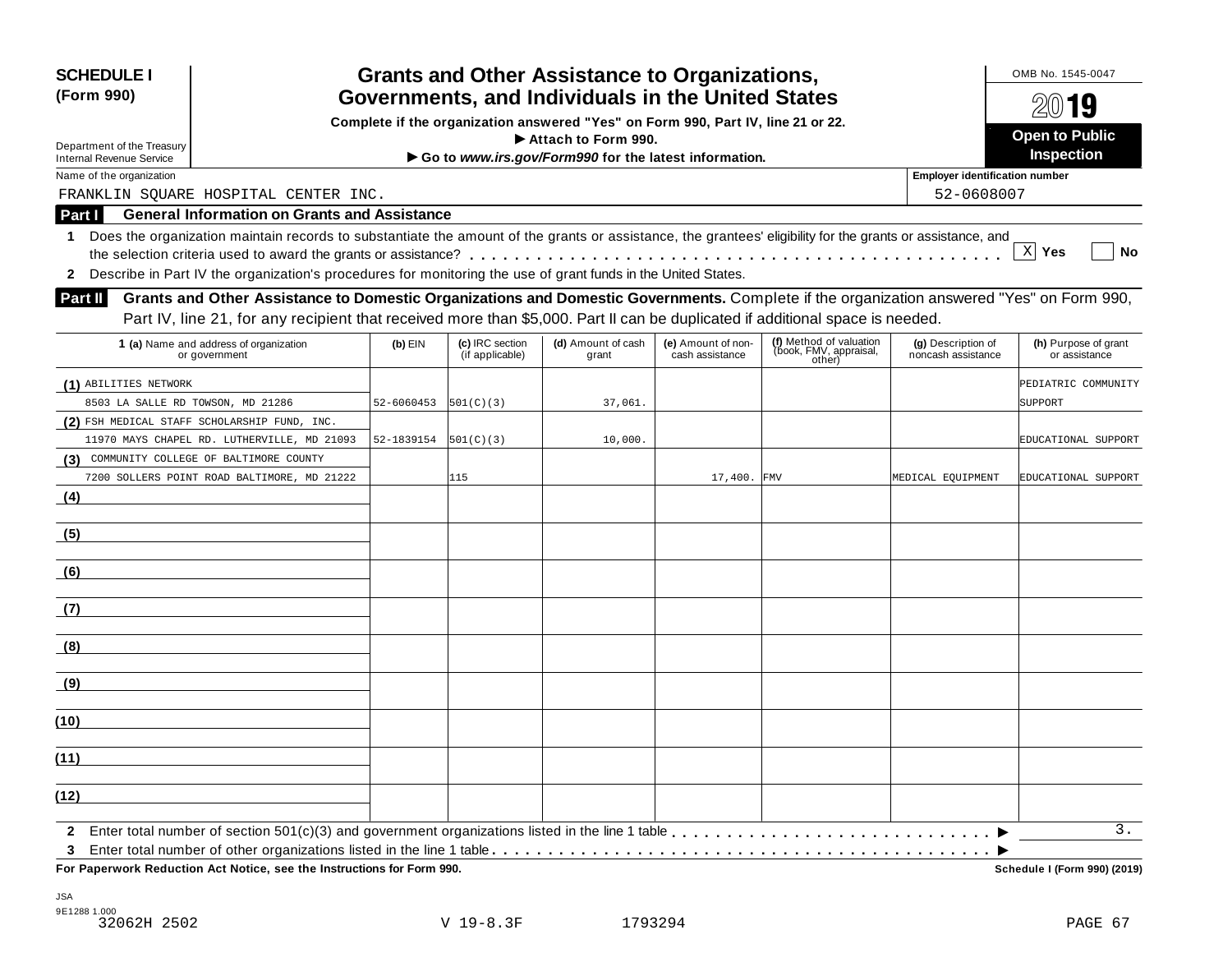#### **Grants and Other Assistance to Domestic Individuals.** Complete if the organization answered "Yes" on Form 990, Part IV, line 22. Part III can be duplicated if additional space is needed. **Part III**

| (a) Type of grant or assistance                                                                                                                                | (b) Number of<br>recipients | (c) Amount of<br>cash grant | (d) Amount of<br>non-cash assistance | (e) Method of valuation (book,<br>FMV, appraisal, other) | (f) Description of non-cash assistance |
|----------------------------------------------------------------------------------------------------------------------------------------------------------------|-----------------------------|-----------------------------|--------------------------------------|----------------------------------------------------------|----------------------------------------|
| SCHOLARSHIPS                                                                                                                                                   | 97.                         | 199,648.                    |                                      |                                                          |                                        |
| 2                                                                                                                                                              |                             |                             |                                      |                                                          |                                        |
| 3                                                                                                                                                              |                             |                             |                                      |                                                          |                                        |
|                                                                                                                                                                |                             |                             |                                      |                                                          |                                        |
|                                                                                                                                                                |                             |                             |                                      |                                                          |                                        |
| -5                                                                                                                                                             |                             |                             |                                      |                                                          |                                        |
| -6                                                                                                                                                             |                             |                             |                                      |                                                          |                                        |
| Supplemental Information. Provide the information required in Part I, line 2, Part III, column (b); and any other additional<br><b>Part IV</b><br>information. |                             |                             |                                      |                                                          |                                        |

SCHEDULE I, PART I, LINE 2

EACH YEAR, THE ORGANIZATION AWARDS SCHOLARSHIPS TO QUALIFIED INDIVIDUALS

WISHING TO SEEK AN EDUCATION OR DEGREE IN THE HEALTHCARE FIELD. CLINICAL

AND MEDICAL STAFF, NURSES AND PHYSICIANS ARE ESSENTIAL TO THE HOSPITAL'S

GOAL TO PROVIDE HIGH QUALITY PATIENT CARE. SCHOLARSHIPS ARE AWARDED ON

THE BASIS OF FINANCIAL NEED, ACADEMIC ACHIEVEMENT, AND THE GOAL OF

PURSUING A HEALTHCARE CAREER.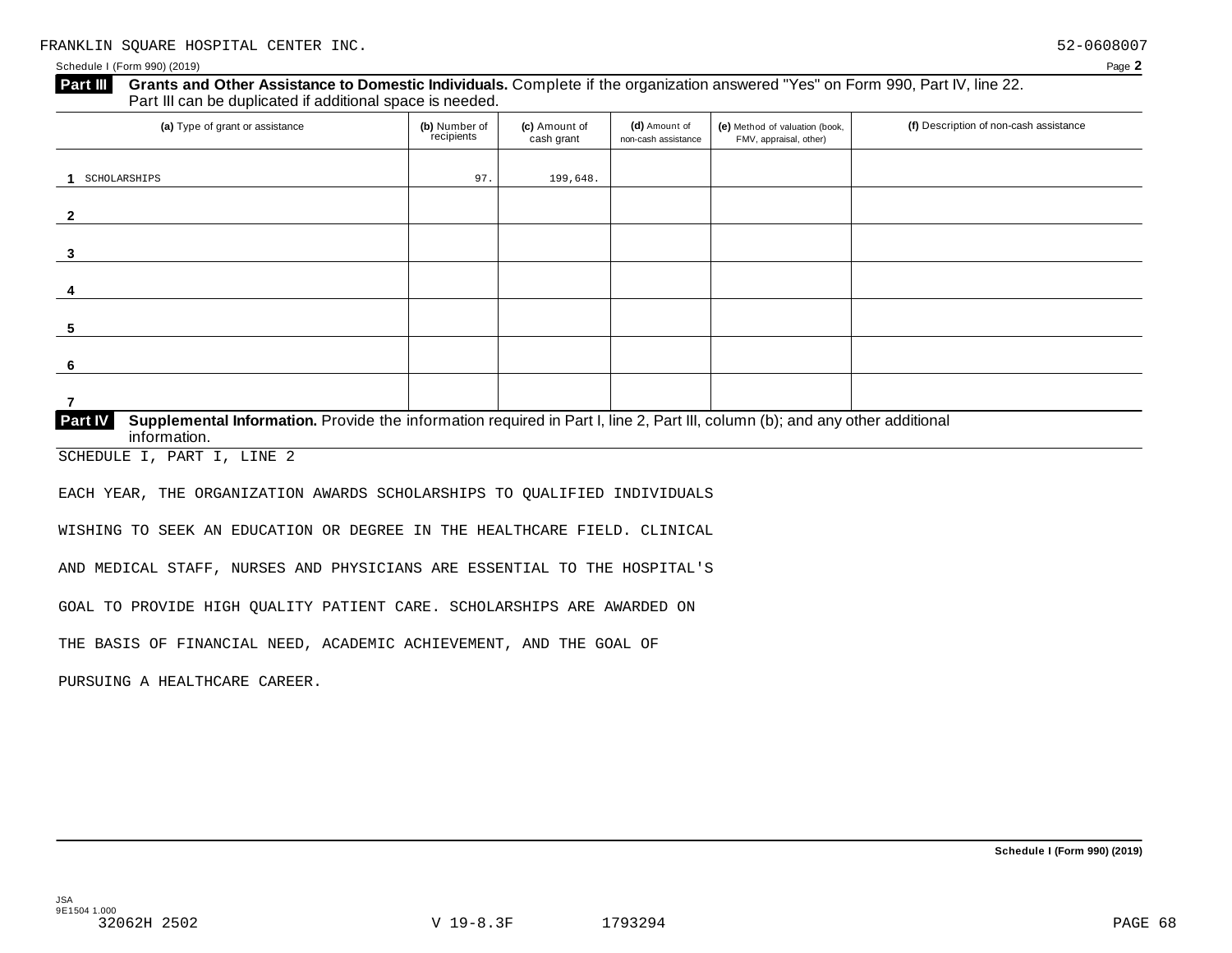| <b>SCHEDULE J</b><br>(Form 990) |                                                                                                                                                                                                                   |                                                                                                          | <b>Compensation Information</b>                                                                                                                                                                                  |                                | OMB No. 1545-0047                          |     |             |  |  |  |
|---------------------------------|-------------------------------------------------------------------------------------------------------------------------------------------------------------------------------------------------------------------|----------------------------------------------------------------------------------------------------------|------------------------------------------------------------------------------------------------------------------------------------------------------------------------------------------------------------------|--------------------------------|--------------------------------------------|-----|-------------|--|--|--|
|                                 |                                                                                                                                                                                                                   | For certain Officers, Directors, Trustees, Key Employees, and Highest<br><b>Compensated Employees</b>    |                                                                                                                                                                                                                  | 19                             |                                            |     |             |  |  |  |
|                                 |                                                                                                                                                                                                                   | Complete if the organization answered "Yes" on Form 990, Part IV, line 23.                               |                                                                                                                                                                                                                  |                                |                                            |     |             |  |  |  |
|                                 | Department of the Treasury<br><b>Internal Revenue Service</b>                                                                                                                                                     |                                                                                                          | Attach to Form 990.<br>Go to www.irs.gov/Form990 for instructions and the latest information.                                                                                                                    |                                | <b>Open to Public</b><br><b>Inspection</b> |     |             |  |  |  |
|                                 | Name of the organization                                                                                                                                                                                          |                                                                                                          |                                                                                                                                                                                                                  | Employer identification number |                                            |     |             |  |  |  |
|                                 |                                                                                                                                                                                                                   | FRANKLIN SQUARE HOSPITAL CENTER INC.                                                                     |                                                                                                                                                                                                                  | 52-0608007                     |                                            |     |             |  |  |  |
| Part I                          |                                                                                                                                                                                                                   | <b>Questions Regarding Compensation</b>                                                                  |                                                                                                                                                                                                                  |                                |                                            |     |             |  |  |  |
|                                 |                                                                                                                                                                                                                   |                                                                                                          |                                                                                                                                                                                                                  |                                |                                            | Yes | No          |  |  |  |
|                                 |                                                                                                                                                                                                                   |                                                                                                          | 1a Check the appropriate box(es) if the organization provided any of the following to or for a person listed on Form                                                                                             |                                |                                            |     |             |  |  |  |
|                                 |                                                                                                                                                                                                                   |                                                                                                          | 990, Part VII, Section A, line 1a. Complete Part III to provide any relevant information regarding these items.                                                                                                  |                                |                                            |     |             |  |  |  |
|                                 |                                                                                                                                                                                                                   | First-class or charter travel                                                                            | Housing allowance or residence for personal use                                                                                                                                                                  |                                |                                            |     |             |  |  |  |
|                                 |                                                                                                                                                                                                                   | Travel for companions                                                                                    | Payments for business use of personal residence                                                                                                                                                                  |                                |                                            |     |             |  |  |  |
|                                 |                                                                                                                                                                                                                   | Tax indemnification and gross-up payments                                                                | Х<br>Health or social club dues or initiation fees                                                                                                                                                               |                                |                                            |     |             |  |  |  |
|                                 |                                                                                                                                                                                                                   | Discretionary spending account                                                                           | Personal services (such as maid, chauffeur, chef)                                                                                                                                                                |                                |                                            |     |             |  |  |  |
| b                               | If any of the boxes on line 1a are checked, did the organization follow a written policy regarding payment<br>or reimbursement or provision of all of the expenses described above? If "No," complete Part III to |                                                                                                          |                                                                                                                                                                                                                  |                                |                                            |     |             |  |  |  |
|                                 |                                                                                                                                                                                                                   |                                                                                                          |                                                                                                                                                                                                                  |                                | 1 <sub>b</sub>                             | Χ   |             |  |  |  |
| $\mathbf{2}$                    |                                                                                                                                                                                                                   |                                                                                                          | Did the organization require substantiation prior to reimbursing or allowing expenses incurred by all                                                                                                            |                                |                                            |     |             |  |  |  |
|                                 |                                                                                                                                                                                                                   |                                                                                                          | directors, trustees, and officers, including the CEO/Executive Director, regarding the items checked on line                                                                                                     |                                |                                            | Χ   |             |  |  |  |
|                                 |                                                                                                                                                                                                                   |                                                                                                          |                                                                                                                                                                                                                  |                                | $\mathbf{2}$                               |     |             |  |  |  |
| 3                               |                                                                                                                                                                                                                   |                                                                                                          | Indicate which, if any, of the following the organization used to establish the compensation of the<br>organization's CEO/Executive Director. Check all that apply. Do not check any boxes for methods used by a |                                |                                            |     |             |  |  |  |
|                                 |                                                                                                                                                                                                                   |                                                                                                          | related organization to establish compensation of the CEO/Executive Director, but explain in Part III.                                                                                                           |                                |                                            |     |             |  |  |  |
|                                 | Χ                                                                                                                                                                                                                 | Compensation committee                                                                                   | ΧI<br>Written employment contract                                                                                                                                                                                |                                |                                            |     |             |  |  |  |
|                                 | $\mathbf X$                                                                                                                                                                                                       | Independent compensation consultant                                                                      | $\mathbf X$<br>Compensation survey or study                                                                                                                                                                      |                                |                                            |     |             |  |  |  |
|                                 | $\overline{\text{X}}$                                                                                                                                                                                             | Form 990 of other organizations                                                                          | $\overline{\textbf{X}}$<br>Approval by the board or compensation committee                                                                                                                                       |                                |                                            |     |             |  |  |  |
|                                 |                                                                                                                                                                                                                   |                                                                                                          |                                                                                                                                                                                                                  |                                |                                            |     |             |  |  |  |
| 4                               |                                                                                                                                                                                                                   | organization or a related organization:                                                                  | During the year, did any person listed on Form 990, Part VII, Section A, line 1a, with respect to the filing                                                                                                     |                                |                                            |     |             |  |  |  |
| a                               |                                                                                                                                                                                                                   |                                                                                                          |                                                                                                                                                                                                                  |                                | 4a                                         | Χ   |             |  |  |  |
| b                               |                                                                                                                                                                                                                   | Participate in, or receive payment from, a supplemental nonqualified retirement plan?                    | 4b                                                                                                                                                                                                               |                                | Χ                                          |     |             |  |  |  |
| c                               | Participate in, or receive payment from, an equity-based compensation arrangement?                                                                                                                                |                                                                                                          |                                                                                                                                                                                                                  |                                |                                            |     | $\mathbf X$ |  |  |  |
|                                 |                                                                                                                                                                                                                   |                                                                                                          | If "Yes" to any of lines 4a-c, list the persons and provide the applicable amounts for each item in Part III.                                                                                                    |                                |                                            |     |             |  |  |  |
|                                 |                                                                                                                                                                                                                   | Only section 501(c)(3), 501(c)(4), and 501(c)(29) organizations must complete lines 5-9.                 |                                                                                                                                                                                                                  |                                |                                            |     |             |  |  |  |
| 5                               |                                                                                                                                                                                                                   |                                                                                                          | For persons listed on Form 990, Part VII, Section A, line 1a, did the organization pay or accrue any                                                                                                             |                                |                                            |     |             |  |  |  |
|                                 |                                                                                                                                                                                                                   | compensation contingent on the revenues of:                                                              |                                                                                                                                                                                                                  |                                |                                            |     |             |  |  |  |
|                                 |                                                                                                                                                                                                                   |                                                                                                          |                                                                                                                                                                                                                  | 5a                             |                                            | Χ   |             |  |  |  |
| b                               |                                                                                                                                                                                                                   |                                                                                                          |                                                                                                                                                                                                                  |                                |                                            |     | Χ           |  |  |  |
|                                 |                                                                                                                                                                                                                   | If "Yes" on line 5a or 5b, describe in Part III.                                                         |                                                                                                                                                                                                                  |                                |                                            |     |             |  |  |  |
| 6                               |                                                                                                                                                                                                                   | compensation contingent on the net earnings of:                                                          | For persons listed on Form 990, Part VII, Section A, line 1a, did the organization pay or accrue any                                                                                                             |                                |                                            |     |             |  |  |  |
| a                               |                                                                                                                                                                                                                   |                                                                                                          |                                                                                                                                                                                                                  |                                | 6a                                         |     | Χ           |  |  |  |
| b                               |                                                                                                                                                                                                                   |                                                                                                          |                                                                                                                                                                                                                  |                                | 6b                                         |     | Χ           |  |  |  |
|                                 |                                                                                                                                                                                                                   | If "Yes" on line 6a or 6b, describe in Part III.                                                         |                                                                                                                                                                                                                  |                                |                                            |     |             |  |  |  |
| 7                               |                                                                                                                                                                                                                   |                                                                                                          | For persons listed on Form 990, Part VII, Section A, line 1a, did the organization provide any nonfixed                                                                                                          |                                | 7                                          |     |             |  |  |  |
|                                 |                                                                                                                                                                                                                   | payments not described on lines 5 and 6? If "Yes," describe in Part III.                                 |                                                                                                                                                                                                                  |                                |                                            |     | X           |  |  |  |
| 8                               |                                                                                                                                                                                                                   | Were any amounts reported on Form 990, Part VII, paid or accrued pursuant to a contract that was subject |                                                                                                                                                                                                                  |                                |                                            |     |             |  |  |  |
|                                 |                                                                                                                                                                                                                   |                                                                                                          | to the initial contract exception described in Regulations section 53.4958-4(a)(3)? If "Yes," describe                                                                                                           |                                |                                            |     |             |  |  |  |
|                                 |                                                                                                                                                                                                                   |                                                                                                          |                                                                                                                                                                                                                  |                                | 8                                          |     | х           |  |  |  |
| 9                               |                                                                                                                                                                                                                   |                                                                                                          | If "Yes" on line 8, did the organization also follow the rebuttable presumption procedure described in                                                                                                           |                                |                                            |     |             |  |  |  |
|                                 |                                                                                                                                                                                                                   |                                                                                                          |                                                                                                                                                                                                                  |                                | 9                                          |     |             |  |  |  |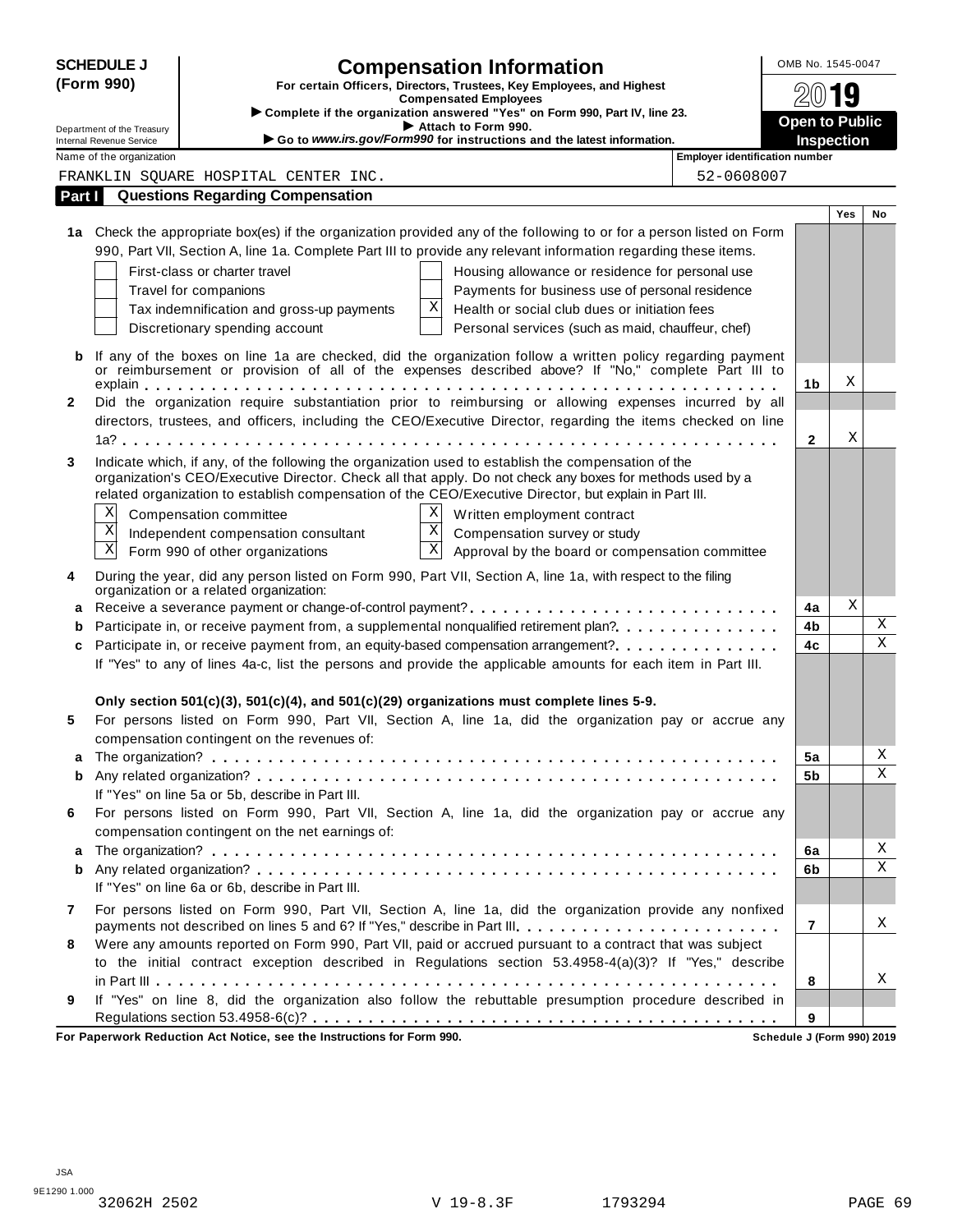# **Part II** Officers, Directors, Trustees, Key Employees, and Highest Compensated Employees. Use duplicate copies if additional space is needed.

For each individual whose compensation must be reported on Schedule J, report compensation from the organization on row (i) and from related organizations, described in the instructions, on row (ii). Do not list any individuals that aren't listed on Form 990, Part VII.

Note: The sum of columns (B)(i)-(iii) for each listed individual must equal the total amount of Form 990, Part VII, Section A, line 1a, applicable column (D) and (E) amounts for that individual.

| (A) Name and Title                           |       | (B) Breakdown of W-2 and/or 1099-MISC compensation |                                        |                                           | (C) Retirement and             | (D) Nontaxable | (E) Total of columns | (F) Compensation                                           |  |
|----------------------------------------------|-------|----------------------------------------------------|----------------------------------------|-------------------------------------------|--------------------------------|----------------|----------------------|------------------------------------------------------------|--|
|                                              |       | (i) Base<br>compensation                           | (ii) Bonus & incentive<br>compensation | (iii) Other<br>reportable<br>compensation | other deferred<br>compensation | benefits       | $(B)(i)-(D)$         | in column (B) reported<br>as deferred on prior<br>Form 990 |  |
| KENNETH A. SAMET                             | (i)   | $\Omega$                                           | $\Omega$ .                             | 0.                                        | $\Omega$                       | $0$ .          | $\Omega$ .           | 0.                                                         |  |
| <b>DIRECTOR</b>                              | (i)   | 1,965,427.                                         | 5,633,373.                             | $\Omega$ .                                | 54,494.                        | 36, 202.       | 7,689,496.           | $0$ .                                                      |  |
| HATEM ABDO, M.D.                             | (i)   | 359,708.                                           | $\Omega$ .                             | 35, 357.                                  | 8,400.                         | 13,026.        | 416,491              | 0.                                                         |  |
| pIRECTOR (UNTIL 9/19)                        | (i)   | $\Omega$                                           | $\Omega$                               | $\mathbf 0$ .                             | $\Omega$                       | 0.             | $\Omega$             | $0$ .                                                      |  |
| SAMUEL MOSKOWITZ                             | (i)   | 589,791                                            | 508,479                                | $\mathbf 0$ .                             | 8,400.                         | 40,055.        | 1,146,725            | 0.                                                         |  |
| 3 <sup>PRESIDENT/DIRECTOR(UNTIL 4/20)</sup>  | (i)   | $\Omega$                                           | $\Omega$                               | $\mathbf{0}$ .                            | $\Omega$                       | 0.             | $\Omega$             | 0.                                                         |  |
| MARYELLEN GOODELL, M.D.                      | (i)   | 291,030                                            | 17,500                                 | $\mathbf{0}$ .                            | 8,400                          | 28,120.        | 345,050              | $0$ .                                                      |  |
| $\boldsymbol{A}^{\text{DIFFOR}}$             | (i)   | $\Omega$                                           | $\Omega$ .                             | $\Omega$ .                                | $\Omega$ .                     | 0.             | $\Omega$ .           | 0.                                                         |  |
| DAVID GOLD, M.D.                             | (i)   | 709,428                                            | 266,416.                               | $\mathbf 0$ .                             | 8,400.                         | 16,598.        | 1,000,842            | $0$ .                                                      |  |
| SORTHOPEDIC SURGEON                          | (i)   | $\Omega$                                           | $\Omega$                               | $\mathbf{0}$ .                            | $\Omega$ .                     | 0.             | $\Omega$ .           | 0.                                                         |  |
| ALBERT ABOULAFIA, M.D.                       | (i)   | 642,637.                                           | 145,000                                | 0                                         | 8,400.                         | 26,057.        | 822,094.             | $0$ .                                                      |  |
| MEDICAL DIRECTOR CANCER INST.                | (i)   | 0                                                  | 0                                      | $\mathbf{0}$                              | 0                              | Ο.             | $\mathsf{O}$ .       | $0$ .                                                      |  |
| LAWRENCE STRASSNER                           | (i)   | 6,316.                                             | $\mathbf{0}$ .                         | 349,395.                                  | 0                              | 0.             | 355,711.             | $0$ .                                                      |  |
| FORMER VICE PRESIDENT                        | (i)   | $\Omega$                                           | $\Omega$                               | $\mathsf{O}$ .                            | $\Omega$                       | 0              | $\Omega$ .           | 0.                                                         |  |
| ROBERT LALLY                                 | (i)   | 157, 314.                                          | 63,587.                                | $\Omega$ .                                | 17,288.                        | 13,093.        | 251,282.             | 0.                                                         |  |
| $8^{\mathrm{VP/CFO/TER}}$                    | (i)   | 157,315.                                           | 63,586.                                | 0.                                        | 17,288.                        | 13,092.        | 251,281.             | 0.                                                         |  |
| DAVID COHEN, M.D.                            | (i)   | 591,682.                                           | 237,566.                               | $\mathsf{O}$ .                            | 8,400.                         | 26,013.        | 863,661              | $\overline{0}$ .                                           |  |
| 9 <sup>ORTHOPEDIC</sup> SURGEON              | (i)   | $\mathbf 0$ .                                      | $\Omega$                               | $\mathsf{O}$ .                            | 0                              | Ο.             | $0$ .                | $0$ .                                                      |  |
| KEITH SHINER                                 | (i)   | $\Omega$                                           | $\Omega$                               | $\mathsf{O}$ .                            | $\Omega$                       | $\Omega$ .     | $\Omega$             | $0$ .                                                      |  |
| 10 <sup>SECRETARY</sup>                      | (iii) | 215,508.                                           | 56,655.                                | $\mathbf{0}$ .                            | 8,400                          | 25,769.        | 306,332.             | 0.                                                         |  |
| LOUIS CHANG, M.D.                            | (i)   | 664,180                                            | 69,099                                 | $\mathbf{0}$ .                            | $\Omega$                       | 26,107.        | 759,386.             | $0$ .                                                      |  |
| 11 <sup>NEUROSURGEON</sup>                   | (i)   | $\Omega$                                           | $\Omega$                               | $\mathbf{0}$ .                            | $\Omega$                       | 0.             | $\Omega$ .           | 0.                                                         |  |
| CHRISTOPHER YOU, M.D.                        | (i)   | 561,835.                                           | 74,869                                 | $\mathsf{O}$ .                            | 8,400.                         | 25,998.        | 671,102.             | $0$ .                                                      |  |
| 12 <sup>DIRECTOR</sup> OF ROBOTIC SURGERY    | (i)   | $\Omega$                                           | $\Omega$                               | $\mathbf{0}$ .                            | $\Omega$                       | $\Omega$ .     | $\Omega$ .           | $\overline{0}$ .                                           |  |
| STUART M. LEVINE                             | (i)   | $\mathbf 0$ .                                      | $\Omega$                               | $\mathbf 0$ .                             | 0.                             | 0.             | $\mathbf 0$ .        | 0.                                                         |  |
| 13 <sup>PRESIDENT/DIRECTOR(AS OF 4/20)</sup> | (ii)  | 496,902.                                           | 423, 374.                              | $\Omega$                                  | 8,400.                         | 35, 414.       | 964,090.             | $0$ .                                                      |  |
| STEPHEN R. SELINGER                          | (i)   | 442,002.                                           | 25,000.                                | 49                                        | 8,400                          | 17,816.        | 493,267.             | $0$ .                                                      |  |
| $14^{\text{DIFFOR}}$ (AS OF $4/20$ )         | (ii)  | $\mathbf 0$                                        | $\mathbf{0}$ .                         | $\mathbf{0}$ .                            | 0.                             | 0.             | $\mathbf{0}$ .       | $0$ .                                                      |  |
|                                              | (i)   |                                                    |                                        |                                           |                                |                |                      |                                                            |  |
| 15                                           | (ii)  |                                                    |                                        |                                           |                                |                |                      |                                                            |  |
|                                              | (i)   |                                                    |                                        |                                           |                                |                |                      |                                                            |  |
| 16                                           | (i)   |                                                    |                                        |                                           |                                |                |                      |                                                            |  |

**Schedule J (Form 990) 2019**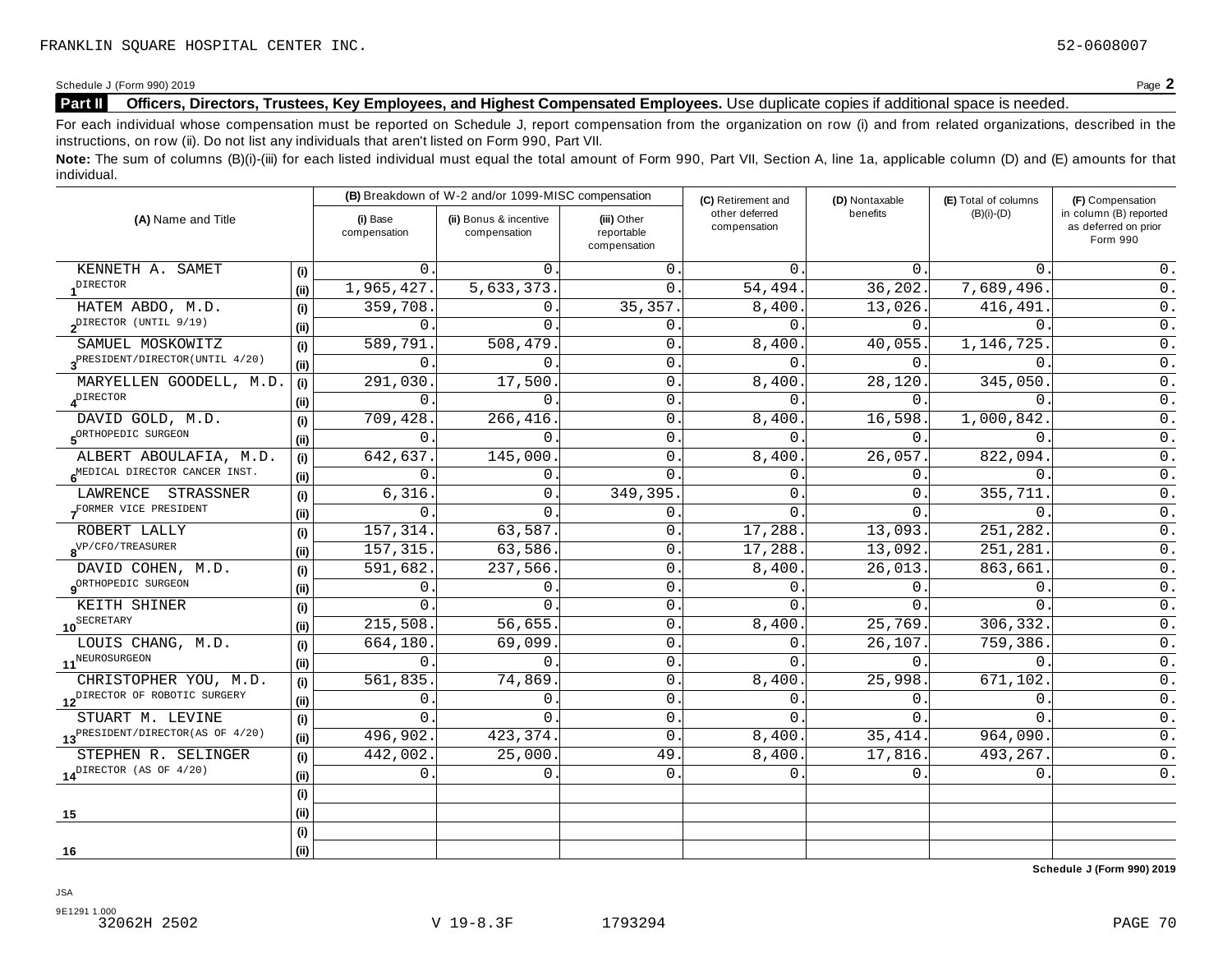#### **Part III** Supplemental Information

Provide the information, explanation, or descriptions required for Part I, lines 1a, 1b, 3, 4a, 4b, 4c, 5a, 5b, 6a, 6b, 7, and 8, and for Part II. Also complete this part for any additional information.

SOCIAL CLUB DUES

THE ORGANIZATION PAID BUSINESS CLUB DUES FOR ONE OF ITS OFFICERS DURING

THIS YEAR. PARTICIPATION IN THESE ACTIVITIES BY THE OFFICERS WAS FOR

BUSINESS PURPOSES, AND HELPED THE ORGANIZATION FURTHER ITS EXEMPT

PURPOSES.

SCHEDULE J, PART III

MR. SAMET'S COMPENSATION IN PART II, COLUMN (B) INCLUDES \$2,636,097

REPRESENTING BENEFITS RECEIVED FROM EXECUTIVE RETIREMENT PLANS THAT ARE

COMPRISED OF TARGET BENEFITS DETERMINED ANNUALLY BASED ON COMPENSATION

AND YEARS OF SERVICE AND LONG-TERM RETENTION ARRANGEMENTS.

LAWRENCE STRASSNER'S OTHER REPORTABLE COMPENSATION IN PART II, COLUMN (B)

(III) INCLUDES \$317,869 REPRESENTING SEVERANCE PAYMENTS RECEIVED BY MR.

STRASSNER.

ROBERT LALLY'S COMPENSATION IS FOR SERVICES PROVIDED AS CFO TO BOTH

MEDSTAR FRANKLIN SQUARE MEDICAL CENTER AND MEDSTAR HARBOR HOSPITAL.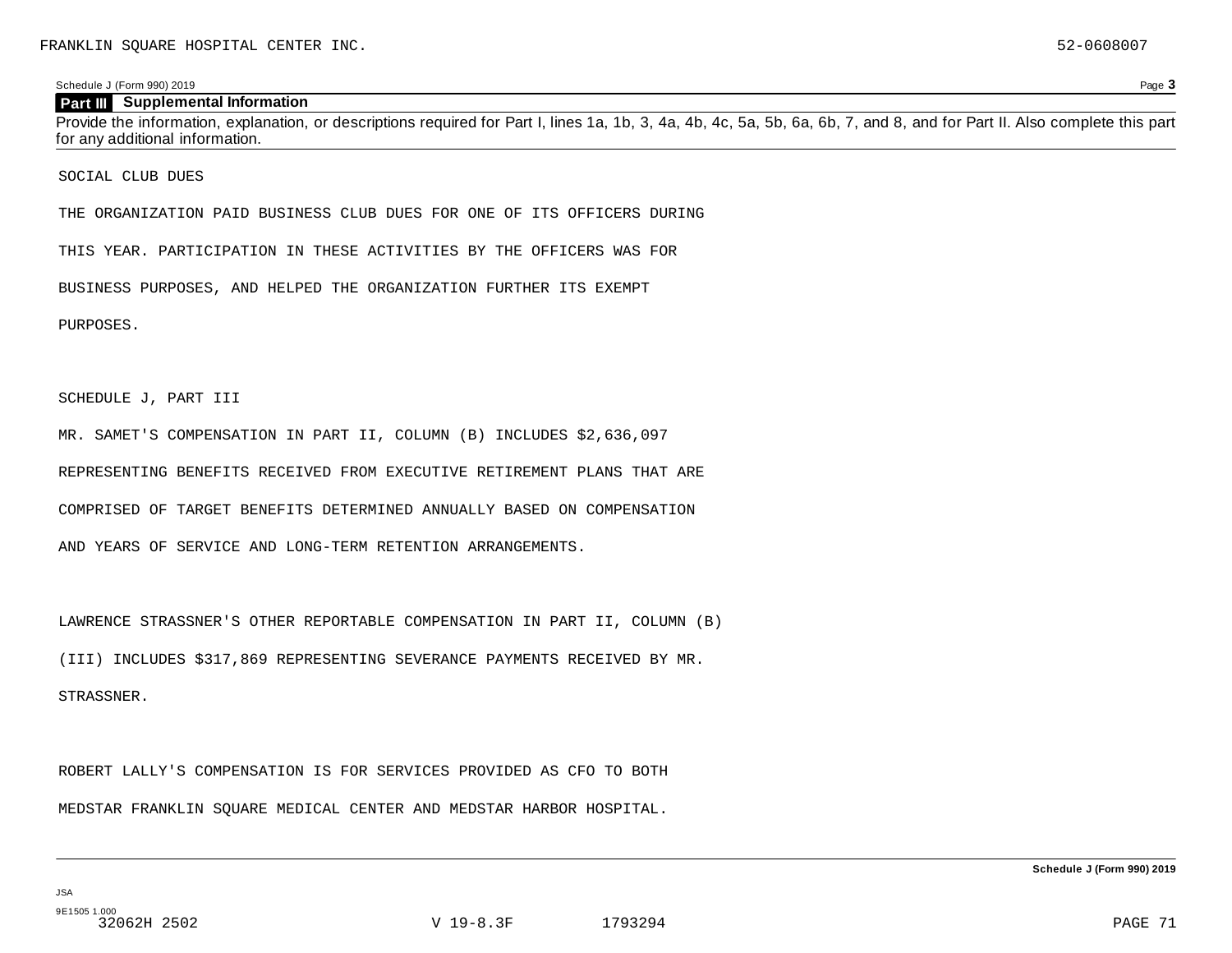| <b>SCHEDULE L</b> |  |
|-------------------|--|
|                   |  |

# **SCHEDULE L Transactions With Interested Persons OMB No. 1545-0047**<br>(Form 990 or 990-EZ) Complete if the organization answered "Yes" on Form 990. Part IV, line 25a. 25b, 26, 27, 28a.

**SCHEDULE L**<br>
(Form 990 or 990-EZ) Complete if the organization answered "Yes" on Form 990, Part IV, line 25a, 25b, 26, 27, 28a, △<br>
28b, or 28c, or Form 990-EZ, Part V, line 38a or 40b.

I 2Bc, or Form 990-EZ, Part V, line 38a or 40b.<br>
Attach to Form 990 or Form 990-EZ.<br> **Open To Public and the Price information** 

**1 Inspection 390 Section 1990 1 Inspection Inspection 1990 instructions and the latest information. Inspection inspection** 

Department of the Treasury Internal Revenue Service Name of the organization **Employer identification number Employer identification number** 

FRANKLIN SQUARE HOSPITAL CENTER INC. 52-0608007

**Excess Benefit Transactions** (section 501(c)(3), section 501(c)(4), and 501(c)(29) organizations only). Complete if the organization answered "Yes" on Form 990, Part IV, line 25a or 25b, or Form 990-EZ, Part V, line 40b. **Part I** 

|              |                                 | (b) Relationship between disqualified person and                                                                  |                                | (d) Corrected? |
|--------------|---------------------------------|-------------------------------------------------------------------------------------------------------------------|--------------------------------|----------------|
|              | (a) Name of disqualified person | organization                                                                                                      | (c) Description of transaction | Yes No         |
| (1)          |                                 |                                                                                                                   |                                |                |
| (2)          |                                 |                                                                                                                   |                                |                |
| (3)          |                                 |                                                                                                                   |                                |                |
| (4)          |                                 |                                                                                                                   |                                |                |
| (5)          |                                 |                                                                                                                   |                                |                |
| (6)          |                                 |                                                                                                                   |                                |                |
| $\mathbf{2}$ |                                 | Enter the amount of tax incurred by the organization managers or disqualified persons during the year             |                                |                |
|              |                                 |                                                                                                                   |                                |                |
| 3            |                                 | Enter the amount of tax, if any, on line 2, above, reimbursed by the organization. $\ldots$ , $\ldots$ , $\ldots$ |                                |                |
|              |                                 |                                                                                                                   |                                |                |
|              |                                 |                                                                                                                   |                                |                |

**Part II** 

#### **Loans to and/or From Interested Persons.**

Complete if the organization answered "Yes" on Form 990-EZ, Part V, line 38a or Form 990, Part IV, line 26; or if the organization reported an amount on Form 990, Part X, line 5, 6, or 22.

| (a) Name of interested person                                          | (b) Relationship<br>with organization | (c) Purpose of<br>loan |    | (d) Loan to or<br>from the<br>organization? | (e) Original<br>principal amount                                          | (f) Balance due | $ {\bf (g)}\rangle$ In default? $ {\bf (h)}\rangle$ Approved |    | by board or<br>committee? |    | (i) Written<br>agreement? |    |
|------------------------------------------------------------------------|---------------------------------------|------------------------|----|---------------------------------------------|---------------------------------------------------------------------------|-----------------|--------------------------------------------------------------|----|---------------------------|----|---------------------------|----|
|                                                                        |                                       |                        | To | From                                        |                                                                           |                 | Yes                                                          | No | Yes                       | No | Yes                       | No |
| (1)                                                                    |                                       |                        |    |                                             |                                                                           |                 |                                                              |    |                           |    |                           |    |
| (2)                                                                    |                                       |                        |    |                                             |                                                                           |                 |                                                              |    |                           |    |                           |    |
| (3)                                                                    |                                       |                        |    |                                             |                                                                           |                 |                                                              |    |                           |    |                           |    |
| (4)                                                                    |                                       |                        |    |                                             |                                                                           |                 |                                                              |    |                           |    |                           |    |
| (5)                                                                    |                                       |                        |    |                                             |                                                                           |                 |                                                              |    |                           |    |                           |    |
| (6)                                                                    |                                       |                        |    |                                             |                                                                           |                 |                                                              |    |                           |    |                           |    |
| (7)                                                                    |                                       |                        |    |                                             |                                                                           |                 |                                                              |    |                           |    |                           |    |
| (8)                                                                    |                                       |                        |    |                                             |                                                                           |                 |                                                              |    |                           |    |                           |    |
| (9)                                                                    |                                       |                        |    |                                             |                                                                           |                 |                                                              |    |                           |    |                           |    |
| (10)                                                                   |                                       |                        |    |                                             |                                                                           |                 |                                                              |    |                           |    |                           |    |
| <b>Total</b>                                                           |                                       |                        |    |                                             |                                                                           | \$              |                                                              |    |                           |    |                           |    |
| Part III<br><b>Grants or Assistance Benefiting Interested Persons.</b> |                                       |                        |    |                                             | Complete if the examination enouvered "Vee" on Form 000, Dert IV, line 27 |                 |                                                              |    |                           |    |                           |    |

Complete if the organization answered "Yes" on Form 990, Part IV, line 27.

| (a) Name of interested person | (b) Relationship between interested (c) Amount of assistance<br>person and the organization | (d) Type of assistance | (e) Purpose of assistance |
|-------------------------------|---------------------------------------------------------------------------------------------|------------------------|---------------------------|
| (1)                           |                                                                                             |                        |                           |
| (2)                           |                                                                                             |                        |                           |
| (3)                           |                                                                                             |                        |                           |
| (4)                           |                                                                                             |                        |                           |
| (5)                           |                                                                                             |                        |                           |
| (6)                           |                                                                                             |                        |                           |
| (7)                           |                                                                                             |                        |                           |
| (8)                           |                                                                                             |                        |                           |
| (9)                           |                                                                                             |                        |                           |
| (10)                          |                                                                                             |                        |                           |

**For Paperwork Reduction Act Notice, see the Instructions for Form 990 or 990-EZ. Schedule L (Form 990 or 990-EZ) 2019**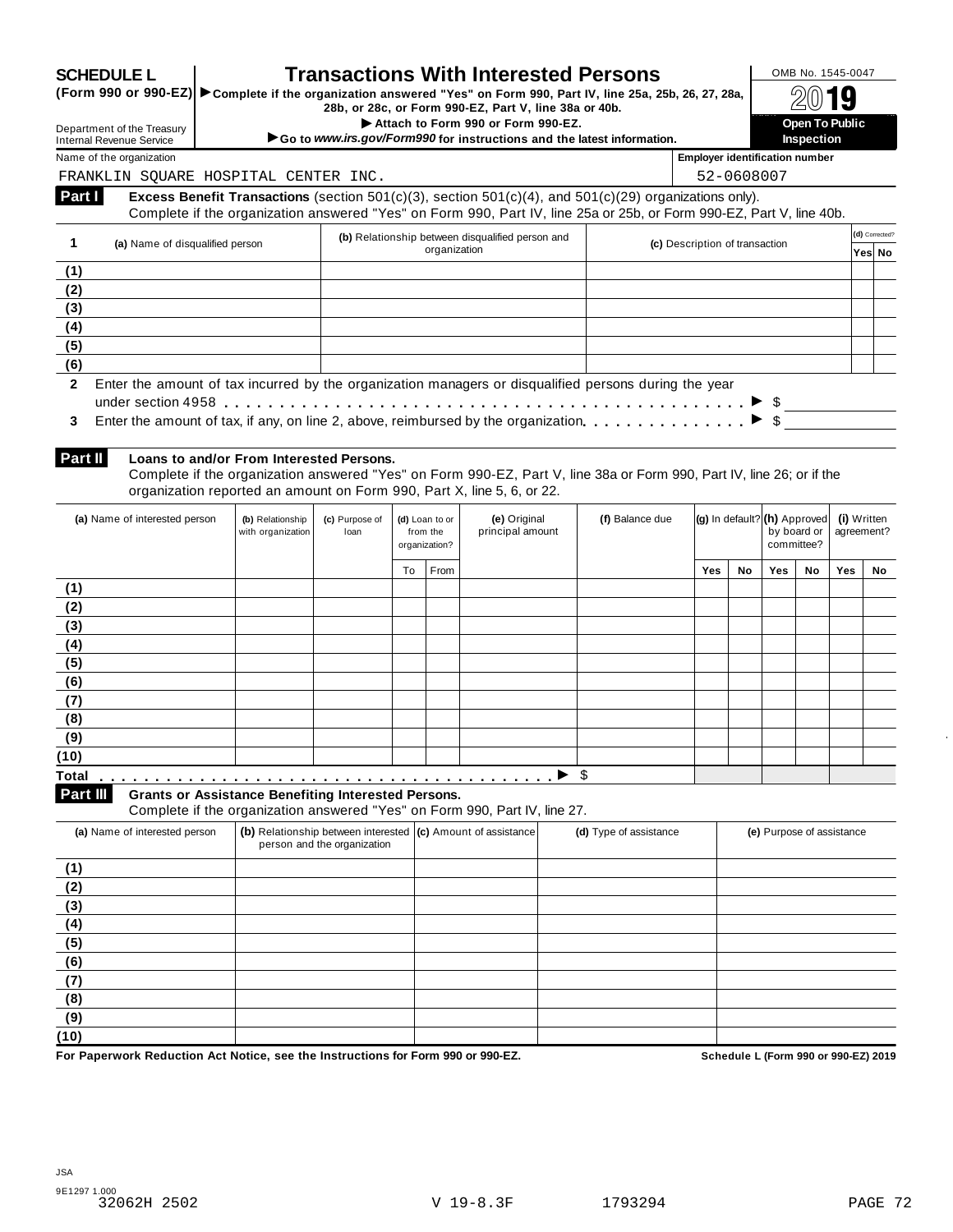#### Schedule L (Form 990 or 990-EZ) 2019 Page **2**

**Business Transactions Involving Interested Persons.** Complete if the organization answered "Yes" on Form 990, Part IV, line 28a, 28b, or 28c. **Part IV** 

| (a) Name of interested person             | (b) Relationship between<br>interested person and the<br>organization | (c) Amount of<br>transaction | (d) Description of transaction |            | (e) Sharing of<br>organization's<br>revenues? |  |
|-------------------------------------------|-----------------------------------------------------------------------|------------------------------|--------------------------------|------------|-----------------------------------------------|--|
|                                           |                                                                       |                              |                                | <b>Yes</b> | No                                            |  |
| (1)<br>WHITING-TURNER CONTRACTING COMPANY | SEE PART V                                                            | 32,015,439.                  | CONSTRUCTION                   |            | Χ                                             |  |
| (2)                                       |                                                                       |                              |                                |            |                                               |  |
| (3)                                       |                                                                       |                              |                                |            |                                               |  |
| (4)                                       |                                                                       |                              |                                |            |                                               |  |
| (5)                                       |                                                                       |                              |                                |            |                                               |  |
| (6)                                       |                                                                       |                              |                                |            |                                               |  |
| (7)                                       |                                                                       |                              |                                |            |                                               |  |
| (8)                                       |                                                                       |                              |                                |            |                                               |  |
| (9)                                       |                                                                       |                              |                                |            |                                               |  |
| (10)                                      |                                                                       |                              |                                |            |                                               |  |

#### **Supplemental Information Part V**

Provide additional information for responses to questions on Schedule L (see instructions).

BUSINESS TRANSACTIONS INVOLVING INTERESTED PERSONS

SCHEDULE L, PART IV

WHITING-TURNER IS A SUBSTANTIAL CONTRIBUTOR (IN EXCESS OF \$5,000) THAT

ALSO PROVIDES CONSTRUCTION SERVICES TO MEDSTAR FRANKLIN SQUARE.

PER MEDSTAR'S CONFLICT OF INTEREST POLICY, THESE TRANSACTIONS ARE AT

ARMS-LENGTH FOR FAIR MARKET VALUE.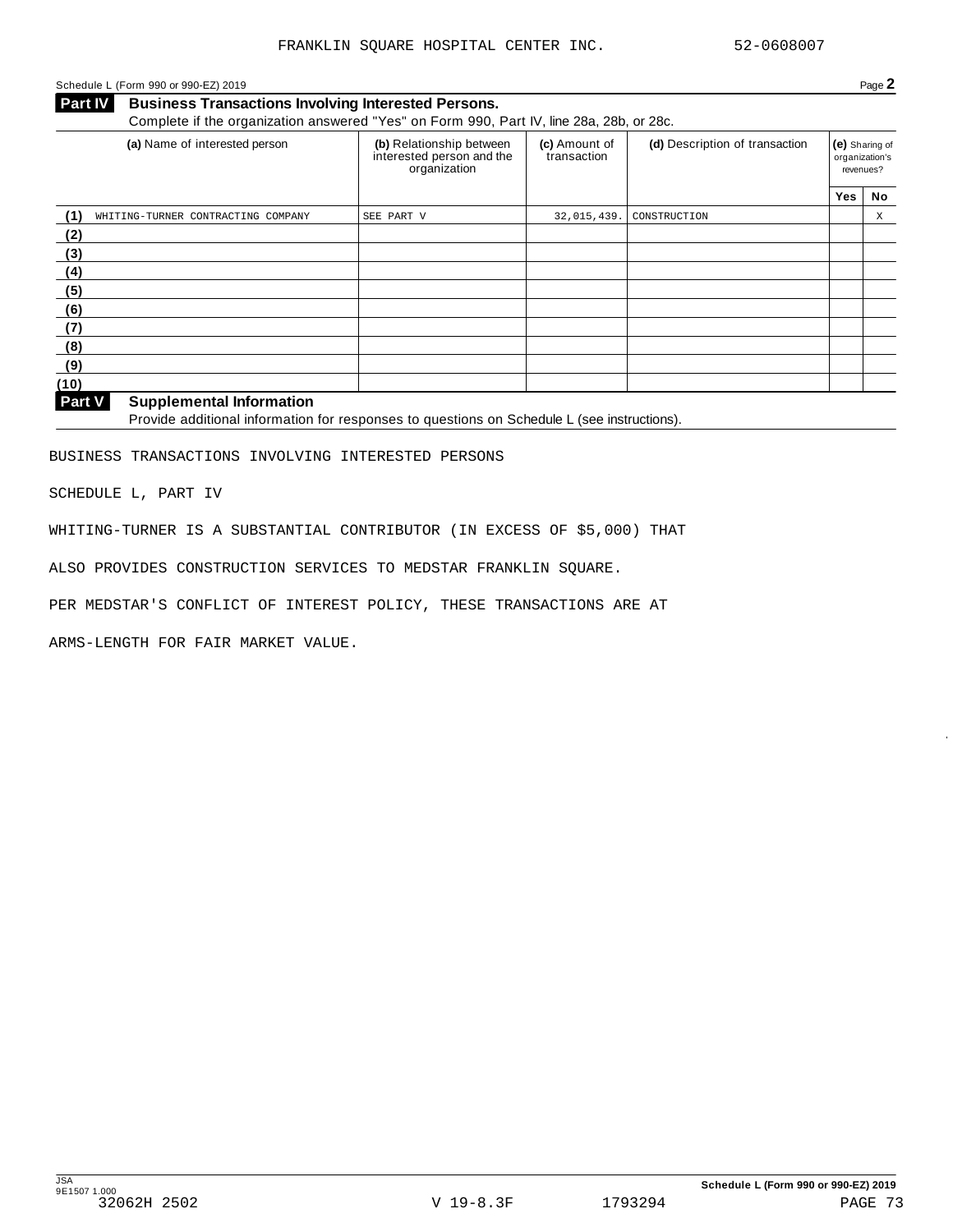## **SCHEDULE O** Supplemental Information to Form 990 or 990-EZ MB No. 1545-0047

**(Form 990 or 990-EZ)** Complete to provide information for responses to specific questions on  $\sqrt{2019}$ Form 990 or 990-EZ or to provide any additional information.<br>■ ● Attach to Form 990 or 990-EZ. **Open to Public** 

| Department of the Treasury<br>Internal Revenue Service | Attach to Form 990 or 990-EZ.<br>Information about Schedule O (Form 990 or 990-EZ) and its instructions is at www.irs.gov/form990. | <b>O</b> pen to Pu<br><b>Inspection</b> |
|--------------------------------------------------------|------------------------------------------------------------------------------------------------------------------------------------|-----------------------------------------|
| Name of the organization                               |                                                                                                                                    | <b>Employer identification number</b>   |
|                                                        | FRANKLIN SOUARE HOSPITAL CENTER INC.                                                                                               | 52-0608007                              |

DESCRIPTION OF EXEMPT PURPOSE ACHIEVEMENTS

PART VI, LINE 6

THE ORGANIZATION IS AN AFFILIATE AND SUBSIDIARY OF MEDSTAR HEALTH, INC. MEDSTAR HEALTH, INC., OR ONE OF ITS AFFILIATES AND SUBSIDIARIES, IS THE SOLE MEMBER OF THE ORGANIZATION.

#### DESCRIPTION OF MEMBERS

PART VI, LINE 7A

AS AN AFFILIATE AND SUBSIDIARY OF MEDSTAR HEALTH, INC., THE ORGANIZATION MAY RECOMMEND PERSON(S) FOR MEMBERSHIP ON THE ORGANIZATION'S GOVERNING BODY. ANY SUCH RECOMMENDATION BY THE ORGANIZATION IS SUBJECT TO APPROVAL BY THE GOVERNANCE COMMITTEE OF THE BOARD OF DIRECTORS OF MEDSTAR HEALTH, INC. THE BOARD OF MEDSTAR HEALTH, INC. HAS DELEGATED CERTAIN APPROVAL AUTHORITY TO THE GOVERNANCE COMMITTEE AND THE PRESIDENT & CEO OF MEDSTAR HEALTH, INC.

#### DECISIONS OF GOVERNING BODY

PART VI, LINE 7B

AS AN AFFILIATE AND SUBSIDIARY OF MEDSTAR HEALTH, INC., THE BYLAWS OF THE ORGANIZATION ARE SUBJECT TO CERTAIN RESERVED POWERS, WHICH PROVIDE THAT THE SOLE MEMBER OF THE ORGANIZATION MUST APPROVE CERTAIN DECISIONS, INCLUDING BUT NOT LIMITED TO MATTERS CONCERNING THE SALE OR PURCHASE OF REAL OR PERSONAL PROPERTY, CAPITAL BUDGETS, STRATEGIC PLANNING, INVESTMENTS, AND CORPORATE GOVERNANCE. GOVERNANCE.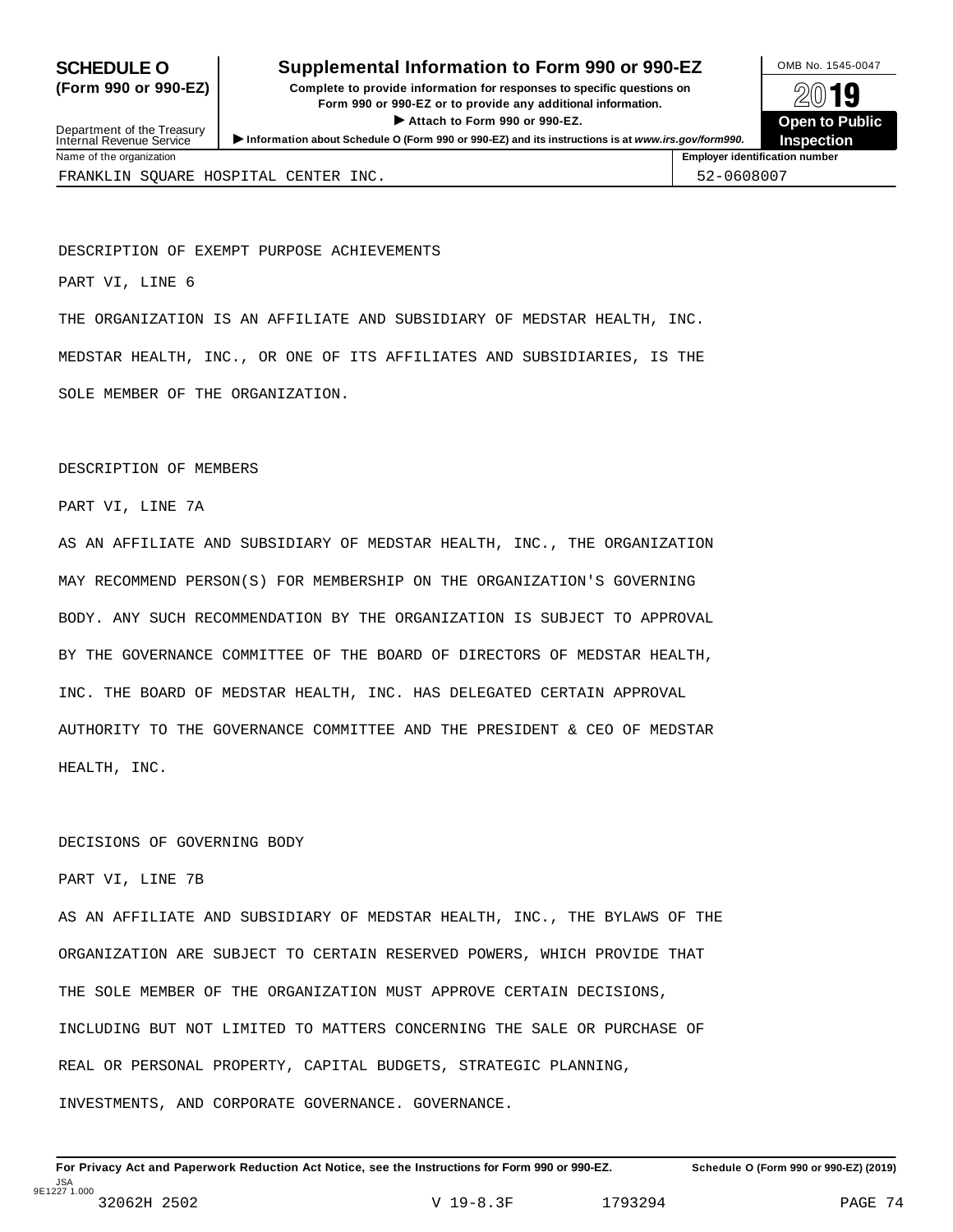Name of the organization **Employer identification number Employer identification number** 

PROCESS FOR REVIEWING FORM 990

PART VI, LINE 11B

THE PROCESS FOR REVIEWING THE FORM 990 INCLUDED EDUCATION AND TRANSPARENCY. SENIOR FINANCIAL EXECUTIVES, WORKING WITH INDEPENDENT OUTSIDE EXPERTS, THOROUGHLY REVIEWED FORM 990 AND ACCOMPANYING INSTRUCTIONS. IN ADDITION, SENIOR EXECUTIVES REVIEWED THE RELEVANT SECTIONS OF THE FORM 990 WITH THE FOLLOWING COMMITTEES OF THE ORGANIZATION'S GOVERNING BODY: FINANCE, AUDIT, GOVERNANCE, STRATEGIC PLANNING, AND EXECUTIVE COMPENSATION. FOLLOWING THESE MEETINGS, THE GOVERNING BODY WAS PROVIDED A COPY OF THE FORM 990 IN ITS FINAL FORM AND GIVEN AN OPPORTUNITY TO PROVIDE ANY INPUT OR COMMENTS RELATING TO THE FORM 990 PRIOR TO ITS FILING.

#### CONFLICT OF INTEREST POLICY

PART VI, LINE 12C

APPOINTMENT OF BOARDS OF DIRECTORS MEDSTAR HEALTH (AND ITS SUBSIDIARIES) REQUIRE ALL NOMINATED DIRECTORS, PRIOR TO THEIR APPOINTMENT OR ELECTION, TO DISCLOSE THE EXISTENCE OF (OR POTENTIAL EXISTENCE OF) ANY TRANSACTION WITH MEDSTAR THAT WOULD RESULT IN A CONFLICT OF INTEREST. SUCH DISCLOSURES (IF ANY) ARE REVIEWED BY THE GOVERNANCE COMMITTEE OF THE MEDSTAR HEALTH BOARD OF DIRECTORS WHICH DETERMINES HOW THE MATTER SHOULD BE RESOLVED.

ANNUAL DISCLOSURES - ALL OFFICERS, DIRECTORS, AND SENIOR MANAGERS ARE REQUIRED, NOT LESS THAN ANNUALLY, TO COMPLETE A SURVEY OF QUESTIONS CONCERNING ANY TRANSACTIONS OR RELATIONSHIPS WHICH WOULD OR COULD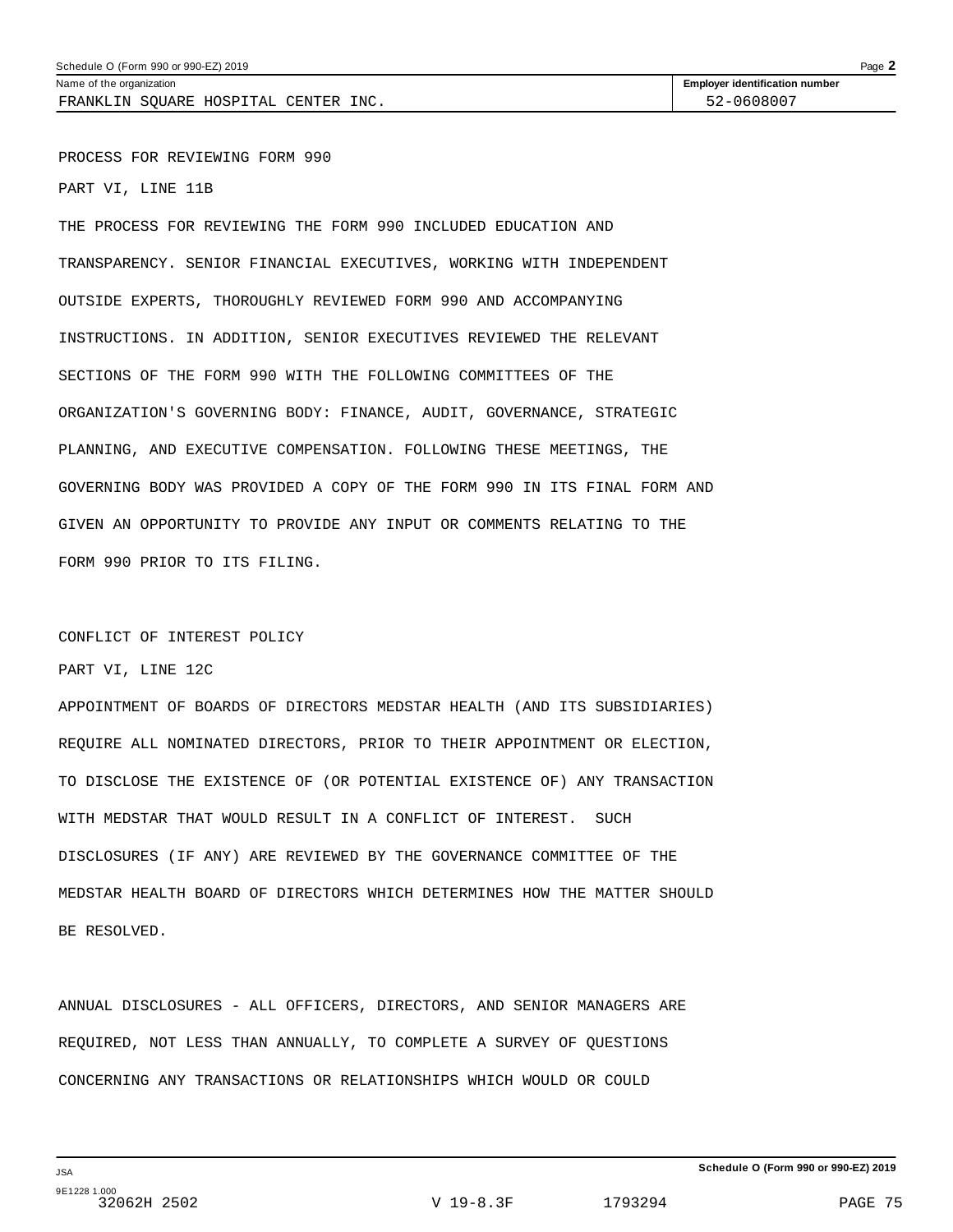| Schedule O (Form 990 or 990-EZ) 2019 |                                       | Page $\blacktriangle$ |
|--------------------------------------|---------------------------------------|-----------------------|
| Name of the organization             | <b>Employer identification number</b> |                       |
| FRANKLIN SOUARE HOSPITAL CENTER INC. | 52-0608007                            |                       |

REPRESENT A CONFLICT OF INTEREST. SUCH DISCLOSURES (IF ANY) ARE REVIEWED BY THE GOVERNANCE COMMITTEE OF THE MEDSTAR HEALTH BOARD OF DIRECTORS WHICH DETERMINES HOW THE MATTER SHOULD BE RESOLVED. IN ADDITION, OFFICERS AND DIRECTORS OF MARYLAND HOSPITALS AND NURSING CENTERS ARE REQUIRED TO ANNUALLY DISCLOSE ADDITIONAL INFORMATION RELATING TO POTENTIAL CONFLICTS OF INTEREST AND SUCH DISCLOSURES ARE REPORTED TO THE MARYLAND HEALTH SERVICES COST REVIEW COMMISSION (HSCRC).

#### DESCRIPTION OF EXECUTIVE COMPENSATION

PART VI, LINE 15

THE EXECUTIVE COMPENSATION COMMITTEE OF THE BOARD OF DIRECTORS OF MEDSTAR HEALTH, INC. (THE "COMMITTEE") HAS OVERSIGHT OVER THE EXECUTIVE COMPENSATION PROGRAM (THE "PROGRAM") OF MEDSTAR HEALTH, INC. AND ITS AFFILIATES. TOTAL COMPENSATION FOR THE TOP MANAGEMENT OFFICIALS, OFFICERS AND KEY EMPLOYEES OF MEDSTAR HEALTH, INC. AND ITS AFFILIATES ARE REVIEWED AND APPROVED BY THE COMMITTEE WITH ASSISTANCE AND GUIDANCE FROM AN INDEPENDENT THIRD PARTY ADVISOR. THE MEMBERS OF THE COMMITTEE ARE INDEPENDENT FROM ALL OF THE PARTICIPANTS IN THE PROGRAM.

THE MAIN OBJECTIVE OF THE PROGRAM IS TO PROVIDE MARKET COMPETITIVE TOTAL COMPENSATION THAT IS INTERNALLY EQUITABLE AND HAS A STRONG PAY-FOR-PERFORMANCE LINKAGE. PERFORMANCE IS EVALUATED AT THE SYSTEM, OPERATING UNIT, AND INDIVIDUAL LEVELS. THE OVERALL TOTAL COMPENSATION PHILOSOPHY IS MANAGED AT THE 75TH PERCENTILE OF THE COMPETITIVE MARKET FOR COMPARABLE SIZE (NET REVENUE) AND TYPE (TAX-EXEMPT HEALTHCARE ORGANIZATIONS). WHERE APPROPRIATE, ADDITIONAL INDUSTRY DATA IS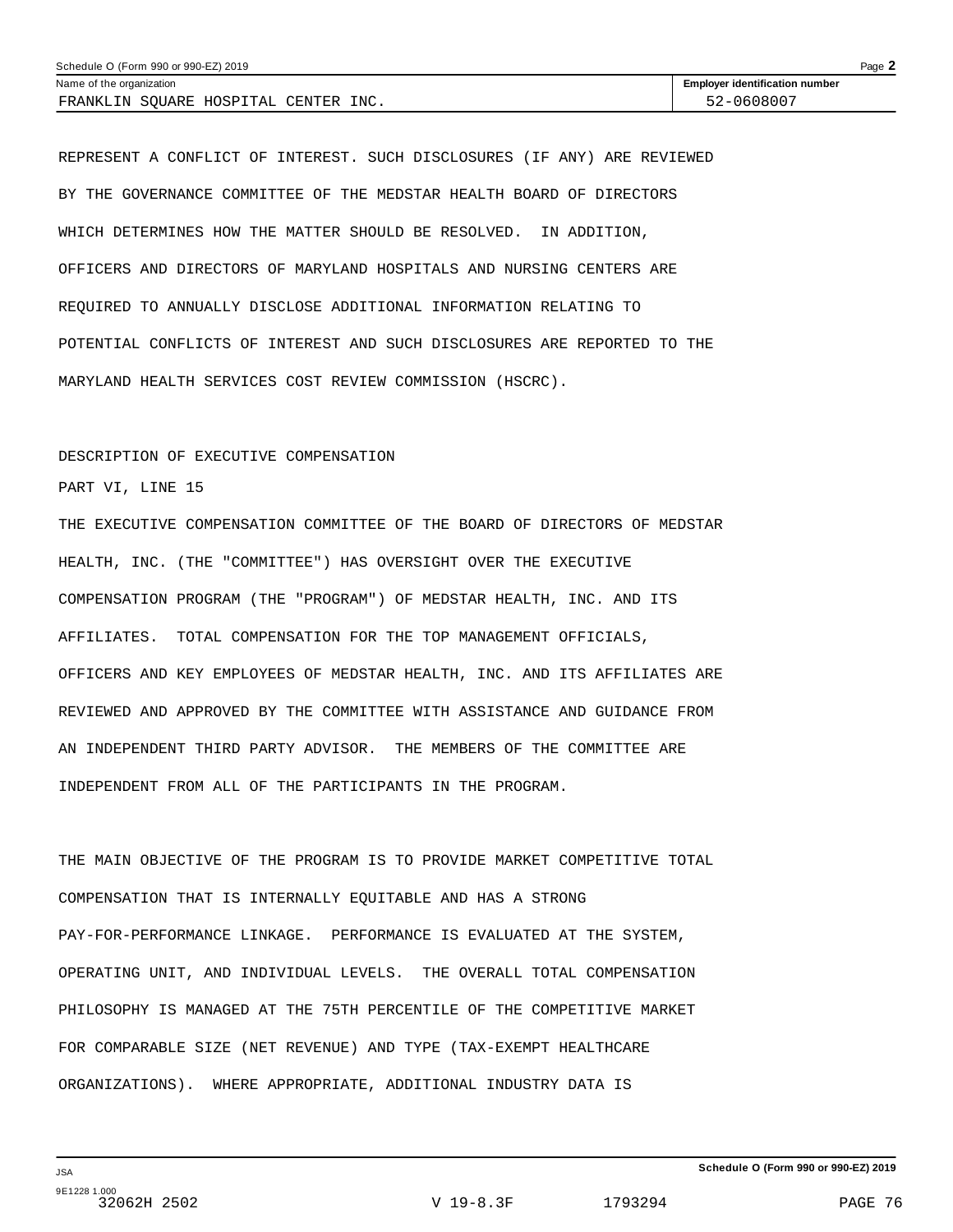CONSIDERED (GENERAL BUSINESS AND/OR TAXABLE HEALTHCARE) FOR SELECTED POSITIONS THAT CAN BE RECRUITED FROM OR POTENTIALLY LOST TO THESE INDUSTRIES (E.G., INFORMATION TECHNOLOGY, FINANCE, ETC.).

THE COMMITTEE HAS ENGAGED ERNST & YOUNG LLP ("E&Y") TO SERVE AS AN ADVISOR ON THE REASONABLENESS AND COMPETITIVENESS OF THE PROGRAM. IN DETERMINING REASONABLENESS AND COMPETITIVENESS, E&Y REVIEWS MARKET PRACTICES AND TRENDS, AND MAKES RECOMMENDATIONS RELATED TO THE PROGRAM. E&Y UTILIZES INFORMATION FROM CUSTOM SURVEYS, NATIONAL COMPENSATION SURVEYS, PROPRIETARY DATABASES, AND CLIENT EXPERIENCES TO DETERMINE ITS FINAL RECOMMENDATIONS. E&Y PRESENTS THEIR FINDINGS AND RECOMMENDATIONS TO THE COMMITTEE. THE COMMITTEE MAKES THE FINAL DECISIONS ON ALL OF THE COMPENSATION DETERMINATIONS OF THE PROGRAM. ALL DECISIONS MADE BY THE COMMITTEE ARE CONTEMPORANEOUSLY DOCUMENTED.

#### FINANCIAL STATEMENT AVAILABILITY

#### PART VI, LINE 19

MEDSTAR HEALTH POSTS ITS ANNUAL FINANCIAL AUDIT AND QUARTERLY FINANCIAL REPORTS TO THE ELECTRONIC MUNICIPAL MARKET ACCESS (EMMA) SYSTEM. THE ORGANIZATION ALSO E-MAILS ITS ANNUAL AND QUARTERLY DISCLOSURES TO HOLDERS OF THE COMPANY'S PUBLICLY TRADED DEBT. THE COMPANY'S GOVERNANCE DOCUMENTS AND CONFLICTS OF INTEREST POLICIES ARE AVAILABLE UPON REQUEST THROUGH ITS CORPORATE (OR AS APPLICABLE ENTITY) PUBLIC INFORMATION OFFICES.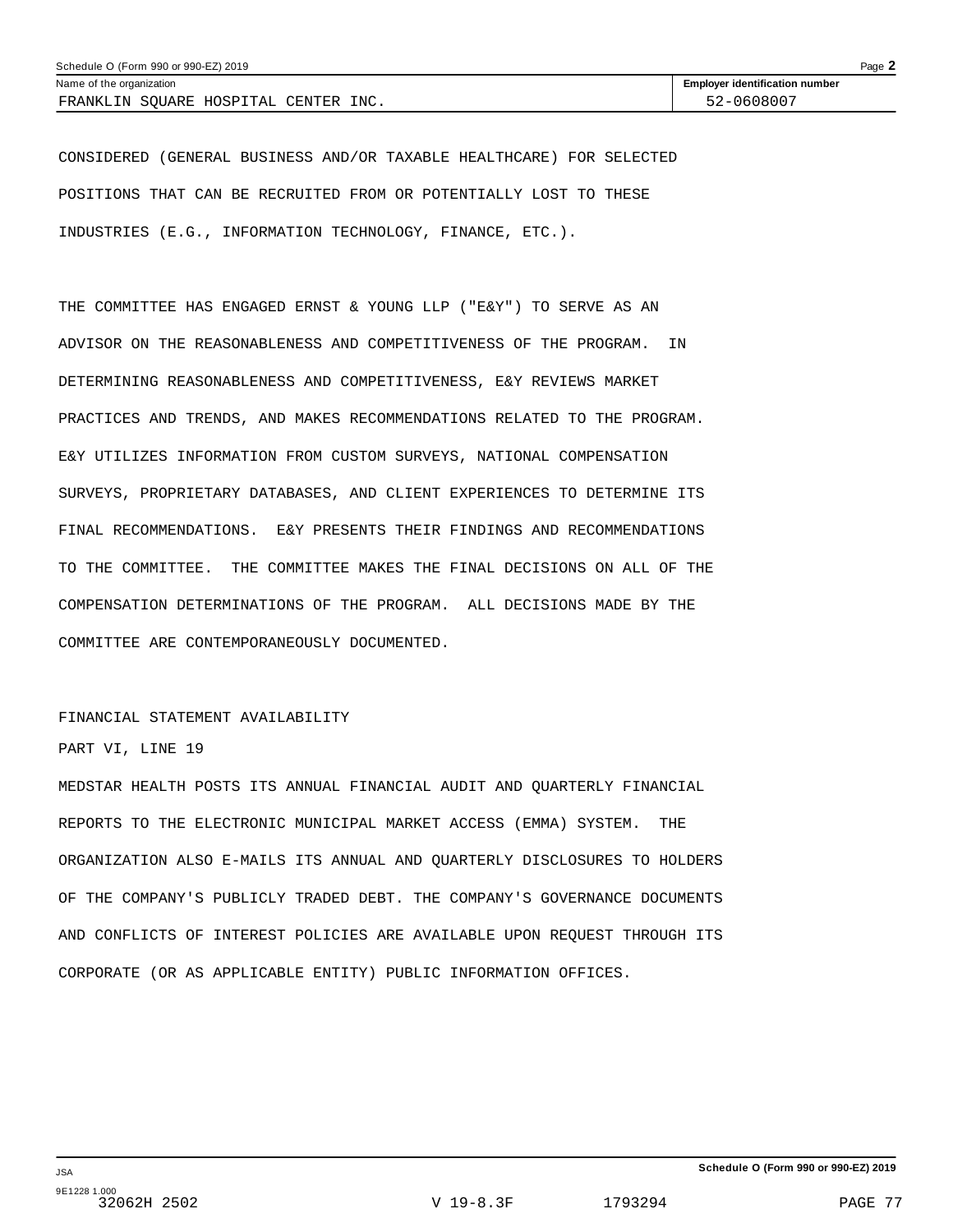| Schedule O (Form 990 or 990-EZ) 2019 | Page 2                                |
|--------------------------------------|---------------------------------------|
| Name of the organization             | <b>Employer identification number</b> |
| FRANKLIN SQUARE HOSPITAL CENTER INC. | 52-0608007                            |
|                                      |                                       |
| OTHER CHANGES IN NET ASSETS          |                                       |
| PART XI, LINE 9                      |                                       |
| EQUITY TRANSFERS \$(91,650,676)      |                                       |
|                                      | 80,005                                |
|                                      |                                       |
| TOTAL                                | \$ (91, 570, 671)                     |

#### FORM 990, PART III, LINE 1 - ORGANIZATION'S MISSION

AS A PROUD MEMBER OF MEDSTAR HEALTH, MEDSTAR FRANKLIN SQUARE MEDICAL CENTER'S (MEDSTAR FRANKLIN SQUARE) MISSION IS TO PROVIDE SAFE, HIGH QUALITY CARE, EXCELLENT SERVICE, AND EDUCATION TO IMPROVE THE HEALTH OF THE COMMUNITY. MEDSTAR FRANKLIN SQUARE IS AN ACUTE-CARE TEACHING HOSPITAL LOCATED IN EASTERN BALTIMORE COUNTY, MARYLAND. IT IS AMONG THE LARGEST COMMUNITY TEACHING HOSPITALS IN MARYLAND AND OFFERS A FULL RANGE OF SERVICES FOR CHILDREN AND ADULTS. A SEVEN-STORY PATIENT TOWER WITH 291 PRIVATE PATIENT ROOMS INCLUDES AN EMERGENCY DEPARTMENT WHICH SEES MORE PATIENTS ANNUALLY THAN ANY OTHER HOSPITAL IN THE STATE. THE HOSPITAL'S WEINBERG CANCER INSTITUTE IS A 64,000-SQUARE-FOOT FACILITY PROVIDING CANCER PATIENTS AND THEIR FAMILIES WITH A BROAD RANGE OF ONCOLOGY SERVICES, INCLUDING SCREENING, DIAGNOSIS AND TREATMENT. IN FISCAL YEAR 2020, MEDSTAR FRANKLIN SQUARE HAD 20,041 INPATIENT ADMISSIONS, 371,346 OUTPATIENT VISITS, AND 65,824 EMERGENCY DEPARTMENT VISITS.

ATTACHMENT 1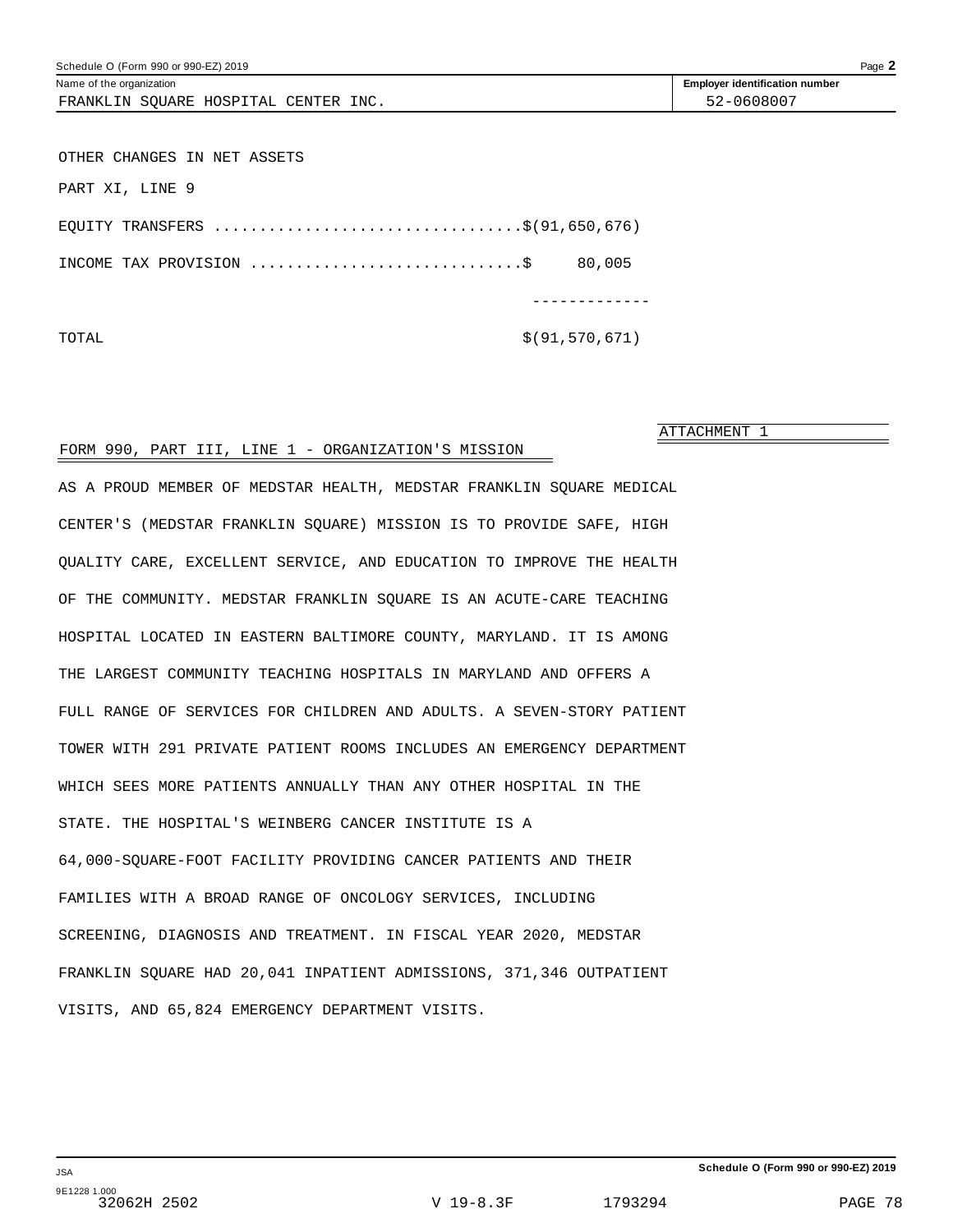| Schedule<br>2019<br>990<br>990<br>'Form<br>$-$ |                                                 | <b>Done</b><br>auc |
|------------------------------------------------|-------------------------------------------------|--------------------|
| Name<br>nizatior.<br>organ<br>the              | -mnlover<br>fication number<br><b>IGANTITIC</b> |                    |

FRANKLIN SQUARE HOSPITAL CENTER INC. 52-0608007

**Employer identification number** 

ATTACHMENT 2

#### FORM 990, PART III - PROGRAM SERVICE, LINE 4A

MEDSTAR FRANKLIN SQUARE'S LARGEST PROGRAM IS ACCESS TO AND THE PROVISION OF ACUTE HOSPITAL SERVICES TO THE COMMUNITIES OF EASTERN BALTIMORE COUNTY, MARYLAND AND THE SURROUNDING AREAS. IN ADDITION TO THE PROGRAM SERVICE EXPENSES LISTED ABOVE, MEDSTAR FRANKLIN SQUARE INCURRED \$86.2M OF MANAGEMENT AND GENERAL EXPENSES IN PROVIDING SERVICES TO ITS COMMUNITIES. MEDSTAR FRANKLIN SQUARE OFFERS CLINICAL SERVICES IN MEDICINE, SURGERY, ONCOLOGY, OBSTETRICS AND GYNECOLOGY, CARDIOLOGY (INCLUDING ANGIOPLASTY), PEDIATRICS, AND PSYCHIATRY. THE HOSPITAL IS ALSO ACCREDITED BY THE JOINT COMMISSION AND CERTIFIED AS A PRIMARY STROKE CENTER. MEDSTAR FRANKLIN SQUARE HAS EARNED THE MAGNET DESIGNATION FOR EXCELLENCE IN NURSING, THE DELMARVA FOUNDATION AWARD FOR QUALITY EXCELLENCE, AND BABY FRIENDLY® DESIGNATION. MEDSTAR FRANKLIN SQUARE WAS LISTED BY CONSUMER REPORTS AS ONE OF THE TOP 32 HOSPITALS NATIONWIDE AND WAS RECOGNIZED FOR EFFORTS TO REDUCE CENTRAL LINE INFECTIONS. IN 2019, MEDSTAR FRANKLIN SQUARE RECEIVED THE AMERICAN HEALTH ASSOCIATION'S "MISSION: LIFELINE - STEMI RECEIVING CENTER" GOLD AWARD, A NATIONAL RECOGNITION ENDORSING THE HOSPITAL'S CONTINUED COMMITMENT AND SUCCESS IN USING THE MISSION LIFELINE PROGRAM AND APPLYING THE MOST UP-TO-DATE EVIDENCE-BASED TREATMENT GUIDELINES TO IMPROVE PATIENT CARE AND OUTCOMES IN THE COMMUNITY. IN ADDITION, MEDSTAR FRANKLIN SQUARE ALSO BECAME THE FIRST HOSPITAL IN THE BALTIMORE AREA TO BE RECOGNIZED BY THE CRIBS FOR KIDS® NATIONAL SAFE SLEEP HOSPITAL CERTIFICATION PROGRAM, RECEIVED THE MARYLAND PATIENT SAFETY CENTER'S NEONATAL ABSTINENCE SYNDROME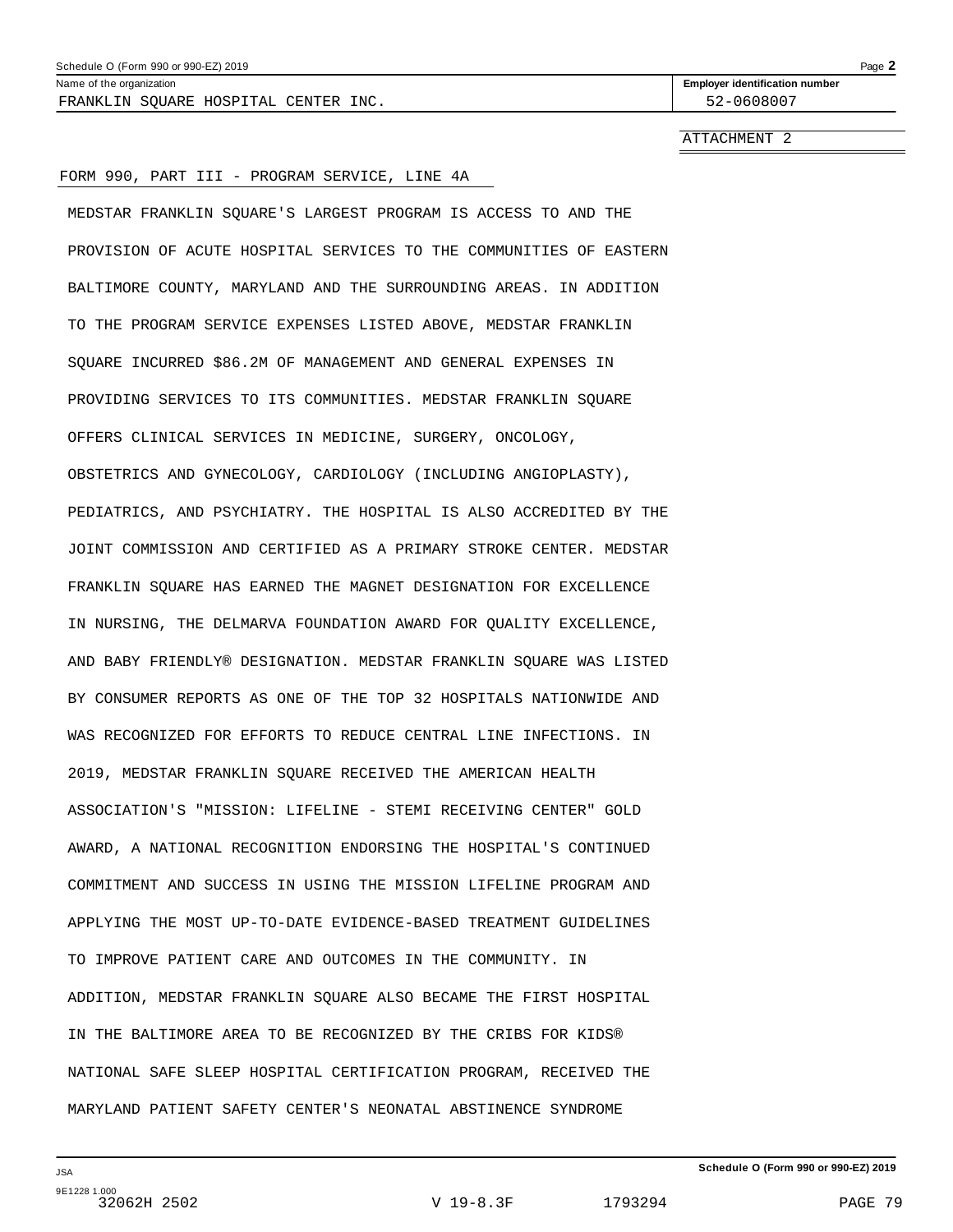| Schedule O (Form 990 or 990-EZ) 2019 | Page |
|--------------------------------------|------|
|--------------------------------------|------|

FRANKLIN SQUARE HOSPITAL CENTER INC. 52-0608007

Name of the organization **Employer identification number Employer identification number** 

ATTACHMENT 2 (CONT'D)

CENTER OF EXCELLENCE AWARD, AND WAS RECOGNIZED WITH THE 2019 NURSE IMPROVING CARE FOR HEALTHSYSTEM ELDERS (NICHE) SENIOR FRIENDLY AWARD. MEDSTAR FRANKLIN SQUARE ALSO RECEIVED THE 2019 WOMEN'S CHOICE AWARD® AS BEING ONE OF AMERICA'S BEST BREAST CENTERS. THIS DESIGNATION IS THE ONLY AWARD THAT USES EVIDENCE-BASED DATA TO IDENTIFY THE COUNTRY'S BEST HEALTHCARE INSTITUTIONS BASED ON ROBUST CRITERIA THAT CONSIDER FEMALE PATIENT SATISFACTION, CLINICAL EXCELLENCE AND WHAT WOMEN SAY THEY WANT FROM A HOSPITAL. IN ADDITION TO THESE AWARDS, MEDSTAR FRANKLIN SQUARE ALSO HAD 55 PHYSICIANS RECOGNIZED AS "TOP DOCTORS" AND 7 NURSES RECOGNIZED FOR NURSING EXCELLENCE IN BALTIMORE MAGAZINE'S 2019 REPORT.

AS ONE OF THE LARGEST HEALTHCARE SYSTEMS IN MARYLAND AND THE WASHINGTON, D.C., REGION, MEDSTAR HEALTH AND ITS AFFILIATED ENTITIES CARED FOR ONE IN FOUR COVID-19 PATIENTS IN THE REGION SINCE MARCH 2020. OPERATING AS ONE MEDSTAR AND ALIGNING WITH GUIDANCE FROM THE CENTERS FOR DISEASE CONTROL AND PREVENTION (CDC) AND LOCAL DEPARTMENTS OF HEALTH, MEDSTAR HEALTH'S COVID-19 PREPARATIONS AND RESPONSE WERE GUIDED BY TWO CRITICAL DRIVERS: PROVIDING A SAFE CARE ENVIRONMENT FOR PATIENTS AND ASSOCIATES AND ENSURING OPERATIONAL CONTINUITY TO FULFILL OUR CORE MISSION OF CARING FOR OUR COMMUNITIES. THESE EFFORTS INCLUDED ADDING HOSPITAL BEDS IN PREPARATION FOR PATIENT SURGES; BALANCING HOSPITAL ADMISSIONS BY USING URGENT CARE SITES AS FRONTLINE PROVIDERS AND FACILITATING TELEHEALTH INTERACTIONS FOR VIRTUAL CARE AND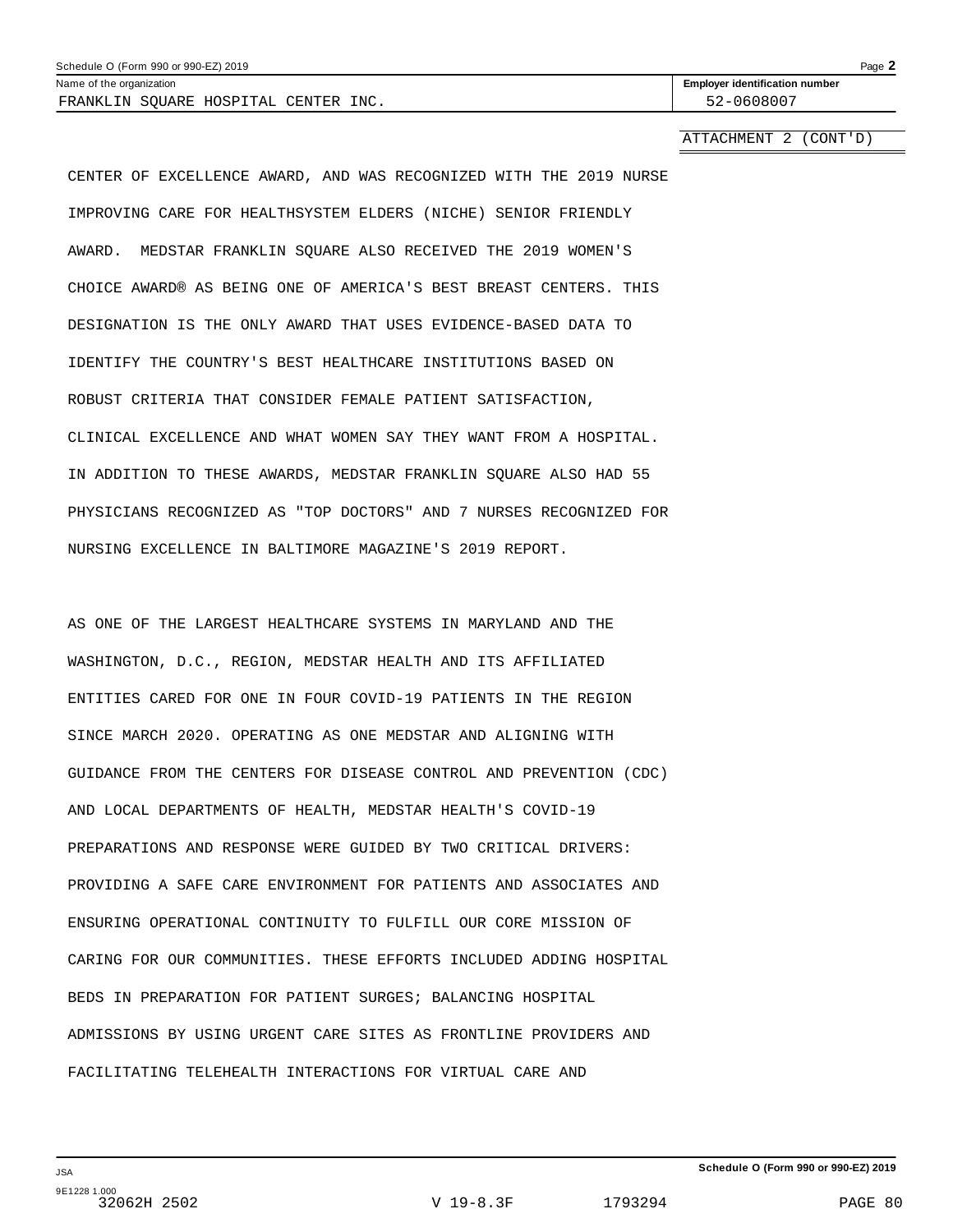| Schedule O (Form 990 or 990-EZ) 2019 | Page 2                                |
|--------------------------------------|---------------------------------------|
| Name of the organization             | <b>Employer identification number</b> |
| FRANKLIN SOUARE HOSPITAL CENTER INC. | 52-0608007                            |
|                                      |                                       |

## ATTACHMENT 2 (CONT'D)

REFERRALS; UTILIZING HOME HEALTH SERVICES TO TRANSITION CARE FROM INPATIENT SETTINGS, AMBULATORY FACILITIES, AND A CONVENTION CENTER FIELD HOSPITAL; AND STANDING UP MORE THAN 40 COVID-19 TESTING LOCATIONS. UNDERLYING THESE ACTIONS IS MEDSTAR HEALTH'S COMMITMENT TO THE HIGHEST LEVELS OF QUALITY AND SAFETY, REFLECTED BY THE SYSTEMWIDE IMPLEMENTATION OF UNIVERSAL FACE MASKING FOR PATIENTS AND ASSOCIATES, AND ACQUISITION OF PERSONAL PROTECTIVE EQUIPMENT AT USAGE LEVELS 10 TIMES NORMAL USE.

ATTACHMENT 3

## 990, PART VII- COMPENSATION OF THE FIVE HIGHEST PAID IND. CONTRACTORS NAME AND ADDRESS DESCRIPTION OF SERVICES COMPENSATION SODEXO INC & AFFILIATES FOOD&FACILITIES MGMT 3,055,523. 9801 WASHINGTONIAN BLVD. GAITHERSBURG, MD 20878 AMN HEALTHCARE INC. THE STAFFING SERVICES AND HEALTHCARE INC. 12400 HIGH BLUFF DR SAN DIEGO, CA 92130 HORD COPLAN MACHT INC. PROFESSIONAL SVCS 1,550,651. 700 EAST PRATT STREET SUITE 1200 BALTIMORE, MD 21202 TOWNE PARK LLC **TOWNE PARK LLC PARKING SERVICES** 1,536,269. ONE PARK PLACE, SUITE 200 ANNAPOLIS, MD 21401 PULMONARY & CRITICAL CARE ASSOCIATES MEDICAL SERVICES 1,466,994. 400 REDLAND COURT OWINGS MILLS, MD 21117-3292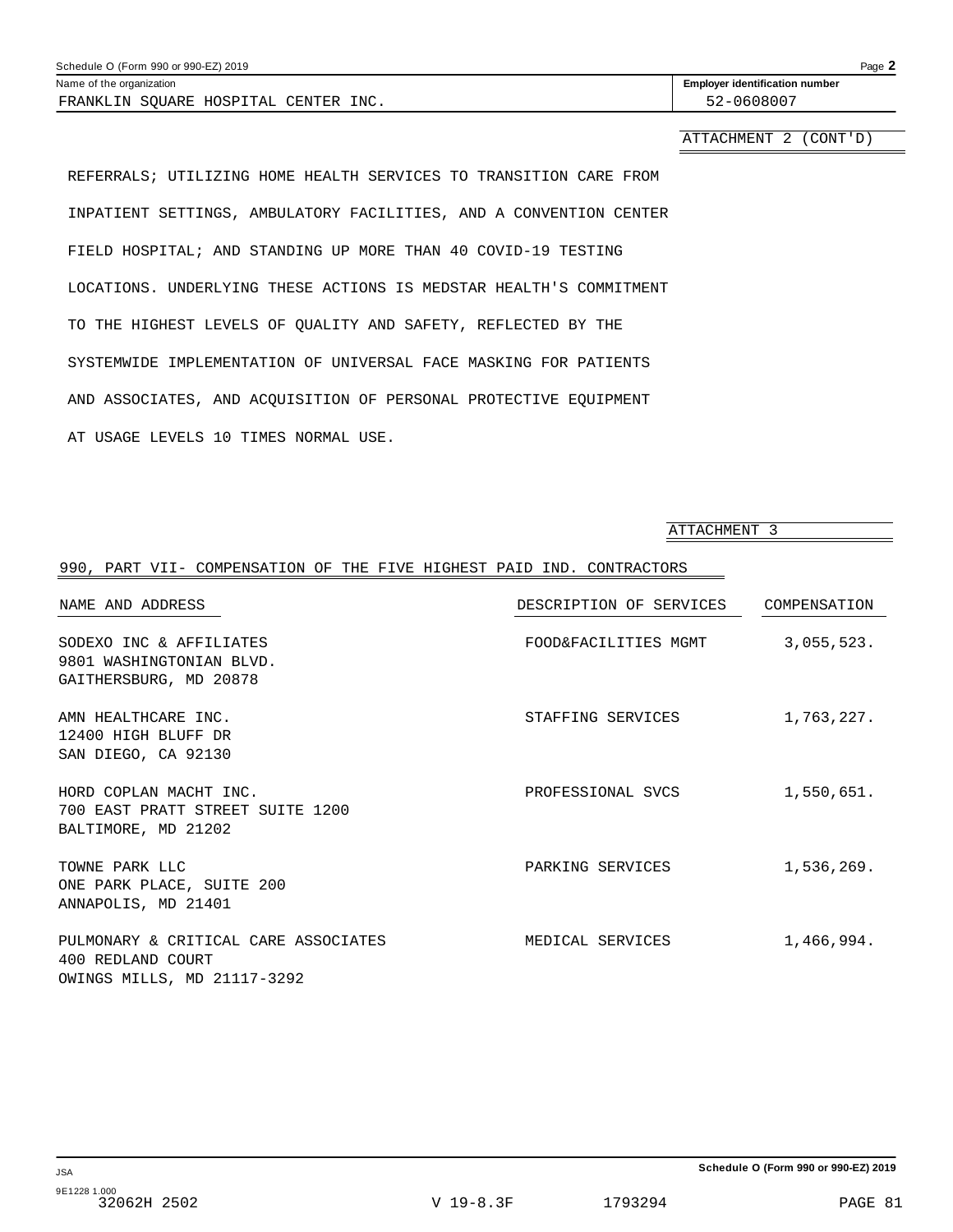INCIALCU OF GATIZATIONS AND ON CIALCUT AFTIC STIPS<br>► Complete if the organization answered "Yes" on Form 990, Part IV, line 33, 34, 35b, 36, or 37. △ △ △ △ △



Name of the organization **Employer identification number Employer identification number** 

FRANKLIN SQUARE HOSPITAL CENTER INC. 52-0608007

#### **Part I** Identification of Disregarded Entities. Complete if the organization answered "Yes" on Form 990, Part IV, line 33.

| (a)<br>Name, address, and EIN (if applicable) of disregarded entity | (b)<br>Primary activity | (c)<br>Legal domicile (state<br>or foreign country) | (d)<br>Total income | (e)<br>End-of-year assets | (f)<br>Direct controlling<br>entity |
|---------------------------------------------------------------------|-------------------------|-----------------------------------------------------|---------------------|---------------------------|-------------------------------------|
| 20-5909703<br>(1) MEDSTAR HEALTH ANESTHESIA SERVICES B LLC          |                         |                                                     |                     |                           |                                     |
| BALTIMORE, MD 21237<br>9000 FRANKLIN SQUARE DRIVE                   | HEALTH SVCS             | $\vert$ MD                                          | 0.                  |                           | $300.$ MFSMC                        |
| (2)                                                                 |                         |                                                     |                     |                           |                                     |
|                                                                     |                         |                                                     |                     |                           |                                     |
| (3)                                                                 |                         |                                                     |                     |                           |                                     |
|                                                                     |                         |                                                     |                     |                           |                                     |
| (4)                                                                 |                         |                                                     |                     |                           |                                     |
|                                                                     |                         |                                                     |                     |                           |                                     |
| (5)                                                                 |                         |                                                     |                     |                           |                                     |
|                                                                     |                         |                                                     |                     |                           |                                     |
| (6)                                                                 |                         |                                                     |                     |                           |                                     |
|                                                                     |                         |                                                     |                     |                           |                                     |

**Identification of Related Tax-Exempt Organizations.** Complete if the organization answered "Yes" on Form 990, Part IV, line 34, because it had **Part II one or more related tax-exempt organizations during the tax year. Part II one or more related tax-exempt organizations during the tax year.** 

| (a)<br>Name, address, and EIN of related organization |                      | (b)<br>Primary activity | (c)<br>Legal domicile (state<br>or foreign country) | (d)<br><b>Exempt Code section</b> | (e)<br>Public charity status<br>(if section $501(c)(3)$ ) | (f)<br>Direct controlling<br>entity | (g)<br>Section 512(b)(13)<br>controlled<br>entity? |           |
|-------------------------------------------------------|----------------------|-------------------------|-----------------------------------------------------|-----------------------------------|-----------------------------------------------------------|-------------------------------------|----------------------------------------------------|-----------|
|                                                       |                      |                         |                                                     |                                   |                                                           |                                     | <b>Yes</b>                                         | <b>No</b> |
| CHURCH HOME CORPORATION<br>(1)                        | 23-7374724           |                         |                                                     |                                   |                                                           |                                     |                                                    |           |
| 10980 GRANTCHESTER WAY                                | COLUMBIA, MD 21044   | MEDICAL FUND            | MD                                                  | 501(C)(3)                         | PF                                                        | N/A                                 | Χ                                                  |           |
| HARBOR HOSPITAL, INC.<br>(2)                          | 52-0491660           |                         |                                                     |                                   |                                                           |                                     |                                                    |           |
| 3001 SOUTH HANOVER STREET                             | BALTIMORE, MD 21225  | HOSPITAL                | MD                                                  | 501(C)(3)                         | 3                                                         | N/A                                 | X                                                  |           |
| MEDSTAR HEALTH, INC.<br>(3)                           | 52-2087445           |                         |                                                     |                                   |                                                           |                                     |                                                    |           |
| 10980 GRANTCHESTER WAY                                | COLUMBIA, MD 21044   | MEDICAL SVCS            | MD                                                  | 501(C)(3)                         | 12C III                                                   | N/A                                 |                                                    | Χ         |
| MONTGOMERY GENERAL HOSPITAL<br>(4)                    | 52-0646893           |                         |                                                     |                                   |                                                           |                                     |                                                    |           |
| 18101 PRINCE PHILIP DRIVE                             | OLNEY, MD 20832      | HOSPITAL                | MD                                                  | 501(C)(3)                         | 3                                                         | N/A                                 | Χ                                                  |           |
| THE GOOD SAMARITAN HOSPITAL OF MARYLAND,<br>(5)       | 52-0591607           |                         |                                                     |                                   |                                                           |                                     |                                                    |           |
| 5601 LOCH RAVEN BLVD                                  | BALTIMORE, MD 21239  | HOSPITAL                | MD                                                  | 501(C)(3)                         | 3                                                         | N/A                                 | Χ                                                  |           |
| THE UNION MEMORIAL HOSPITAL<br>(6)                    | 52-0591685           |                         |                                                     |                                   |                                                           |                                     |                                                    |           |
| 201 EAST UNIVERSITY PARKWAY                           | BALTIMORE, MD 21218  | HOSPITAL                | MD                                                  | 501(C)(3)                         | 3                                                         | N/A                                 | Χ                                                  |           |
| MEDSTAR HEALTH RESEARCH INSTITUTE<br>(7)              | 52-6056274           |                         |                                                     |                                   |                                                           |                                     |                                                    |           |
| 108 IRVING STREET NW                                  | WASHINGTON, DC 20010 | HOSPITAL                | DC                                                  | 501(C)(3)                         | 4                                                         | N/A                                 | X                                                  |           |

**For Paperwork Reduction Act Notice, see the Instructions for Form 990. Schedule R (Form 990) 2019**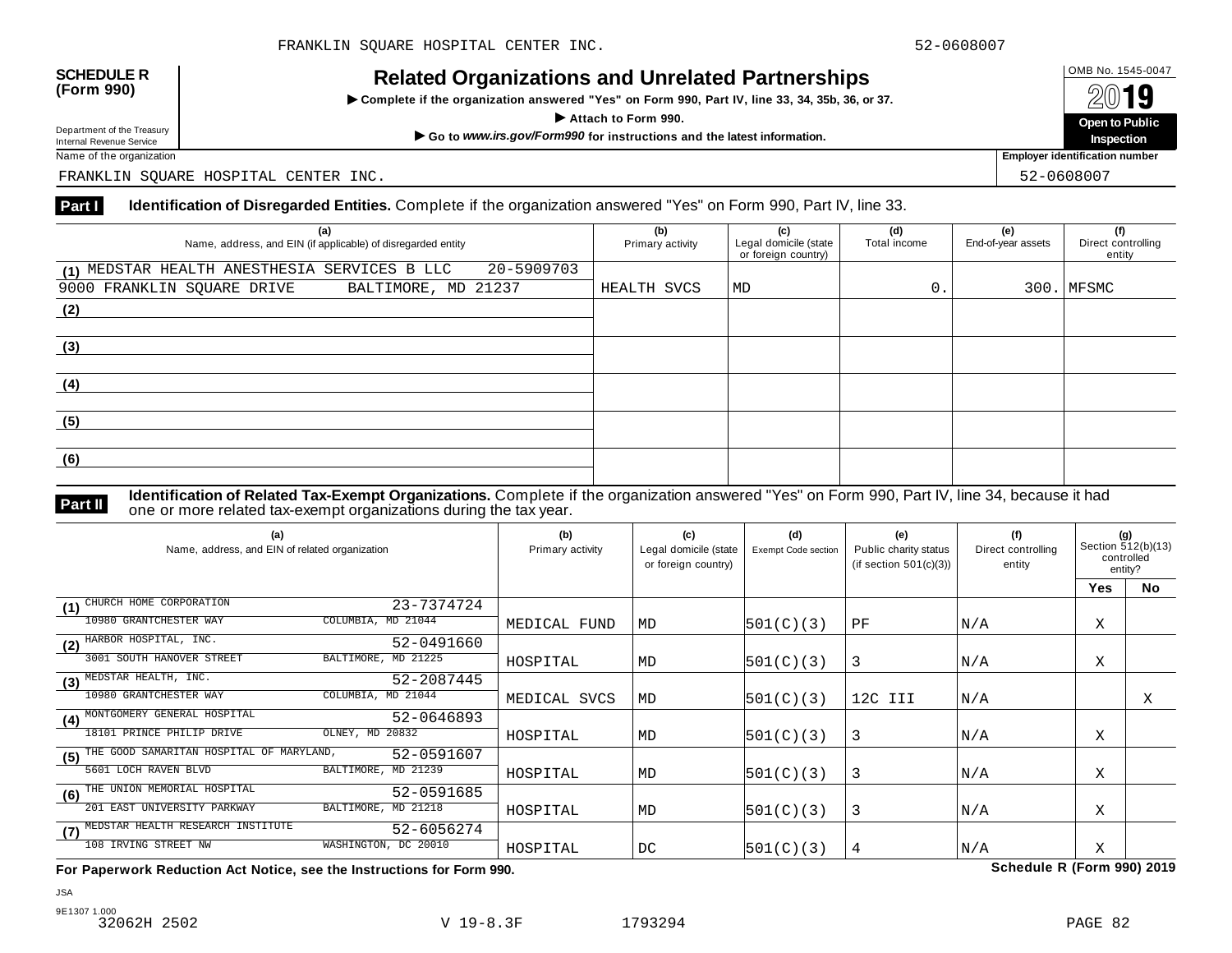INCIALCU OF GATIZATIONS AND ON CIALCUT AFTIC STIPS<br>► Complete if the organization answered "Yes" on Form 990, Part IV, line 33, 34, 35b, 36, or 37. △ △ △ △ △



Name of the organization **Employer identification number Employer identification number** 

FRANKLIN SQUARE HOSPITAL CENTER INC. 52-0608007

### **Part I** Identification of Disregarded Entities. Complete if the organization answered "Yes" on Form 990, Part IV, line 33.

| (a)<br>Name, address, and EIN (if applicable) of disregarded entity | (b)<br>Primary activity | (c)<br>Legal domicile (state<br>or foreign country) | (d)<br>Total income | (e)<br>End-of-year assets | (f)<br>Direct controlling<br>entity |
|---------------------------------------------------------------------|-------------------------|-----------------------------------------------------|---------------------|---------------------------|-------------------------------------|
| (1)                                                                 |                         |                                                     |                     |                           |                                     |
| (2)                                                                 |                         |                                                     |                     |                           |                                     |
| (3)                                                                 |                         |                                                     |                     |                           |                                     |
| (4)                                                                 |                         |                                                     |                     |                           |                                     |
| (5)                                                                 |                         |                                                     |                     |                           |                                     |
| (6)                                                                 |                         |                                                     |                     |                           |                                     |

**Identification of Related Tax-Exempt Organizations.** Complete if the organization answered "Yes" on Form 990, Part IV, line 34, because it had **Part II one or more related tax-exempt organizations during the tax year. Part II one or more related tax-exempt organizations during the tax year.** 

| (a)<br>Name, address, and EIN of related organization         | (b)<br>Primary activity | (c)<br>Legal domicile (state<br>or foreign country) | (d)<br>Exempt Code section | (e)<br>Public charity status<br>(if section $501(c)(3)$ ) | (f)<br>Direct controlling<br>entity | (g)<br>Section 512(b)(13)<br>controlled<br>entity? |           |
|---------------------------------------------------------------|-------------------------|-----------------------------------------------------|----------------------------|-----------------------------------------------------------|-------------------------------------|----------------------------------------------------|-----------|
|                                                               |                         |                                                     |                            |                                                           |                                     | Yes                                                | <b>No</b> |
| THE MEDSTAR-GEORGETOWN MEDICAL CENTER, I<br>52-2218584<br>(1) |                         |                                                     |                            |                                                           |                                     |                                                    |           |
| WASHINGTON, DC 20007<br>HOPSITAL ADMIN, 1 MAIN BLDG           | HOSPITAL                | DC                                                  | 501(C)(3)                  | 3                                                         | N/A                                 | Χ                                                  |           |
| (2) WASHINGTON HOSPITAL CENTER CORPORATION<br>52-1272129      |                         |                                                     |                            |                                                           |                                     |                                                    |           |
| WASHINGTON, DC 20010<br>110 IRVING STREET NW                  | HOSPITAL                | DC                                                  | 501(C)(3)                  | 3                                                         | N/A                                 | Χ                                                  |           |
| HH MEDSTAR HEALTH, INC.<br>52-1542230<br>(3)                  |                         |                                                     |                            |                                                           |                                     |                                                    |           |
| 10980 GRANTCHESTER WAY<br>COLUMBIA, MD 21044                  | MEDICAL SVCS            | MD                                                  | 501(C)(3)                  | 12C III                                                   | N/A                                 | Χ                                                  |           |
| MEDSTAR AMBULATORY SERVICES, INC.<br>52-1132992<br>(4)        |                         |                                                     |                            |                                                           |                                     |                                                    |           |
| 10980 GRANTCHESTER WAY<br>COLUMBIA, MD 21044                  | ADMIN SVCS              | MD                                                  | 501(C)(3)                  | 12C III                                                   | N/A                                 | Χ                                                  |           |
| (5) BAY LIFE SERVICES, INC.<br>52-1496539                     |                         |                                                     |                            |                                                           |                                     |                                                    |           |
| 10980 GRANTCHESTER WAY<br>COLUMBIA, MD 21044                  | MENTAL HEALTH           | MD                                                  | 501(C)(3)                  | 10                                                        | N/A                                 | Χ                                                  |           |
| MEDSTAR SURGERY CENTER, INC.<br>52-1061679<br>(6)             |                         |                                                     |                            |                                                           |                                     |                                                    |           |
| 4061 POWDERMILL ROAD, SUITE 21<br>CALVERTON, MD 20705         | MEDICAL SVCS            | MD                                                  | 501(C)(3)                  | 10                                                        | N/A                                 | Χ                                                  |           |
| CHURCH HOME AND HOSPITAL OF THE CITY OF<br>52-0591600<br>(7)  |                         |                                                     |                            |                                                           |                                     |                                                    |           |
| 10980 GRANTCHESTER WAY<br>COLUMBIA, MD 21044                  | MEDICAL FUND            | MD                                                  | 501(C)(3)                  | 12A I                                                     | N/A                                 | Χ                                                  |           |

**For Paperwork Reduction Act Notice, see the Instructions for Form 990. Schedule R (Form 990) 2019**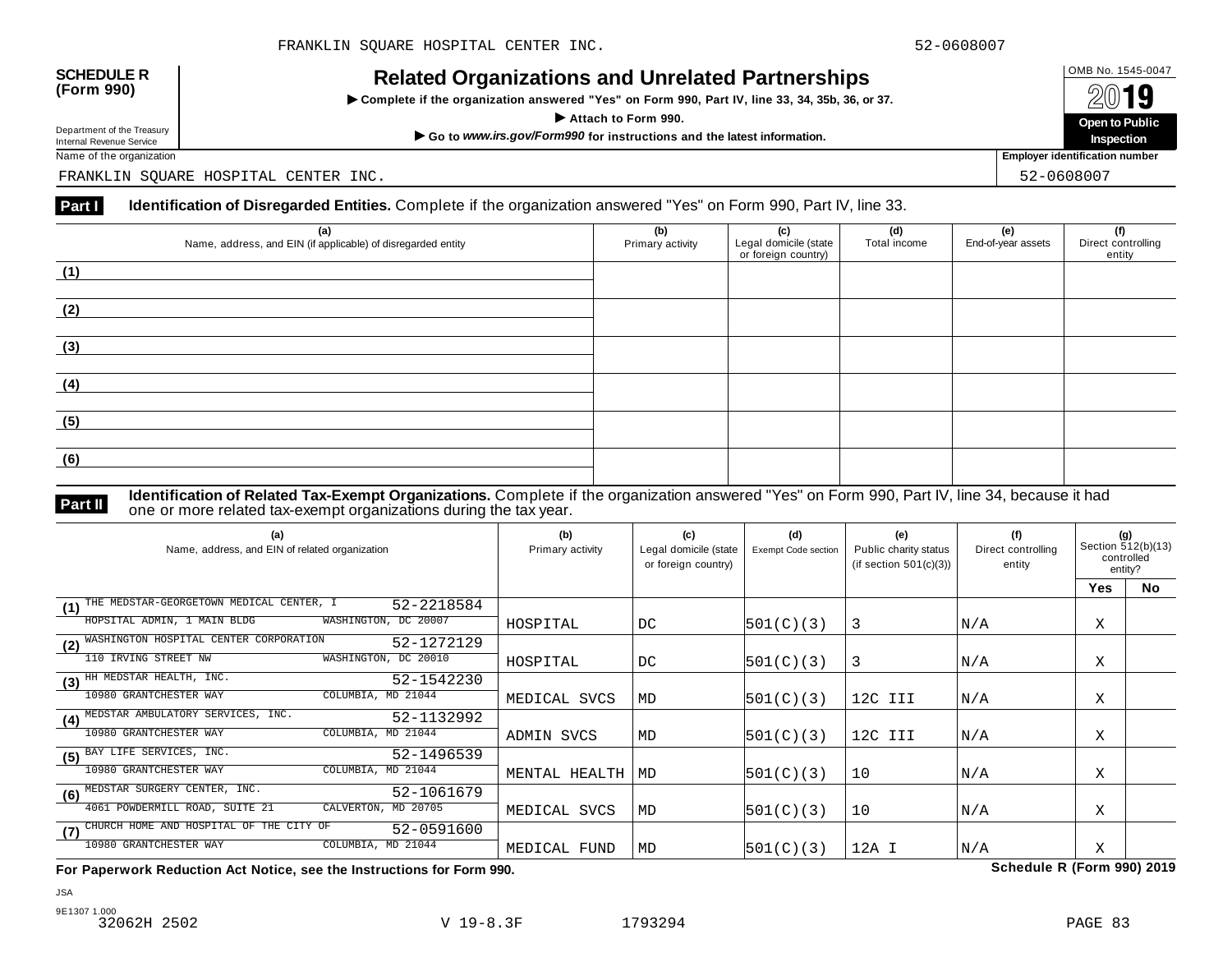INCIALCU OF GATIZATIONS AND ON CIALCUT AFTIC STIPS<br>► Complete if the organization answered "Yes" on Form 990, Part IV, line 33, 34, 35b, 36, or 37. △ △ △ △ △



Name of the organization **Employer identification number Employer identification number** 

FRANKLIN SQUARE HOSPITAL CENTER INC. 52-0608007

### **Part I** Identification of Disregarded Entities. Complete if the organization answered "Yes" on Form 990, Part IV, line 33.

| (a)<br>Name, address, and EIN (if applicable) of disregarded entity | (b)<br>Primary activity | (c)<br>Legal domicile (state<br>or foreign country) | (d)<br>Total income | (e)<br>End-of-year assets | (f)<br>Direct controlling<br>entity |
|---------------------------------------------------------------------|-------------------------|-----------------------------------------------------|---------------------|---------------------------|-------------------------------------|
| (1)                                                                 |                         |                                                     |                     |                           |                                     |
| (2)                                                                 |                         |                                                     |                     |                           |                                     |
| (3)                                                                 |                         |                                                     |                     |                           |                                     |
| (4)                                                                 |                         |                                                     |                     |                           |                                     |
| (5)                                                                 |                         |                                                     |                     |                           |                                     |
| (6)                                                                 |                         |                                                     |                     |                           |                                     |

**Identification of Related Tax-Exempt Organizations.** Complete if the organization answered "Yes" on Form 990, Part IV, line 34, because it had **Part II one or more related tax-exempt organizations during the tax year. Part II one or more related tax-exempt organizations during the tax year.** 

| (a)<br>Name, address, and EIN of related organization         | (b)<br>Primary activity | (c)<br>Legal domicile (state<br>or foreign country) | (d)<br>Exempt Code section | (e)<br>Public charity status<br>(if section $501(c)(3)$ ) | (f)<br>Direct controlling<br>entity | (g)<br>Section 512(b)(13)<br>controlled<br>entity? |           |
|---------------------------------------------------------------|-------------------------|-----------------------------------------------------|----------------------------|-----------------------------------------------------------|-------------------------------------|----------------------------------------------------|-----------|
|                                                               |                         |                                                     |                            |                                                           |                                     | <b>Yes</b>                                         | <b>No</b> |
| GOOD SAMARITAN NURSING CENTER, INC.<br>52-1672866<br>(1)      |                         |                                                     |                            |                                                           |                                     |                                                    |           |
| BALTIMORE, MD 21239<br>5601 LOCH RAVEN BLVD                   | MEDICAL SVCS            | MD                                                  | 501(C)(3)                  | 10                                                        | N/A                                 | Χ                                                  |           |
| $(2)$ $\overline{\text{GS HOUSING, INC.}}$<br>52-1481656      |                         |                                                     |                            |                                                           |                                     |                                                    |           |
| BALTIMORE, MD 21239<br>5601 LOCH RAVEN BLVD                   | ELDER HOUSING           | MD                                                  | 501(C)(3)                  | 10                                                        | N/A                                 | Χ                                                  |           |
| (3) GS PROPERTIES, INC.<br>52-1429853                         |                         |                                                     |                            |                                                           |                                     |                                                    |           |
| BALTIMORE, MD 21239<br>5601 LOCH RAVEN BLVD                   | ADMIN SVCS              | MD                                                  | 501(C)(3)                  | 12A I                                                     | N/A                                 | Χ                                                  |           |
| MEDSTAR HEALTH INFUSION, INC.<br>52-1980510<br>(4)            |                         |                                                     |                            |                                                           |                                     |                                                    |           |
| 4061 POWDERMILL ROAD, SUITE 21<br>CALVERTON,<br>MD 20705      | MEDICAL SVCS            | MD                                                  | 501(C)(3)                  | 10                                                        | N/A                                 | Χ                                                  |           |
| MEDSTAR HEALTH VISITING NURSES ASSOCIATI<br>53-0196597<br>(5) |                         |                                                     |                            |                                                           |                                     |                                                    |           |
| 4061 POWDERMILL ROAD<br>CALVERTON, MD 20705                   | MEDICAL SVCS            | MD                                                  | 501(C)(3)                  | 10                                                        | N/A                                 | Χ                                                  |           |
| MEDSTAR VNA HEALTHCARE<br>52-1458516<br>(6)                   |                         |                                                     |                            |                                                           |                                     |                                                    |           |
| 4061 POWDERMILL ROAD, SUITE 21<br>CALVERTON, MD 20705         | MEDICAL SVCS            | MD                                                  | 501(C)(3)                  | 10                                                        | N/A                                 | Χ                                                  |           |
| (7) MGH COMMUNITY HEALTH, INC.<br>52-1372467                  |                         |                                                     |                            |                                                           |                                     |                                                    |           |
| OLNEY, MD 20832<br>18101 PRINCE PHILIP DRIVE                  | MEDICAL SVCS            | MD                                                  | 501(C)(3)                  | 10                                                        | N/A                                 | X                                                  |           |

**For Paperwork Reduction Act Notice, see the Instructions for Form 990. Schedule R (Form 990) 2019**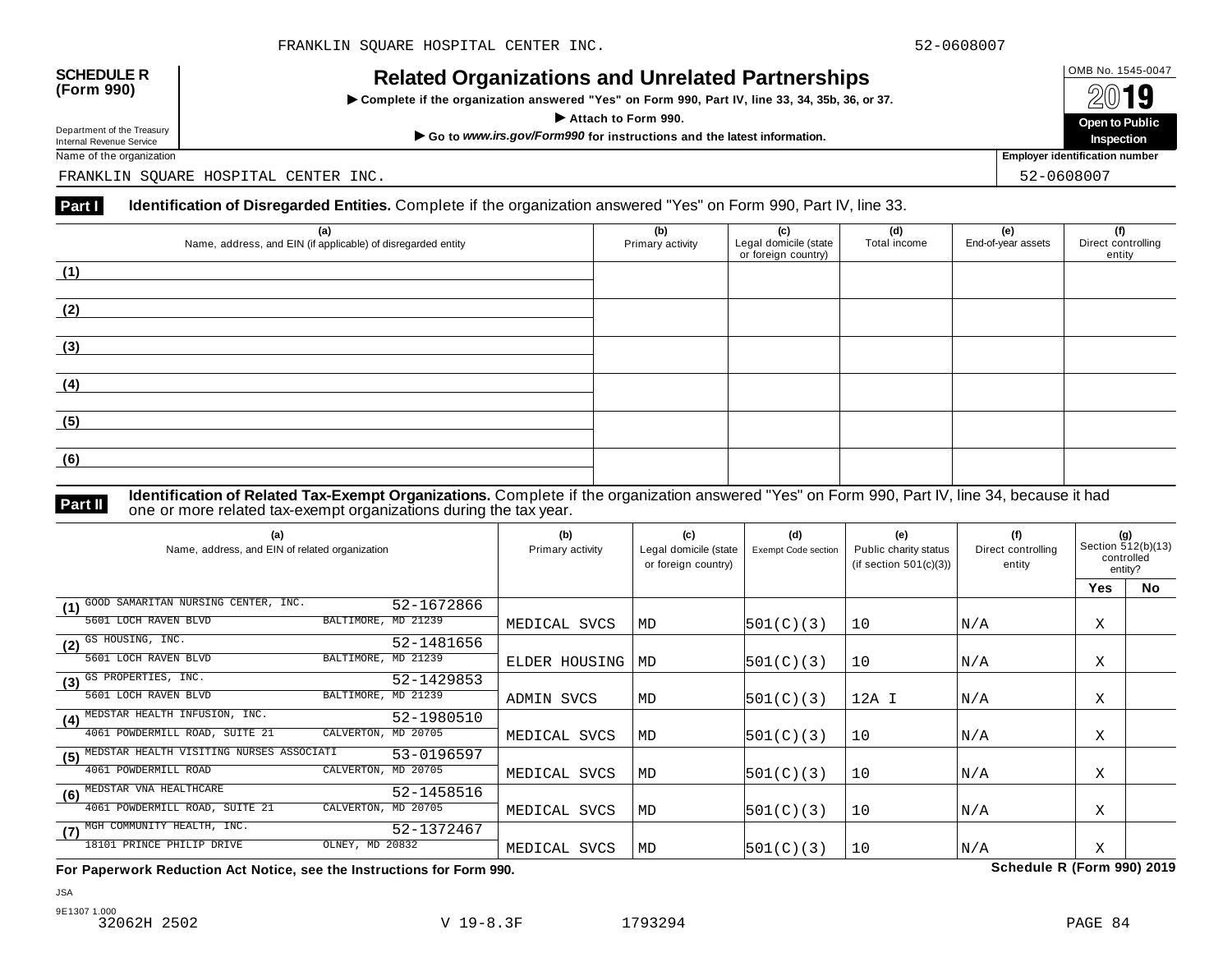INCIALCU OF GATIZATIONS AND ON CIALCUT AFTIC STIPS<br>► Complete if the organization answered "Yes" on Form 990, Part IV, line 33, 34, 35b, 36, or 37. △ △ △ △ △



Name of the organization **Employer identification number Employer identification number** 

FRANKLIN SQUARE HOSPITAL CENTER INC. 52-0608007

### **Part I** Identification of Disregarded Entities. Complete if the organization answered "Yes" on Form 990, Part IV, line 33.

| (a)<br>Name, address, and EIN (if applicable) of disregarded entity | (b)<br>Primary activity | (c)<br>Legal domicile (state<br>or foreign country) | (d)<br>Total income | (e)<br>End-of-year assets | (f)<br>Direct controlling<br>entity |
|---------------------------------------------------------------------|-------------------------|-----------------------------------------------------|---------------------|---------------------------|-------------------------------------|
| (1)                                                                 |                         |                                                     |                     |                           |                                     |
| (2)                                                                 |                         |                                                     |                     |                           |                                     |
| (3)                                                                 |                         |                                                     |                     |                           |                                     |
| (4)                                                                 |                         |                                                     |                     |                           |                                     |
| (5)                                                                 |                         |                                                     |                     |                           |                                     |
| (6)                                                                 |                         |                                                     |                     |                           |                                     |

**Identification of Related Tax-Exempt Organizations.** Complete if the organization answered "Yes" on Form 990, Part IV, line 34, because it had **Part II one or more related tax-exempt organizations during the tax year. Part II one or more related tax-exempt organizations during the tax year.** 

| (a)<br>Name, address, and EIN of related organization          | (b)<br>Primary activity | (c)<br>Legal domicile (state<br>or foreign country) | (d)<br><b>Exempt Code section</b> | (e)<br>Public charity status<br>(if section $501(c)(3)$ ) | (f)<br>Direct controlling<br>entity | (g)<br>Section 512(b)(13)<br>controlled<br>entity? |    |
|----------------------------------------------------------------|-------------------------|-----------------------------------------------------|-----------------------------------|-----------------------------------------------------------|-------------------------------------|----------------------------------------------------|----|
|                                                                |                         |                                                     |                                   |                                                           |                                     | Yes                                                | No |
| MGH HEALTH SERVICES, INC.<br>52-1366812<br>(1)                 |                         |                                                     |                                   |                                                           |                                     |                                                    |    |
| OLNEY, MD 20832<br>18101 PRINCE PHILIP DRIVE                   | FOUNDATION              | MD                                                  | 501(C)(3)                         | 12B II                                                    | N/A                                 | X                                                  |    |
| MGH WOMEN'S BOARD<br>52-6039600<br>(2)                         |                         |                                                     |                                   |                                                           |                                     |                                                    |    |
| OLNEY, MD 20832<br>18101 PRINCE PHILIP DRIVE                   | FOUNDATION              | MD                                                  | 501(C)(3)                         | 12C III                                                   | N/A                                 | Χ                                                  |    |
| NATIONAL REHABILITATION HOSPITAL<br>52-1369749<br>(3)          |                         |                                                     |                                   |                                                           |                                     |                                                    |    |
| 102 IRVING STREET NW<br>WASHINGTON, DC 20010                   | HOSPITAL                | DC                                                  | 501(C)(3)                         | 3                                                         | N/A                                 | Χ                                                  |    |
| REGIONAL REHAB AT OLNEY, INC.<br>52-2310902<br>(4)             |                         |                                                     |                                   |                                                           |                                     |                                                    |    |
| 18101 PRINCE PHILIP DRIVE<br>OLNEY, MD 20832                   | MEDICAL SVCS            | MD                                                  | 501(C)(3)                         | 3                                                         | N/A                                 | Χ                                                  |    |
| NRH MEDICAL REHABILITATION, I<br>SUBURBAN<br>52-1931151<br>(5) |                         |                                                     |                                   |                                                           |                                     |                                                    |    |
| 102 IRVING STREET NW<br>WASHINGTON, DC 20010                   | MEDICAL SVCS            | DC.                                                 | 501(C)(3)                         | 3                                                         | N/A                                 | Χ                                                  |    |
| THE THOMAS O'NEIL CATHOLIC HEALTH CARE F<br>52-1104382<br>(6)  |                         |                                                     |                                   |                                                           |                                     |                                                    |    |
| BALTIMORE, MD 21239<br>5601 LOCH RAVEN BLVD                    | FOUNDATION              | MD                                                  | 501(C)(3)                         | 12D III                                                   | N/A                                 | X                                                  |    |
| VNA, INC.<br>52-1332411<br>(7)                                 |                         |                                                     |                                   |                                                           |                                     |                                                    |    |
| 4061 POWDERMILL ROAD, SUITE 21<br>CALVERTON, MD 20705          | ADMIN SVCS              | MD                                                  | 501(C)(3)                         | 12A I                                                     | N/A                                 | X                                                  |    |

**For Paperwork Reduction Act Notice, see the Instructions for Form 990. Schedule R (Form 990) 2019**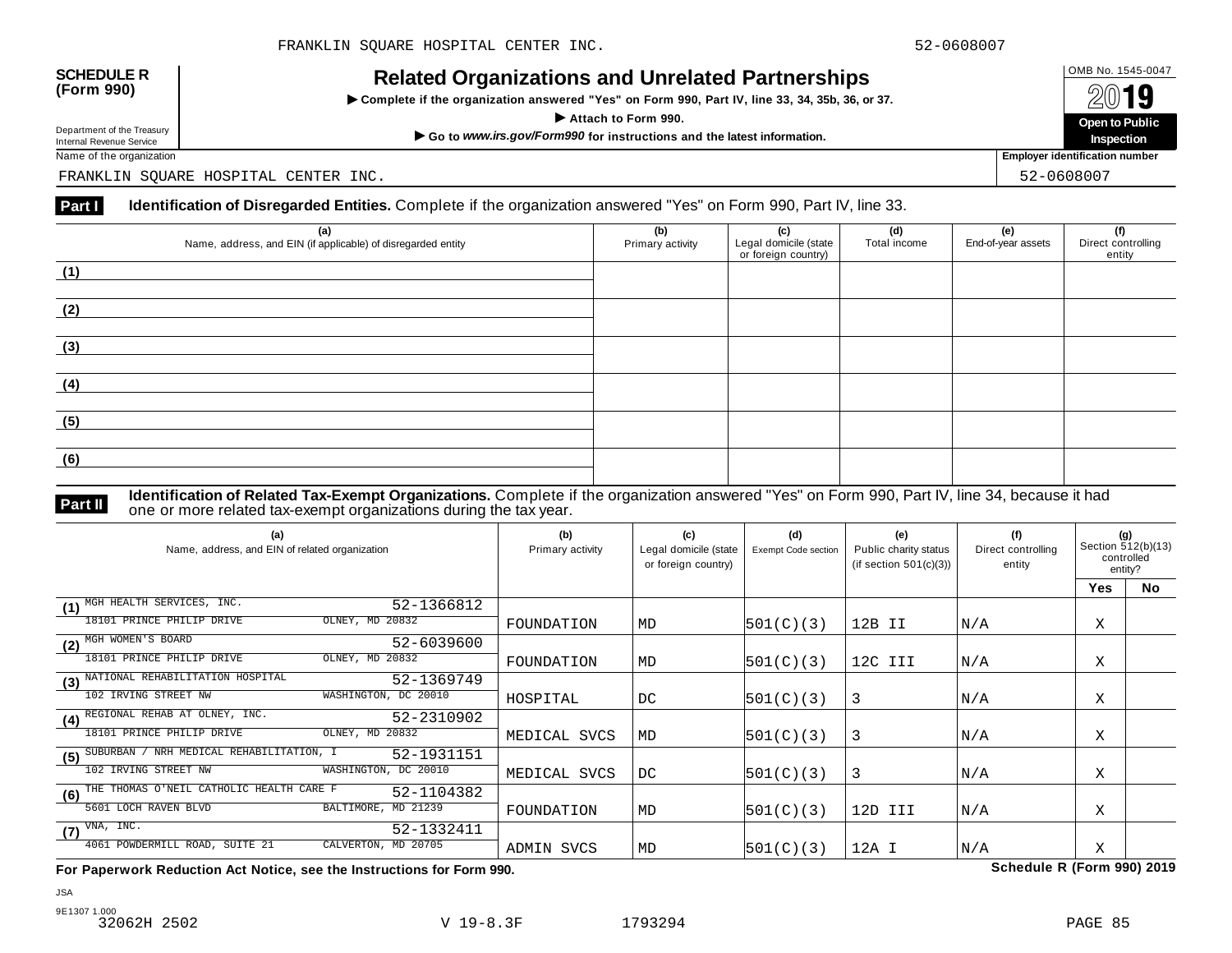INCIALCU OF GATIZATIONS AND ON CIALCUT AFTIC STIPS<br>► Complete if the organization answered "Yes" on Form 990, Part IV, line 33, 34, 35b, 36, or 37. △ △ △ △ △



Name of the organization **Employer identification number Employer identification number** 

FRANKLIN SQUARE HOSPITAL CENTER INC. 52-0608007

### **Part I** Identification of Disregarded Entities. Complete if the organization answered "Yes" on Form 990, Part IV, line 33.

| (a)<br>Name, address, and EIN (if applicable) of disregarded entity | (b)<br>Primary activity | (c)<br>Legal domicile (state<br>or foreign country) | (d)<br>Total income | (e)<br>End-of-year assets | (f)<br>Direct controlling<br>entity |
|---------------------------------------------------------------------|-------------------------|-----------------------------------------------------|---------------------|---------------------------|-------------------------------------|
| (1)                                                                 |                         |                                                     |                     |                           |                                     |
| (2)                                                                 |                         |                                                     |                     |                           |                                     |
| (3)                                                                 |                         |                                                     |                     |                           |                                     |
| (4)                                                                 |                         |                                                     |                     |                           |                                     |
| (5)                                                                 |                         |                                                     |                     |                           |                                     |
| (6)                                                                 |                         |                                                     |                     |                           |                                     |

**Identification of Related Tax-Exempt Organizations.** Complete if the organization answered "Yes" on Form 990, Part IV, line 34, because it had **Part II one or more related tax-exempt organizations during the tax year. Part II one or more related tax-exempt organizations during the tax year.** 

| (a)<br>Name, address, and EIN of related organization         | (b)<br>Primary activity | (c)<br>Legal domicile (state<br>or foreign country) | (d)<br>Exempt Code section | (e)<br>Public charity status<br>(if section $501(c)(3)$ ) | (f)<br>Direct controlling<br>entity | (g)<br>Section 512(b)(13)<br>controlled<br>entity? |    |
|---------------------------------------------------------------|-------------------------|-----------------------------------------------------|----------------------------|-----------------------------------------------------------|-------------------------------------|----------------------------------------------------|----|
|                                                               |                         |                                                     |                            |                                                           |                                     | <b>Yes</b>                                         | No |
| WOODBOURNE WOODS, INC.<br>52-2299070<br>(1)                   |                         |                                                     |                            |                                                           |                                     |                                                    |    |
| BALTIMORE, MD 21239<br>5601 LOCH RAVEN BLVD                   | ELDER HOUSING           | MD                                                  | 501(C)(3)                  | 10                                                        | N/A                                 | Χ                                                  |    |
| HOSPICE OF ST. MARY'S, INC.<br>52-2153926<br>(2)              |                         |                                                     |                            |                                                           |                                     |                                                    |    |
| PO BOX 527<br>LEONARDTOWN, MD 20650                           | SUPPORT ORG             | MD                                                  | 501(C)(3)                  | 12A I                                                     | N/A                                 | Χ                                                  |    |
| ST. MARY'S HOSPITAL OF ST. MARY'S COUNTY<br>52-0619006<br>(3) |                         |                                                     |                            |                                                           |                                     |                                                    |    |
| LEONARDTOWN, MD 20650<br>25500 POINT LOOKOUT ROAD             | HOSPITAL                | MD                                                  | 501(C)(3)                  | 3                                                         | N/A                                 | Χ                                                  |    |
| MEDSTAR SOUTHERN MD HOSPITAL CENTER<br>46-0726303<br>(4)      |                         |                                                     |                            |                                                           |                                     |                                                    |    |
| 7503 SURRATTS ROAD<br>CLINTON, MD 20735                       | HOSPITAL                | MD                                                  | 501(C)(3)                  | 3                                                         | N/A                                 | Χ                                                  |    |
| MEDSTAR HEALTH INC AND AFFILIATES MASTER<br>46-7454613<br>(5) |                         |                                                     |                            |                                                           |                                     |                                                    |    |
| 10980 GRANTCHESTER WAY<br>COLUMBIA, MD 21044                  | RET. TRUST              | MD                                                  | 501(A)                     | N/A                                                       | N/A                                 | Χ                                                  |    |
| (6)                                                           |                         |                                                     |                            |                                                           |                                     |                                                    |    |
|                                                               |                         |                                                     |                            |                                                           |                                     |                                                    |    |
| (7)                                                           |                         |                                                     |                            |                                                           |                                     |                                                    |    |
|                                                               |                         |                                                     |                            |                                                           |                                     |                                                    |    |

**For Paperwork Reduction Act Notice, see the Instructions for Form 990. Schedule R (Form 990) 2019**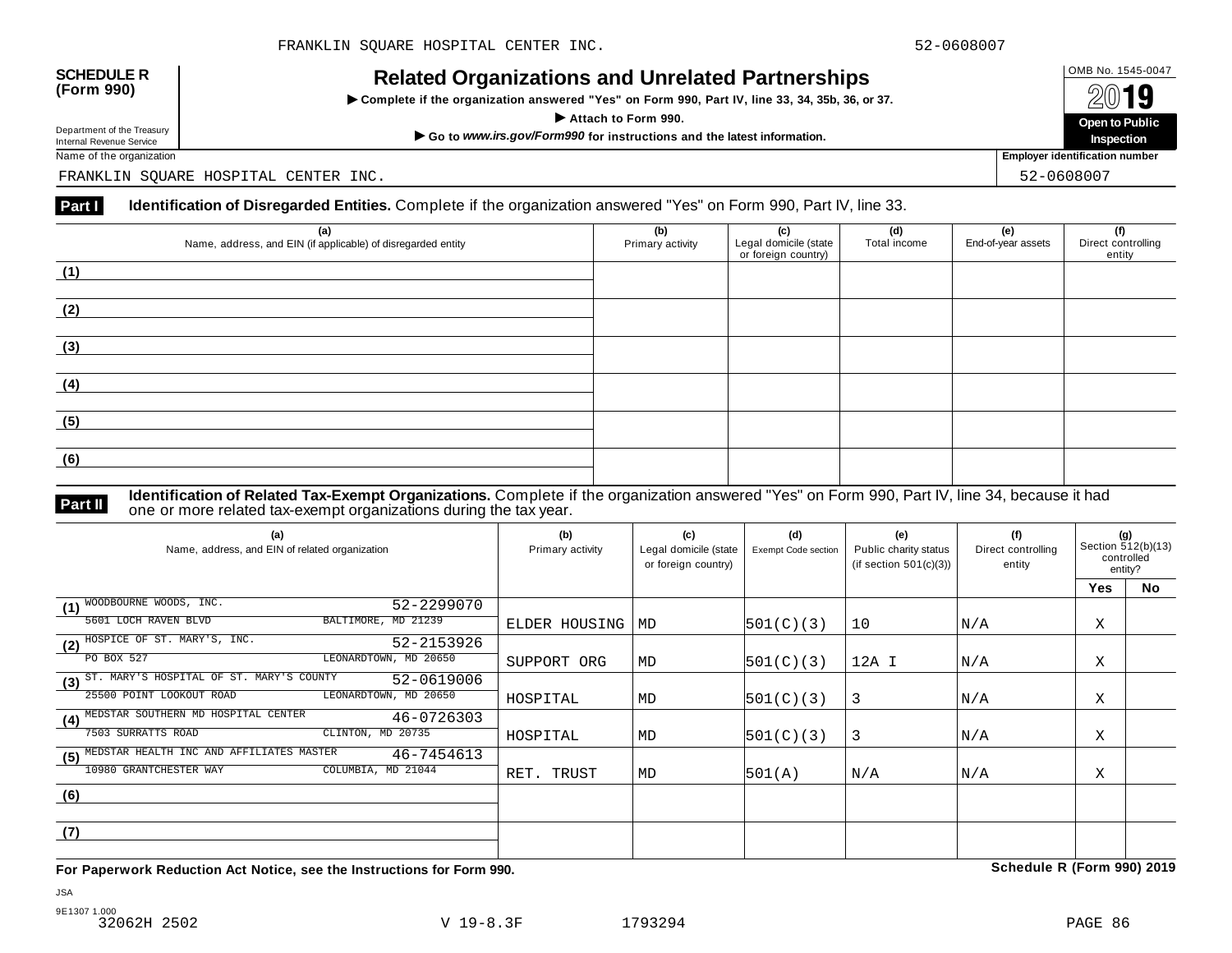**Identification of Related Organizations Taxable as a Partnership.** Complete if the organization answered "Yes" on Form 990, Part IV, line 34, **because it had one or more related organizations Taxable as a Partnership.** Complete if the organization of Related organizations treated as a partnership during the tax year.

| (a)<br>Name, address, and EIN of<br>related organization | (b)<br>Primary activity | (c)<br>Legal<br>domicile<br>(state or<br>foreign<br>country) | (d)<br>Direct controlling<br>entity | (e)<br>Predominant<br>income (related,<br>unrelated,<br>excluded from<br>tax under<br>sections 512 - 514) | (f)<br>Share of total<br>income | (q)<br>Share of end-of-<br>year assets | (h)<br>Disproportionate<br>allocations? | (i)<br>Code V - UBI<br>amount in box 20<br>of Schedule K-1<br>(Form 1065) | (i)<br>General or<br>managing<br>partner? | (k)<br>Percentage<br>ownership |
|----------------------------------------------------------|-------------------------|--------------------------------------------------------------|-------------------------------------|-----------------------------------------------------------------------------------------------------------|---------------------------------|----------------------------------------|-----------------------------------------|---------------------------------------------------------------------------|-------------------------------------------|--------------------------------|
|                                                          |                         |                                                              |                                     |                                                                                                           |                                 |                                        | Yes   No                                |                                                                           | Yes   No                                  |                                |
| $(1)$ MEDSTAR SHAH MSO, LLC 46-27005                     |                         |                                                              |                                     |                                                                                                           |                                 |                                        |                                         |                                                                           |                                           |                                |
| 10980 GRANTCHESTER WAY COLUMBI                           | MGMT SVCS               | MD                                                           | N/A                                 | N/A                                                                                                       |                                 |                                        |                                         |                                                                           |                                           |                                |
| (2) 22590 SHADY COURT, LLC 47-3361                       |                         |                                                              |                                     |                                                                                                           |                                 |                                        |                                         |                                                                           |                                           |                                |
| 24035 THREE NOTCH ROAD HOLLYWO                           | REAL ESTATE             | MD                                                           | N/A                                 | N/A                                                                                                       |                                 |                                        |                                         |                                                                           |                                           |                                |
| $(3)$ 24035 THREE NOTCH ROAD, LLC 47                     |                         |                                                              |                                     |                                                                                                           |                                 |                                        |                                         |                                                                           |                                           |                                |
| 24035 THREE NOTCH ROAD HOLLYWO   REAL ESTATE             |                         | MD                                                           | N/A                                 | N/A                                                                                                       |                                 |                                        |                                         |                                                                           |                                           |                                |
| $(4)$ 37767 MARKET DRIVE, LLC                            |                         |                                                              |                                     |                                                                                                           |                                 |                                        |                                         |                                                                           |                                           |                                |
| 37767 MARKET DRIVE, CHARLOTTE                            | REAL ESTATE             | MD                                                           | N/A                                 | N/A                                                                                                       |                                 |                                        |                                         |                                                                           |                                           |                                |
| $(5)$ 26840 POINT LOOKOUT ROAD, LLC                      |                         |                                                              |                                     |                                                                                                           |                                 |                                        |                                         |                                                                           |                                           |                                |
| 24035 THREE NOTCH ROAD HOLLYWO REAL ESTATE               |                         | MD                                                           | N/A                                 | N/A                                                                                                       |                                 |                                        |                                         |                                                                           |                                           |                                |
| (6) MONTGOMERY COMMUNITY MRI LP 52                       |                         |                                                              |                                     |                                                                                                           |                                 |                                        |                                         |                                                                           |                                           |                                |
| 4110 ASPEN HILL ROAD ROCKVILLE   MRI SCREENING           |                         | MD                                                           | N/A                                 | N/A                                                                                                       |                                 |                                        |                                         |                                                                           |                                           |                                |
| (7) PHYSIOTHERAPY ASSOCIATES NRH R                       |                         |                                                              |                                     |                                                                                                           |                                 |                                        |                                         |                                                                           |                                           |                                |
| 4714 GETTYSBURG ROAD MECHANICS   PHYSIOTHERAPY           |                         | PA                                                           | N/A                                 | N/A                                                                                                       |                                 |                                        |                                         |                                                                           |                                           |                                |

Identification of Related Organizations Taxable as a Corporation or Trust. Complete if the organization answered "Yes" on Form 990, Part IV, **Part IV** dentification of Related Organizations Taxable as a Corporation or Trust. Complete if the organization answer line 34, because it had one or more related organizations treated as a corporation or trust during the

| (a)<br>Name, address, and EIN of related organization |            | (b)<br>Primary activity | (c)<br>Legal domicile<br>(state or foreign<br>country) | (d)<br>Direct controlling<br>entity | (e)<br>Type of entity<br>(C corp, S corp, or trust) | (f)<br>Share of total<br>income | (g)<br>Share of<br>end-of-year assets | (h)<br>Percentage<br>  ownership | (i)<br>Section<br>512(b)(13)<br>controlled<br>entity? |  |
|-------------------------------------------------------|------------|-------------------------|--------------------------------------------------------|-------------------------------------|-----------------------------------------------------|---------------------------------|---------------------------------------|----------------------------------|-------------------------------------------------------|--|
|                                                       |            |                         |                                                        |                                     |                                                     |                                 |                                       |                                  | Yes∣ No                                               |  |
| (1) MEDSTAR PHARMACIES, INC.                          | 52-1513056 |                         |                                                        |                                     |                                                     |                                 |                                       |                                  |                                                       |  |
| 10980 GRANTCHESTER WAY COLUMBIA, MD 21044             |            | DRUG SALES              | MD                                                     | N/A                                 | C CORP                                              |                                 |                                       |                                  |                                                       |  |
| $(2)$ EXTENCARE, INC.                                 | 52-1556228 |                         |                                                        |                                     |                                                     |                                 |                                       |                                  |                                                       |  |
| 10980 GRANTCHESTER WAY COLUMBIA, MD 21044             |            | MEDICAL SVCS            | MD                                                     | N/A                                 | C CORP                                              |                                 |                                       |                                  |                                                       |  |
| (3) HELIX RESOURCES MANAGEMENT, INC.                  | 52-1913070 |                         |                                                        |                                     |                                                     |                                 |                                       |                                  |                                                       |  |
| 10980 GRANTCHESTER WAY COLUMBIA, MD 21044             |            | ADMIN SVCS              | MD                                                     | N/A                                 | C CORP                                              |                                 |                                       |                                  |                                                       |  |
| (4) HELIXCARE MEDICAL GROUP, LLC                      | 52-1955580 |                         |                                                        |                                     |                                                     |                                 |                                       |                                  |                                                       |  |
| 10980 GRANTCHESTER WAY COLUMBIA, MD 21044             |            | MEDICAL SVCS            | MD                                                     | N/A                                 | C CORP                                              |                                 |                                       |                                  |                                                       |  |
| (5) HELIXCARE PROPERTIES, LLC                         | 52-1966695 |                         |                                                        |                                     |                                                     |                                 |                                       |                                  |                                                       |  |
| 10980 GRANTCHESTER WAY COLUMBIA, MD 21044             |            | MEDICAL SVCS            | MD                                                     | N/A                                 | C CORP                                              |                                 |                                       |                                  |                                                       |  |
| (6)<br>PARKWAY VENTURES, INC.                         | 52-1893569 |                         |                                                        |                                     |                                                     |                                 |                                       |                                  |                                                       |  |
| 10980 GRANTCHESTER WAY COLUMBIA, MD 21044             |            | HOLDING CO.             | MD                                                     | N/A                                 | C CORP                                              |                                 |                                       |                                  |                                                       |  |
| PHYSICIANS ADMINISTRATIVE SERVICES, INC.              | 23-7042074 |                         |                                                        |                                     |                                                     |                                 |                                       |                                  |                                                       |  |
| 10980 GRANTCHESTER WAY COLUMBIA, MD 21044             |            | <b>BILLING SVCS</b>     | MD                                                     | N/A                                 | C CORP                                              |                                 |                                       |                                  |                                                       |  |

**Schedule R (Form 990) 2019**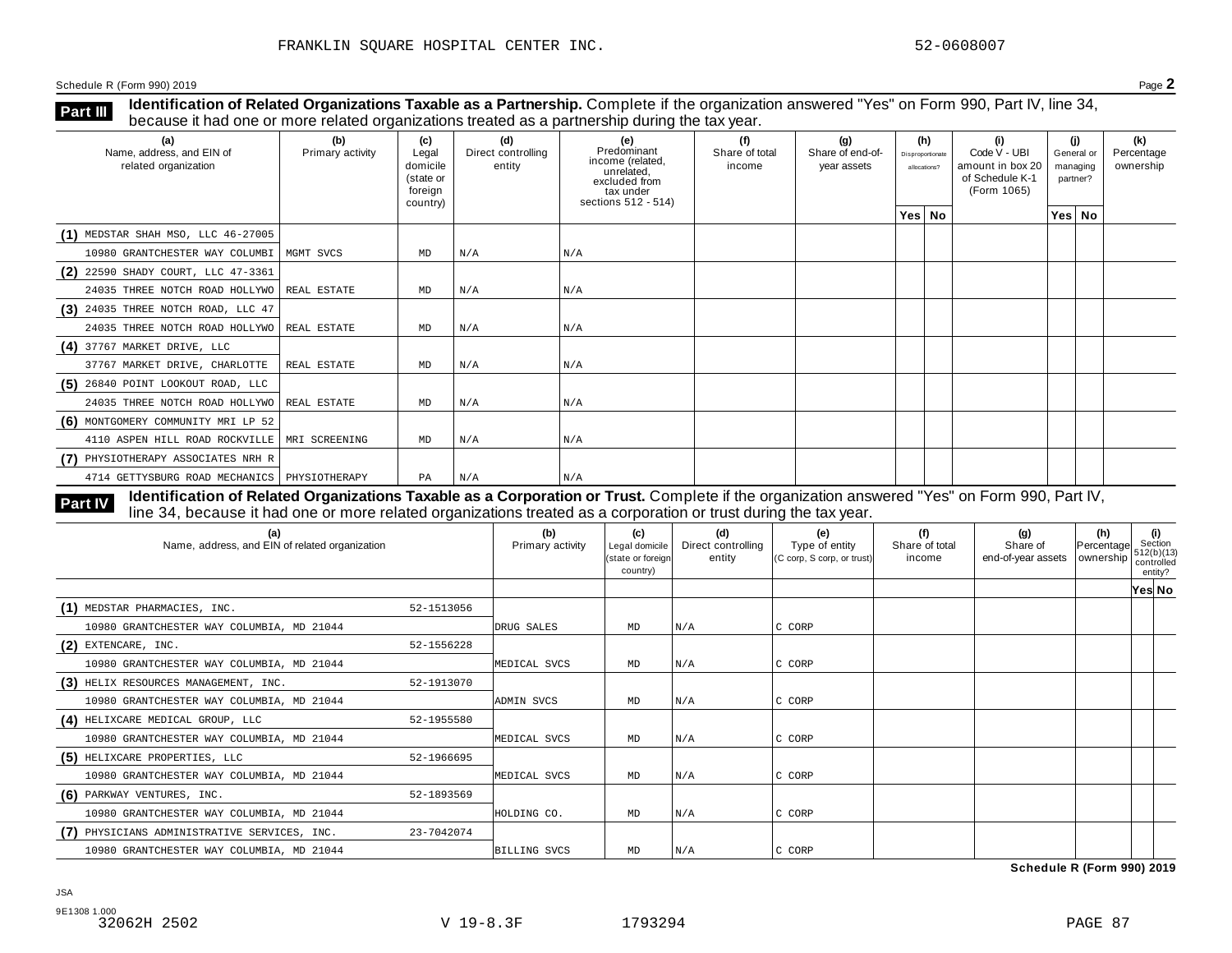**Identification of Related Organizations Taxable as a Partnership.** Complete if the organization answered "Yes" on Form 990, Part IV, line 34, **because it had one or more related organizations Taxable as a Partnership.** Complete if the organization of Related organizations treated as a partnership during the tax year.

| (a)<br>Name, address, and EIN of<br>related organization | (b)<br>Primary activity | (c)<br>Legal<br>domicile<br>(state or<br>foreign<br>country) | (d)<br>Direct controlling<br>entity | (e)<br>Predominant<br>income (related,<br>unrelated,<br>excluded from<br>tax under<br>sections 512 - 514) | (f)<br>Share of total<br>income | (q)<br>Share of end-of-<br>year assets | (h)<br>Disproportionate<br>allocations? | (i)<br>Code V - UBI<br>amount in box 20<br>of Schedule K-1<br>(Form 1065) | partner? | (i)<br>General or<br>managing | (k)<br>Percentage<br>ownership |
|----------------------------------------------------------|-------------------------|--------------------------------------------------------------|-------------------------------------|-----------------------------------------------------------------------------------------------------------|---------------------------------|----------------------------------------|-----------------------------------------|---------------------------------------------------------------------------|----------|-------------------------------|--------------------------------|
|                                                          |                         |                                                              |                                     |                                                                                                           |                                 |                                        | Yes   No                                |                                                                           |          | Yes   No                      |                                |
| (1) PHYSICIAN IMAGING OF WASHINGTO                       |                         |                                                              |                                     |                                                                                                           |                                 |                                        |                                         |                                                                           |          |                               |                                |
| 840 CRESCENT CENTRE DR, STE 20 RADIOLOGY SVC             |                         | TN                                                           | N/A                                 | N/A                                                                                                       |                                 |                                        |                                         |                                                                           |          |                               |                                |
| (2) FRANKLIN IMAGING, LLC 52-15886                       |                         |                                                              |                                     |                                                                                                           |                                 |                                        |                                         |                                                                           |          |                               |                                |
| 7253 AMBASSADOR RD. BALTIMORE,                           | IMAGING                 | MD                                                           | N/A                                 | N/A                                                                                                       |                                 |                                        |                                         |                                                                           |          |                               |                                |
| (3) MEDSTAR HEALTH/SURGCENTER DEVE                       |                         |                                                              |                                     |                                                                                                           |                                 |                                        |                                         |                                                                           |          |                               |                                |
| 10980 GRANTCHESTER WAY COLUMBI                           | SURGERY                 | MD                                                           | N/A                                 | N/A                                                                                                       |                                 |                                        |                                         |                                                                           |          |                               |                                |
| $(4)$ 10 ST. PATRICK'S DRIVE, LLC 83                     |                         |                                                              |                                     |                                                                                                           |                                 |                                        |                                         |                                                                           |          |                               |                                |
| 10 ST. PATRICK'S DRIVE, WALDOR REAL ESTATE               |                         | MD                                                           | N/A                                 | N/A                                                                                                       |                                 |                                        |                                         |                                                                           |          |                               |                                |
| (5) MEDSTAR ENDOSCOPY CTR AT LUTHE                       |                         |                                                              |                                     |                                                                                                           |                                 |                                        |                                         |                                                                           |          |                               |                                |
| 1300 BELLONA AVENUE LUTHERVILL                           | SURGERY                 | MD                                                           | N/A                                 | N/A                                                                                                       |                                 |                                        |                                         |                                                                           |          |                               |                                |
| $(6)$ CAPITAL ENDOSCOPY, LLC 13-4244                     |                         |                                                              |                                     |                                                                                                           |                                 |                                        |                                         |                                                                           |          |                               |                                |
| 6475 NEW HAMPSHIRE AVE HYATTSV SURGERY                   |                         | MD                                                           | N/A                                 | N/A                                                                                                       |                                 |                                        |                                         |                                                                           |          |                               |                                |
| (7) GREATER CHESAPEAKE SURGERY CEN                       |                         |                                                              |                                     |                                                                                                           |                                 |                                        |                                         |                                                                           |          |                               |                                |
| 1212 YORK ROAD LUTHERVILLE, MD   SURGERY                 |                         | MD                                                           | N/A                                 | N/A                                                                                                       |                                 |                                        |                                         |                                                                           |          |                               |                                |

**Identification of Related Organizations Taxable as a Corporation or Trust.** Complete if the organization answered "Yes" on Form 990, Part IV, **Part IV** dentification or Related Organizations Taxable as a Corporation or Trust. Complete if the organization answ<br>line 34, because it had one or more related organizations treated as a corporation or trust during the t

| (a)<br>Name, address, and EIN of related organization      | (b)<br>Primary activity | (c)<br>Legal domicile<br>(state or foreign<br>country) | (d)<br>Direct controlling<br>entity | (e)<br>Type of entity<br>(C corp, S corp, or trust) | (f)<br>Share of total<br>income | (g)<br>Share of<br>end-of-year assets   ownership | (h)<br>Percentage | (i)<br>Section<br>1512(b)(13)<br>controlled<br>entity? |  |
|------------------------------------------------------------|-------------------------|--------------------------------------------------------|-------------------------------------|-----------------------------------------------------|---------------------------------|---------------------------------------------------|-------------------|--------------------------------------------------------|--|
|                                                            |                         |                                                        |                                     |                                                     |                                 |                                                   |                   | Yes∣ No                                                |  |
| (1) MEDSTAR FAMILY CHOICE, INC.<br>52-1995521              |                         |                                                        |                                     |                                                     |                                 |                                                   |                   |                                                        |  |
| 10980 GRANTCHESTER WAY COLUMBIA, MD 21044                  | MANAGED CARE            | MD                                                     | N/A                                 | C CORP                                              |                                 |                                                   |                   |                                                        |  |
| (2) MEDSTAR ENTERPRISES, INC.<br>52-2139841                |                         |                                                        |                                     |                                                     |                                 |                                                   |                   |                                                        |  |
| 4061 POWDERMILL ROAD, SUITE 210 CALVERTON, MD 20705        | ADMIN SERVICE           | MD                                                     | N/A                                 | C CORP                                              |                                 |                                                   |                   |                                                        |  |
| $(3)$ SITEL INC.<br>90-0753340                             |                         |                                                        |                                     |                                                     |                                 |                                                   |                   |                                                        |  |
| 10980 GRANTCHESTER WAY COLUMBIA, MD 21044                  | EDUCATIONAL             | MD                                                     | N/A                                 | C CORP                                              |                                 |                                                   |                   |                                                        |  |
| $(4)$ STAR BILLING, INC.<br>52-1850113                     |                         |                                                        |                                     |                                                     |                                 |                                                   |                   |                                                        |  |
| 4061 POWDERMILL ROAD, SUITE 210 CALVERTON, MD 20705        | <b>BILLING SVCS</b>     | MD                                                     | N/A                                 | C CORP                                              |                                 |                                                   |                   |                                                        |  |
| (5) WASHINGTON RISK NETWORK MANAGEMENT, INC.<br>52-2132677 |                         |                                                        |                                     |                                                     |                                 |                                                   |                   |                                                        |  |
| 4061 POWDERMILL ROAD, SUITE 210 CALVERTON, MD 20705        | MEDICAL SVCS            | MD                                                     | N/A                                 | C CORP                                              |                                 |                                                   |                   |                                                        |  |
| (6) WASHINGTON HOSPITAL CENTER PHYSICIAN HOS<br>52-1931000 |                         |                                                        |                                     |                                                     |                                 |                                                   |                   |                                                        |  |
| 100 IRVING STREET NW WASHINGTON, DC 20010                  | MEDICAL SVCS            | MD                                                     | N/A                                 | C CORP                                              |                                 |                                                   |                   |                                                        |  |
| (7) MEDSTAR PHYSICIAN PARTNERS, INC.<br>52-2030809         |                         |                                                        |                                     |                                                     |                                 |                                                   |                   |                                                        |  |
| 4061 POWDERMILL ROAD, SUITE 210 CALVERTON, MD 20705        | MEDICAL SVCS            | MD                                                     | N/A                                 | C CORP                                              |                                 |                                                   |                   |                                                        |  |

**Schedule R (Form 990) 2019**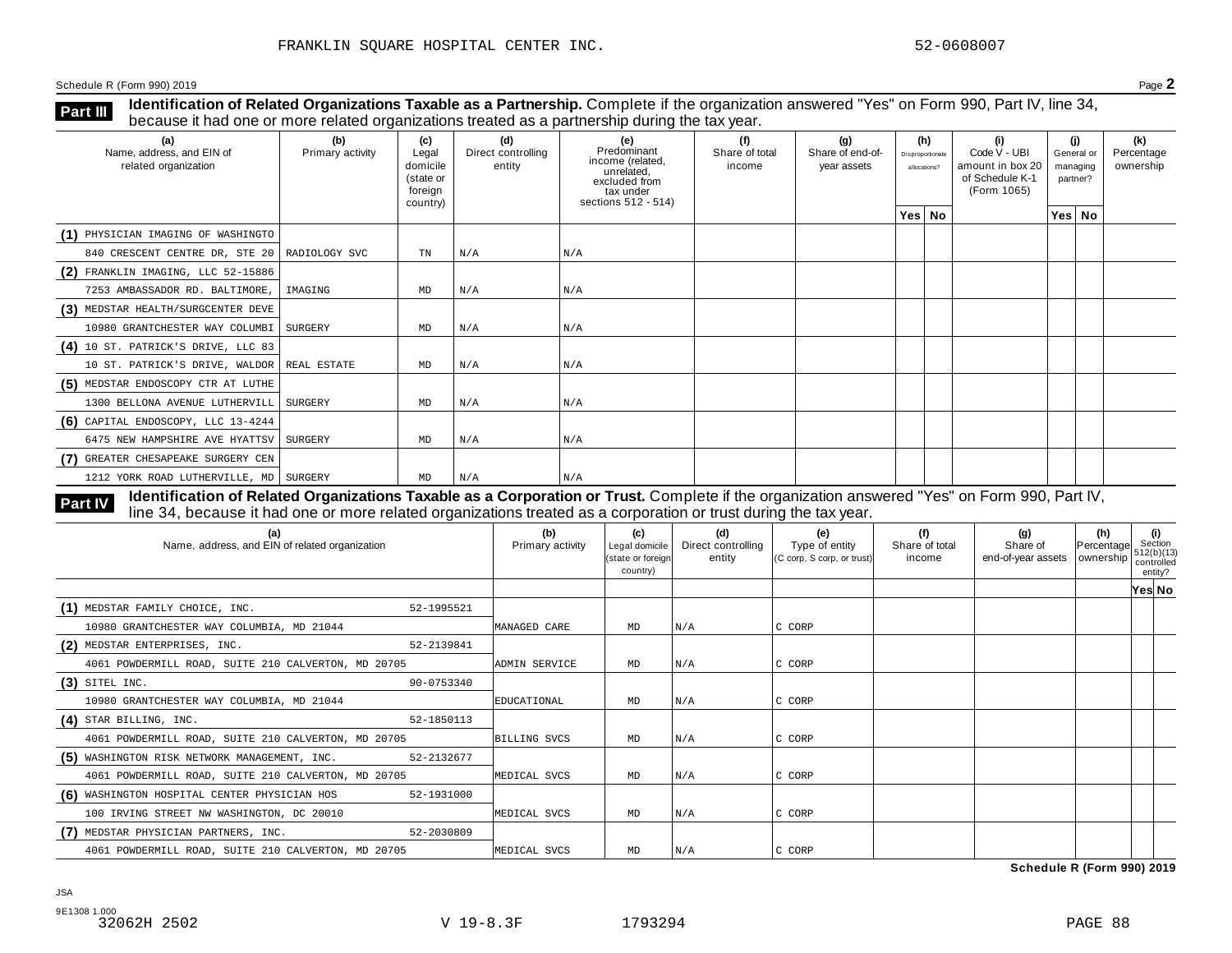**Identification of Related Organizations Taxable as a Partnership.** Complete if the organization answered "Yes" on Form 990, Part IV, line 34, **because it had one or more related organizations Taxable as a Partnership.** Complete if the organization of Related organizations treated as a partnership during the tax year.

| (a)<br>Name, address, and EIN of<br>related organization | ◡<br>(b)<br>Primary activity | (c)<br>Legal<br>domicile<br>(state or<br>foreign<br>country) | (d)<br>Direct controlling<br>entity | ັ<br>(e)<br>Predominant<br>income (related,<br>unrelated,<br>excluded from<br>$\frac{3}{10}$ tax under<br>sections 512 - 514) | (f)<br>Share of total<br>income | (g)<br>Share of end-of-<br>year assets | (h)<br>Disproportionate<br>allocations? |  | (i)<br>Code V - UBI<br>amount in box 20<br>of Schedule K-1<br>(Form 1065) | (i)<br>General or<br>managing<br>partner? | (k)<br>Percentage<br>ownership |
|----------------------------------------------------------|------------------------------|--------------------------------------------------------------|-------------------------------------|-------------------------------------------------------------------------------------------------------------------------------|---------------------------------|----------------------------------------|-----------------------------------------|--|---------------------------------------------------------------------------|-------------------------------------------|--------------------------------|
|                                                          |                              |                                                              |                                     |                                                                                                                               |                                 |                                        | Yes No                                  |  |                                                                           | Yes No                                    |                                |
| (1) NRH CPT REGIONAL REHAB, LLC 52                       |                              |                                                              |                                     |                                                                                                                               |                                 |                                        |                                         |  |                                                                           |                                           |                                |
| 10980 GRANTCHESTER WAY COLUMBI REHAB SERVICES            |                              | $\mathop{\rm MD}\nolimits$                                   | N/A                                 | N/A                                                                                                                           |                                 |                                        |                                         |  |                                                                           |                                           |                                |
| (2)                                                      |                              |                                                              |                                     |                                                                                                                               |                                 |                                        |                                         |  |                                                                           |                                           |                                |
| (3)                                                      |                              |                                                              |                                     |                                                                                                                               |                                 |                                        |                                         |  |                                                                           |                                           |                                |
| (4)                                                      |                              |                                                              |                                     |                                                                                                                               |                                 |                                        |                                         |  |                                                                           |                                           |                                |
| (5)                                                      |                              |                                                              |                                     |                                                                                                                               |                                 |                                        |                                         |  |                                                                           |                                           |                                |
| (6)                                                      |                              |                                                              |                                     |                                                                                                                               |                                 |                                        |                                         |  |                                                                           |                                           |                                |
| (7)                                                      |                              |                                                              |                                     |                                                                                                                               |                                 |                                        |                                         |  |                                                                           |                                           |                                |

### Identification of Related Organizations Taxable as a Corporation or Trust. Complete if the organization answered "Yes" on Form 990, Part IV, **Part IV** Identification of Related Organizations Taxable as a Corporation or Trust. Complete if the organization ansignation control during the tax year.

| (a)<br>Name, address, and EIN of related organization      | (b)<br>Primary activity | (c)<br>Legal domicile<br>(state or foreign<br>country) | (d)<br>Direct controlling<br>entity | (e)<br>Type of entity<br>(C corp, S corp, or trust) | (f)<br>Share of total<br>income | (g)<br>Share of<br>end-of-year assets   ownership | (h)<br>Percentage    | (i)<br>Section<br>512(b)(13)<br>controlled<br>entity? |  |
|------------------------------------------------------------|-------------------------|--------------------------------------------------------|-------------------------------------|-----------------------------------------------------|---------------------------------|---------------------------------------------------|----------------------|-------------------------------------------------------|--|
|                                                            |                         |                                                        |                                     |                                                     |                                 |                                                   |                      | Yes∣ No                                               |  |
| (1) FRANKLIN SQUARE DRIVE LAND CONDO ASSOCIA<br>76-0756352 |                         |                                                        |                                     |                                                     |                                 |                                                   |                      |                                                       |  |
| 10980 GRANTCHESTER WAY COLUMBIA, MD 21044                  | CONDOMINIUMS            | MD                                                     | N/A                                 | C CORP                                              | 154,805.                        |                                                   | 36,063. 100.0000   X |                                                       |  |
| (2) MGH DIVERSIFIED SERVICES, INC.<br>52-1943602           |                         |                                                        |                                     |                                                     |                                 |                                                   |                      |                                                       |  |
| 18101 PRINCE PHILIP DRIVE OLNEY, MD 20832                  | MEDICAL SVCS            | MD                                                     | N/A                                 | C CORP                                              |                                 |                                                   |                      |                                                       |  |
| (3) ST. MARY'S HEALTH ALLIANCE, INC.<br>52-1930331         |                         |                                                        |                                     |                                                     |                                 |                                                   |                      |                                                       |  |
| 25500 POINT LOOKOUT ROAD LEONARDTOWN, MD 20650             | MEDICAL SVCS            | MD                                                     | N/A                                 | C CORP                                              |                                 |                                                   |                      |                                                       |  |
| (4) GREENSPRING FINANCIAL INSURANCE LIMITED<br>98-0188617  |                         |                                                        |                                     |                                                     |                                 |                                                   |                      |                                                       |  |
| 878 WEST BAY RD., PO BOX 1159, GRAND CAYMAN, CJ KY1-1102   | INSURANCE               | СJ                                                     | N/A                                 | C CORP                                              |                                 |                                                   |                      |                                                       |  |
| (5) ST. MARY'S CONDO ASSSOCIATION<br>27-3377216            |                         |                                                        |                                     |                                                     |                                 |                                                   |                      |                                                       |  |
| 25500 POINT LOOKOUT RD LEONARDTOWN, MD 20650               | CONDOMINIUMS            | MD                                                     | N/A                                 | C CORP                                              |                                 |                                                   |                      |                                                       |  |
| (6) MEDSTAR HEALTH MASTER RETIREMENT TRUST<br>98-1371657   |                         |                                                        |                                     |                                                     |                                 |                                                   |                      |                                                       |  |
| 103 SOUTH CHURCH ST., GRAND CAYMAN, CJ KY1-1002            | INVESTMENTS             | CJ                                                     | N/A                                 | C CORP                                              |                                 |                                                   |                      |                                                       |  |
| (7) MEDSTAR HEALTH, INC. - INVESTMENT FUND I<br>98-1310273 |                         |                                                        |                                     |                                                     |                                 |                                                   |                      |                                                       |  |
| 103 SOUTH CHURCH ST., GRAND CAYMAN, CJ KY1-1002            | INVESTMENTS             | СJ                                                     | N/A                                 | IC CORP                                             |                                 |                                                   |                      |                                                       |  |

**Schedule R (Form 990) 2019**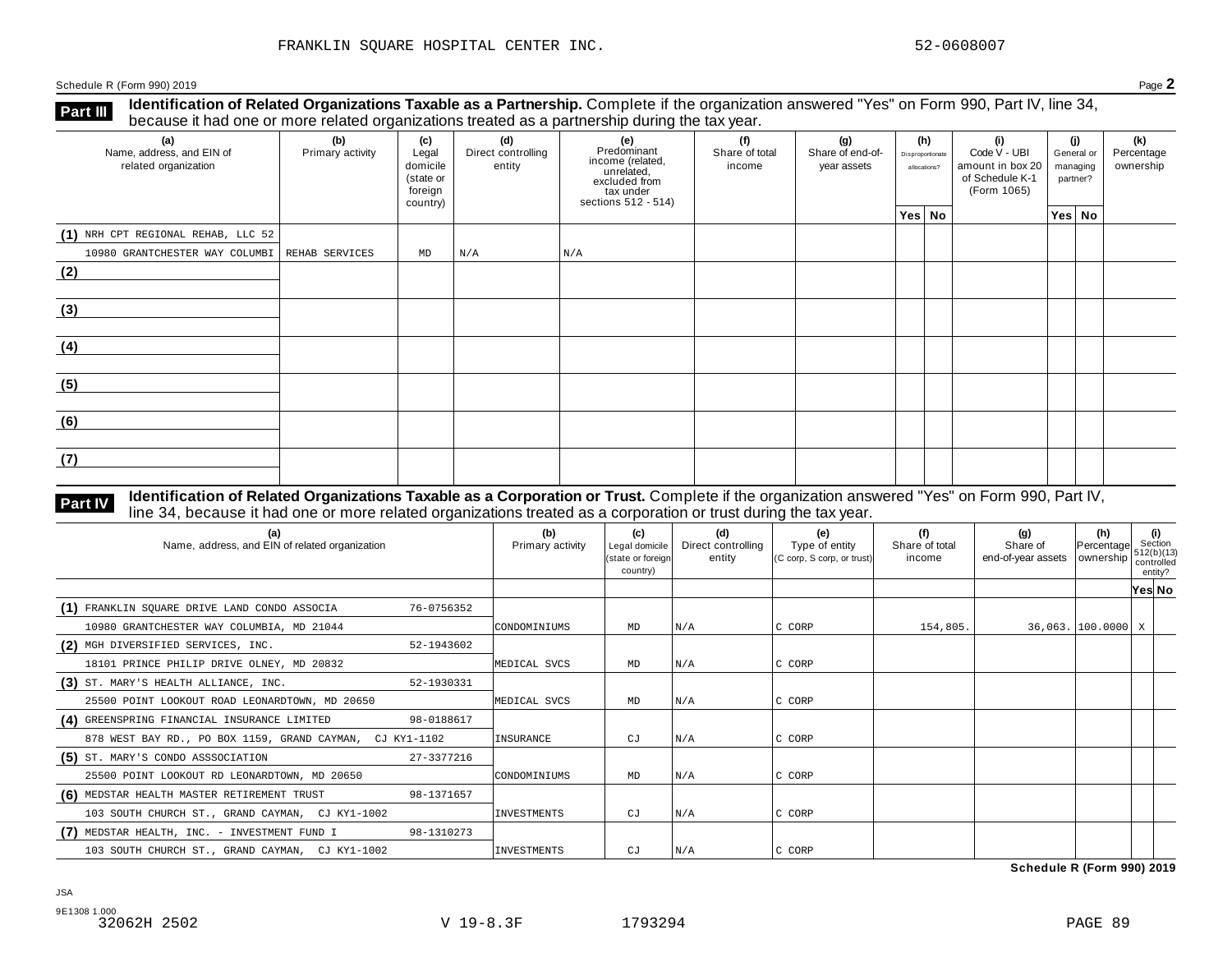|                   | Schedule R (Form 990) 2019                                                                                                                                                   |                                    |                        |                            |                        | Page 3                    |
|-------------------|------------------------------------------------------------------------------------------------------------------------------------------------------------------------------|------------------------------------|------------------------|----------------------------|------------------------|---------------------------|
| <b>Part V</b>     | Transactions With Related Organizations. Complete if the organization answered "Yes" on Form 990, Part IV, line 34, 35b, or 36.                                              |                                    |                        |                            |                        |                           |
|                   | Note: Complete line 1 if any entity is listed in Parts II, III, or IV of this schedule.                                                                                      |                                    |                        |                            |                        | Yes No                    |
| 1.                | During the tax year, did the organization engage in any of the following transactions with one or more related organizations listed in Parts II-IV?                          |                                    |                        |                            |                        |                           |
| a                 |                                                                                                                                                                              |                                    |                        |                            | 1a                     | X                         |
| b                 |                                                                                                                                                                              |                                    |                        |                            | 1b                     | $\mathbf X$               |
| C                 |                                                                                                                                                                              |                                    |                        |                            | 1c                     | $\mathbf X$               |
|                   |                                                                                                                                                                              |                                    |                        |                            | 1d                     | Χ                         |
|                   |                                                                                                                                                                              |                                    |                        |                            | 1е                     | Χ                         |
| f                 |                                                                                                                                                                              |                                    |                        |                            | 1f                     | X                         |
|                   |                                                                                                                                                                              |                                    |                        |                            | 1g                     | $\mathbf X$               |
| h.                |                                                                                                                                                                              |                                    |                        |                            | 1 h                    | Χ                         |
|                   |                                                                                                                                                                              |                                    |                        |                            | 11                     | Χ                         |
|                   |                                                                                                                                                                              |                                    |                        |                            | 1j                     | Χ                         |
|                   |                                                                                                                                                                              |                                    |                        |                            | 1 k                    | X                         |
|                   |                                                                                                                                                                              |                                    |                        |                            | 11                     | $\mathbf X$               |
|                   |                                                                                                                                                                              |                                    |                        |                            | 1m                     | $\vert X \vert$           |
| n                 |                                                                                                                                                                              |                                    |                        |                            | 1n                     | X                         |
|                   |                                                                                                                                                                              |                                    |                        |                            | 1o                     | X                         |
|                   |                                                                                                                                                                              |                                    |                        |                            |                        |                           |
|                   |                                                                                                                                                                              |                                    |                        |                            | 1p                     | X                         |
| $\mathbf{q}$      |                                                                                                                                                                              |                                    |                        |                            | 1q                     | $\boldsymbol{\mathrm{X}}$ |
|                   |                                                                                                                                                                              |                                    |                        |                            |                        |                           |
|                   |                                                                                                                                                                              |                                    |                        |                            | 1r                     | X                         |
|                   |                                                                                                                                                                              |                                    |                        |                            | 1s                     | $\,$ X                    |
| $\mathbf{2}$      | If the answer to any of the above is "Yes," see the instructions for information on who must complete this line, including covered relationships and transaction thresholds. |                                    |                        |                            |                        |                           |
|                   | (a)<br>Name of related organization                                                                                                                                          | (b)<br>Transaction<br>type $(a-s)$ | (c)<br>Amount involved | Method of determining      | (d)<br>amount involved |                           |
| (1)               | MEDSTAR HEALTH, INC.                                                                                                                                                         | Ρ                                  | 16, 424, 885.          | FMV                        |                        |                           |
| (2)               | MEDSTAR FAMILY CHOICE                                                                                                                                                        | Ρ                                  | 208,087.               | FMV                        |                        |                           |
|                   |                                                                                                                                                                              |                                    |                        |                            |                        |                           |
| (3)               | THE GOOD SAMARITAN HOSPITAL OF MARYLAND, INC.                                                                                                                                | Q                                  | 3,582,411.             | FMV                        |                        |                           |
| (4)               | HARBOR HOSPITAL, INC.                                                                                                                                                        | Q                                  | 1,936,845.             | FMV                        |                        |                           |
| (5)               | THE UNION MEMORIAL HOSPITAL                                                                                                                                                  | Q                                  | 4,280,084.             | FMV                        |                        |                           |
|                   |                                                                                                                                                                              |                                    |                        |                            |                        |                           |
| <u>(6)</u><br>JSA |                                                                                                                                                                              |                                    |                        | Schedule R (Form 990) 2019 |                        |                           |
|                   |                                                                                                                                                                              |                                    |                        |                            |                        |                           |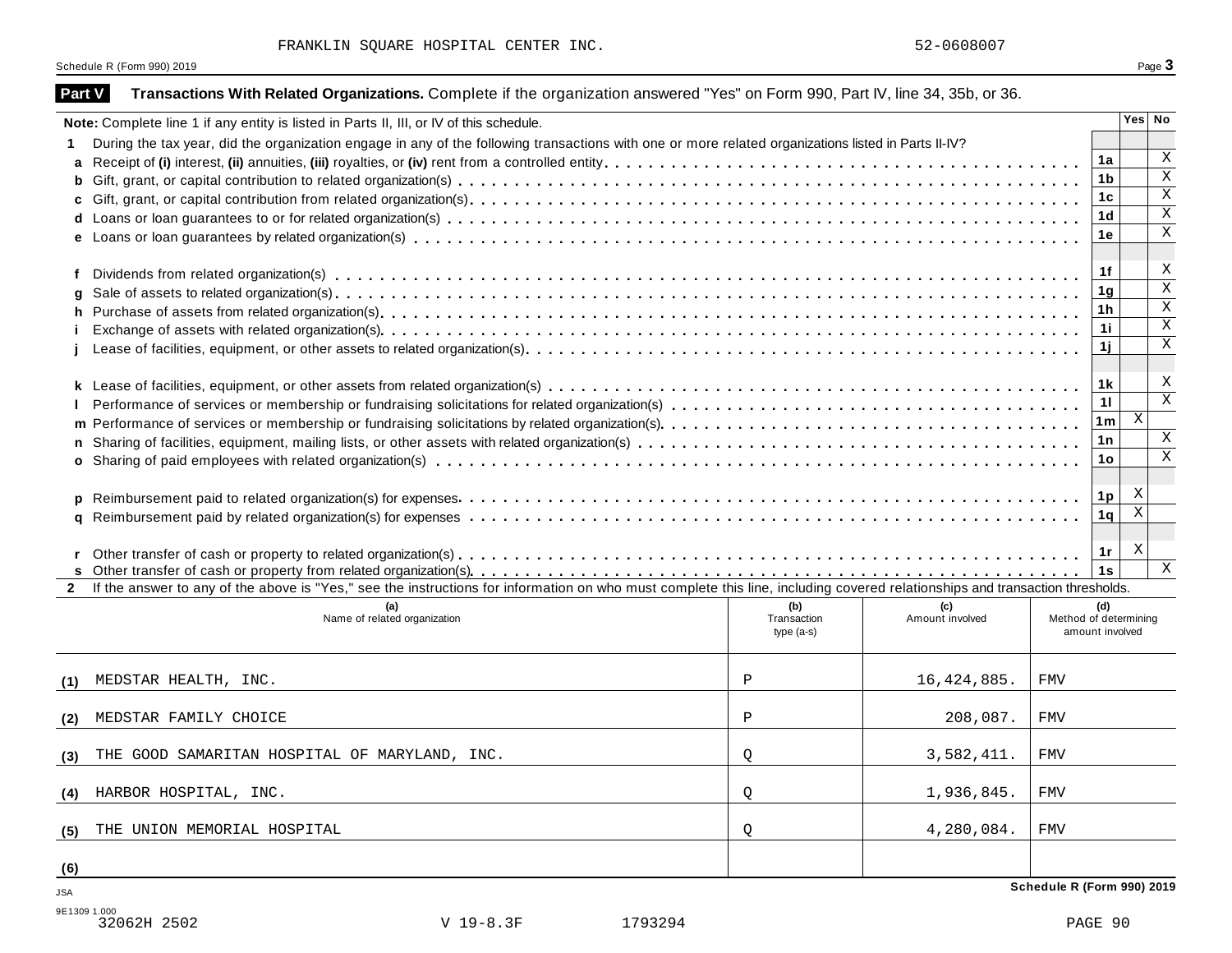### Part VI Unrelated Organizations Taxable as a Partnership. Complete if the organization answered "Yes" on Form 990, Part IV, line 37.

Provide the following information for each entity taxed as a partnership through which the organization conducted more than five percent of its activities (measured by total assets or gross revenue) that was not a related organization. See instructions regarding exclusion for certain investment partnerships.

| $\tilde{}$ | $\sim$<br>(a)<br>Name, address, and EIN of entity | (b)<br>Primary activity | (c)<br>Legal domicile<br>(state or foreign<br>country) | (d)<br>Predominant<br>income (related, Are all par<br>unrelated, excluded sectior<br>from tax under<br>sections 512-514)<br>Yes | Are all partners<br>section<br>501(c)(3)<br>organizations? |    | (f)<br>Share of<br>total income | (g)<br>Share of<br>end-of-year<br>assets | (h)<br>Disproportionate<br>allocations? |               | (i)<br>Code $V$ - UBI<br>amount in box 20<br>of Schedule K-1<br>(Form 1065) | managing<br>partner? |               | (i)<br>General or Percentage<br>managing ownership |
|------------|---------------------------------------------------|-------------------------|--------------------------------------------------------|---------------------------------------------------------------------------------------------------------------------------------|------------------------------------------------------------|----|---------------------------------|------------------------------------------|-----------------------------------------|---------------|-----------------------------------------------------------------------------|----------------------|---------------|----------------------------------------------------|
|            |                                                   |                         |                                                        |                                                                                                                                 |                                                            | No |                                 |                                          |                                         | $Yes \mid No$ |                                                                             |                      | $Yes \mid No$ |                                                    |
| (1)        |                                                   |                         |                                                        |                                                                                                                                 |                                                            |    |                                 |                                          |                                         |               |                                                                             |                      |               |                                                    |
| (2)        |                                                   |                         |                                                        |                                                                                                                                 |                                                            |    |                                 |                                          |                                         |               |                                                                             |                      |               |                                                    |
| (3)        |                                                   |                         |                                                        |                                                                                                                                 |                                                            |    |                                 |                                          |                                         |               |                                                                             |                      |               |                                                    |
| (4)        |                                                   |                         |                                                        |                                                                                                                                 |                                                            |    |                                 |                                          |                                         |               |                                                                             |                      |               |                                                    |
| (5)        |                                                   |                         |                                                        |                                                                                                                                 |                                                            |    |                                 |                                          |                                         |               |                                                                             |                      |               |                                                    |
| (6)        |                                                   |                         |                                                        |                                                                                                                                 |                                                            |    |                                 |                                          |                                         |               |                                                                             |                      |               |                                                    |
| (7)        | <u> 1980 - Jan Barnett, fransk politik (</u>      |                         |                                                        |                                                                                                                                 |                                                            |    |                                 |                                          |                                         |               |                                                                             |                      |               |                                                    |
| (8)        |                                                   |                         |                                                        |                                                                                                                                 |                                                            |    |                                 |                                          |                                         |               |                                                                             |                      |               |                                                    |
| (9)        |                                                   |                         |                                                        |                                                                                                                                 |                                                            |    |                                 |                                          |                                         |               |                                                                             |                      |               |                                                    |
| (10)       |                                                   |                         |                                                        |                                                                                                                                 |                                                            |    |                                 |                                          |                                         |               |                                                                             |                      |               |                                                    |
| (11)       |                                                   |                         |                                                        |                                                                                                                                 |                                                            |    |                                 |                                          |                                         |               |                                                                             |                      |               |                                                    |
| (12)       |                                                   |                         |                                                        |                                                                                                                                 |                                                            |    |                                 |                                          |                                         |               |                                                                             |                      |               |                                                    |
| (13)       |                                                   |                         |                                                        |                                                                                                                                 |                                                            |    |                                 |                                          |                                         |               |                                                                             |                      |               |                                                    |
| (14)       |                                                   |                         |                                                        |                                                                                                                                 |                                                            |    |                                 |                                          |                                         |               |                                                                             |                      |               |                                                    |
| (15)       |                                                   |                         |                                                        |                                                                                                                                 |                                                            |    |                                 |                                          |                                         |               |                                                                             |                      |               |                                                    |
|            |                                                   |                         |                                                        |                                                                                                                                 |                                                            |    |                                 |                                          |                                         |               |                                                                             |                      |               |                                                    |
| (16)       |                                                   |                         |                                                        |                                                                                                                                 |                                                            |    |                                 |                                          |                                         |               |                                                                             |                      |               |                                                    |

**Schedule R (Form 990) 2019**